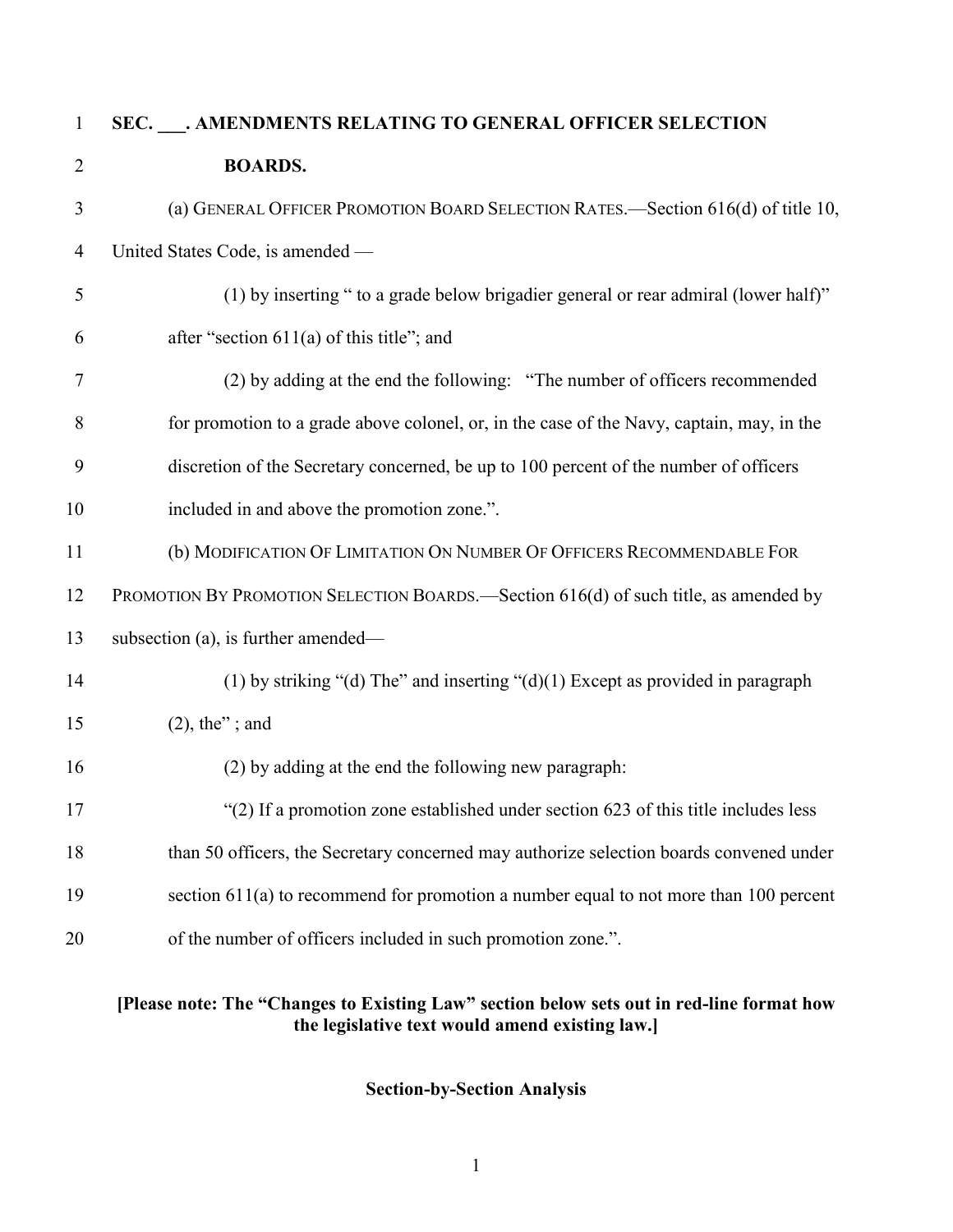**Subsection (a)** of this proposal would amend section 616(d) of title 10, United States Code, to afford the Secretaries of the military departments greater flexibility for General/Flag Officer promotion rates.

Section 616(d) limits promotion rates for all officers to 95 percent of those officers included in the promotion zone. This limits the services' ability to promote to requirements when there is a small pool of officers in the zone with a matching requirement to fill. Removing this statutory limitation provides the Secretaries of the military departments discretion to increase promotion rates to 100 percent, when needed.

By striking the 95 percent limitation in section 616(d) for General/Flag Officer promotion boards, the proposal would allow maximum flexibility to promote to requirements for General/Flag Officer positions. This proposal only addresses changing promotion rates for General/Flag Officers.

As an example, in Calendar Year 2020 the Department of the Air Force was not able to promote the number of General Officers needed to fill emerging requirements for the stand-up of the United States Space Force. Specifically, for the major general board, two officers were eligible in the newly established Space Force competitive category and there was a requirement to promote two officers. This was not permitted in accordance with section 616(d) of title 10. Therefore, the Department delayed the promotion board to increase the number of eligible officers to three, thus being able to select two on the promotion board. Delaying the board also delayed the confirmation of the officers selected and thus delayed critical fills for service and joint positions.

Further, this limitation also impeded the selection of Health Professional General Officers during Calendar Year 2020. Due to a limited pool of eligible officers for promotion to major general the service was limited in how many could be selected by the promotion board. The officers selected were sufficient to meet service requirements; however, the service was not able to compete to fill additional joint positions.

The Department of the Air Force anticipates that allowing greater flexibility in General/Flag Officer promotion rates will give the services the ability to meet National Security Objectives by having the proper force within the General/Flag Officer ranks.

**Subsection (b)** of this proposal would amend section 616 of title 10, United States Code, which requires the Services to limit the number of officers recommended for promotion by a selection board to 95 percent, by allowing an exception for promotion zones of less than 50 officers.

The Navy desires the ability to use a promotion selection rate of over 95 percent in very limited instances, in competitive categories that are small and have significant education, technical, and specialty training. For example, Navy would have applied this authority during the fiscal year (FY) 2022 O-4 promotion planning for Aerospace Engineering Duty Officer, Aerospace Maintenance Duty Officer, and Judge Advocate General Corps. Navy agrees that selection boards should be competitive. However, in these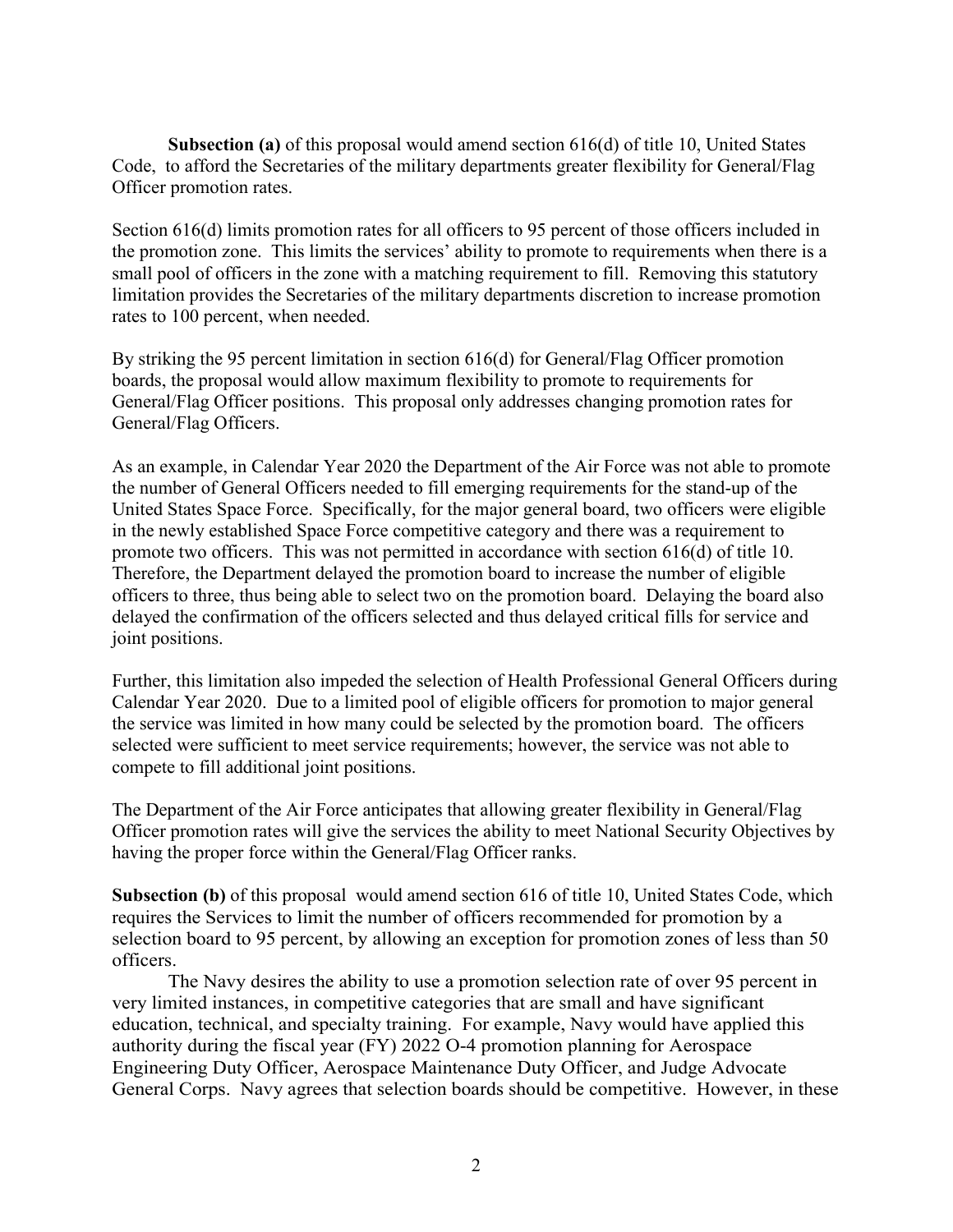small competitive categories, the officers have competitively joined their communities from other competitive categories after meeting stringent accession criteria. A greater than 95 percent promotion selection rate is necessary in these small competitive categories to ensure Navy can fill requirements and have Service flexibility in competitive category management. The Navy's lineal promotion process and significant number of competitive categories provide the ability to promote the right number of highly qualified officers with the right skill sets to support our growing and dynamic force.

This legislative proposal permits an exception to the 95 percent limit for smaller communities with promotion zones less than 50 officers in order to maintain officer management planning efforts. The 95 percent limitation will still remain in place for communities with promotion zones of 50 or more officers.

Service secretaries will have discretionary authority to implement based on the needs of their Service and will not be required to promote above 95 percent. For Navy, lower thresholds below 50 officers were considered, but would have had limited applicability for our specialized and technical communities in need.

This proposal is conservative in that an increase of up to 5% in promotion opportunity for a zone fewer than 50 officers would result in no more than 3 additional selections to the next higher grade per community zone.

The authority to promote up to 100 percent of the promotion zone can prevent small communities from being forced to pass over and separate otherwise fully qualified officers required at the next paygrade. The discretionary use of this authority may also prove beneficial in retaining talent as the Department of Defense continues to compete with the civilian sector for Cyber, Information Professionals and other specialized skillsets.

**Resource Information:** This proposal has no impact on the use of resources.

**Changes to Existing Law:** This proposal would amend section 616 of title 10, United States Code, as follows:

#### **§616. Recommendations for promotion by selection boards**

(a) A selection board convened under section  $611(a)$  of this title shall recommend for promotion to the next higher grade those officers considered by the board whom the board, giving due consideration to the needs of the armed force concerned for officers with particular skills (as noted in the guidelines or information furnished the board under section 615(b) of this title), considers best qualified for promotion within each competitive category considered by the board.

(b) The Secretary of the military department concerned shall establish the number of officers such a selection board may recommend for promotion from among officers being considered from below the promotion zone in any competitive category. Such number may not exceed the number equal to 10 percent of the maximum number of officers that the board is authorized to recommend for promotion in such competitive category, except that the Secretary of Defense may authorize a greater number, not to exceed 15 percent of the total number of officers that the board is authorized to recommend for promotion, if the Secretary of Defense determines that the needs of the service so require. If the number determined under this subsection is less than one, the board may recommend one such officer. The number of officers recommended for promotion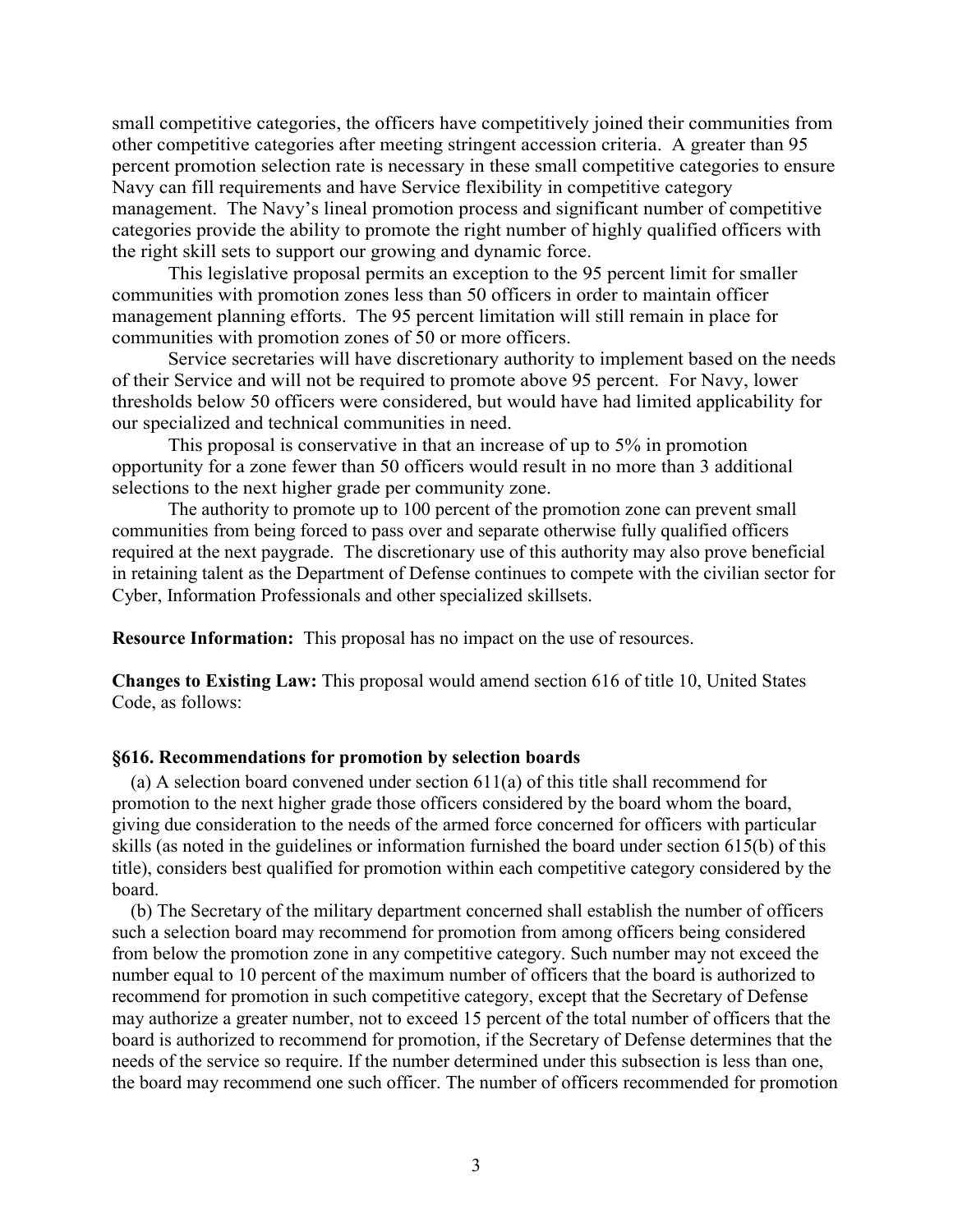from below the promotion zone does not increase the maximum number of officers which the board is authorized under section 615 of this title to recommend for promotion.

(c) A selection board convened under section 611(a) of this title may not recommend an officer for promotion unless-

(1) the officer receives the recommendation of a majority of the members of the board;

(2) a majority of the members of the board finds that the officer is fully qualified for promotion; and

(3) a majority of the members of the board, after consideration by all members of the board of any adverse information about the officer that is provided to the board under section 615 of this title, finds that the officer is among the officers best qualified for promotion to meet the needs of the armed force concerned consistent with the requirement of exemplary conduct set forth in section 7233, 8167, or 9233 of this title, as applicable.

(d) )(1) Except as provided in paragraph (2), the The number of officers recommended for promotion by a selection board convened under section 611(a) of this title to a grade below brigadier general or rear admiral (lower half) may not exceed the number equal to 95 percent of the number of officers included in the promotion zone established under section 623 of this title for consideration by the board. The number of officers recommended for promotion to a grade above colonel, or, in the case of the Navy, captain, may, in the discretion of the Secretary concerned, be up to 100 percent of the number of officers included in and above the promotion zone.

(2) If a promotion zone established under section 623 of this title includes less than 50 officers, the Secretary concerned may authorize selection boards convened under section 611(a) to recommend for promotion a number equal to not more than 100 percent of the number of officers included in such promotion zone.

(e) Except as otherwise provided by law, an officer on the active-duty list may not be promoted to a higher grade under this chapter unless he is considered and recommended for promotion to that grade by a selection board convened under this chapter.

(f) The recommendations of a selection board may be disclosed only in accordance with regulations prescribed by the Secretary of Defense. Those recommendations may not be disclosed to a person not a member of the board (or a member of the administrative staff designated by the Secretary concerned to assist the board) until the written report of the recommendations of the board, required by section 617 of this title, is signed by each member of the board.

(g) The Secretary convening a selection board under section 611(a) of this title, and an officer or other official exercising authority over any member of a selection board, may not-

(1) censure, reprimand, or admonish the selection board or any member of the board with respect to the recommendations of the board or the exercise of any lawful function within the authorized discretion of the board; or

(2) attempt to coerce or, by any unauthorized means, influence any action of a selection board or any member of a selection board in the formulation of the board's recommendations

(h)(1) In selecting the officers to be recommended for promotion, a selection board may, when authorized by the Secretary of the military department concerned, recommend officers of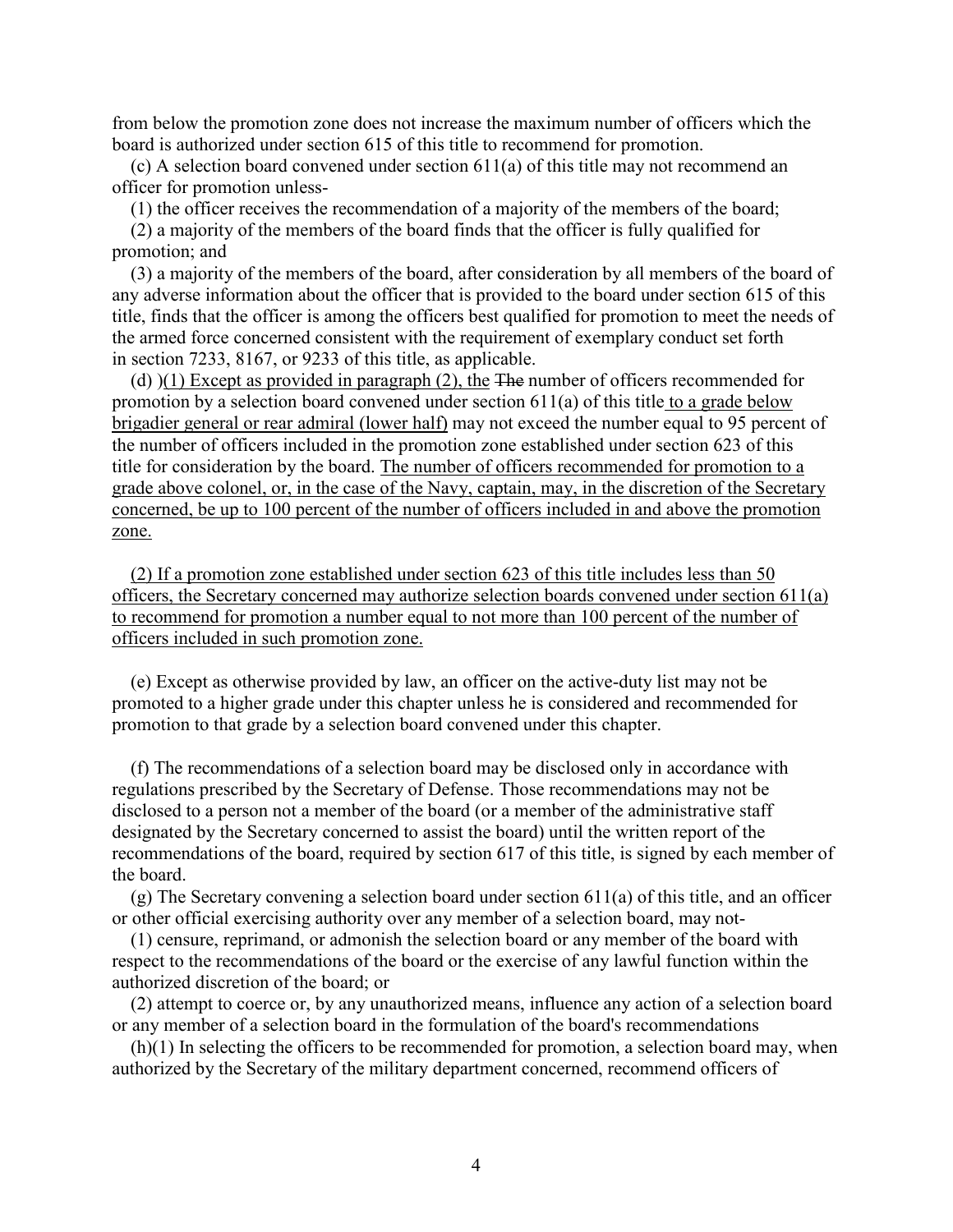particular merit, from among those officers selected for promotion, to be placed higher on the promotion list established by the Secretary under section 624(a)(1) of this title.

(2) An officer may be recommended to be placed higher on a promotion list under paragraph (1) only if the officer receives the recommendation of at least a majority of the members of the board, unless the Secretary concerned establishes an alternative requirement. Any such alternative requirement shall be furnished to the board as part of the guidelines furnished to the board under section 615 of this title.

(3) For the officers recommended to be placed higher on a promotion list under paragraph (1), the board shall recommend the order in which those officers should be placed on the list.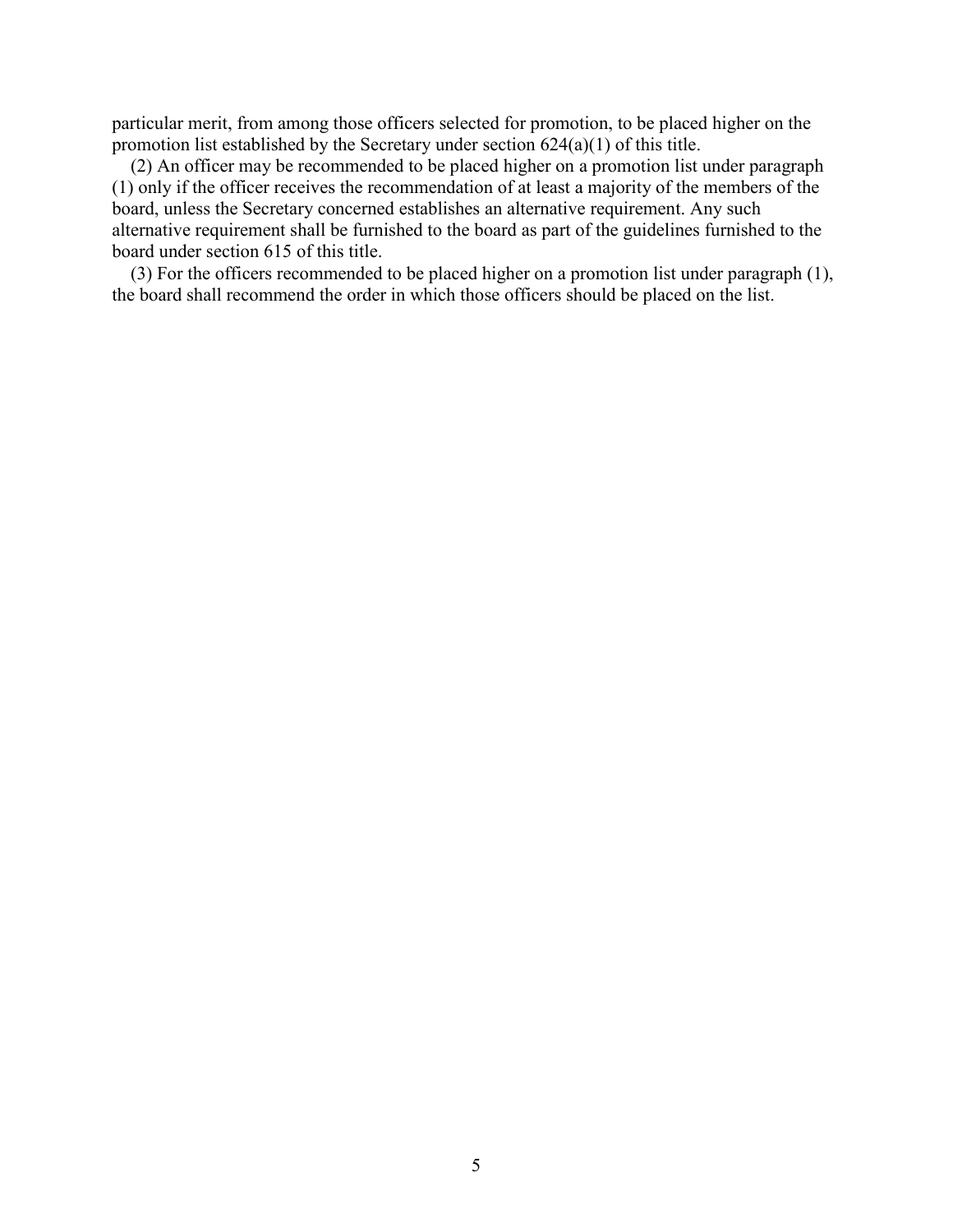# **SEC. \_\_. AUTHORITY TO BUILD CAPACITY FOR HUMANITARIAN ASSISTANCE AND DISASTER RELIEF OPERATIONS.** Section 333 of title 10, United States Code, is amended— (1) in subsection (a), by adding at the end the following new paragraph: "(10) Humanitarian assistance and disaster relief operations."; 6 (2) in subsection  $(b)$ — (A) in the heading, by striking "WITH SECRETARY OF STATE"; (B) by adding at the end the following new paragraph: "(5) SPECIAL RULE FOR HUMANITARIAN ASSISTANCE AND DISASTER RELIEF OPERATIONS.—With respect to a program described in subsection (a)(10)— "(A) the concurrence of the Administrator of the United States Agency for 12 International Development is required to conduct or support such program; 13 "(B) the Secretary of Defense and the Administrator shall— 14 "(i) jointly develop and plan any such program; "(ii) jointly coordinate on the implementation of such program; and 17 "(iii) each designate an individual responsible for program coordination under this paragraph at the lowest appropriate level in the Department and the Agency, respectively; and 20 "(C) the Secretary of Defense shall prepare any notice relating to such program required by this section to be submitted to the appropriate committees of Congress in coordination with the Administrator."; and 23 (3) in subsection  $(c)$ —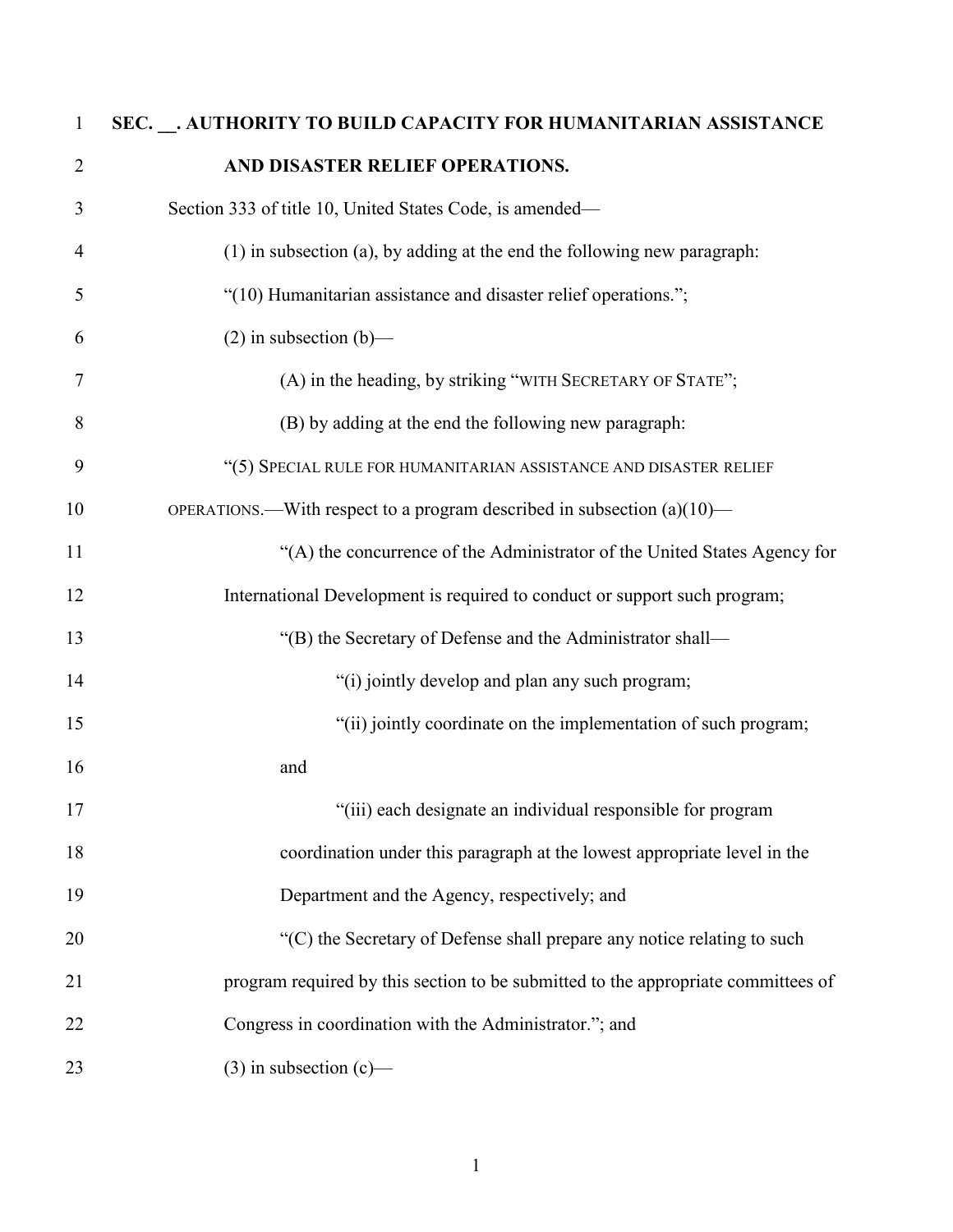|   | (A) in paragraph $(2)(A)$ , by inserting "humanitarian principles," after |
|---|---------------------------------------------------------------------------|
| 2 | "armed conflict,"; and                                                    |
| 3 | (B) in paragraph $(3)$ —                                                  |
| 4 | (i) in the heading, by inserting "HUMANITARIAN PRINCIPLES," after         |
| 5 | "ARMED CONFLICT,"; and                                                    |
| 6 | (ii) by inserting "humanitarian principles," after "armed conflict,".     |
|   |                                                                           |

#### **[Please note: The "Changes to Existing Law" section below sets out in red-line format how the legislative text would amend existing law.]**

#### **Section-by-Section Analysis**

This legislative proposal would allow the Department of Defense (DoD) under section 333 of title 10, United States Code, to provide defense articles, training, defense services, supplies, and small-scale construction to the national security forces of foreign countries to build the capacity of such forces to support natural disaster preparedness and risk mitigation and response and to conduct multinational humanitarian assistance and disaster relief (HA/DR) operations, including response to pandemics, in accordance with humanitarian principles and, as applicable, international humanitarian law. The legislative proposal anticipates the potential for increased natural disasters due to climate change; responds to partner nation demand signals for HA/DR focused cooperation; and increase partners' interoperability with U.S. forces in HA/DR operations and multilateral coalitions.

Many U.S. partners, particularly developing countries, are vulnerable to natural disasters, such as pandemic disease, volcanic eruptions, floods, hurricanes, landslides, and earthquakes. Such events– some of which are liable to become increasingly prevalent due to climate change – can have particularly devastating consequences for developing countries, which often possess limited capacity and the capabilities needed for effective disaster response. Often, the military and security services of the affected nation are tasked with leading response and recovery efforts, albeit with limited capacity and capability to respond effectively, which may result in reliance on U.S. foreign assistance. A partner nation's inability to respond to crisis quickly and effectively in the event of a major natural disaster can stress response partners and exacerbate human suffering.

This legislative expansion to allow for DoD to build the capacity of foreign security forces for purposes of HA/DR aligns with the Department's intent to support a global, and prioritization-driven approach to security cooperation, as well as the intent of section 333 to build self-sustaining partner capacity in key areas. If section 333 were amended to include HA/DR capacity building as an approved mission area, DoD would use this new authority to help build the capacity of foreign military and security forces to conduct their own HA/DR operations in the event of a natural disaster, thereby lessening dependence on the United States. It would enhance security force capacity in support of civil authorities for preparedness, risk mitigation, and response to disasters; the role of security force support to civil authorities in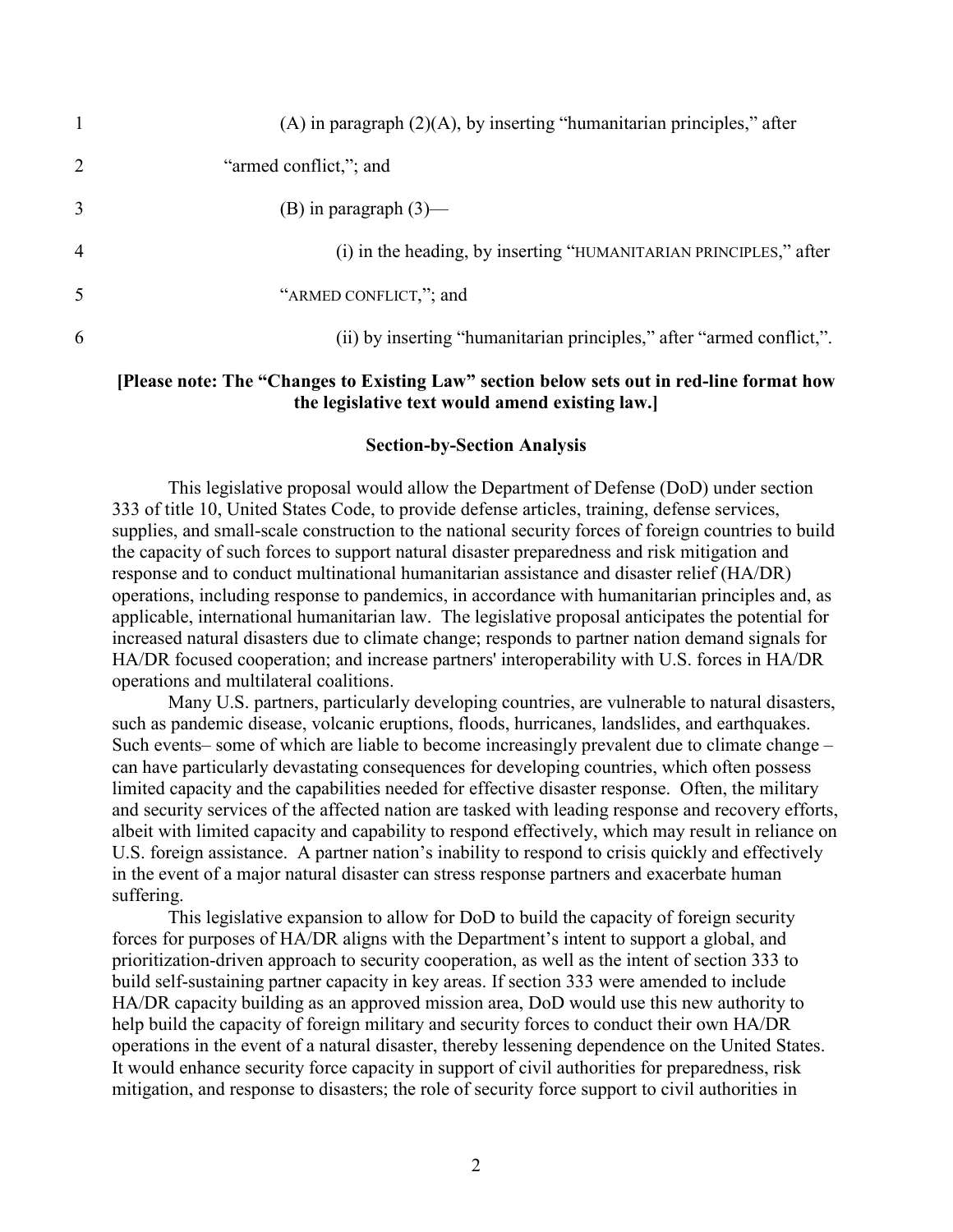disaster response has proven vital during the ongoing COVID-19 pandemic. Often, security forces possess unique capacities that are crucial to disaster response that civilian agencies do not possess or cannot execute. HA/DR preparedness and risk-mitigation efforts are contact-layer activities that have contributed to establishing U.S. access, shaping perceptions of key audiences, and advancing U.S. and ally and partner messages of commitment and resolve. This proposal would strengthen this important role, and building military capacity in this area would allow reduced reliance on the United States in responding to overseas disasters.

Although DoD currently has humanitarian assistance authorities to assist countries after a natural disaster occurs, currently available authorities to provide the capacity building assistance proposed in this amendment are extremely limited. DoD's Humanitarian Assistance authority, 10 U.SC. 2561, must serve a humanitarian purpose and benefit civilian populations. Typically, DoD is not able to justify using an existing humanitarian assistance authority to equip foreign security forces, using the Overseas Humanitarian, Disaster, and Civic Aid (OHDACA) appropriation, because the assisted security force would be the primary beneficiary. Although responding to a disaster is commonly part of a security force unit's mission responsibilities, a security force unit's primary roles and day-to-day efforts are commonly security-related functions unrelated to humanitarian assistance. Therefore, using current DoD humanitarian assistance authority to equip a security force is not justifiable since the assisted security force unit will primarily use the transferred equipment for security missions.

Amending 10 U.S.C. 333 as proposed would fill a demand signal from partner nations who have identified increased capacity for HA/DR as an area of great interest, and would increase partners' interoperability with U.S. forces in HA/DR operations and multilateral coalitions. The intent would be for partners to increase regional participation and reduce their reliance on international assistance and burden-sharing in responding to natural disasters.

Adding HA/DR capacity building as one of the section 333 missions also creates a new avenue for the United States to attract new partners who may be hesitant to conduct other types of security cooperation activities with DoD or the U.S. government.

Further, building disaster response preparedness and risk mitigation is a noncontroversial topic that the United States and partner nations have in common, and having this additional authority would provide opportunities for regional security cooperation in a politically benign context. In some situations, HA/DR-related efforts may be the only type of security cooperation engagement that a foreign partner is willing to pursue with DoD. In such cases, providing HA/DR-capacity-building assistance would be the only means for DoD to develop defense relationship between the United States and our partner nation and could be a catalyst leading to opportunities for DoD to conduct other types of security cooperation engagements with the foreign partner.

DoD views security cooperation efforts to strengthen partners' HA/DR capabilities as an effective way to increase multilateral defense cooperation and indirectly to advance other U.S. defense policy objectives. In certain regions of the world that are particularly vulnerable to natural disasters, as well as to the rising risks of climate change, and where there is a greater need for resiliency, such as the Western Hemisphere and South East Asia, the United States has committed to regional HA/DR cooperation as the top agenda item at forums such as the Conference of the Defense Ministers of the Americas (CDMA) and the Association of Southeast Asian Nations (ASEAN).

To facilitate implementation if this proposal is enacted, DoD will collaborate with the U.S. Agency for International Development (USAID) to develop an interagency approach for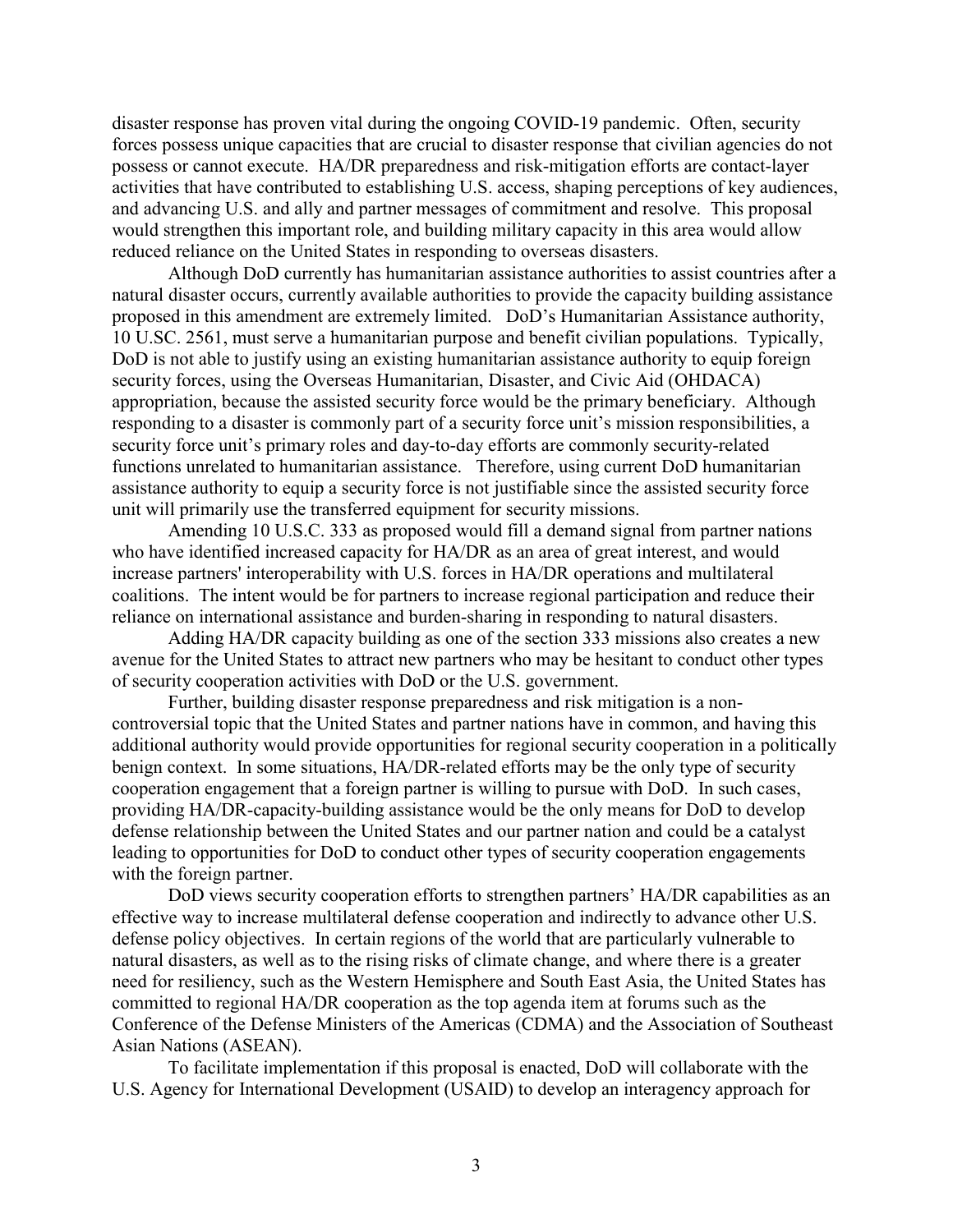DoD-funded HA/DR capacity-building programs for foreign security forces, under section 333(a) of title 10, United States Code.

**Resource Information:** The resources impacted are reflected in the table below and are included within the Fiscal Year (FY) 2023 President's Budget request.

|                                                                                          |                   |            |            |            |                   | <b>RESOURCE IMPACT (SMILLIONS)</b>            |                                  |                |                                                                        |
|------------------------------------------------------------------------------------------|-------------------|------------|------------|------------|-------------------|-----------------------------------------------|----------------------------------|----------------|------------------------------------------------------------------------|
| Program                                                                                  | <b>FY</b><br>2023 | FY<br>2024 | FY<br>2025 | FY<br>2026 | <b>FY</b><br>2027 | Appropriation                                 | <b>Budget</b><br><b>Activity</b> | <b>BLI/SAG</b> | Program<br><b>Element</b><br>(for all<br><b>RDT&amp;E</b><br>programs) |
| Section<br>$333*$<br>Foreign<br>Security<br>Forces:<br>Authority<br>to Build<br>Capacity | 1,392             | 1,293      | 1,322      | 1,349      | 1,379             | Operation and<br>Maintenance,<br>Defense-Wide | 04                               | 4GTD           | 1002200T                                                               |
| Total                                                                                    | 1,392             | 1,293      | 1,322      | 1,349      | 1,379             |                                               |                                  |                |                                                                        |

**Changes to Existing Law:** The proposal would make the following changes to Section 333 of title 10, United States Code:

#### **§333. Foreign security forces: authority to build capacity**

(a) AUTHORITY.—The Secretary of Defense is authorized to conduct or support a program or programs to provide training and equipment to the national security forces of one or more foreign countries for the purpose of building the capacity of such forces to conduct one or more of the following:

(1) Counterterrorism operations.

(2) Counter-weapons of mass destruction operations.

(3) Counter-illicit drug trafficking operations.

(4) Counter-transnational organized crime operations.

(5) Maritime and border security operations.

(6) Military intelligence operations.

(7) Air domain awareness operations.

(8) Operations or activities that contribute to an existing international coalition operation that is determined by the Secretary to be in the national interest of the United States.

(9) Cyberspace security and defensive cyberspace operations.

(10) Humanitarian assistance and disaster relief operations.

(b) CONCURRENCE AND COORDINATION WITH SECRETARY OF STATE.—

(1) CONCURRENCE IN CONDUCT OF PROGRAMS.—The concurrence of the Secretary of State is required to conduct or support any program authorized by subsection (a).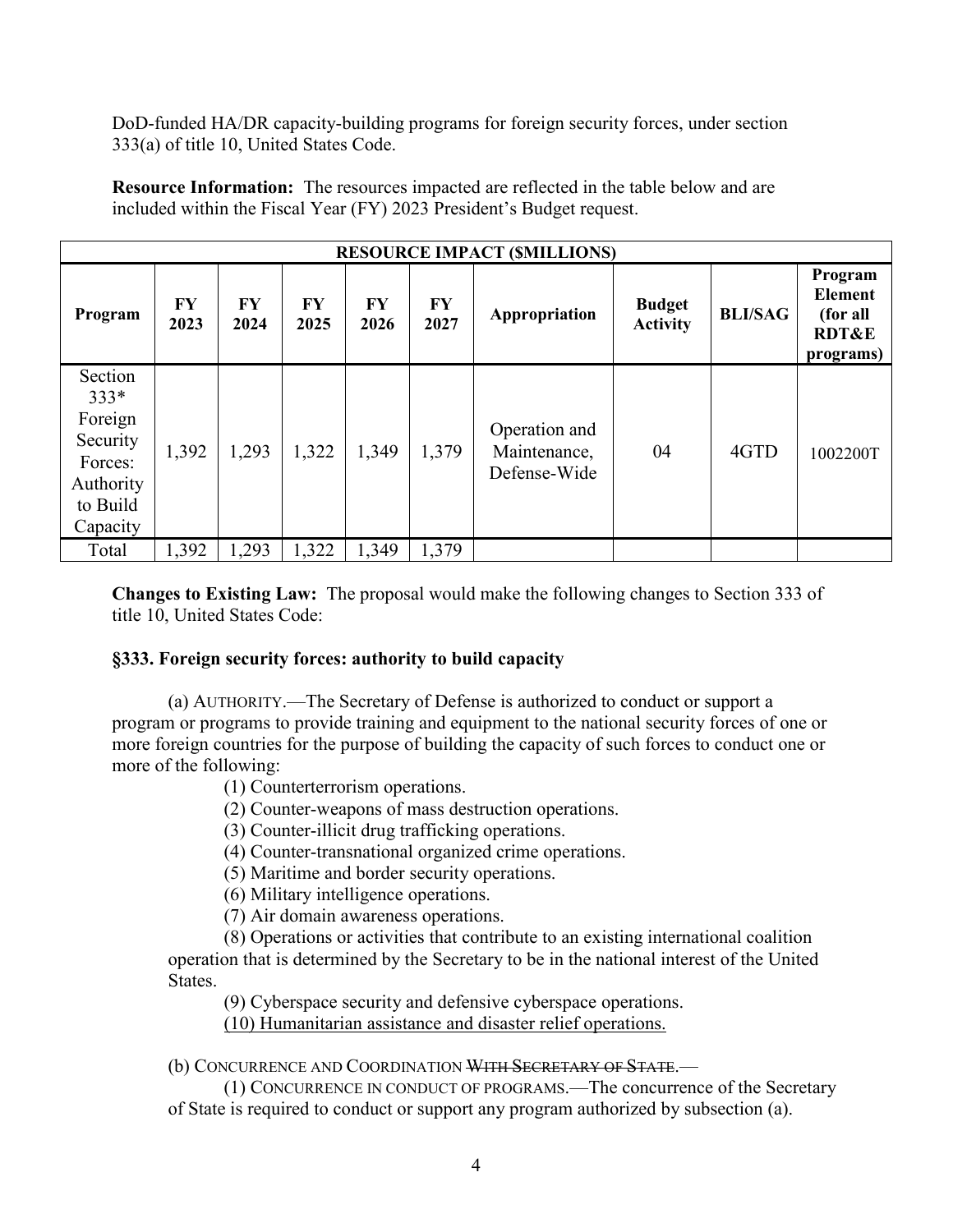(2) JOINT DEVELOPMENT AND PLANNING OF PROGRAMS.—The Secretary of Defense and the Secretary of State shall jointly develop and plan any program carried out pursuant to subsection (a). In developing and planning a program to build the capacity of the national security forces of a foreign country under subsection (a), the Secretary of Defense and Secretary of State should jointly consider political, social, economic, diplomatic, and historical factors, if any, of the foreign country that may impact the effectiveness of the program.

(3) IMPLEMENTATION OF PROGRAMS.—The Secretary of Defense and the Secretary of State shall coordinate the implementation of any program under subsection (a). The Secretary of Defense and the Secretary of State shall each designate an individual responsible for program coordination under this paragraph at the lowest appropriate level in the Department concerned.

(4) COORDINATION IN PREPARATION OF CERTAIN NOTICES.—Any notice required by this section to be submitted to the appropriate committees of Congress shall be prepared in coordination with the Secretary of State.

(5) SPECIAL RULE FOR HUMANITARIAN ASSISTANCE AND DISASTER RELIEF OPERATIONS.—With respect to a program described in subsection (a)(10)—

(A) the concurrence of the Administrator of the United States Agency for International Development is required to conduct or support such program;

(B) the Secretary of Defense and the Administrator shall—

(i) jointly develop and plan any such program;

(ii) jointly coordinate on the implementation of such program; and

(iii) each designate an individual responsible for program

coordination under this paragraph at the lowest appropriate level in the Department and the Agency, respectively; and

(C) the Secretary of Defense shall prepare any notice relating to such program required by this section to be submitted to the appropriate committees of Congress in coordination with the Administrator.

(c) TYPES OF CAPACITY BUILDING.—

(1) AUTHORIZED ELEMENTS.—A program under subsection (a) may include the provision and sustainment of defense articles, training, defense services, supplies (including consumables), and small-scale construction supporting security cooperation programs under this section.

(2) REQUIRED ELEMENTS.—A program under subsection (a) shall include elements that promote the following:

(A) Observance of and respect for the law of armed conflict, humanitarian principles, human rights and fundamental freedoms, the rule of law, and civilian control of the military.

(B) Institutional capacity building.

(3) OBSERVANCE OF AND RESPECT FOR THE LAW OF ARMED CONFLICT, HUMANITARIAN PRINCIPLES, HUMAN RIGHTS AND FUNDAMENTAL FREEDOMS, THE RULE OF LAW, AND CIVILIAN CONTROL OF THE MILITARY.—In order to meet the requirement in paragraph (2)(A) with respect to particular national security forces under a program under subsection (a), the Secretary of Defense shall certify, prior to the initiation of the program, that the Department of Defense or the Department of State is already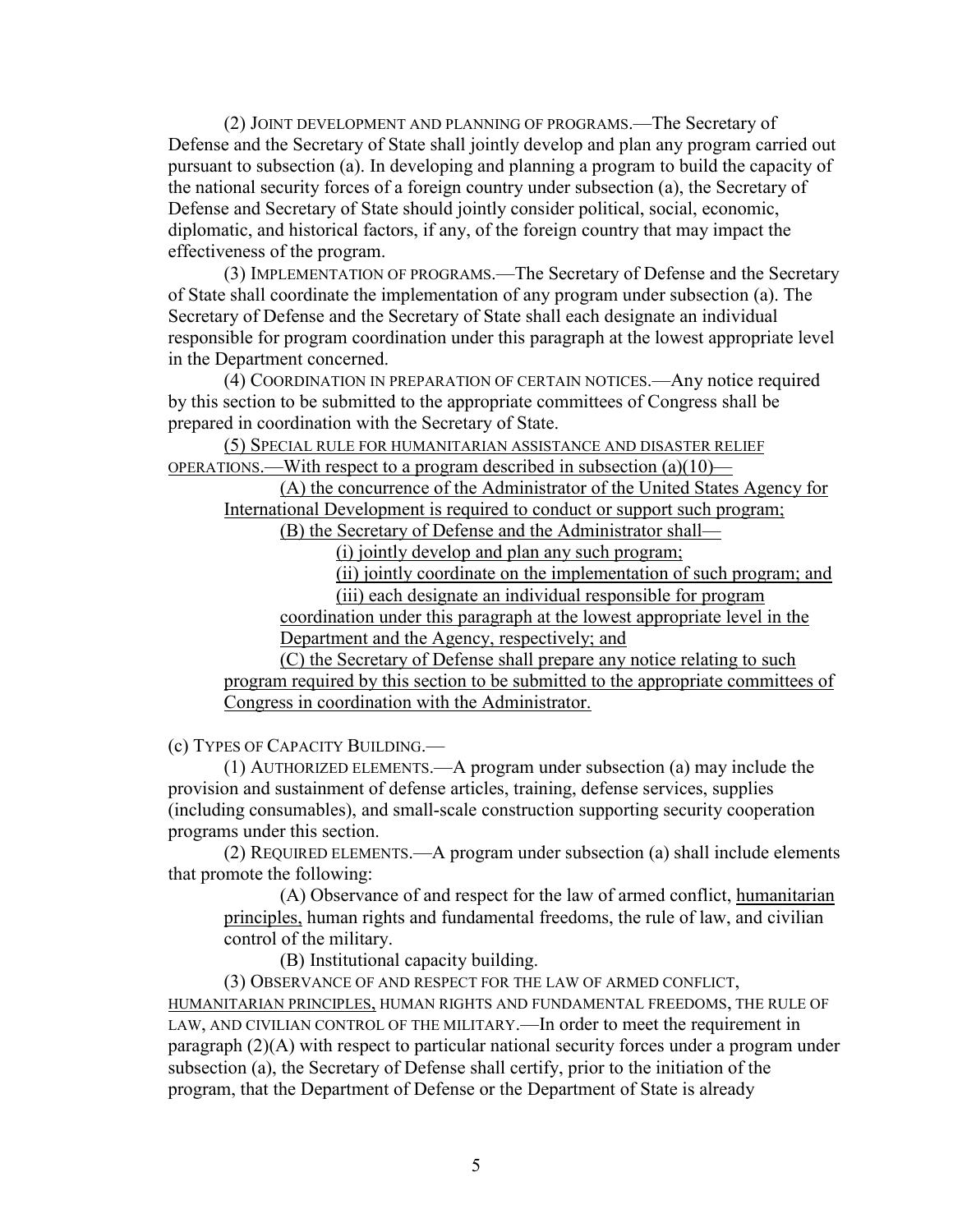undertaking, or will undertake as part of the security sector assistance provided to the foreign country concerned, training that includes a comprehensive curriculum on the law of armed conflict, humanitarian principles, human rights and fundamental freedoms, and the rule of law, and that enhances the capacity to exercise responsible civilian control of the military, as applicable, to such national security forces.

(4) INSTITUTIONAL CAPACITY BUILDING.—In order to meet the requirement in paragraph (2)(B) with respect to a particular foreign country under a program under subsection (a), the Secretary shall certify, prior to the initiation of the program, that the Department of Defense or another department or agency is already undertaking, or will undertake as part of the security sector assistance provided to the foreign country concerned, a program of institutional capacity building with appropriate institutions of such foreign country to enhance the capacity of such foreign country to organize, administer, employ, manage, maintain, sustain, or oversee the national security forces of such foreign country.

#### (d) LIMITATIONS.—

(1) ASSISTANCE OTHERWISE PROHIBITED BY LAW.—The Secretary of Defense may not use the authority in subsection (a) to provide any type of assistance described in subsection (c) that is otherwise prohibited by any provision of law.

(2) PROHIBITION ON ASSISTANCE TO UNITS THAT HAVE COMMITTED GROSS VIOLATIONS OF HUMAN RIGHTS.—The provision of assistance pursuant to a program under subsection (a) shall be subject to the provisions of section 362 of this title.

(3) DURATION OF SUSTAINMENT SUPPORT.—Sustainment support may not be provided pursuant to a program under subsection (a), or for equipment previously provided by the Department of Defense under any authority available to the Secretary during fiscal year 2015 or 2016, for a period in excess of five years unless the notice on the program pursuant to subsection (e) includes the information specified in paragraph (7) of subsection (e).

(e) NOTICE AND WAIT ON ACTIVITIES UNDER PROGRAMS.—Not later than 15 days before initiating activities under a program under subsection (a), the Secretary of Defense shall submit to the appropriate committees of Congress a written and electronic notice of the following:

(1) The foreign country, and specific unit, whose capacity to engage in activities as specified in subsection (a) will be built under the program, and the amount, type, and purpose of the support to be provided.

(2) A detailed evaluation of the capacity of the foreign country and unit to absorb the training or equipment to be provided under the program.

(3) The cost, implementation timeline, and delivery schedule for assistance under the program.

(4) A description of the arrangements, if any, for the sustainment of the program and the estimated cost and source of funds to support sustainment of the capabilities and performance outcomes achieved under the program beyond its completion date, if applicable.

(5) Information, including the amount, type, and purpose, on the security assistance provided the foreign country during the three preceding fiscal years pursuant to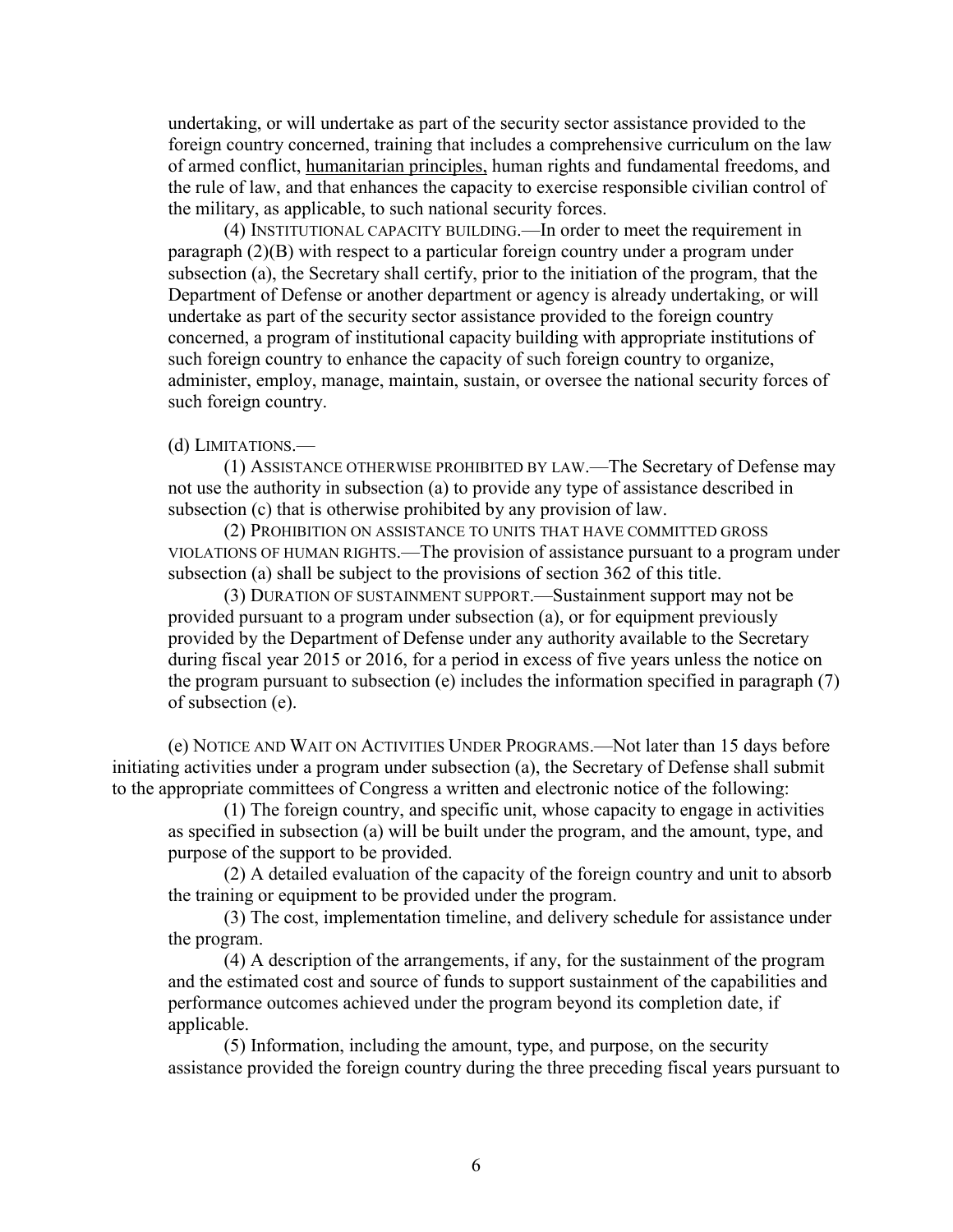authorities under this title, the Foreign Assistance Act of 1961, and any other train and equip authorities of the Department of Defense.

(6) A description of the elements of the theater security cooperation plan of the geographic combatant command concerned, and of the interagency integrated country strategy, that will be advanced by the program.

(7) In the case of a program described in subsection  $(d)(3)$ , each of the following:

(A) A written justification that the provision of sustainment support described in that subsection for a period in excess of five years will enhance the security interest of the United States.

(B) To the extent practicable, a plan to transition such sustainment support from funding through the Department to funding through another security sector assistance program of the United States Government or funding through partner nations.

(8) In the case of activities under a program that results in the provision of smallscale construction above \$750,000, the location, project title, and cost of each small-scale construction project that will be carried out, a Department of Defense Form 1391 for each such project, and a masterplan of planned infrastructure investments at the location over the next 5 years.

(9) In the case of a program described in subsection (a), each of the following:

(A) A description of whether assistance under the program could be

provided pursuant to other authorities under this title, the Foreign Assistance Act of 1961, or any other train and equip authorities of the Department of Defense.

(B) An identification of each such authority described in subparagraph (A).

(f) QUARTERLY MONITORING REPORTS.—The Director of the Defense Security Cooperation Agency shall, on a quarterly basis, submit to the appropriate committees of Congress a report setting forth, for the preceding calendar quarter, the following:

(1) Information, by recipient country, of the delivery and execution status of all defense articles, training, defense services, supplies (including consumables), and smallscale construction under programs under subsection (a).

(2) Information on the timeliness of delivery of defense articles, defense services, supplies (including consumables), and small-scale construction when compared with delivery schedules for such articles, services, supplies, and construction previously provided to Congress.

(3) Information, by recipient country, on the status of funds allocated for programs under subsection (a), including amounts of unobligated funds, unliquidated obligations, and disbursements.

 $(g)$  FUNDING.—

(1) SOLE SOURCE OF FUNDS.—Amounts for programs carried out pursuant to subsection (a) in a fiscal year, and for other purposes in connection with such programs as authorized by this section, may be derived only from amounts authorized to be appropriated for such fiscal year for the Department of Defense for operation and maintenance, Defense-wide, and available for the Defense Security Cooperation Agency for such programs and purposes.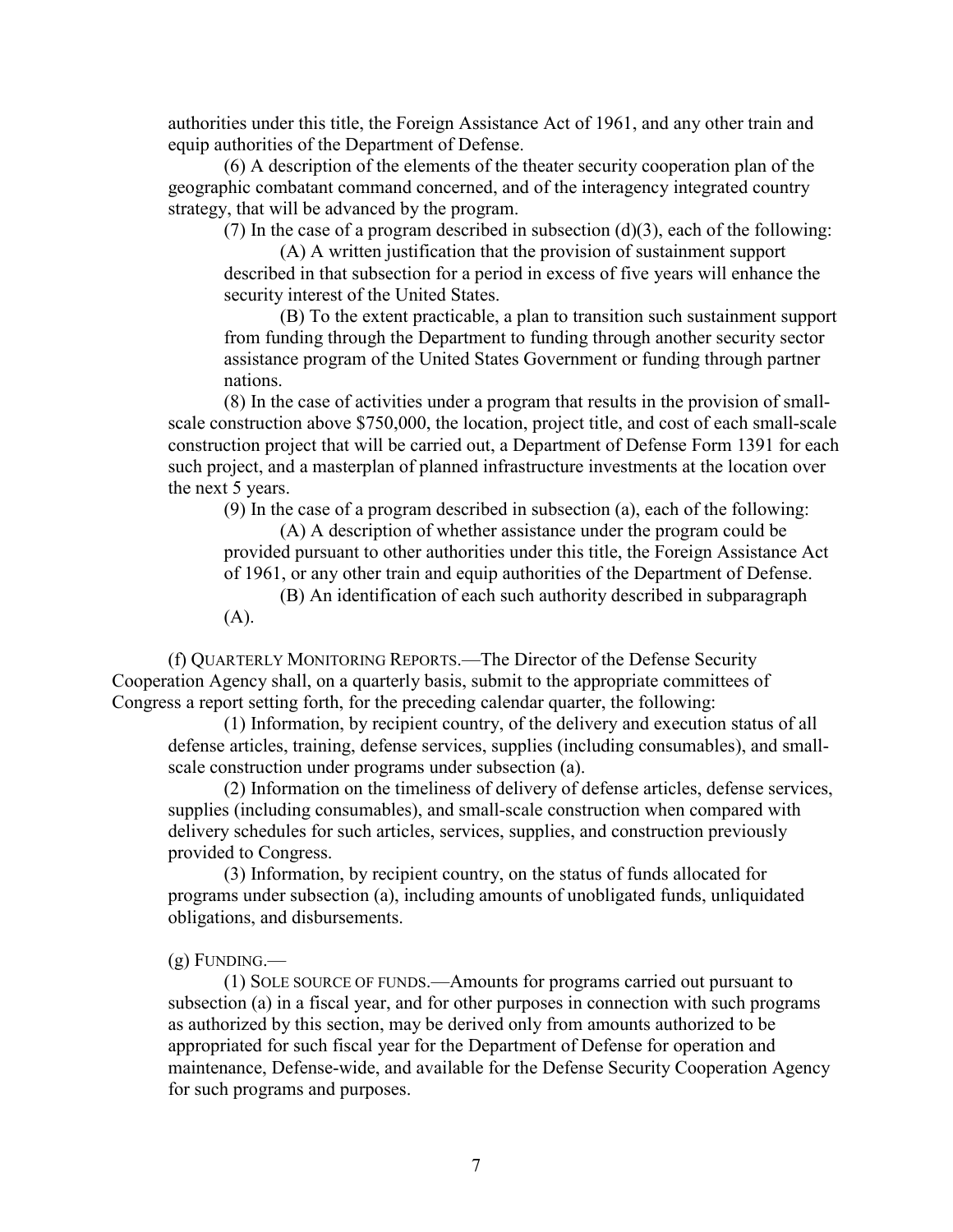(2) AVAILABILITY OF FUNDS FOR PROGRAMS ACROSS FISCAL YEARS.—

(A) IN GENERAL.—Amounts available in a fiscal year to carry out the authority in subsection (a) may be used for programs under that authority that begin in such fiscal year and end not later than the end of the second fiscal year thereafter.

(B) ACHIEVEMENT OF FULL OPERATIONAL CAPACITY.—If, in accordance with subparagraph (A), equipment or training is delivered under a program under the authority in subsection (a) in the fiscal year after the fiscal year in which the program begins, amounts for defense articles, training, defense services, supplies (including consumables), and small-scale construction associated with such equipment or training and necessary to ensure that the recipient unit achieves full operational capability for such equipment or training may be used in the fiscal year in which the foreign country takes receipt of such equipment and in the next two fiscal years.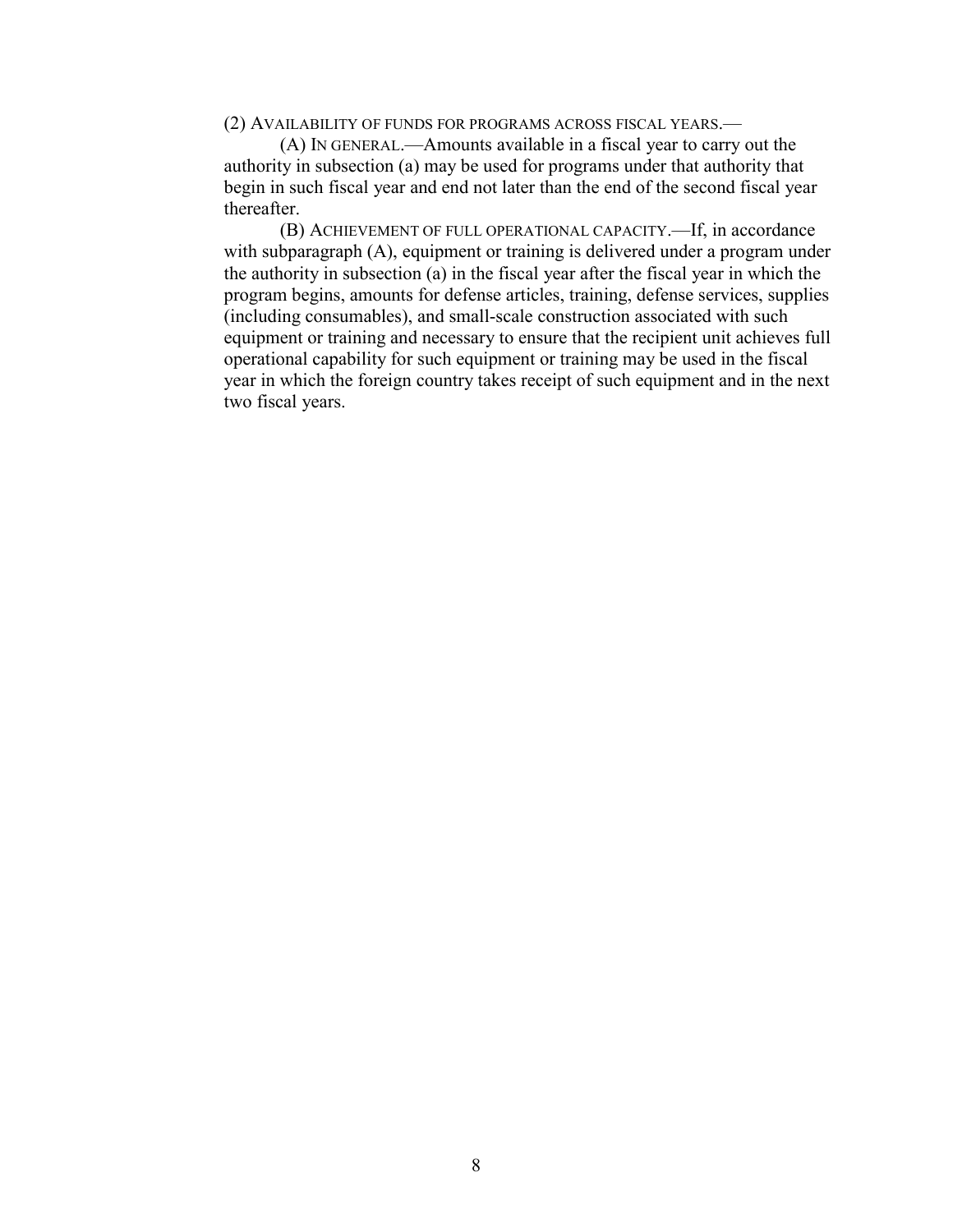|                | SEC. . DIRECT HIRE AUTHORITY FOR CERTAIN PERSONNEL OF THE                                  |
|----------------|--------------------------------------------------------------------------------------------|
| $\overline{2}$ | DEPARTMENT OF DEFENSE.                                                                     |
| 3              | Section 9905(a) of title 5, United States Code, is amended—                                |
| $\overline{4}$ | $(1)$ in the matter preceding paragraph $(1)$ , by inserting ", 3307," after "3303"; and   |
| 5              | (2) by adding at the end the following new paragraphs:                                     |
| 6              | "(12) Any position in support of aircraft operations for which the Secretary               |
| 7              | determines there is a critical hiring need or shortage of candidates.                      |
| 8              | "(13) Any position in support of the safety of the public, law enforcement, or first       |
| 9              | response for which the Secretary determines there is a critical hiring need or shortage of |
| 10             | candidates.".                                                                              |

#### **[Please note: The "Changes to Existing Law" section below sets out in red-line format how the legislative text would amend existing law.]**

#### **Section-by-Section Analysis**

This proposal would amend section 9905 of title 5, United States Code (U.S.C.), to enable the Secretary of Defense to utilize new direct hire authorities (DHAs) for the following positions: (1) aircraft support operations positions for which the Secretary determines there is a critical hiring need or shortage of candidates; and (2) positions in support of public safety, law enforcement, and first response for which the Secretary determines there is a critical hiring need or shortage of candidates.

The Department of Defense (DoD) has analyzed and documented that there is a severe shortage of candidates for certain aircraft operator and certain first responder positions. As such, the Department approved temporary direct hire for these positions using the authority in 5 U.S.C. 9902(b)(2), pursuant to which the Secretary of Defense secured agreement from the Office of Personnel Management (OPM) to grant a DHA if there is a determination of a severe shortage of candidates or a critical hiring need following OPM's requirements in title 5, Code of Federal Regulations. However, DoD seeks to consolidate DHA for aircraft operations and first responder positions under its streamlined authority in 5 U.S.C. 9905, as it is a mission imperative to improve the pace at which we respond to and hire qualified applicants who show an interest in DoD employment for these shortage category positions.

DoD's civilian hiring processes are a national security imperative aligned with the Secretary of Defense's priority to take care of our people by growing talent and building resilience and readiness. DoD is different from other Federal agencies in its national security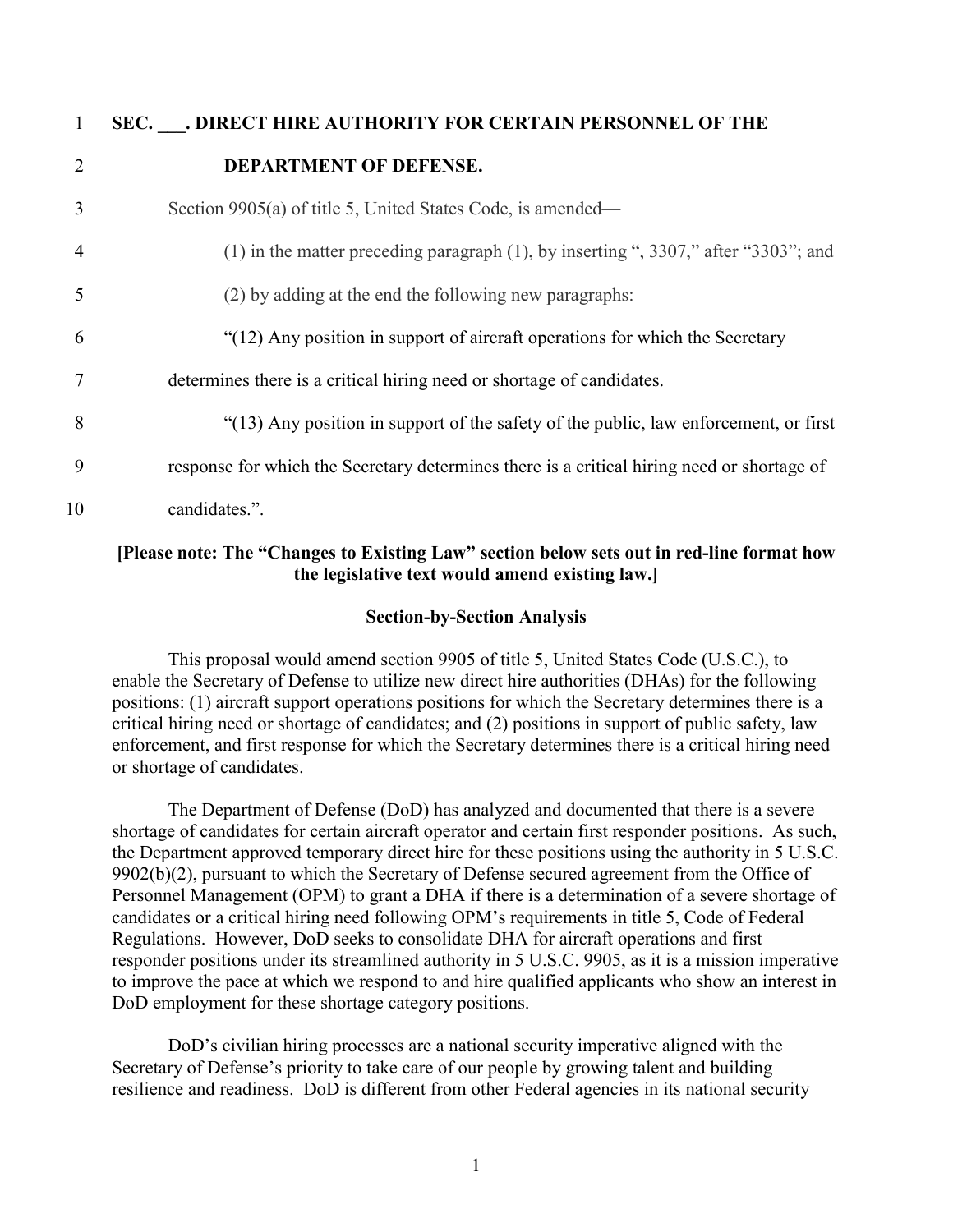mission and the size and scope of its operations. The 1970's era one-size-fits-all Federal hiring framework is ill-suited for the dynamic national security challenges of the 21<sup>st</sup> century. DoD's civilian workforce is essential to sustaining the viability and capabilities of the All-Volunteer Force – providing critical capabilities that ensure our Soldiers, Sailors, Airmen, Marines, and Guardians are ready to deploy, world-wide, and answer the call of our operational Commanders and the defense of our homeland.

The unique mission, size, and complexity of the DoD civilian workforce, and the role it plays in supporting the warfighter, necessitates a lean, flexible, responsive, and expeditious hiring framework that will ensure speed of relevance, rather than a prescriptive patchwork of one-size-fits-all Federal hiring regulations. Our near peer competitors and adversaries are working to rapidly narrow our military's competitive advantage across multiple domains and unlike the United States, the political systems of China and Russia enable them to marshal the entire state's economic and human resources to enhance capabilities in these areas. The Department must be able to access top talent quickly and efficiently with the expertise needed to ensure superior capabilities and relevancy. The Department is competing for talent in multiple fields with a private sector that is unconstrained by overlapping, redundant, and bureaucratic hiring regulations. The 21<sup>st</sup> century security environment is less predictable, more dynamic, and calls for a human capital framework that can be responsive to emerging missions where competition for private sector talent is fierce.

The ability to hire needed talent directly is essential to achieving a new human capital approach, which is in keeping with the 2018 National Defense Strategy (NDS) which calls for the Department to "explore streamlined, non-traditional pathways to bring critical skills into service, expanding access to outside expertise, and devising new public-private partnerships to work with small companies, start-ups, and universities."

To meet this NDS mandate the Department's efforts are being driven directly by the Deputy Secretary of Defense through the Deputy's Workforce Council (DWC), along with all Service Secretaries and Chiefs. In May 2021, the DWC conducted the first in a series of sessions directed at the issue of modernizing the workforce, which includes DoD's struggle to compete for talent with the private sector. This premise is not speculation and is supported by the Office of the Under Secretary of Defense (Personnel and Readiness) and data from the official DoD program known as Joint Advertising, Market Research & Studies. As noted by the Vice Chairman of the Joint Chiefs of Staff during the DWC, the DoD needs to be responsive to the threats we face from our adversaries and if we can get the right people then we can compete with the threats.

DoD civilians are an essential enabler of our mission capabilities and operational readiness. The NDS directs that the Department undertake a sustained effort to build up its civilian workforce to best serve mission requirements. For the additional occupations proposed for DHA coverage under 5 U.S.C. 9905, the Department has provided objective data that demonstrates consistent difficulty filling certain vacant positions and in a timely manner due to shortages of qualified candidates. The inability to reach top talent for these positions adversely affects the Department's ability to compete with our adversaries.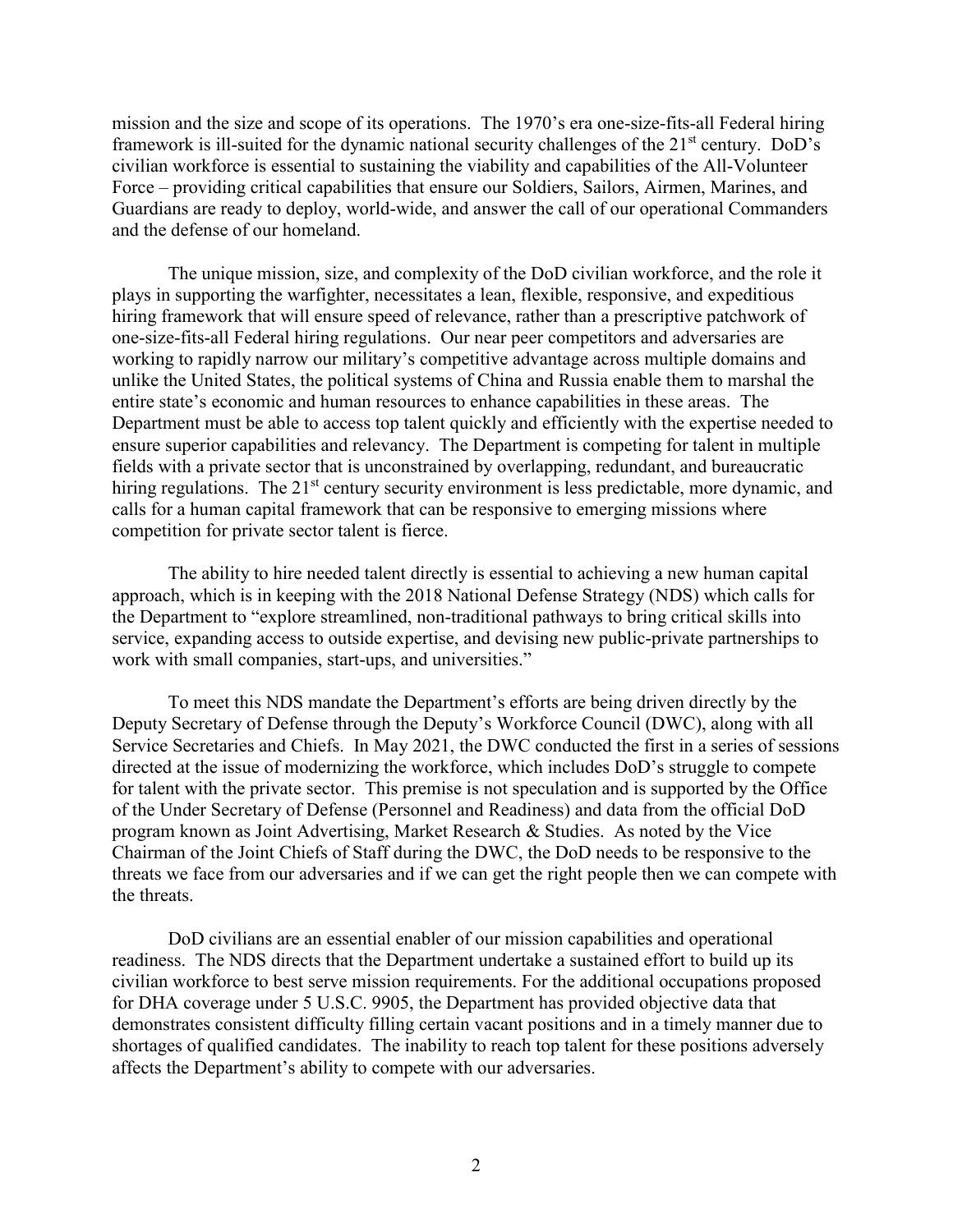**Resource Information:** This proposal has no significant impact on the use of resources. Resources affected by this proposal are incidental in nature and amount and are included within the Fiscal Year (FY) 2023 President's Budget request.

**Changes to Existing Law:** This proposal would amend section 9905 of tile 5, United States Code, as follows:

#### **§9905. Direct hire authority for certain personnel of the Department of Defense**

(a) IN GENERAL.—The Secretary of Defense may appoint, without regard to the provisions of subchapter I of chapter 33 (other than sections 3303, 3307, and 3328 of such chapter), qualified candidates to any of the following positions in the competitive service in the Department of Defense:

(1) Any position involved with Department maintenance activities, including depot-level maintenance and repair.

(2) Any cyber workforce position.

(3) Any individual in the acquisition workforce that manages any services contracts necessary to the operation and maintenance of programs of the Department.

(4) Any science, technology, or engineering position, including any such position at the Major Range and Test Facilities Base, in order to allow development of new systems and provide for the maintenance of legacy systems.

(5) Any scientific, technical, engineering, or mathematics positions, including technicians, within the defense acquisition workforce, or any category of acquisition positions within the Department designated by the Secretary as a shortage or critical need category.

(6) Any scientific, technical, engineering, or mathematics position, except any such position within any defense Scientific and Technology Reinvention Laboratory, for which a qualified candidate is required to possess a bachelor's degree or an advanced degree, or for which a veteran candidate is being considered.

(7) Any category of medical or health professional positions within the Department designated by the Secretary as a shortage category or critical need occupation.

(8) Any childcare services position for which there is a critical hiring need and a shortage of childcare providers.

(9) Any financial management, accounting, auditing, actuarial, cost estimation, operational research, or business or business administration position for which a qualified candidate is required to possess a finance, accounting, management or actuarial science degree or a related degree, or a related degree of equivalent experience.

(10) Any position, as determined by the Secretary, for the purpose of assisting and facilitating the efforts of the Department in business transformation and management innovation.

(11) Any position in the military housing office of a military installation whose primary function is supervision of military housing covered by subchapter IV of chapter 169 of title 10.

(12) Any position in support of aircraft operations for which the Secretary determines there is a critical hiring need or shortage of candidates.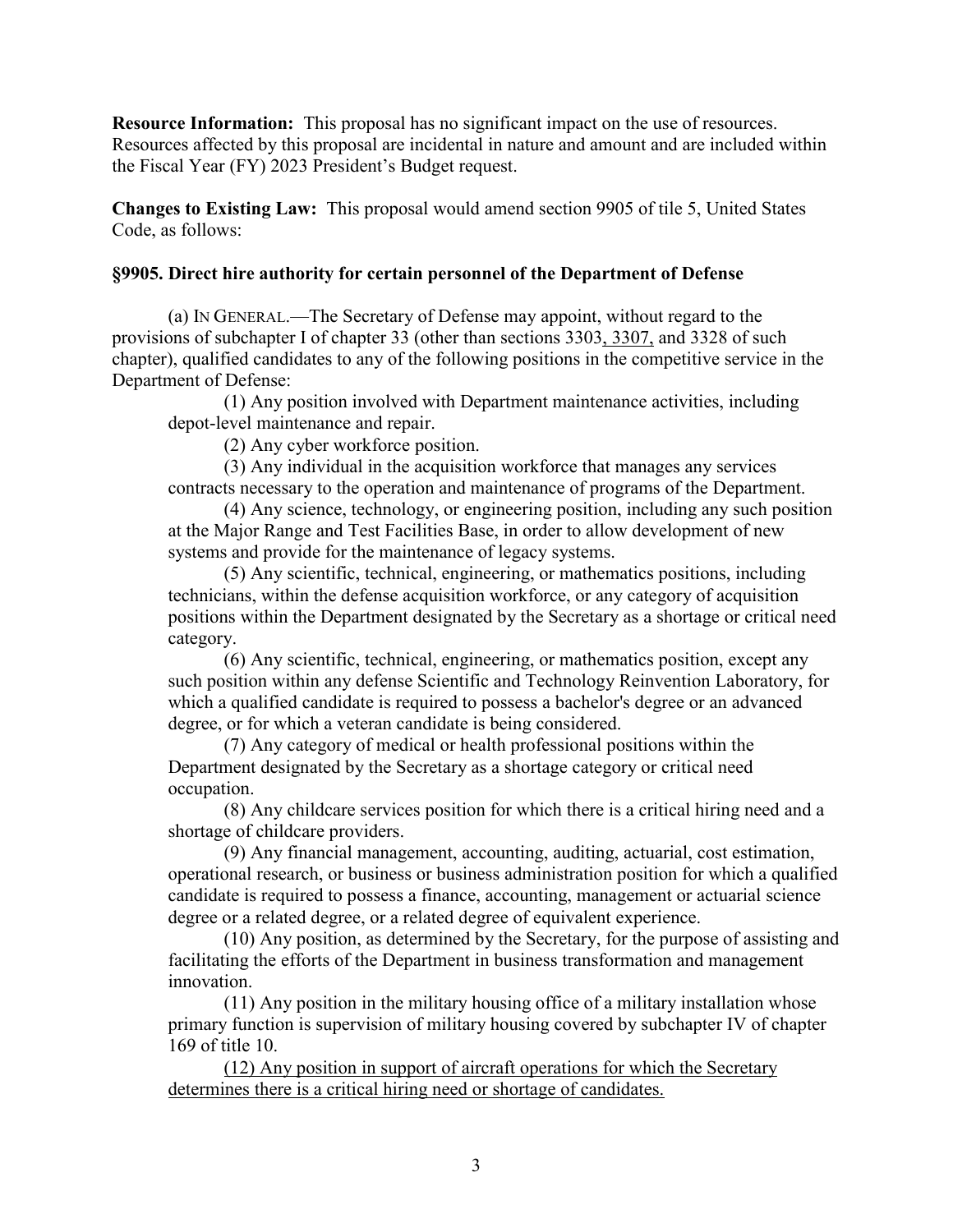(13) Any position in support of the safety of the public, law enforcement, or first response for which the Secretary determines there is a critical hiring need or shortage of candidates.

(b) SUNSET.—

(1) IN GENERAL.—Except as provided in paragraph (2), effective on September 30, 2025, the authority provided under subsection (a) shall expire.

(2) EXCEPTION.—Paragraph (1) shall not apply to the authority provided under subsection (a) to make appointments to positions described under paragraph (5) of such subsection.

(c) SUSPENSION OF OTHER HIRING AUTHORITIES.—During the period beginning on the effective date of the regulations issued to carry out the hiring authority with respect to positions described in paragraphs (5) through (10) of subsection (a) and ending on the date described in subsection (b)(1), the Secretary of Defense may not exercise or otherwise use any hiring authority provided under the following provisions of law:

(1) Sections 1599c(a)(2) and 1705(h) of title 10.

(2) Sections 1112 and 1113 of the National Defense Authorization Act for Fiscal Year 2016 (Public Law 114–92; 129 Stat. 1033).

(3) Sections 1110 and 1643(a)(3) of the National Defense Authorization Act for Fiscal Year 2017 (Public Law 114–328; 130 Stat. 2450 and 2602).

(4) Sections 559 and 1101 of the National Defense Authorization Act for Fiscal Year 2018 (Public Law 115–91; 131 Stat. 1406 and 1627).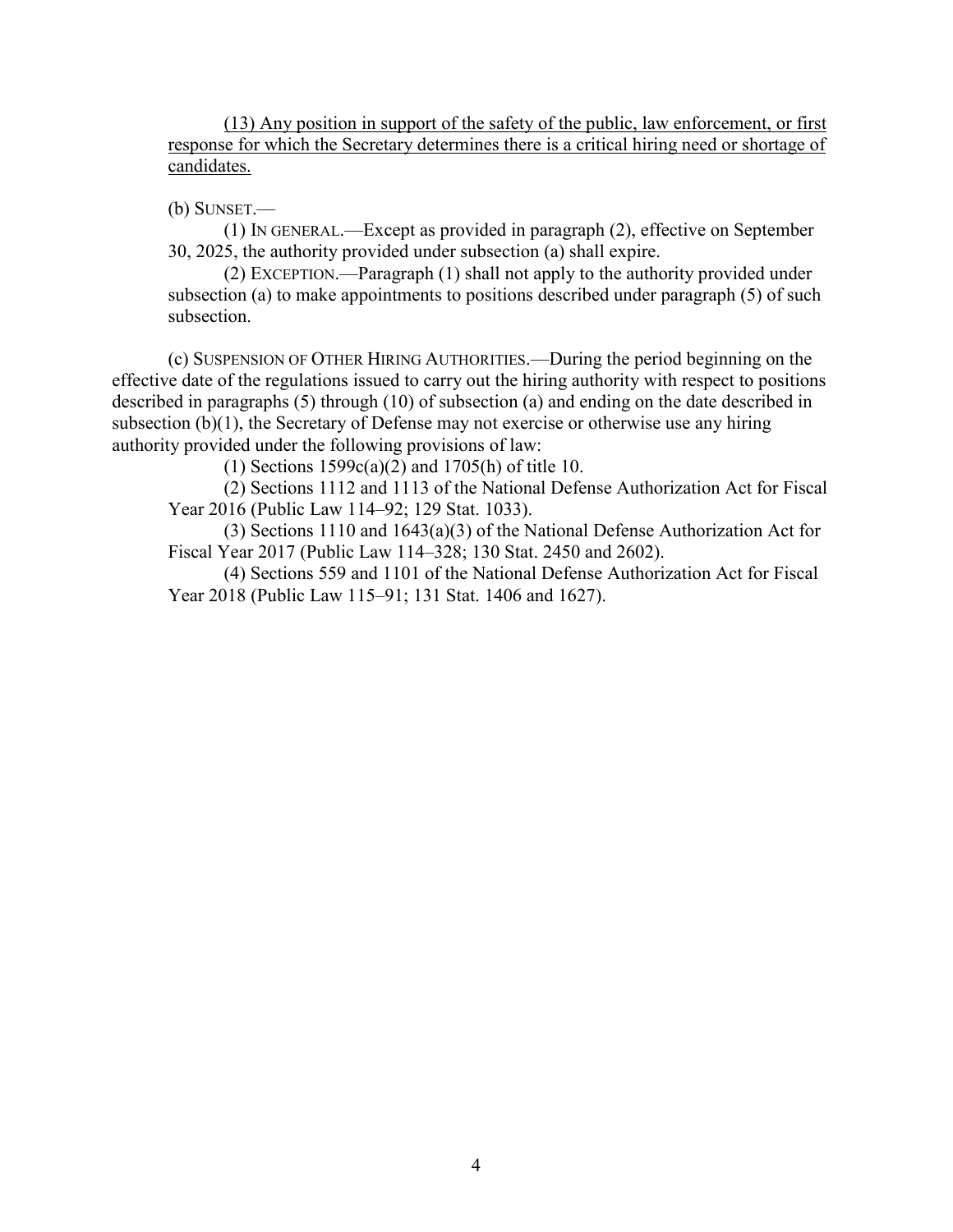| $\mathbf{1}$   | SEC. ___. CONSOLIDATION OF DIRECT HIRE AUTHORITIES FOR POSITIONS AT                    |
|----------------|----------------------------------------------------------------------------------------|
| $\overline{2}$ | SCIENCE AND TECHNOLOGY REINVENTION LABORATORIES.                                       |
| 3              | Section 4091 of title 10, United States Code, is amended-                              |
| $\overline{4}$ | (1) in subsection (a)(1), by striking "bachelor's degree" and inserting "bachelor's    |
| 5              | or advanced degree";                                                                   |
| 6              | $(2)$ in subsection $(c)$ —                                                            |
| 7              | (A) in the subsection heading, by striking "CALENDAR YEAR" and                         |
| 8              | inserting "FISCAL YEAR";                                                               |
| 9              | (B) in the matter preceding paragraph (1), by striking "calendar year" and             |
| 10             | inserting "fiscal year";                                                               |
| 11             | (C) in paragraph (1), by striking "6 percent" and inserting "11 percent";              |
| 12             | and                                                                                    |
| 13             | (D) in paragraphs $(1)$ , $(2)$ , and $(3)$ , by striking "the fiscal year last ending |
| 14             | before the start of such calendar year " and inserting "the preceding fiscal year";    |
| 15             | $(3)$ by striking subsection $(f)$ ; and                                               |
| 16             | (4) by redesignating subsection $(g)$ as subsection $(f)$ .                            |
|                |                                                                                        |

#### **[Please note: The "Changes to Existing Law" section below sets out in red-line format how the legislative text would amend existing law.]**

#### **Section-by-Section Analysis**

Section 212 of the National Defense Authorization Act for Fiscal Year (FY) 2022 (Public Law 117–81) repealed section 1108 of the NDAA for FY 2009 and included the direct hire authority for candidates with advanced degrees with other Science and Technology Reinvention Laboratory direct hire authorities. This proposal would amend section 4091 of title 10, United States Code, by combining the existing direct hire authority of the Department of Defense for candidates with advanced degrees seeking positions in Science and Technology Reinvention Laboratories (STRLs) with the direct hire authority of the Department for candidates with bachelor's degrees seeking such positions. Combining the advanced degree and bachelor's degree authorities would streamline recordkeeping on usage of direct hire authority and allow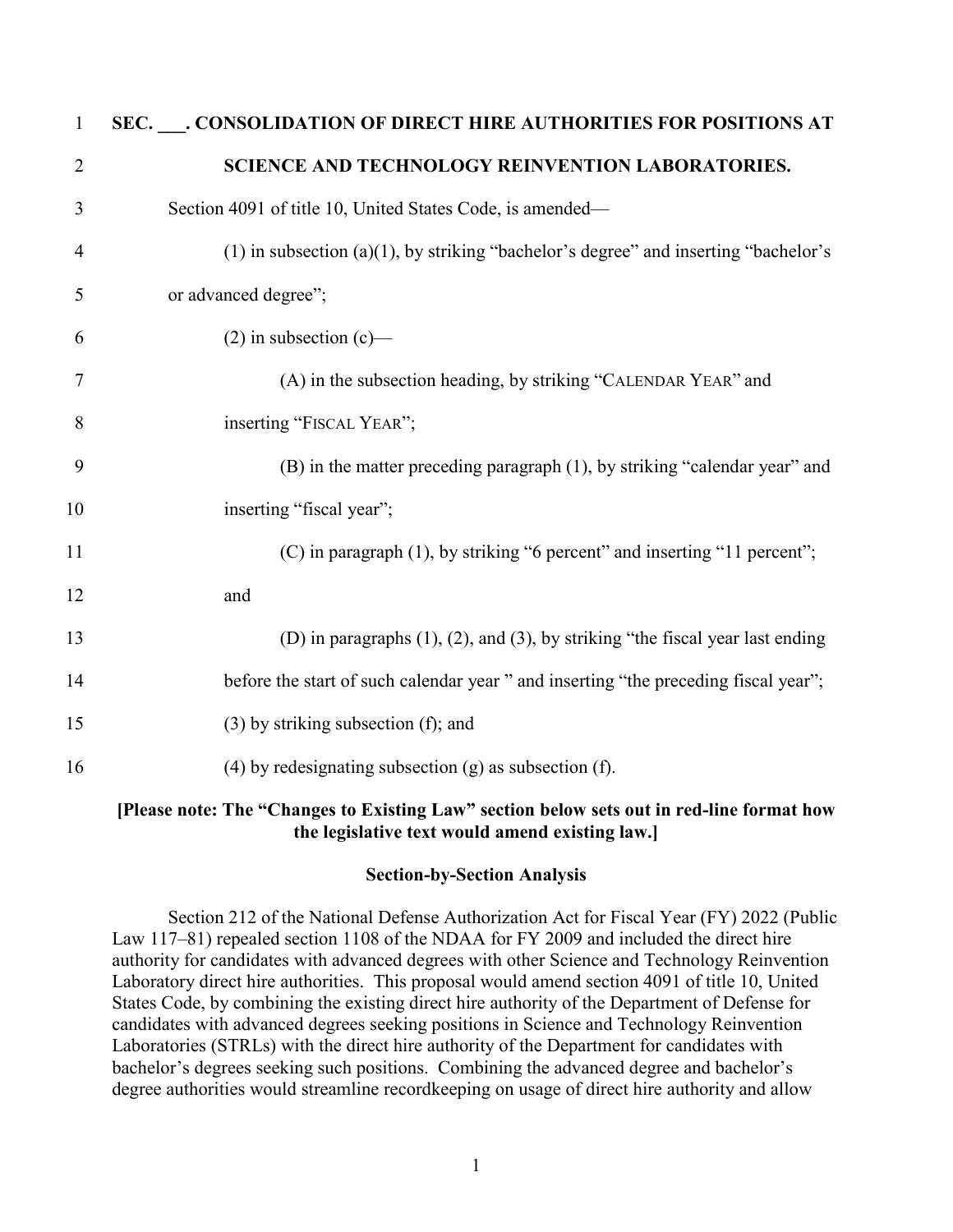those STRLs that need more advanced degree allocations to use unused bachelor's degree allocations, if needed, and vice versa.

The proposal also amends section 4091 so as to refer to fiscal years instead of calendar years. These amendments would further streamline recordkeeping as this is the only direct hire authority of the Department that is tracked by calendar year.

Section 1122 of the NDAA for FY 2017 (Public Law 114-328) codified the bachelor's degree, veterans, and student direct hire authorities (originally in section 1107 of the NDAA for FY 2014 (Public Law 113-66)) as section 2358a of title 10, U.S.C. Section 2358a of title 10 was later transferred and redesignated as section 4091 of title 10 (see section 1843(b)(1) of the William M. (Mac) Thornberry NDAA for FY 2021 (Public Law 116-283), as amended by section  $1701(u)(4)(A)$  of the FY22 NDAA (Public Law 117-81)).

Without this change, the ability to shape the STRL workforce to meet mission requirements could be diminished as STRLs are currently unable to use all of their available direct hire authorities. In addition, servicing personnel offices could lose track of the authority since it currently resides in a note section of title 10, U.S.C. The effectiveness of the STRL workforce would be at risk as STRLs need to be competitive with the private sector for certain high-level scientific and technical positions.

**Resource Information:** This proposal has no significant impact on the use of resources. Resources affected by this proposal are incidental in nature and amount and are included within the Fiscal Year (FY) 2023 President's Budget request.

**Changes to Existing Law:** This proposal would amend section 4091 of title 10, United States Code, as follows:

#### **Title 10, United States Code**

#### **§ 4091. Authorities for certain positions at science and technology reinvention laboratories**

(a) AUTHORITY TO MAKE DIRECT APPOINTMENTS.—

(1) CANDIDATES FOR SCIENTIFIC AND ENGINEERING POSITIONS AT SCIENCE AND TECHNOLOGY REINVENTION LABORATORIES.—The director of any Science and Technology Reinvention Laboratory (hereinafter in this section referred to as an "STRL") may appoint qualified candidates possessing a bachelor's or advanced degree to positions described in paragraph (1) of subsection (b) as an employee in a laboratory described in that paragraph without regard to the provisions of subchapter I of chapter 33 of title 5 (other than sections 3303 and 3328 of such title).

(2) VETERAN CANDIDATES FOR SIMILAR POSITIONS AT RESEARCH AND ENGINEERING FACILITIES.—The director of any STRL may appoint qualified veteran candidates to positions described in paragraph (2) of subsection (b) as an employee at a laboratory, agency, or organization specified in that paragraph without regard to the provisions of subchapter I of chapter 33 of title 5.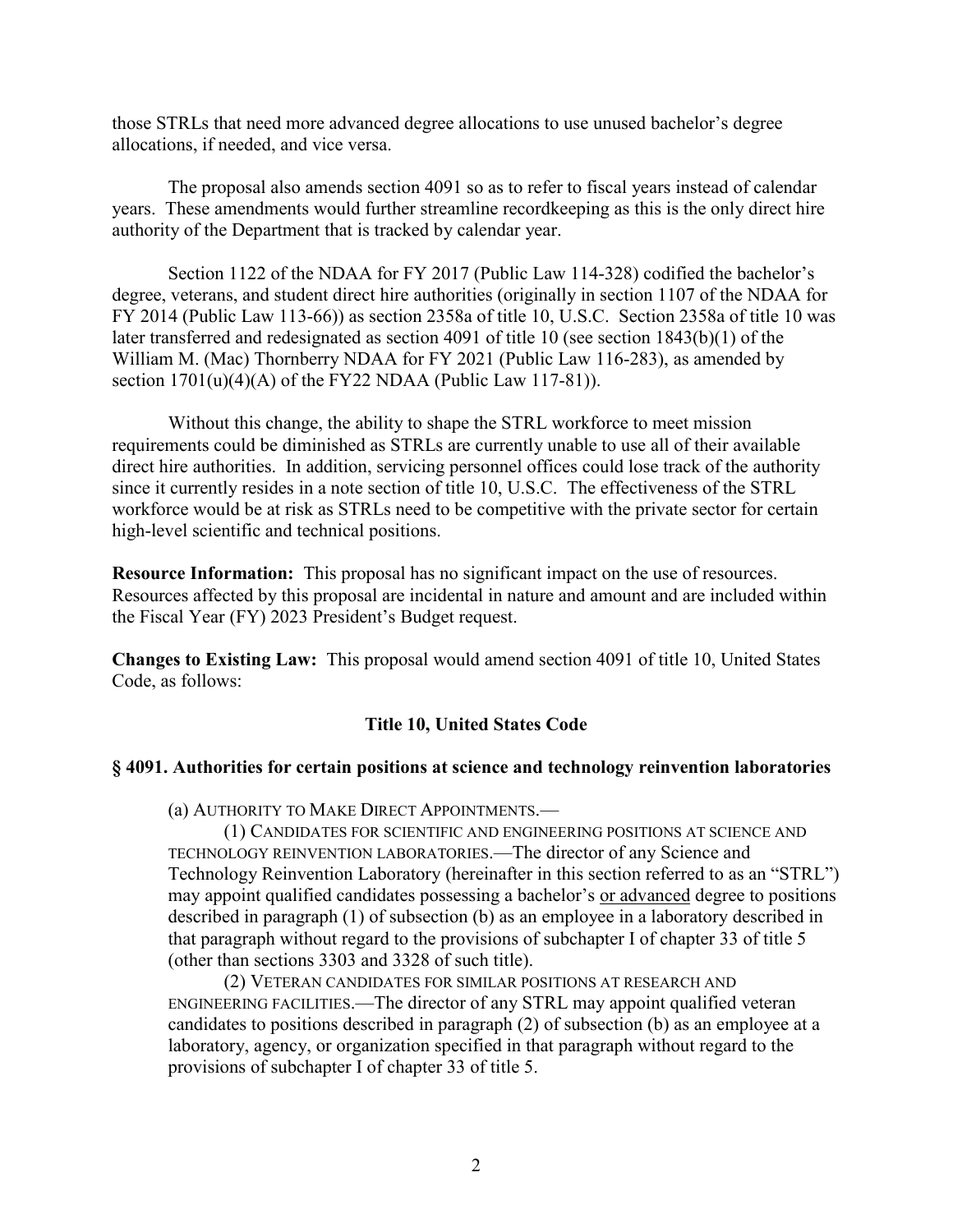(3) STUDENTS ENROLLED IN SCIENTIFIC AND ENGINEERING PROGRAMS.—The director of any STRL may appoint qualified candidates enrolled in a program of undergraduate or graduate instruction leading to a bachelor's or an advanced degree in a scientific, technical, engineering or mathematical course of study at an institution of higher education (as that term is defined in sections 101 and 102 of the Higher Education Act of 1965 (20 U.S.C. 1001, 1002)) to positions described in paragraph (3) of subsection (b) as an employee in a laboratory described in that paragraph without regard to the provisions of subchapter I of chapter 33 of title 5 (other than sections 3303 and 3328 of such title).

(4) NONCOMPETITIVE CONVERSION OF APPOINTMENTS.—With respect to any student appointed by the director of an STRL under paragraph (3) to a temporary or term appointment, upon graduation from the applicable institution of higher education (as defined in such paragraph), the director may noncompetitively convert such student to another temporary appointment or to a term or permanent appointment within the STRL without regard to the provisions of subchapter I of chapter 33 of title 5 (other than sections 3303 and 3328 of such title), provided the student meets all eligibility and Office of Personnel Management qualification requirements for the position.

#### (b) COVERED POSITIONS.—

(1) CANDIDATES FOR SCIENTIFIC AND ENGINEERING POSITIONS.—The positions described in this paragraph are scientific and engineering positions that may be temporary, term, or permanent in any laboratory designated by section 4121(b) of this title as a Department of Defense science and technology reinvention laboratory.

(2) QUALIFIED VETERAN CANDIDATES.—The positions described in this paragraph are scientific, technical, engineering, and mathematics positions, including technicians, in the following:

(A) Any laboratory referred to in paragraph (1).

(B) Any other Department of Defense research and engineering agency or organization designated by the Secretary for purposes of subsection (a)(2).

(3) CANDIDATES ENROLLED IN SCIENTIFIC AND ENGINEERING PROGRAMS.—The positions described in this paragraph are scientific and engineering positions that may be temporary or term in any laboratory designated by section 4121(b) of this title as a Department of Defense science and technology reinvention laboratory.

(c) LIMITATION ON NUMBER OF APPOINTMENTS ALLOWABLE IN A CALENDAR FISCAL YEAR.—The authority under subsection (a) may not, in any ealendar fiscal year and with respect to any laboratory, agency, or organization described in subsection (b), be exercised with respect to a number of candidates greater than the following:

(1) In the case of a laboratory described in subsection  $(b)(1)$ , with respect to appointment authority under subsection (a)(1), the number equal to  $6\ 11$  percent of the total number of scientific and engineering positions in such laboratory that are filled as of the close of the preceding fiscal year last ending before the start of such calendar year.

(2) In the case of a laboratory, agency, or organization described in subsection  $(b)(2)$ , with respect to appointment authority under subsection (a)(2), the number equal to 3 percent of the total number of scientific, technical, engineering, mathematics, and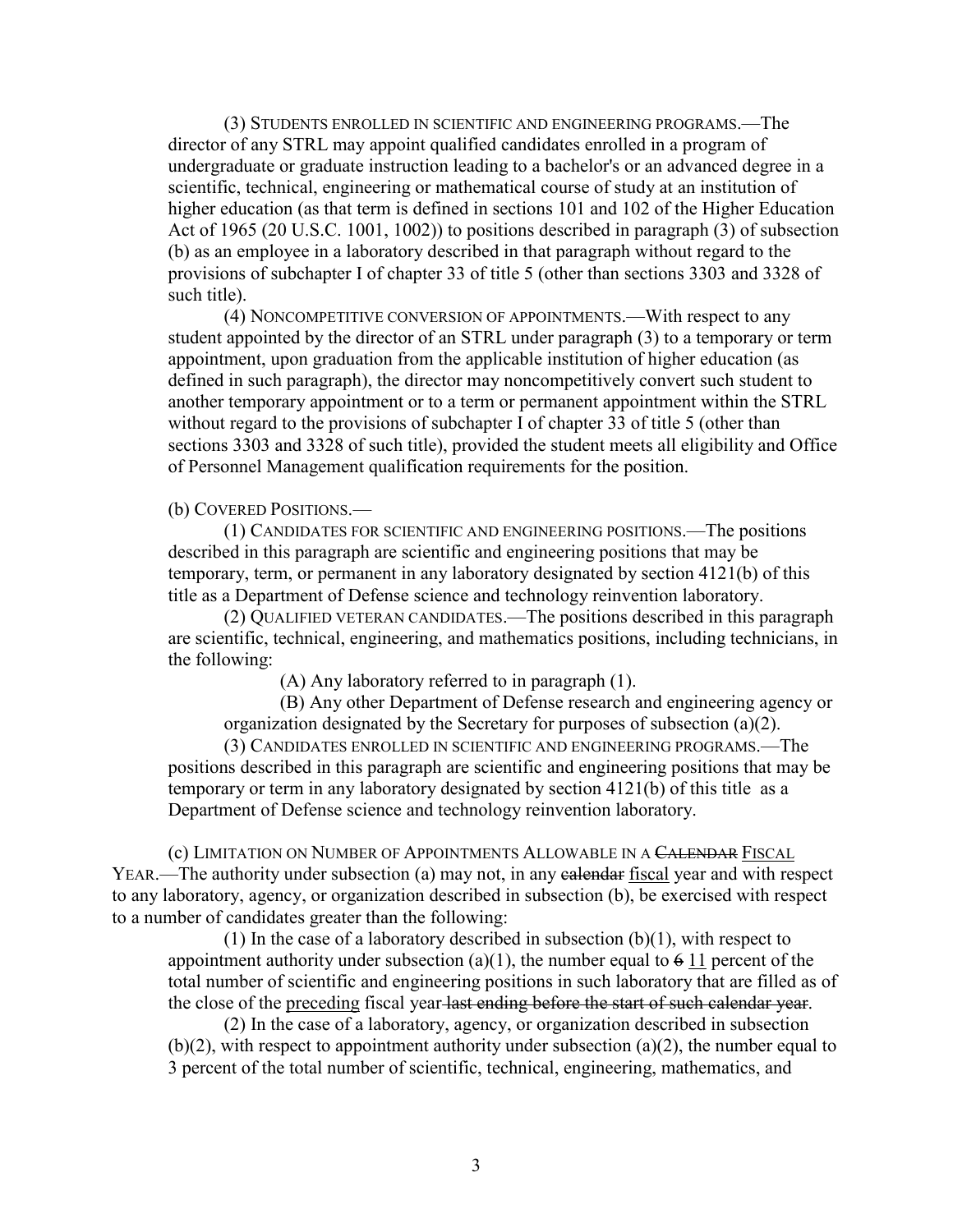technician positions in such laboratory, agency, or organization that are filled as of the close of the preceding fiscal year last ending before the start of such calendar year.

(3) In the case of a laboratory described in subsection (b)(3), with respect to appointment authority under subsection  $(a)(3)$ , the number equal to 10 percent of the total number of scientific and engineering positions in such laboratory that are filled as of the close of the preceding fiscal year-last ending before the start of such calendar year.

#### (d) SENIOR SCIENTIFIC TECHNICAL MANAGERS.—

(1) ESTABLISHMENT.—There is hereby established in each STRL, each facility of the Major Range and Test Facility Base, and the Defense Test Resource Management Center a category of senior professional scientific and technical positions, the incumbents of which shall be designated as "senior scientific technical managers" and which shall be positions classified above GS–15 of the General Schedule, notwithstanding section 5108(a) of title 5. The primary functions of such positions shall be—

(A) to engage in research and development in the physical, biological, medical, or engineering sciences, or another field closely related to the mission of such STRL, of such facility of the Major Range and Test Facility Base, or the Defense Test Resource Management Center; and

(B) to carry out technical supervisory responsibilities.

(2) APPOINTMENTS.—(A) The laboratory positions described in paragraph (1) may be filled, and shall be managed, by the director of the STRL involved, under criteria established pursuant to section 4121(a) of this title, relating to personnel demonstration projects at laboratories of the Department of Defense, except that the director of the laboratory involved shall determine the number of such positions at such laboratory, not to exceed 2 percent of the number of scientists and engineers employed at such laboratory as of the close of the last fiscal year before the fiscal year in which any appointments subject to that numerical limitation are made.

(B) The test and evaluation positions described in paragraph (1) may be filled, and shall be managed, by the director of the Major Range and Test Facility Base, in the case of a position at a facility of the Major Range and Test Facility Base, and the director of the Defense Test Resource Management Center, in the case of a position at such center, under criteria established pursuant to section 4121(a) of this title, relating to personnel demonstration projects at laboratories of the Department of Defense, except that the director involved shall determine the number of such positions at each facility of the Major Range and Test Facility Base and the Defense Test Resource Management Center, not to exceed two percent of the number of scientists and engineers, but at least one position, employed at the Major Range and Test Facility Base or the Defense Test Resource Management Center, as the case may be, as of the close of the last fiscal year before the fiscal year in which any appointments subject to those numerical limitations are made.

(e) EXCLUSION FROM PERSONNEL LIMITATIONS.—

(1) IN GENERAL.—The director of an STRL shall manage the workforce strength, structure, positions, and compensation of such STRL—

(A) without regard to any limitation on appointments, positions, or funding with respect to such STRL, subject to subparagraph (B); and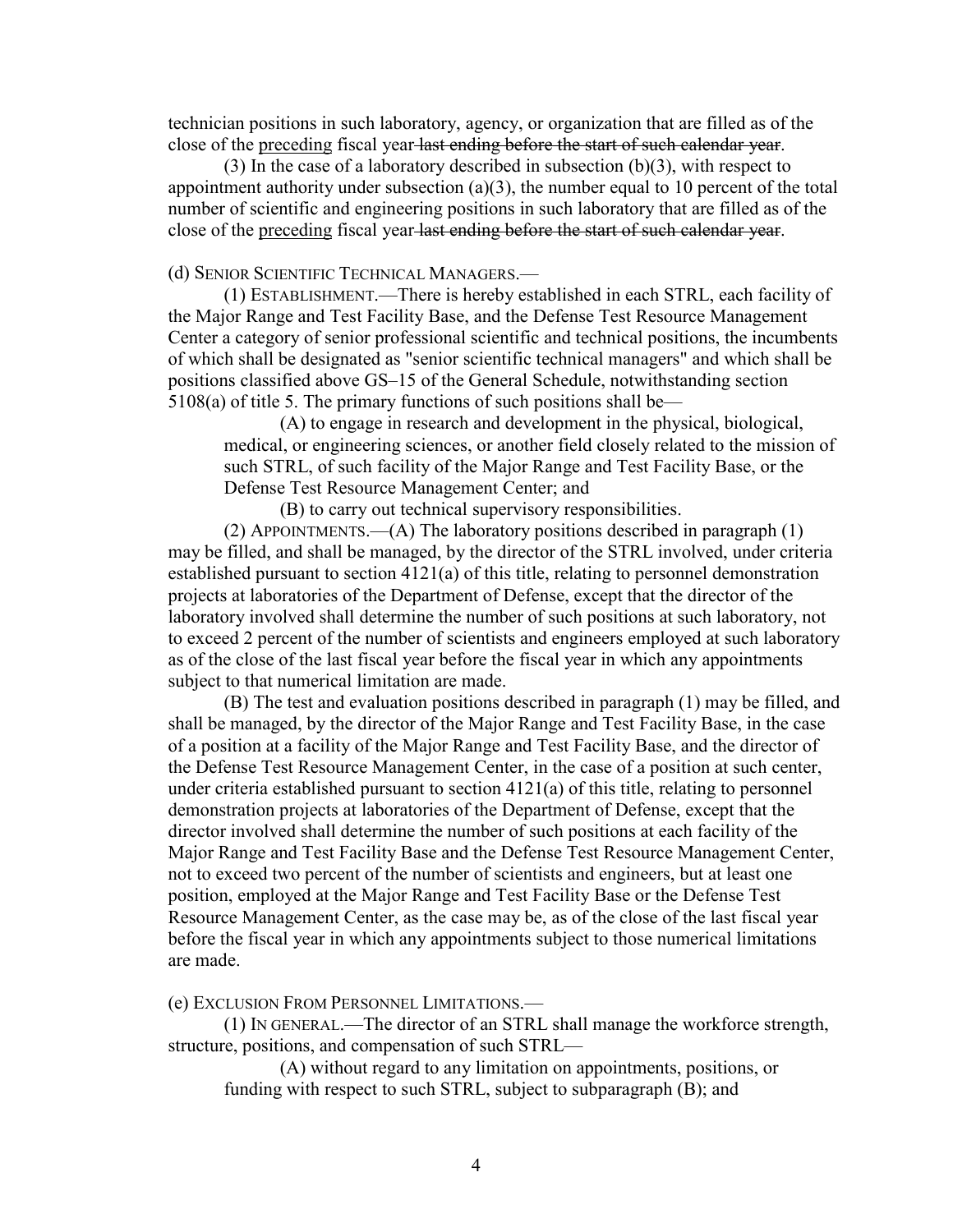(B) in a manner consistent with the budget available with respect to such STRL.

(2) EXCEPTIONS.—Paragraph (1) shall not apply to Senior Executive Service positions (as defined in section 3132(a) of title 5) or scientific and professional positions authorized under section 3104 of such title.

(f) DIRECT HIRE AUTHORITY AT PERSONNEL DEMONSTRATION LABORATORIES FOR ADVANCED DEGREE HOLDERS. —

(1) AUTHORITY.—The Secretary of Defense may appoint qualified candidates possessing an advanced degree to positions described in paragraph (2) without regard to the provisions of subchapter of chapter 33 of title 5, other than sections 3303 and 3328 of such title.

(2) APPLICABILITY.—This subsection applies with respect to candidates for scientific and engineering positions within any laboratory designated by section 4121(b) of this title as a Department of Defense science and technology reinvention laboratory.

(3) LIMITATION.—(A) Authority under this subsection may not, in any calendar year and with respect to any laboratory, be exercised with respect to a number of candidates greater than the number equal to 5 percent of the total number of scientific and engineering positions within such laboratory that are filled as of the close of the fiscal year last ending before the start of such calendar year.

(B) For purposes of this paragraph, positions and candidates shall be counted on a full-time equivalent basis.''.

(gf) DEFINITIONS.—In this section:

(1) The term "Defense Test Resource Management Center" means the Department of Defense Test Resource Management Center established under section 4173 of this title.

(2) The term "employee" has the meaning given that term in section 2105 of title 5.

(3) The term "Major Range and Test Facility Base" means the test and evaluation facilities and resources that are designated by the Secretary of Defense as facilities and resources comprising the Major Range and Test Facility Base.

(4) The term "veteran" has the meaning given that term in section 101 of title 38.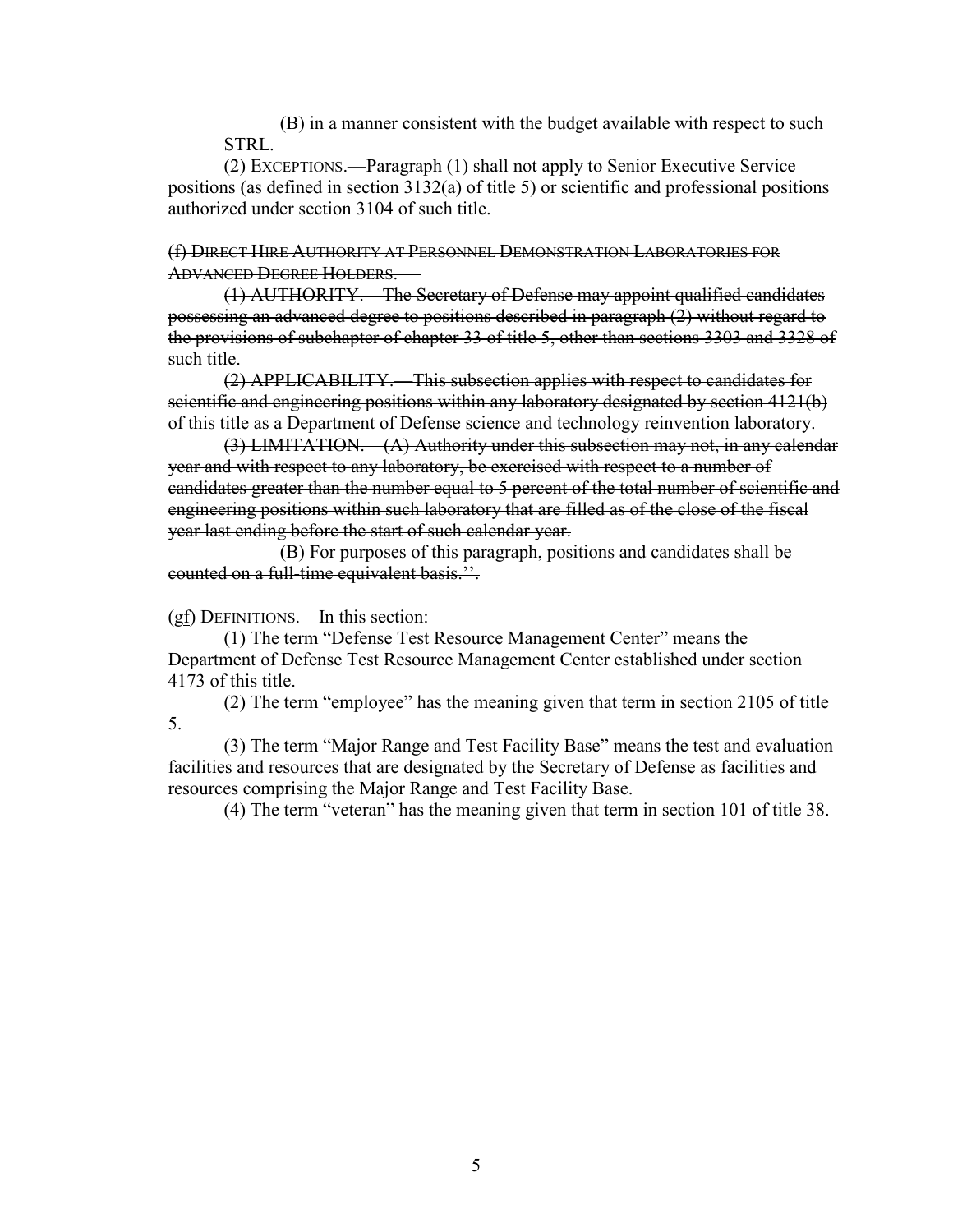#### 1 **SEC. \_\_\_. EXTENSION OF AUTHORIZATION OF DEPOT WORKING CAPITAL**

#### 2 **FUNDS FOR UNSPECIFIED MINOR MILITARY CONSTRUCTION.**

3 Section 2208(u)(4) of title 10, United States Code, is amended by striking "2023" and

#### 4 inserting "2025".

#### **[Please note: The "Changes to Existing Law" section below sets out in red-line format how the legislative text would amend existing law.]**

#### **Section-by-Section Analysis**

The 2019 NDAA (Public Law 115–232) amended section 2208 of title 10, United States Code (in section 321) to enable any Department of Defense depot, arsenal, shipyard, or plant located within the United States to use a Defense Working Capital Fund (DWCF) to carry out an Unspecified Minor Military Construction (UMMC) project until September 30, 2023. The Air Force has taken full advantage of this vital authority as a tool to modernize our aging depot facilities. The Air Force Sustainment Center currently has five projects across three depots in work or in planning stages totaling \$28M from FY20-23 with the intent to fund an additional 16 projects from FY24-27, totaling \$66.2M. In 2019, 65 percent of organic depot facilities were listed as poor or failing with an average age of 58 years, and 64 percent are greater than 67 years old. Aging and deteriorating infrastructure interferes with maintaining fleet readiness at a cost effective level and also increases lifecycle sustainment costs by requiring constant repairs where facility replacement is ideal. Additionally, Air Force depot software workload is expected to grow by 109 percent over 20 years. Current facilities are inadequate to provide specialized, secure, and environmentally controlled spaces or support any employee retention benefit.

Extending this authority enables the Air Force to improve overall depot performance, reduces total lifecycle costs for facilities, provides sustained and predictable investments to restore readiness, and enhances the ability to invest in Industrial Base facilities, thereby improving aging infrastructure.

 The expiration date of 30 September 2023 limits the Services' ability to plan and budget modernization efforts over the long-term. By extending the expiration date of this authority until September 30, 2025, the proposal would allow Services to continue to fund UMMC projects related to revitalization and recapitalization of Defense Industrial Base Facilities utilizing DWCF, while also allowing the Department of Defense to further assess and better understand the potential impacts of this authority on DWCF fund solvency and health.

**Resource Information:** This proposal impacts the use of resources; the magnitude of the impact can be mitigated with standard financial/budgeting practices. Resources affected by this proposal should be included within the approved Fiscal Year (FY) President's Budget request prior to beginning the specific UMMC project. This would be authority within the existing 6% reinvestment program and thus included within the depot maintenance rate structure as worked in the Air Force budget planning process.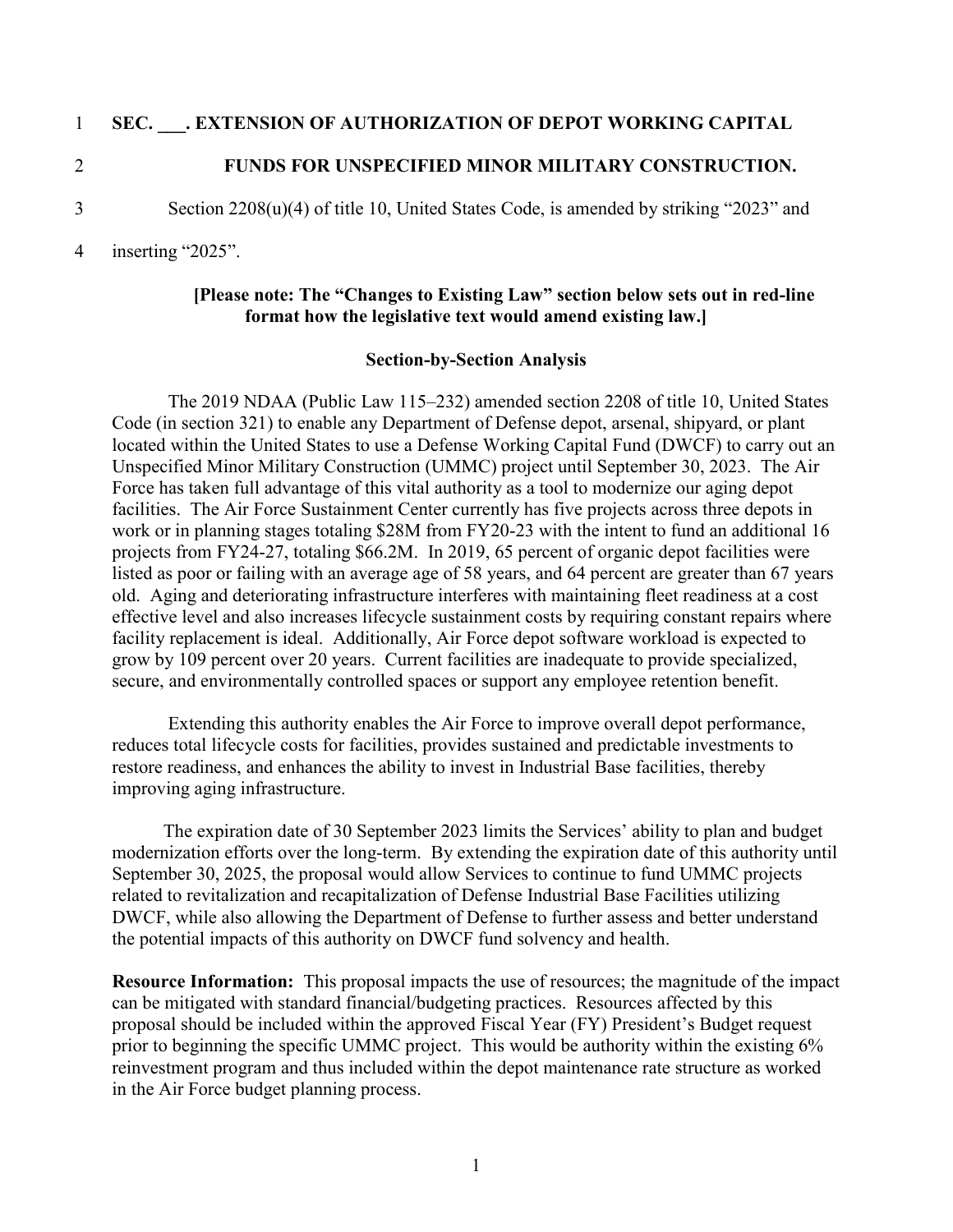**Changes to Existing Law:** This proposal would amend section 2208(u) of title 10, United States Code, as follows:

#### **§2208. Working-capital funds**

(u) Use for Unspecified Minor Military Construction Projects to Revitalize and Recapitalize Defense Industrial Base Facilities.-(1) The Secretary of a military department may use a working capital fund of the department under this section to fund an unspecified minor military construction project under section 2805 of this title for the revitalization and recapitalization of a defense industrial base facility owned by the United States and under the jurisdiction of the Secretary.

\* \* \*

(2)(A) Except as provided in subparagraph (B), section 2805 of this title shall apply with respect to a project funded using a working capital fund under the authority of this subsection in the same manner as such section applies to any unspecified minor military construction project under section 2805 of this title.

(B) For purposes of applying subparagraph (A), the dollar limitation specified in subsection (a)(2) of section 2805 of this title, subject to adjustment as provided in subsection (f) of such section, shall apply rather than the dollar limitation specified in subsection (c) of such section.

(3) In this subsection, the term "defense industrial base facility" means any Department of Defense depot, arsenal, shipyard, or plant located within the United States.

(4) The authority to use a working capital fund to fund a project under the authority of this subsection expires on September 30, 20232025.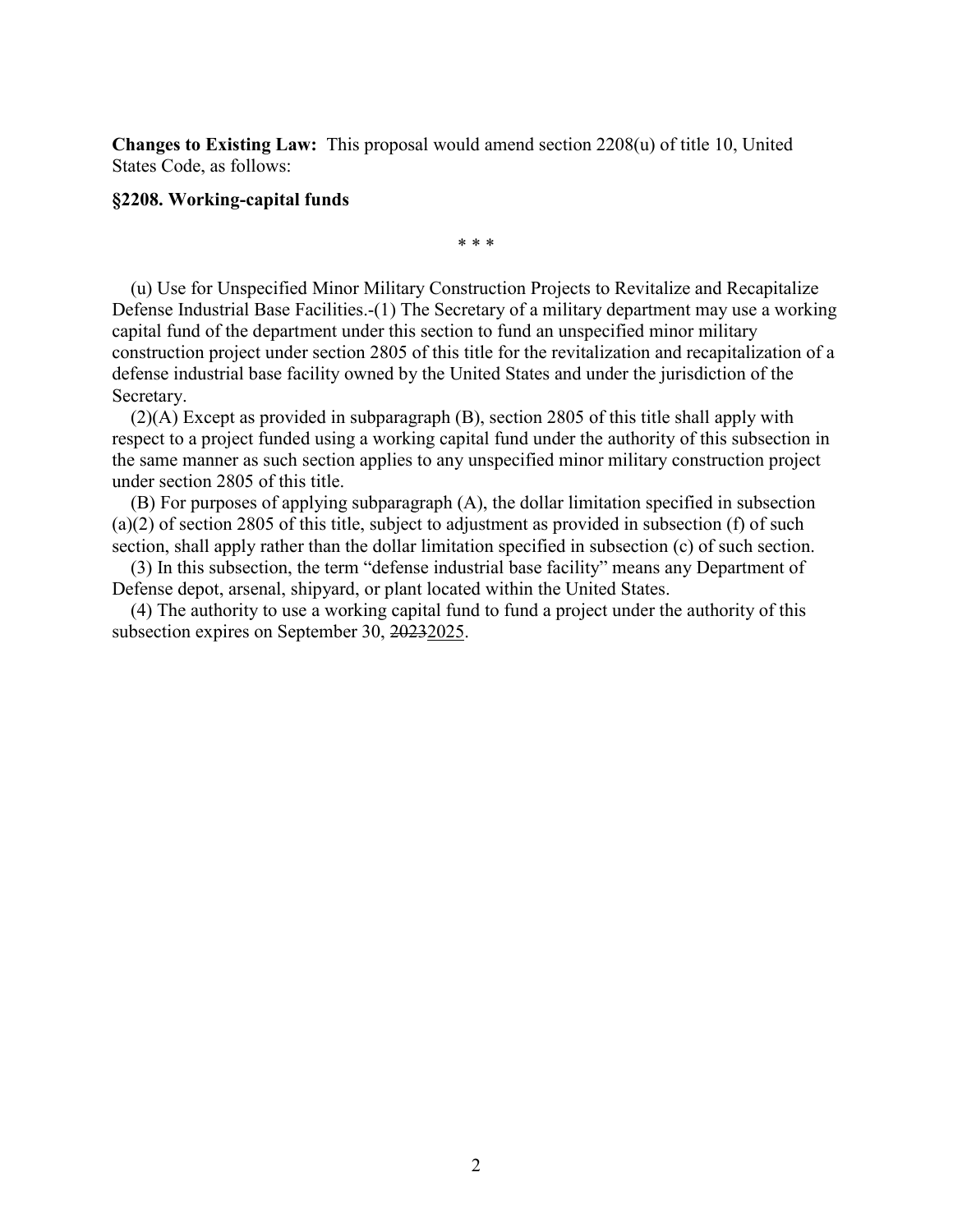## **SEC. \_\_. MILITARY LAND WITHDRAWAL FOR FALLON RANGE TRAINING COMPLEX.**

 The Military Land Withdrawals Act of 2013 (title XXIX of division B of Public Law 113–66) is amended by adding at the end the following new subtitle:

### **"Subtitle G—Fallon Range Training Complex, Nevada**

### **"SEC. 2981. WITHDRAWAL AND RESERVATION OF PUBLIC LAND.**

"(a) WITHDRAWAL.—

 "(1) BOMBING RANGES.—Subject to valid rights in existence on the date of enactment of the National Defense Authorization Act for Fiscal Year 2023, and except as otherwise provided in this subtitle, the lands established at the B–16, B–17, B–19, and B– 20 Ranges, as referred to in subsection (b), and all other areas within the boundary of such lands as depicted on the map referred to in such subsection, which may become subject to the operation of the public land laws, are hereby withdrawn from all forms of 14 "(A) entry, appropriation, or disposal under the public land laws; "(B) location, entry, and patent under the mining laws; and "(C) disposition under all laws relating to mineral and geothermal leasing or mineral materials. "(2) DIXIE VALLEY TRAINING AREA.—The lands and interests in lands within the boundaries established at the Dixie Valley Training Area, as referred to in subsection (b), are hereby withdrawn from all forms of— 21 "(A) entry, appropriation, or disposal under the public land laws; and "(B) location, entry, and patent under the mining laws. "(b) DESCRIPTION OF LAND.—The public lands and interests in lands withdrawn and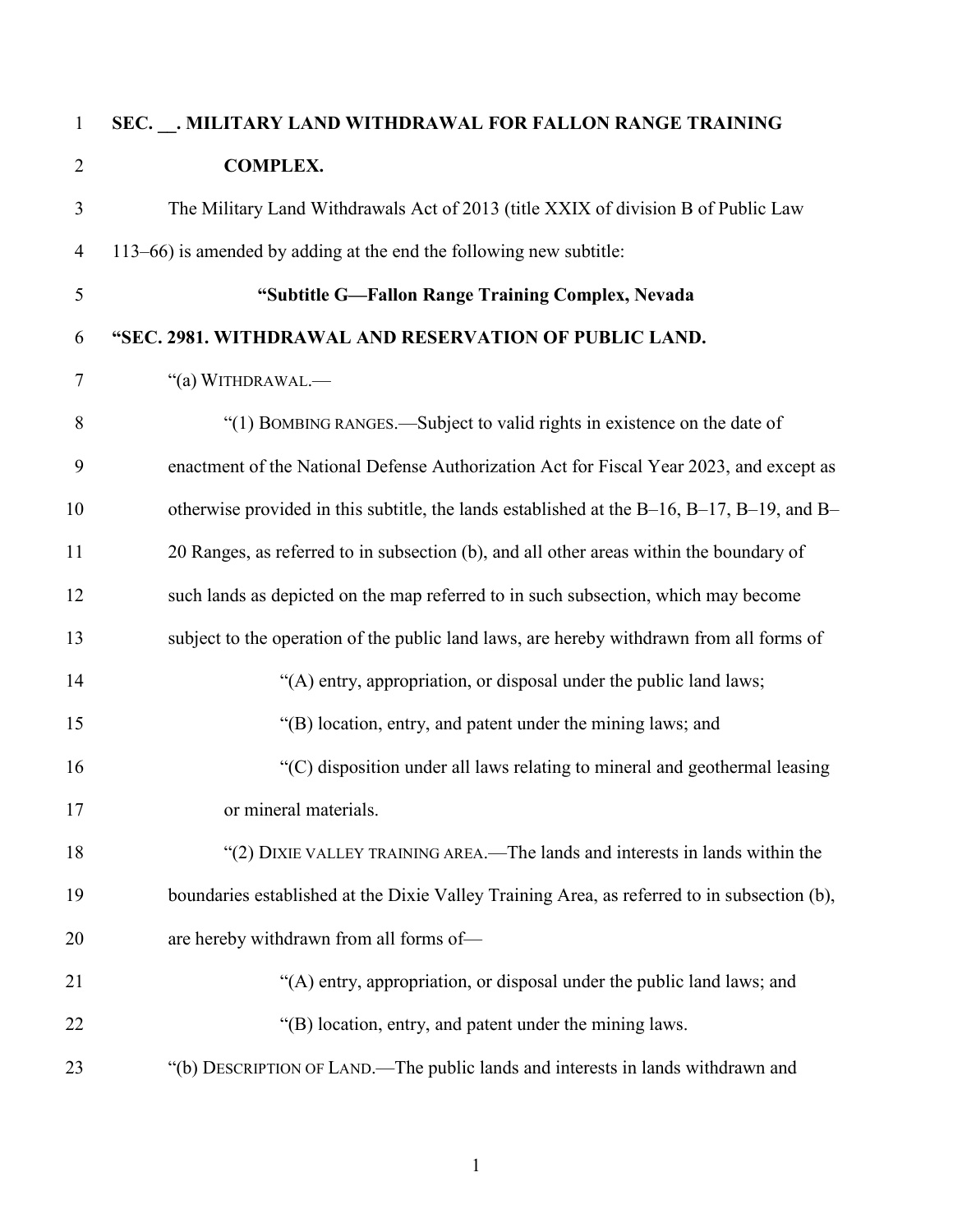| $\mathbf{1}$   | reserved by this section comprise approximately 730,806 acres of land in Churchill County,    |
|----------------|-----------------------------------------------------------------------------------------------|
| $\overline{2}$ | Lyon County, Mineral County, Pershing County, and Nye County, Nevada, as generally depicted   |
| 3              | as "Proposed Withdrawal Land" and "Existing Withdrawals" on the map entitled "Fallon Range"   |
| $\overline{4}$ | Training Complex Modernization", dated April 27, 2022, and filed in accordance with section   |
| 5              | 2912. The ranges in the Fallon Range Training Complex described in this subsection are        |
| 6              | identified as B-16, B-17, B-19, B-20, Dixie Valley Training Area and the Shoal Site.          |
| $\tau$         | "(c) PURPOSE OF WITHDRAWAL AND RESERVATION.—The land withdrawn by subsection                  |
| $8\phantom{.}$ | (a) is reserved for use by the Secretary of the Navy for-                                     |
| 9              | "(1) aerial testing and training, bombing, missile firing, electronic warfare,                |
| 10             | tactical combat maneuvering, and air support;                                                 |
| 11             | "(2) ground combat tactical maneuvering and firing; and                                       |
| 12             | "(3) other defense-related purposes that are—                                                 |
| 13             | "(A) consistent with the purposes specified in the preceding paragraphs;                      |
| 14             | and                                                                                           |
| 15             | "(B) authorized under section 2914.                                                           |
| 16             | "SEC. 2982. MANAGEMENT OF WITHDRAWN AND RESERVED LANDS.                                       |
| 17             | "(a) MANAGEMENT BY THE SECRETARY OF THE NAVY.—During the duration of this                     |
| 18             | withdrawal, the Secretary of the Navy shall manage the land withdrawn and reserved comprising |
| 19             | the B-16, B-17, B-19, and B-20 Ranges for the purposes described in section $2981(c)$ in      |
| 20             | accordance with-                                                                              |
| 21             | "(1) an integrated natural resources management plan prepared and implemented                 |
| 22             | under title I of the Sikes Act (16 U.S.C. 670a et seq.) and an integrated cultural resources  |
| 23             | management plan;                                                                              |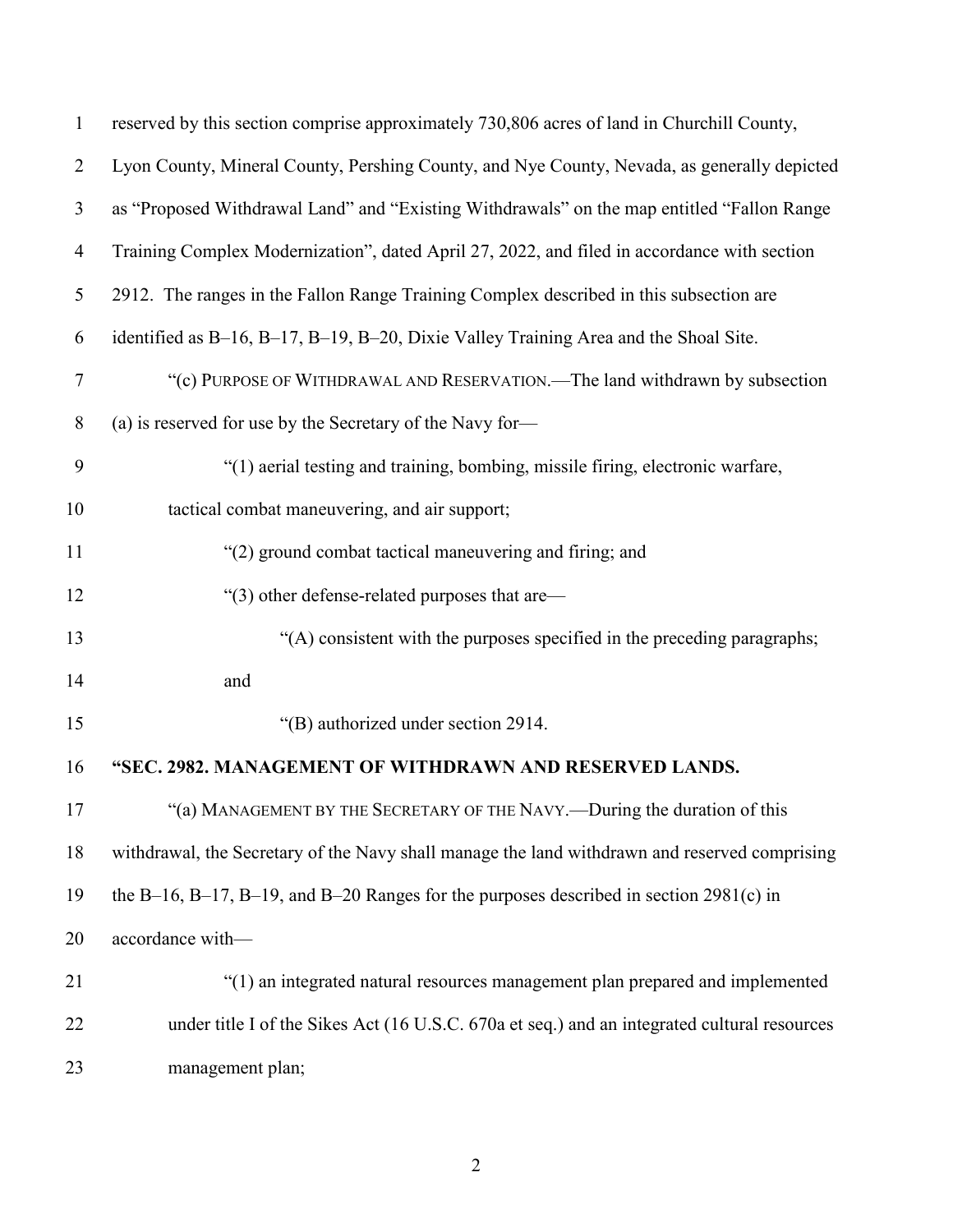| $\mathbf{1}$   | "(2) to the extent possible, an agreement between the Secretary of the Navy and             |
|----------------|---------------------------------------------------------------------------------------------|
| $\overline{2}$ | the Governor of Nevada to accommodate hunting on portions of the B-17 Range                 |
| 3              | consistent with military training requirements;                                             |
| $\overline{4}$ | "(3) a programmatic agreement between the Secretary of the Navy and the                     |
| 5              | Nevada State Historic Preservation Officer and other parties as appropriate regarding       |
| 6              | management of historic properties as they relate to operation, maintenance, training, and   |
| 7              | construction at the Fallon Range Training Complex;                                          |
| 8              | "(4) agreements between the Secretary of the Navy and interested tribes and other           |
| 9              | stakeholders to accommodate access by tribes to the B-16, B-17, B-19 and B-20 Ranges        |
| 10             | consistent with military training requirements and public safety; and                       |
| 11             | "(5) any other applicable law.                                                              |
| 12             | "(b) MANAGEMENT BY THE SECRETARY OF THE INTERIOR.-                                          |
| 13             | "(1) IN GENERAL.—During the duration of this withdrawal, the Secretary of the               |
| 14             | Interior shall manage the land withdrawn and reserved comprising the Dixie Valley           |
| 15             | Training Area and the Shoal Site for the purposes described in section 2981(c) in           |
| 16             | accordance with-                                                                            |
| 17             | "(A) the Federal Land Policy and Management Act of 1976 (43 U.S.C.                          |
| 18             | $1701$ et seq.); and                                                                        |
| 19             | "(B) any other applicable law.                                                              |
| 20             | "(2) CONSULTATION WITH SECRETARY OF THE NAVY.—Prior to authorizing any                      |
| 21             | use of the land comprising the Dixie Valley Training Area or Shoal Site withdrawn and       |
| 22             | reserved by section 2981, the Secretary of the Interior shall consult with the Secretary of |
| 23             | the Navy. Such consultation shall include-                                                  |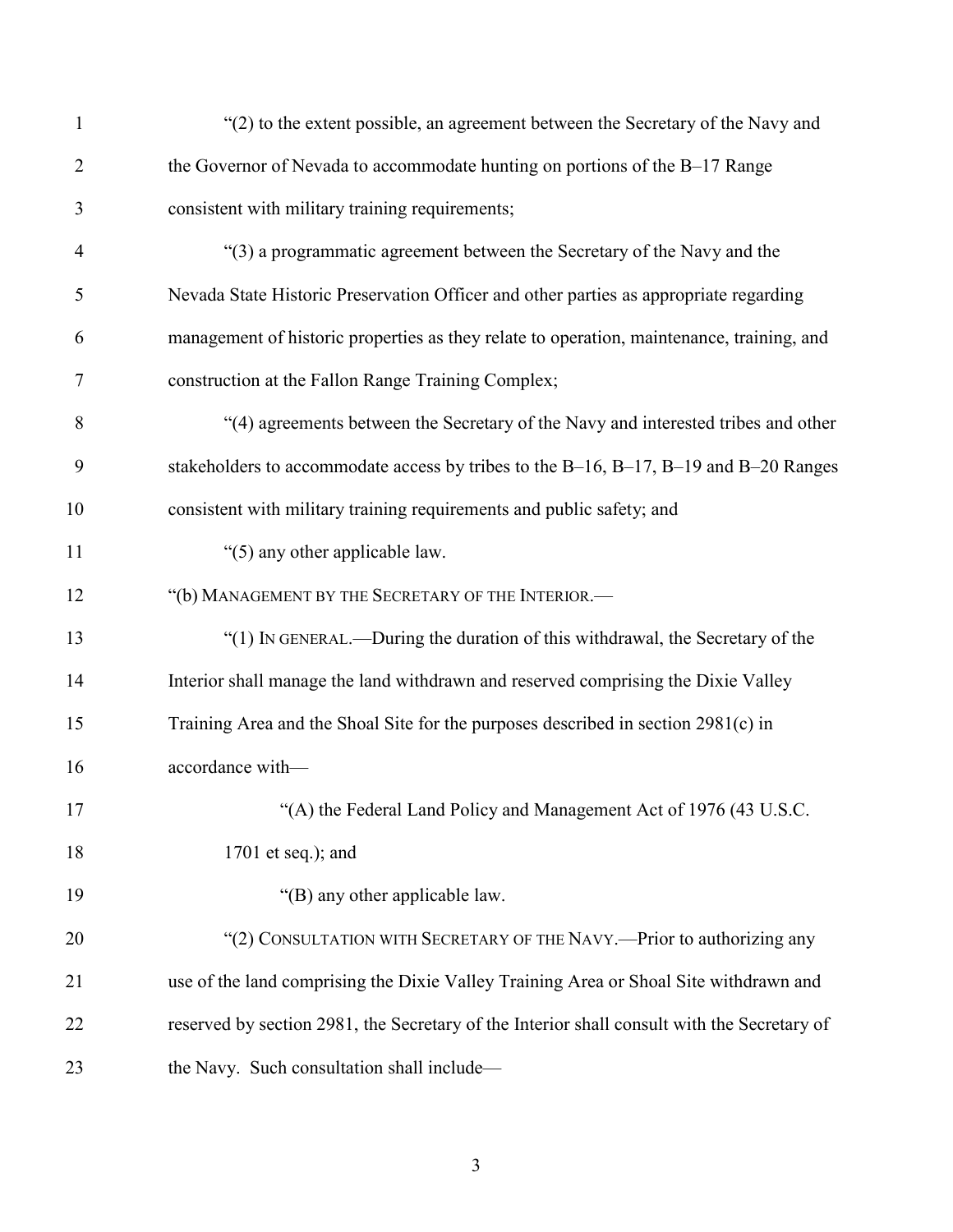| $\mathbf{1}$   | "(A) informing the Secretary of the Navy of the pending authorization                              |
|----------------|----------------------------------------------------------------------------------------------------|
| $\overline{2}$ | request so that the Secretary of the Navy and the Secretary of the Interior may                    |
| 3              | work together to preserve the training environment; and                                            |
| $\overline{4}$ | "(B) prior to authorizing any installation or use of mobile or stationary                          |
| 5              | equipment used to transmit and receive radio signals, obtaining permission from                    |
| 6              | the Secretary of the Navy to authorize the use of such equipment.                                  |
| 7              | "(3) AGREEMENT.—The Secretary of the Navy and the Secretary of the Interior                        |
| 8              | shall enter into an agreement describing the roles and responsibilities of each Secretary          |
| 9              | with respect to the management and use of the Dixie Valley Training Area and Shoal Site            |
| 10             | to preserve the training environment.                                                              |
| 11             | "SEC. 2983. RELATIONSHIP TO OTHER RESERVATIONS.                                                    |
| 12             | "(a) B-16 AND B-20 RANGES.—To the extent the withdrawal and reservation made by                    |
| 13             | section 2981 for the B-16 and B-20 Ranges withdraws lands currently withdrawn and reserved         |
| 14             | for use by the Bureau of Reclamation, the reservation made by such section shall be the primary    |
| 15             | reservation for public safety management actions only, and the existing Bureau of Reclamation      |
| 16             | reservation shall be the primary reservation for all other management actions. The Secretary of    |
|                | 17 the Navy shall enter into an agreement with the Secretary of the Interior to ensure continued   |
| 18             | access to the B-16 and B-20 Ranges by the Bureau of Reclamation to conduct management              |
| 19             | activities consistent with the purposes for which the Bureau of Reclamation withdrawal was         |
| 20             | established.                                                                                       |
| 21             | "(b) SHOAL SITE.—The Secretary of Energy shall remain responsible and liable for the               |
| 22             | subsurface estate and all its activities at the 'Shoal Site' withdrawn and reserved by Public Land |

Order Number 2771, as amended by Public Land Order Number 2834.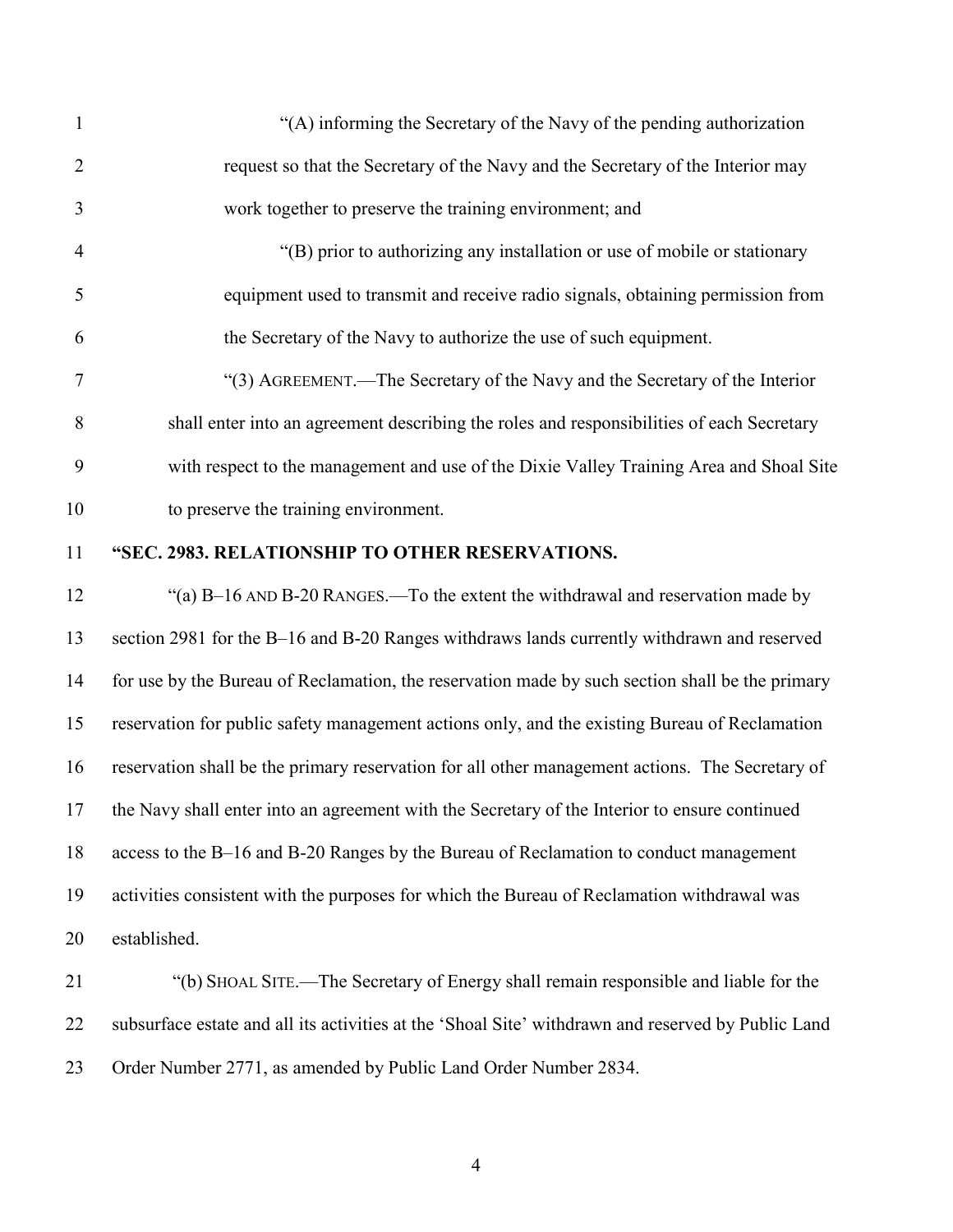#### **"SEC. 2984. RELEASE OF WILDERNESS STUDY AREAS.**

 "The approximately 22,335 acres of public land in the Clan Alpine Mountains Wilderness Study Area, the approximately 4,900 acres of public land of the Stillwater Range Wilderness Study Area, and the approximately 19,000 acres of public land of the Job Peak Wilderness Study Area that are reserved for use by the Secretary of the Navy under section 2981 shall no longer be subject to section 603(c) of the Federal Land Policy and Management Act of 7 1976 (43 U.S.C. 1782(c)).

**"SEC. 2985. USE OF MINERAL MATERIALS.** 

 "Notwithstanding any other provision of this subtitle or of the Act of July 31, 1947 (commonly known as the Materials Act of 1947; 30 U.S.C. 601 et seq.), the Secretary of the Navy may use sand, gravel, or similar mineral materials resources of the type subject to disposition under that Act from lands withdrawn and reserved by this subtitle if use of such resources is required for construction needs on such lands.

#### "**SEC. 2986. TRIBAL ACCESS AGREEMENT AND CULTURAL RESOURCES**

**SURVEY.**

# "(a) TRIBAL ACCESS AGREEMENT.—The Secretary of the Navy and the Secretary of the Interior shall enter into an agreement with the affected federally recognized tribes that establishes access protocols to provide continued, regular, and timely access to the land withdrawn and reserved by section 2981, including all lands subject to previous withdrawals 20 under section 3011(a) of the Military Lands Withdrawal Act of 1999 (title XXX of Public Law 106-65), that contains cultural, religious, and archaeological resources of importance to the affected federally recognized tribes.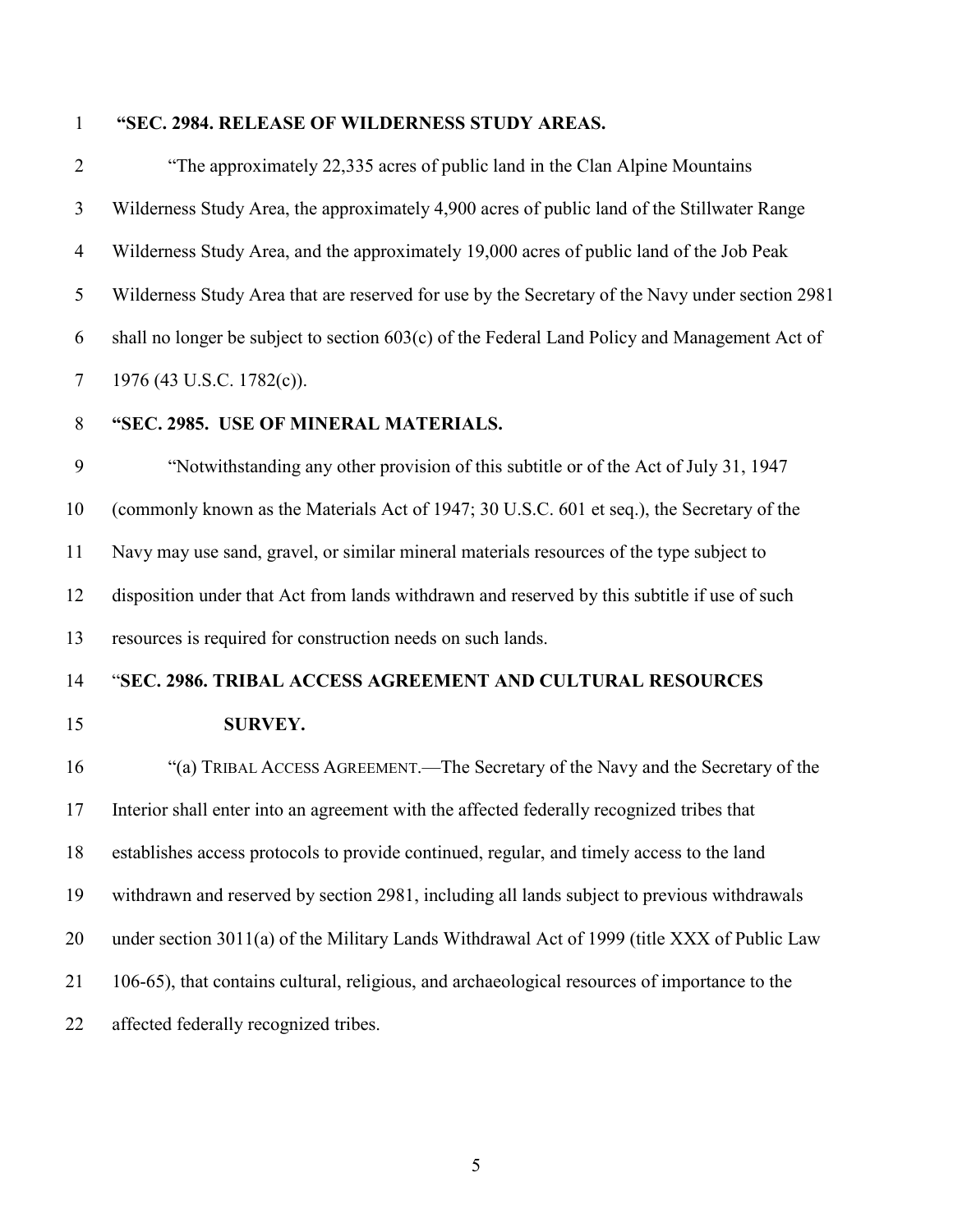| $\mathbf{1}$   | "(b) ETHNOGRAPHIC STUDY.—The Secretary of the Navy, in consultation with the State            |
|----------------|-----------------------------------------------------------------------------------------------|
| $\overline{2}$ | of Nevada and appropriate tribal governments, shall conduct an ethnographic study of the      |
| 3              | expanded Fallon Range Training Complex to assess the importance of that area to Indian tribes |
| $\overline{4}$ | and the religious and cultural practices of those tribes.                                     |
| 5              | "(c) CULTURAL RESOURCES SURVEY.-                                                              |
| 6              | "(1) SURVEY.—The Secretary of the Navy, after consultation with the affected                  |
| $\tau$         | federally recognized tribes and review of data, studies, and reports in the possession of     |
| 8              | such tribes, shall conduct a cultural resources survey of the land withdrawn and reserved     |
| 9              | by section 2981 for the expanded areas of the B-16, B-17 and B-20 Ranges that were not        |
| 10             | subject to previous withdrawals comprising the Fallon Range Training Complex that             |
| 11             | includes pedestrian field surveys and the inventory and identification of specific sites      |
| 12             | containing cultural, religious, and archaeologic resources of importance to the affected      |
| 13             | federally recognized tribes.                                                                  |
| 14             | "(2) RESULTS.—The Secretary of the Navy shall provide the results of the survey               |
| 15             | conducted under paragraph (1) to the affected federally recognized tribes for review and      |
| 16             | comment prior to concluding survey activities.                                                |
| 17             | "(3) INCLUSION IN AGREEMENT.—The agreement under subsection (a) shall                         |
| 18             | include access to the specific sites identified by the survey conducted under paragraph (1)   |
| 19             | by the affected federally recognized tribes.                                                  |
| 20             | "(4) LIMITATION ON USE OF LAND PRIOR TO COMPLETION OF SURVEY.—The                             |
| 21             | Secretary of the Navy may not make operational use of the expanded areas of the B-16,         |
| 22             | B-17 and B-20 Ranges that were not subject to previous withdrawals comprising the             |
|                |                                                                                               |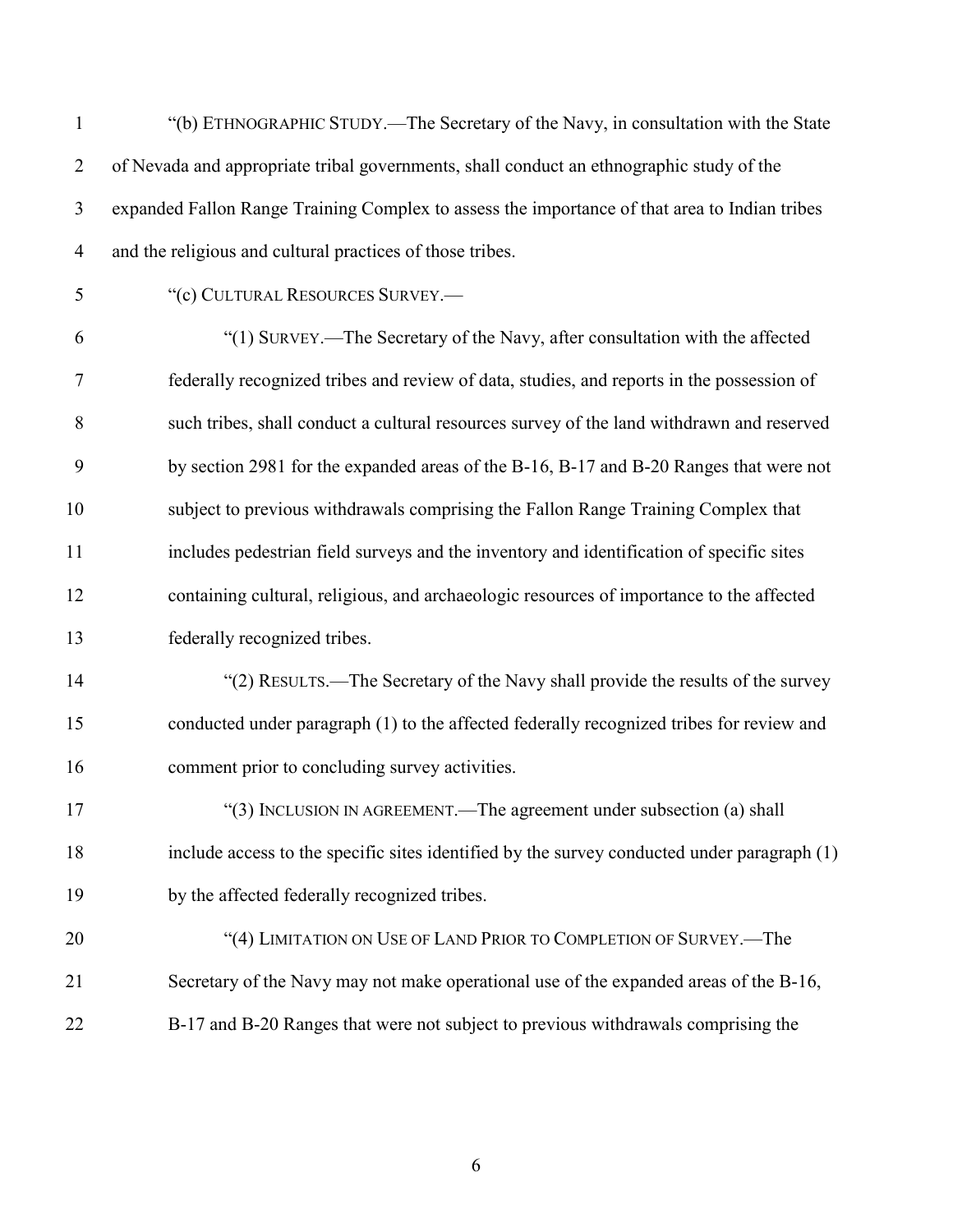| $\mathbf{1}$   | Fallon Range Training Complex are withdrawn and reserved by section 2981 until                       |
|----------------|------------------------------------------------------------------------------------------------------|
| $\overline{2}$ | completion of the survey required by paragraph (1).                                                  |
| 3              | "(d) AGREEMENT TO MITIGATE ADVERSE EFFECTS.—The Secretary of the Navy, the                           |
| $\overline{4}$ | Secretary of the Interior, and the affected federally recognized tribes shall enter into an          |
| 5              | agreement consistent with section 306108 of title 54, United States Code, that identifies actions    |
| 6              | to avoid, minimize, or mitigate adverse effects to sites identified in subsection (c), including     |
| 7              | adverse effects from noise.                                                                          |
| $8\,$          | "(e) REPORT.—Not later than one year after the date of the enactment of this Act, the                |
| 9              | Secretary of the Navy and the Secretary of the Interior shall jointly submit to Congress a report    |
| 10             | $describing -$                                                                                       |
| 11             | "(1) the access protocols established by the agreement under subsection (a);                         |
| 12             | "(2) the results of the ethnographic study conducted under subsection (b);                           |
| 13             | "(3) the results of the cultural resource survey under subsection (c); and                           |
| 14             | "(4) actions to be taken to avoid, minimize, or mitigate adverse effects to sites on                 |
| 15             | the land withdrawn and reserved by section 2981.                                                     |
| 16             | "SEC. 2987. RESOLUTION OF WALKER RIVER PAIUTE TRIBE CLAIMS.                                          |
| 17             | "(a) PAYMENT TO THE TRIBE.—Not later than one year after the date of enactment of the                |
| 18             | National Defense Authorization Act for Fiscal Year 2023, the Secretary of the Navy shall             |
| 19             | transfer \$20,000,000 of amounts authorized to be appropriated to the Secretary of the Navy for      |
| 20             | operation and maintenance to an account designated by the Walker River Paiute Tribe (in this         |
| 21             | section referred to as the "Tribe") to resolve the claims of the Tribe against the United States for |
| 22             | the contamination, impairment, and loss of use of approximately 6,000 acres of land that is          |
| 23             | within the boundaries of the reservation of the Tribe.                                               |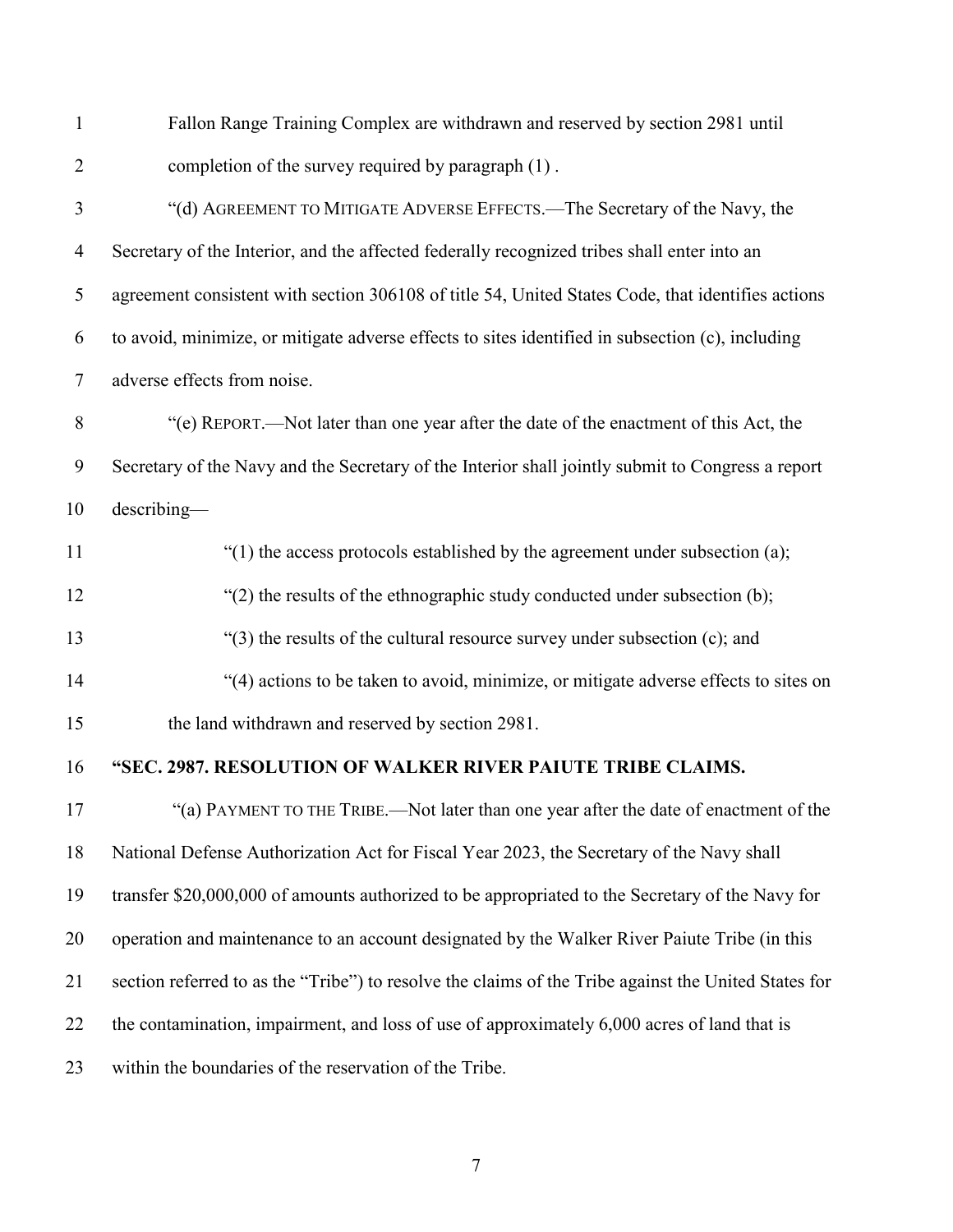| $\mathbf{1}$   | "(b) TRIBAL TRUST LAND IMPACTS.—With respect to the land established as the B-19              |
|----------------|-----------------------------------------------------------------------------------------------|
| $\overline{2}$ | Range at the Fallon Range Training Complex, the Secretary of the Navy shall ensure the target |
| 3              | placement and use does not result in additional ordnance landing off-range onto the Walker    |
| $\overline{4}$ | River Paiute Reservation.                                                                     |
| 5              | "(c) ADDITIONAL TRUST LAND.-                                                                  |
| 6              | "(1) ENVIRONMENTAL SITE ASSESSMENT. - Not later than one year after the date                  |
| 7              | of the enactment of the National Defense Authorization Act for Fiscal Year 2023 and           |
| 8              | prior to taking the land described in paragraph (4) into trust for the benefit of the Tribe   |
| 9              | under paragraph $(3)(A)$ , the Director of the Bureau of Indian Affairs (in this subsection   |
| 10             | referred to as the "Director") shall complete an environmental site assessment to             |
| 11             | determine with respect to the land—                                                           |
| 12             | "(A) the likelihood of the presence of hazardous substance-related or other                   |
| 13             | environmental liability; and                                                                  |
| 14             | "(B) if the Director determines the presence of hazardous substance-                          |
| 15             | related or other environmental liability is likely-                                           |
| 16             | "(i) the extent of the contamination caused by such hazardous                                 |
| 17             | substance or other environmental liability; and                                               |
| 18             | "(ii) whether that liability can be remediated by the United States.                          |
| 19             | "(2) EXERCISE OF DISCRETION BY TRIBE.—If the Director determines pursuant to                  |
| 20             | the environmental site assessment completed under paragraph (1) that there is a               |
| 21             | likelihood of the presence of hazardous substance-related or other environmental liability    |
| 22             | on the land described in paragraph (4) that cannot be remediated by the United States, the    |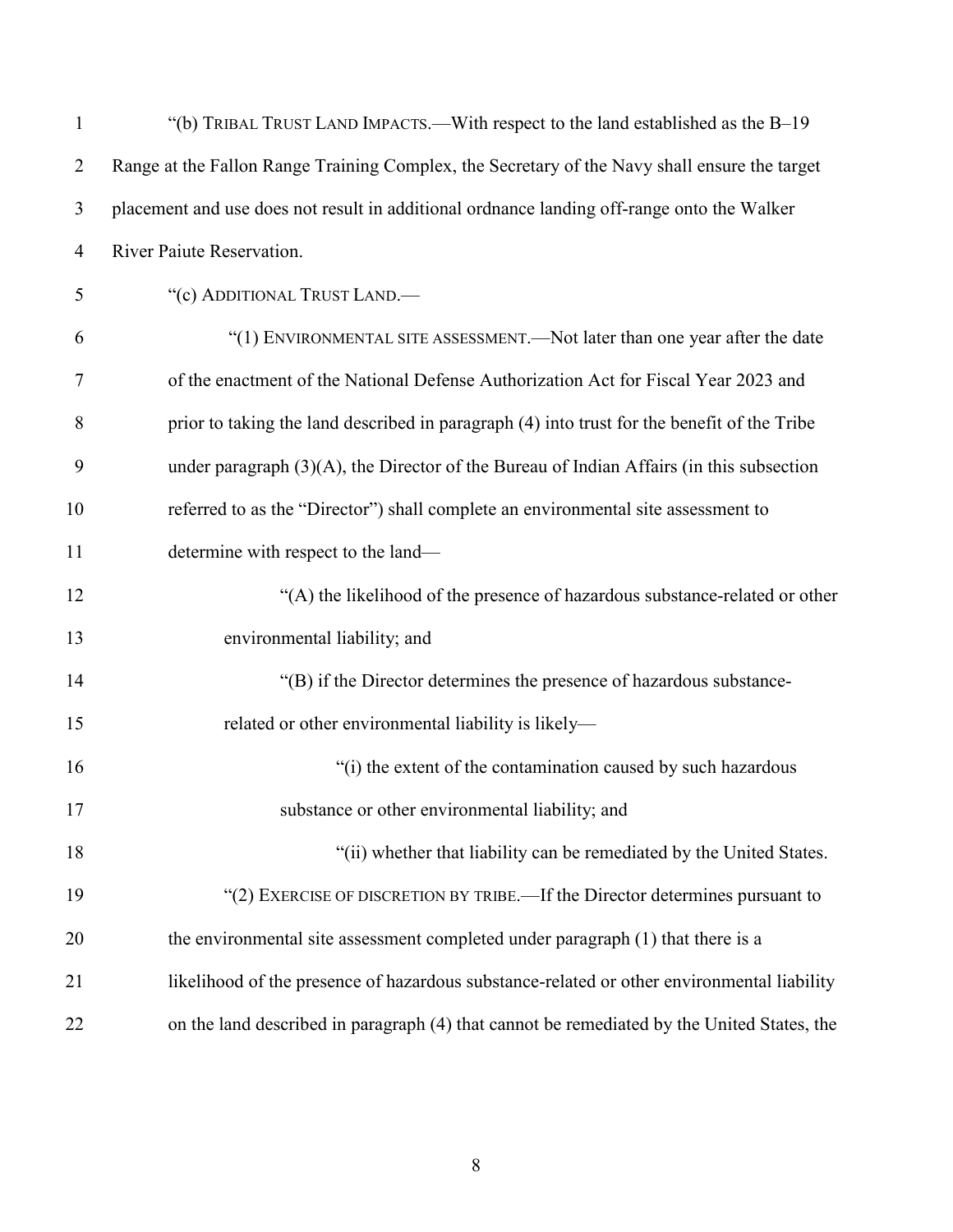| $\mathbf{1}$   | Tribe may determine whether the land should be taken into trust for the benefit of the |
|----------------|----------------------------------------------------------------------------------------|
| $\overline{2}$ | Tribe.                                                                                 |
| 3              | "(3) LAND TO BE HELD IN TRUST FOR THE TRIBE; IDENTIFICATION OF ALTERNATIVE             |
| 4              | LAND.                                                                                  |
| 5              | "(A) IN GENERAL.—If the Tribe determines pursuant to paragraph (2) that                |
| 6              | the land described in paragraph (4) should be taken into trust for the benefit of the  |
| 7              | Tribe, subject to valid existing rights, all right, title, and interest of the United  |
| 8              | States in and to the land shall be-                                                    |
| 9              | "(i) held in trust by the United States for the benefit of the Tribe;                  |
| 10             | and                                                                                    |
| 11             | "(ii) made part of the existing reservation of the Tribe.                              |
| 12             | "(B) IDENTIFICATION OF SUITABLE AND COMPARABLE ALTERNATIVE                             |
| 13             | LAND.—If the Tribe determines pursuant to paragraph (2) due to discovered              |
| 14             | environmental issues that the land described in paragraph (4) should not be taken      |
| 15             | into trust for the benefit of the Tribe, not later than one year after the date on     |
| 16             | which the Tribe makes that determination, the Director and the Tribe shall enter       |
| 17             | into an agreement to identify suitable and comparable alternative land to be           |
| 18             | withdrawn from Federal use and taken into trust for the benefit of the Tribe.          |
| 19             | "(4) LAND DESCRIBED.—Subject to paragraph (5), the land to be held in trust for        |
| 20             | the benefit of the Tribe under paragraph $(3)(A)$ is the approximately 11,491 acres of |
| 21             | Bureau of Land Management and Bureau of Reclamation land located in Churchill, Lyon,   |
| 22             | and Mineral Counties, Nevada, as generally depicted on the map entitled 'Walker River  |
| 23             | Paiute Trust Lands', dated April 19, 2022, and more particularly described as follows: |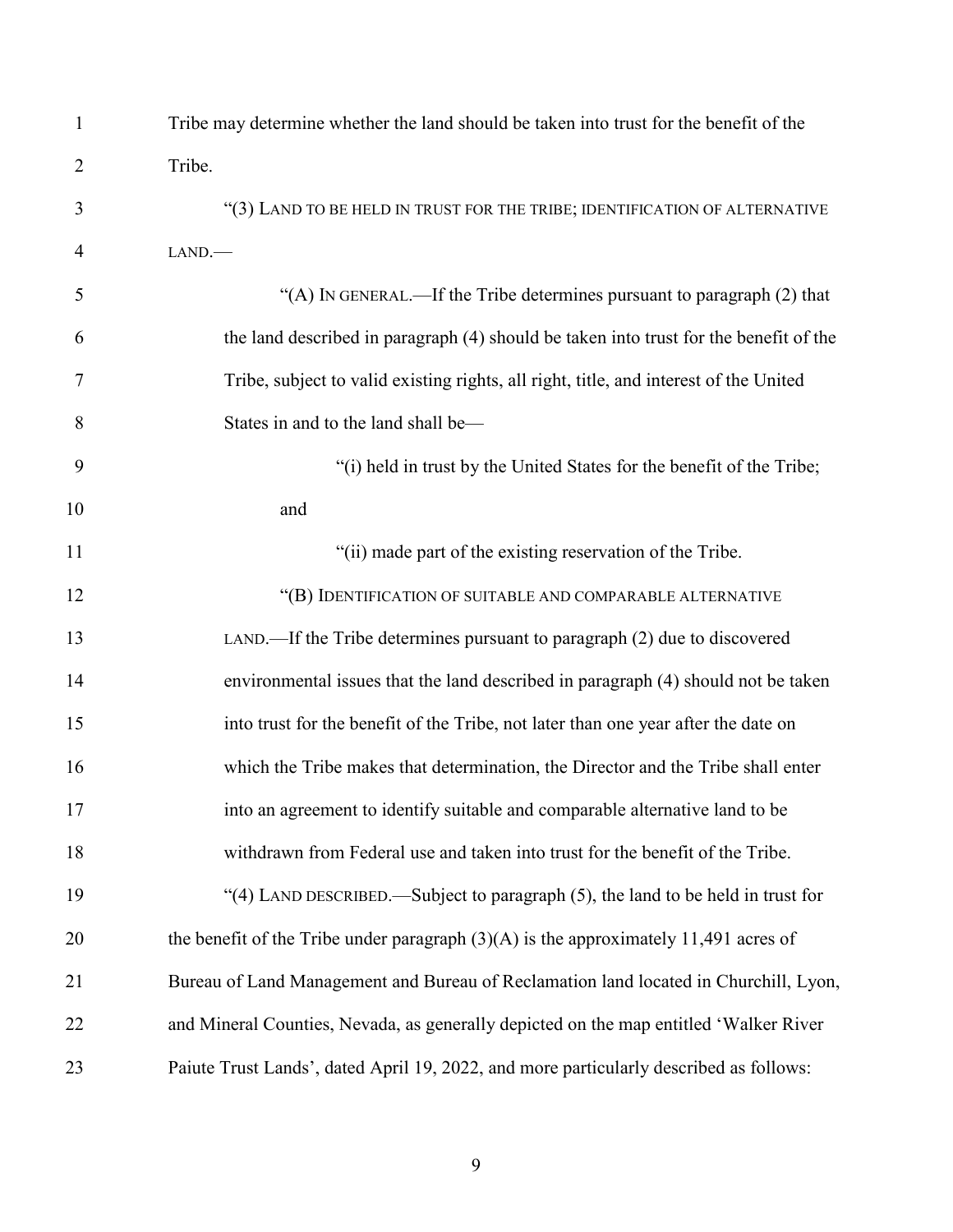| $\mathbf{1}$   | "(A) FERNLEY EAST PARCEL.—The following land in Churchill County,   |
|----------------|---------------------------------------------------------------------|
| $\overline{2}$ | Nevada:                                                             |
| 3              | "(i) All land held by the Bureau of Reclamation in T. 20 N., R. 26  |
| 4              | E., sec. 28, Mount Diablo Meridian.                                 |
| 5              | "(ii) All land held by the Bureau of Reclamation in T. 20 N., R. 26 |
| 6              | E., sec. 36, Mount Diablo Meridian.                                 |
| 7              | "(B) SILVER SPRINGS PARCEL.—The following land in Lyon County,      |
| 8              | Nevada:                                                             |
| 9              | "(i) All land held by the Bureau of Land Management in T. 18 N.,    |
| 10             | R. 24 E., sec. 17, S1/2SW1/4 and S1/2SE1/4, Mount Diablo Meridian.  |
| 11             | "(ii) All land held by the Bureau of Land Management in T. 18 N.,   |
| 12             | R. 24 E., sec. 20, Mount Diablo Meridian.                           |
| 13             | "(iii) All land held by the Bureau of Land Management in T. 18 N.,  |
| 14             | R. 24 E., sec. 21, S1/2, Mount Diablo Meridian.                     |
| 15             | "(iv) All land held by the Bureau of Land Management in T. 18 N.,   |
| 16             | R. 24 E., sec. 22, Mount Diablo Meridian.                           |
| 17             | "(v) All land held by the Bureau of Land Management in T. 18 N.,    |
| 18             | R. 24 E., sec. 28, N1/2NE1/4, SW1/4NE1/4, W1/2SE1/4NE1/4, and       |
| 19             | NW1/4, Mount Diablo Meridian.                                       |
| 20             | "(vi) All land held by the Bureau of Land Management in T. 18 N.,   |
| 21             | R. 24 E., sec. 28, SE1/4SE1/4, Mount Diablo Meridian.               |
| 22             | "(vii) All land held by the Bureau of Reclamation in T. 18 N., R.   |
| 23             | 24 E., sec. 29, Mount Diablo Meridian                               |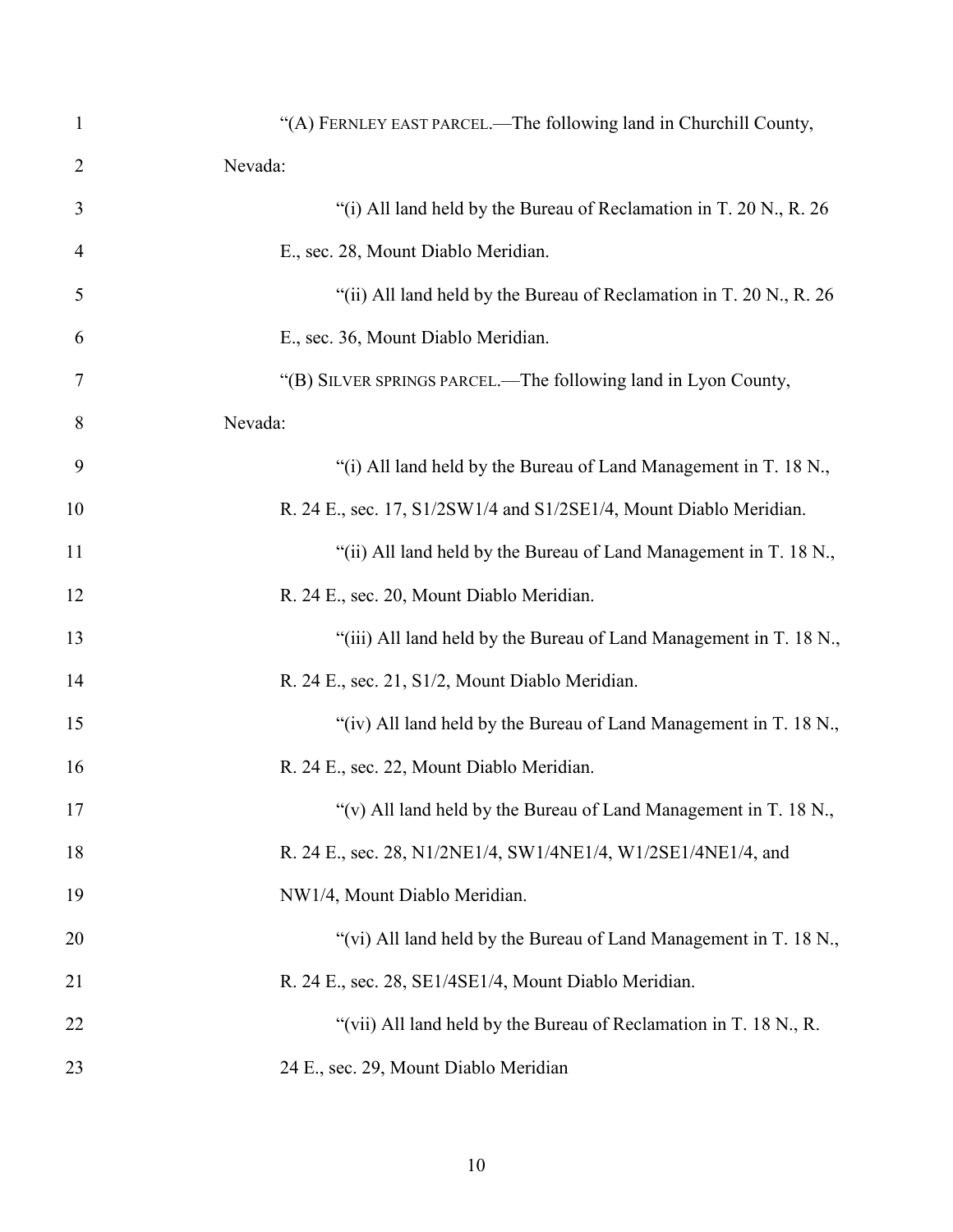| 1              | "(C) WALKER LAKE PARCEL.—The following land in Mineral County,                      |
|----------------|-------------------------------------------------------------------------------------|
| $\overline{2}$ | Nevada:                                                                             |
| 3              | "(i) All land held by the Bureau of Land Management in T. 11 N.,                    |
| 4              | R. 29 E., secs. 35 and 36, Mount Diablo Meridian.                                   |
| 5              | "(ii) All land held by the Bureau of Reclamation in T. 10 N., R.                    |
| 6              | 30 E., secs. 4, 5, 6, 8, 9, 16, 17, 20, 21, 28, 29, 32, and 33, Mount Diablo        |
| 7              | Meridian.                                                                           |
| 8              | "(iii) All land held by the Bureau of Land Management in T. 10.5                    |
| 9              | N., R. 30 E., secs. 31 and 32, Mount Diablo Meridian.                               |
| 10             | "(5) ADMINISTRATION.-                                                               |
| 11             | "(A) SURVEY.—Not later than 180 days after the date of enactment of the             |
| 12             | National Defense Authorization Act for Fiscal Year 2023, the Secretary of the       |
| 13             | Interior (referred to in this paragraph as the 'Secretary') shall complete a survey |
| 14             | to fully describe, and adequately define the boundaries of, the land described in   |
| 15             | paragraph (4).                                                                      |
| 16             | "(B) LEGAL DESCRIPTION.-                                                            |
| 17             | (i) IN GENERAL.—Upon completion of the survey required under                        |
| 18             | subparagraph (A), the Secretary shall publish in the Federal Register a             |
| 19             | legal description of the land described in paragraph (4).                           |
| 20             | "(ii) TECHNICAL CORRECTIONS.—Before the date of publication of                      |
| 21             | the legal description under this subparagraph, the Secretary may correct            |
| 22             | any technical or clerical errors in the legal description as the Secretary          |
| 23             | determines appropriate.                                                             |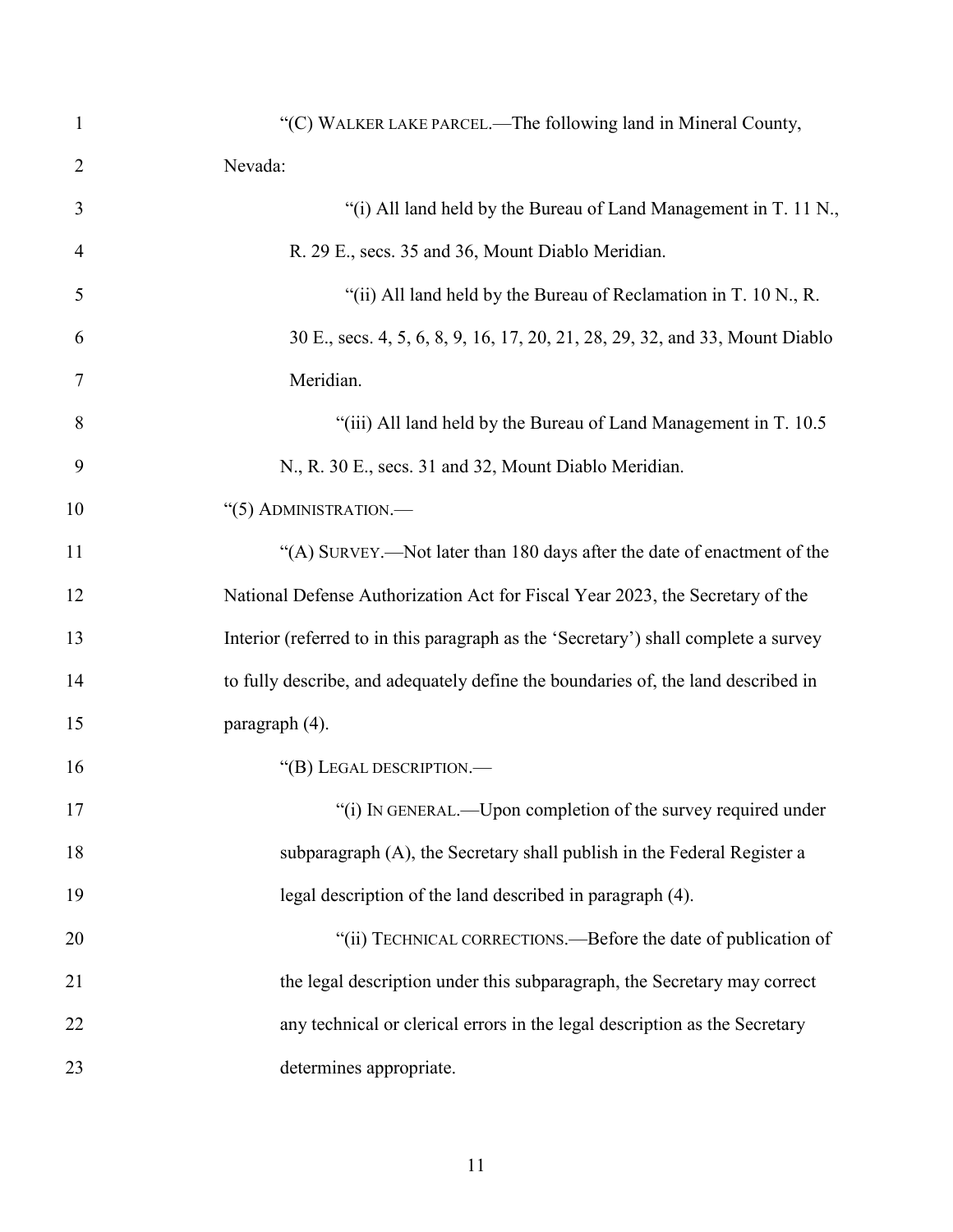| 1              | "(iii) EFFECT.—Effective beginning on the date of publication of                                       |
|----------------|--------------------------------------------------------------------------------------------------------|
| $\overline{2}$ | the legal description under this subparagraph, the legal description shall be                          |
| 3              | considered to be the official legal description of the land to be held in trust                        |
| $\overline{4}$ | for the benefit of the Tribe under paragraph $(3)(A)$ .                                                |
| 5              | "(6) USE OF TRUST LAND.—The land taken into trust under paragraph (3)(A) shall                         |
| 6              | not be eligible, or considered to have been taken into trust, for class II gaming or class III         |
| 7              | gaming (as those terms are defined in section 4 of the Indian Gaming Regulatory Act (25                |
| 8              | U.S.C. 2703)).                                                                                         |
| 9              | "(e) ELIGIBILITY FOR FEDERAL AND FEDERALLY-FUNDED PROGRAMS.—Funds paid to the                          |
| 10             | Tribe pursuant to this section, including any interest or investment income earned, may not be         |
| 11             | treated as income or resources or otherwise used as the basis for denying or reducing the basis        |
| 12             | for Federal financial assistance or other Federal benefit (including under the Social Security Act     |
| 13             | (42 U.S.C. 301 et seq.)) to which the Tribe, a member of the Tribe, or a household would               |
| 14             | otherwise be entitled.                                                                                 |
| 15             | "SEC. 2988. LAND TO BE HELD IN TRUST FOR THE FALLON PAIUTE SHOSHONE                                    |
| 16             | TRIBE.                                                                                                 |
| 17             | "(a) CONVEYANCE.—The Secretary of the Navy shall transfer to the Secretary of the                      |
| 18             | Interior, at no cost, the approximately 800 acres of land acquired by the Department of the Navy       |
| 19             | in Churchill County, Nevada, and referred to on the map in section 2981(b) as 'Dixie Meadows'.         |
| 20             | "(b) TRUST LAND.—Upon transfer of the land in accordance with subsection (a), subject                  |
| 21             | to valid existing rights, all right, title, and interest of the United States in and to the land shall |
| 22             | $be$ —                                                                                                 |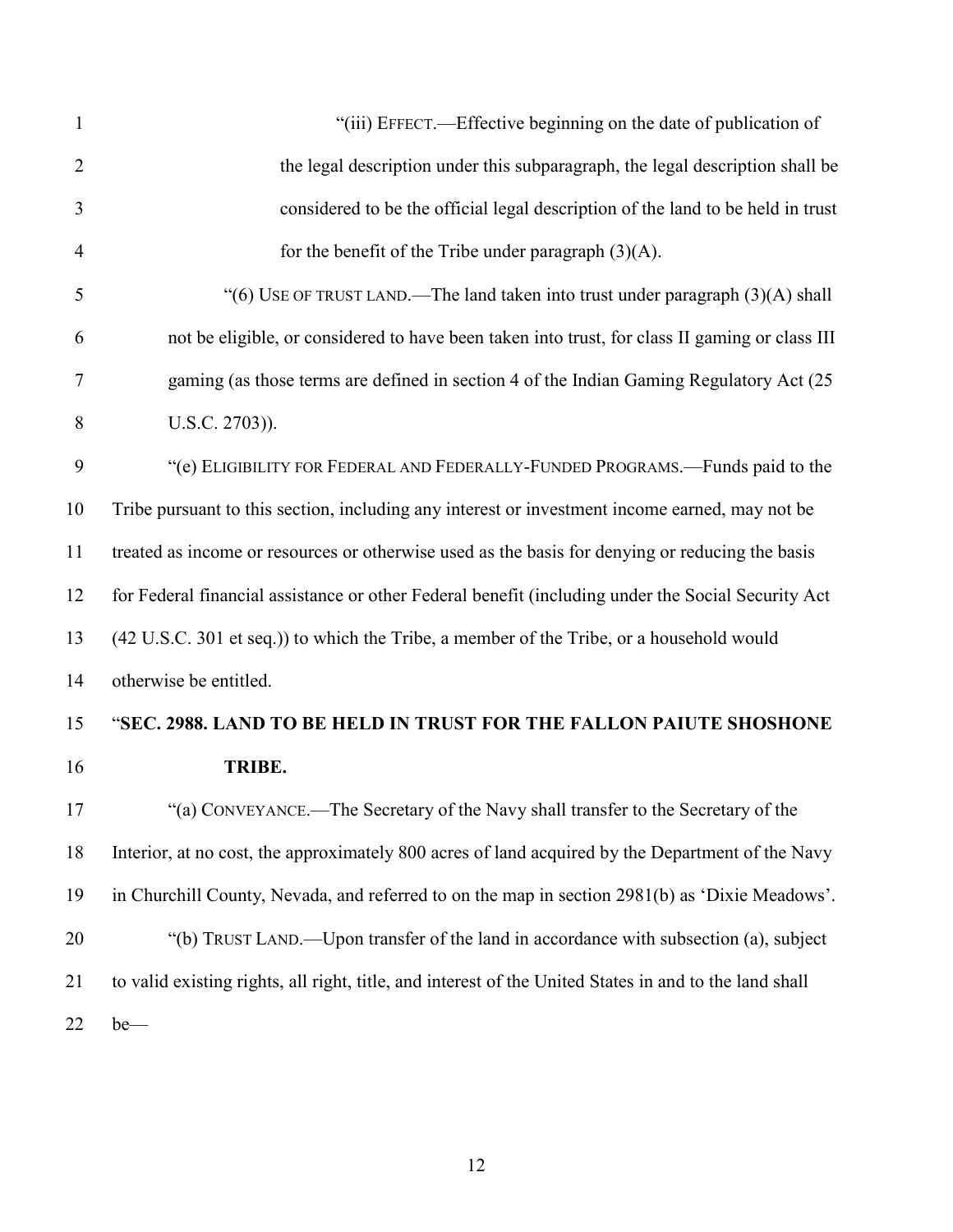| $\mathbf{1}$   | "(1) held in trust by the United States for the benefit of the Fallon Paiute             |
|----------------|------------------------------------------------------------------------------------------|
| $\overline{2}$ | Shoshone Tribe;                                                                          |
| 3              | "(2) made part of the reservation of the Fallon Paiute Shoshone Tribe; and               |
| $\overline{4}$ | "(3) shall not be eligible, or considered to have been taken into trust, for class II    |
| 5              | gaming or class III gaming (as those terms are defined in section 4 of the Indian Gaming |
| 6              | Regulatory Act (25 U.S.C. 2703)).                                                        |
| $\tau$         | "SEC. 2989. NATIONAL CONSERVATION AREAS.                                                 |
| 8              | "(a) DESIGNATION OF NATIONAL CONSERVATION AREAS.-                                        |
| 9              | "(1) FOX PEAK.—Approximately 184,657 acres of public land is designated as               |
| 10             | the Fox Peak National Conservation Area.                                                 |
| 11             | "(2) GRIMES POINT.—Approximately 720 acres of public land identified as the              |
| 12             | Grimes Point National Archeological Historic District is designated as the Grimes Point  |
| 13             | National Conservation Area.                                                              |
| 14             | "(3) BLACK MOUNTAIN.—Approximately 3,415 acres of public land identified as              |
| 15             | the Black Mountain-Pistone Archeological District, as depicted on a map dated May 12,    |
| 16             | 2020, is designated as the Black Mountain National Conservation Area.                    |
| 17             | "(b) MAPS AND LEGAL DESCRIPTIONS.-                                                       |
| 18             | "(1) IN GENERAL.—As soon as practicable after the date of enactment of the               |
| 19             | National Defense Authorization Act for Fiscal Year 2023, the Secretary of the Interior   |
| 20             | shall submit to Congress a map and legal description of each National Conservation Area  |
| 21             | designated under subsection (a).                                                         |
| 22             | "(2) EFFECT.—The maps and legal descriptions submitted under paragraph $(1)$             |
| 23             | shall have the same force and effect as if included in this section, except that the     |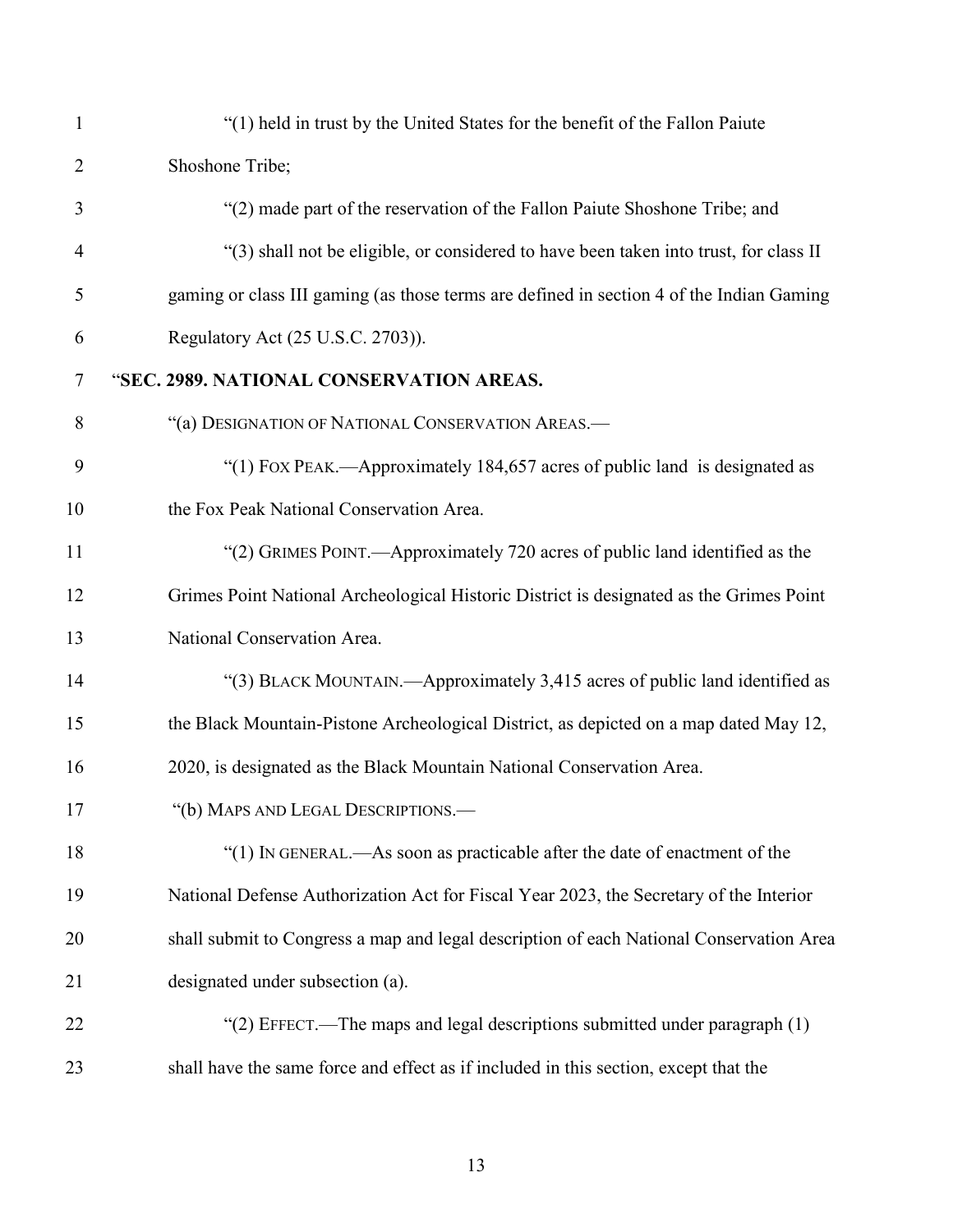| $\mathbf{1}$   | Secretary of the Interior may correct technical or clerical errors in the maps and legal    |
|----------------|---------------------------------------------------------------------------------------------|
| $\overline{2}$ | descriptions.                                                                               |
| 3              | "(3) PUBLIC AVAILABILITY.—A copy of each map and legal description submitted                |
| 4              | under paragraph (1) shall be on file and available for public inspection in the appropriate |
| 5              | offices of the Bureau of Land Management.                                                   |
| 6              | "(c) MANAGEMENT.—The Secretary of the Interior shall manage the National                    |
| $\tau$         | Conservation Areas designated under subsection (a)-                                         |
| 8              | "(1) in a manner that conserves, protects, and enhances the resources of the                |
| 9              | National Conservation Areas, including-                                                     |
| 10             | "(A) the relationship of the unique and nationally important historic,                      |
| 11             | cultural, archaeological, natural, and educational resources on the site to tribes;         |
| 12             | "(B) the management of wildfire, invasive species, and wildlife; and                        |
| 13             | "(C) wildfire restoration;                                                                  |
| 14             | "(2) in accordance with—                                                                    |
| 15             | "(A) this subtitle;                                                                         |
| 16             | "(B) the Federal Land Policy and Management Act of 1976 (43 U.S.C.                          |
| 17             | $1701$ et seq.); and                                                                        |
| 18             | "(C) any other applicable law; and                                                          |
| 19             | "(3) as components of the National Landscape Conservation System established                |
| 20             | by section 2002 of the Omnibus Public Land Management Act of 2009 (16 U.S.C. 7202).         |
| 21             | "(d) MANAGEMENT PLAN.-                                                                      |
| 22             | "(1) DEVELOPMENT.—Not later than two years after the date of enactment of the               |
| 23             | National Defense Authorization Act for Fiscal Year 2023 and in accordance with              |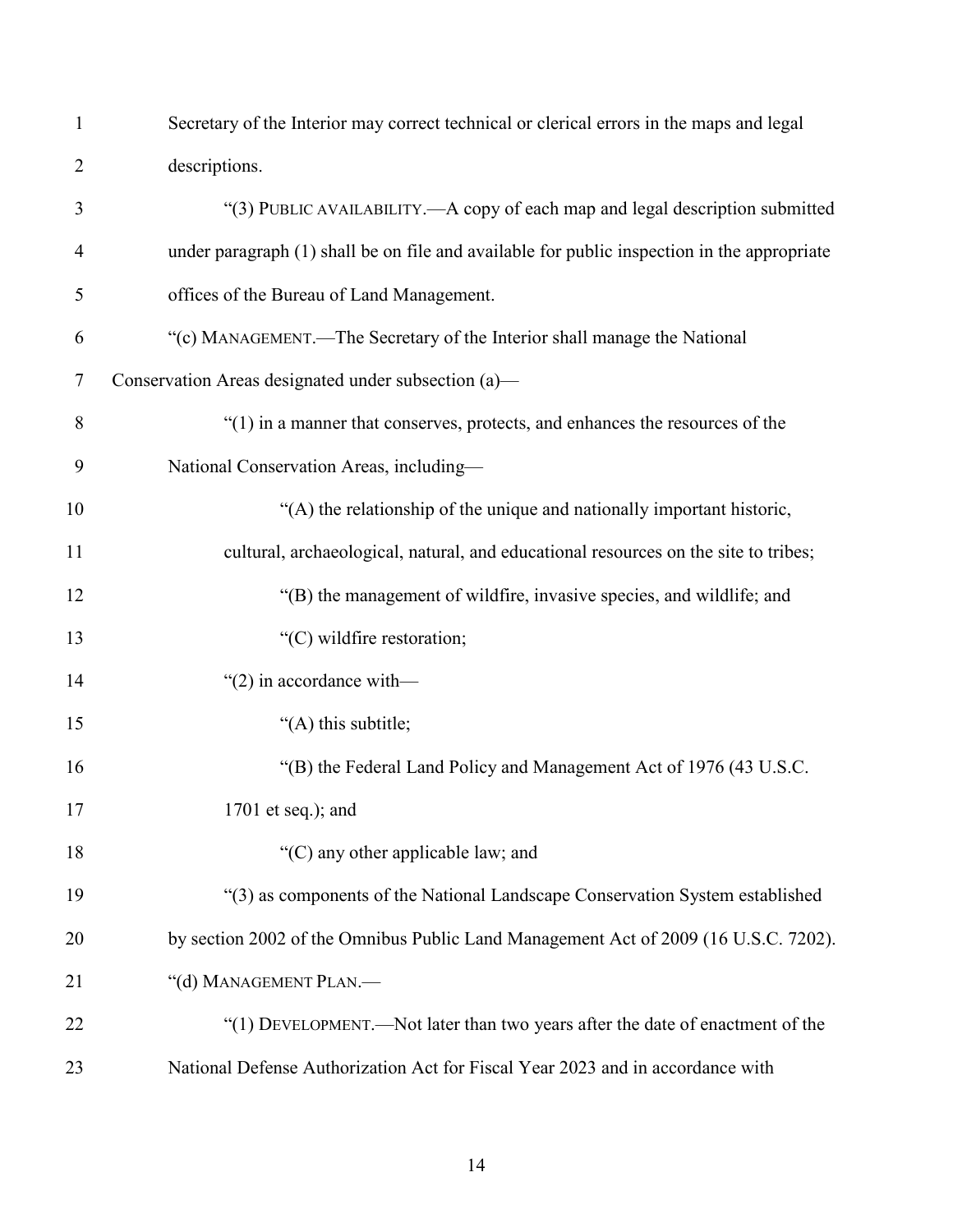| $\mathbf{1}$   | subsection (e), the Secretary of the Interior shall develop a comprehensive plan for the      |
|----------------|-----------------------------------------------------------------------------------------------|
| $\overline{2}$ | long-term management of each National Conservation Area designated under subsection           |
| 3              | (a).                                                                                          |
| $\overline{4}$ | "(2) CONSULTATION.—In developing the management plan required under                           |
| 5              | paragraph (1), the Secretary of the Interior shall consult with—                              |
| 6              | "(A) appropriate Federal, State, local and tribal governments; and                            |
| $\tau$         | "(B) members of the public.                                                                   |
| 8              | "(3) REQUIREMENTS.—The management plan required under paragraph (1)                           |
| 9              | shall-                                                                                        |
| 10             | "(A) describe the appropriate uses of each National Conservation Area;                        |
| 11             | "(B) authorize the appropriate use of motor vehicles in each National                         |
| 12             | Conservation Area, including the maintenance of existing roads;                               |
| 13             | "(C) incorporate any provision of an applicable land and resource                             |
| 14             | management plan that the Secretary considers to be appropriate; and                           |
| 15             | "(D) specifically address the relationship of the unique and nationally                       |
| 16             | important historic, cultural, archaeological, natural, and educational resources on           |
| 17             | each National Conservation Area to interested tribes.                                         |
| 18             | "(e) USES.—The Secretary of the Interior shall only allow use of each National                |
| 19             | Conservation Area designated under subsection (a) that the Secretary determines would further |
| 20             | the purposes of this section.                                                                 |
| 21             | "(f) MOTORIZED VEHICLES.—Except as needed for administrative purposes or to respond           |
| 22             | to an emergency, the use of motorized vehicles in each National Conservation Area designated  |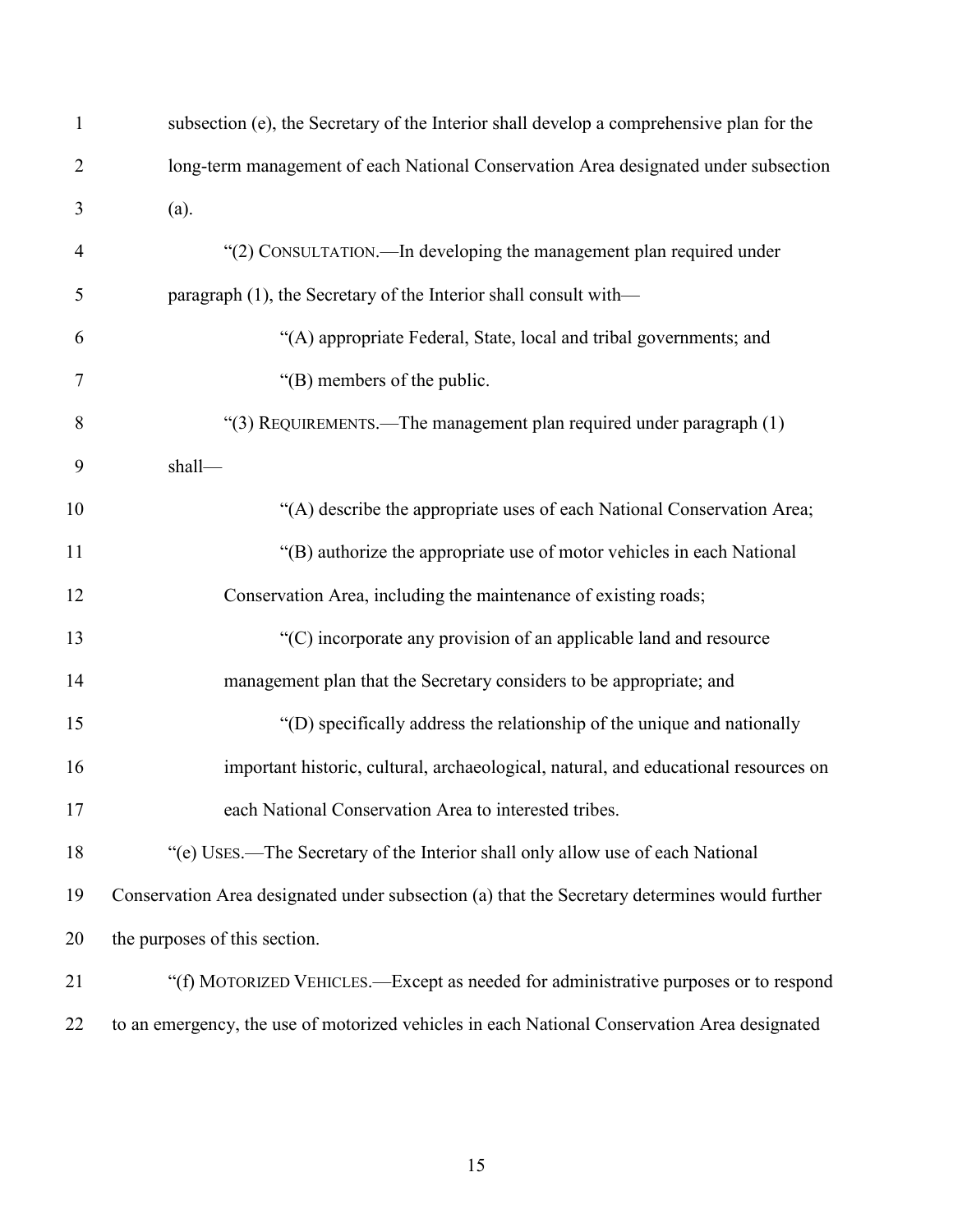| $\mathbf{1}$   | under subsection (a) shall be permitted only on roads and trails designated for the use of      |  |  |  |  |  |  |
|----------------|-------------------------------------------------------------------------------------------------|--|--|--|--|--|--|
| $\overline{2}$ | motorized vehicles by the management plan required under subsection (d).                        |  |  |  |  |  |  |
| 3              | "(g) WITHDRAWAL.—Subject to valid existing rights, all public land in each National             |  |  |  |  |  |  |
| $\overline{4}$ | Conservation Area designated under subsection (a) is withdrawn from—                            |  |  |  |  |  |  |
| 5              | "(1) all forms of entry, appropriation, and disposal under the public land laws;                |  |  |  |  |  |  |
| 6              | "(2) location, entry, and patent under the mining laws; and                                     |  |  |  |  |  |  |
| 7              | "(3) disposition under all laws relating to mineral and geothermal leasing or                   |  |  |  |  |  |  |
| 8              | mineral materials.                                                                              |  |  |  |  |  |  |
| 9              | "(h) ADDITIONAL LAND.—Notwithstanding any other provision of law, if the Secretary of           |  |  |  |  |  |  |
| 10             | the Interior acquires mineral or other interests in a parcel of land within the National        |  |  |  |  |  |  |
| 11             | Conservation Areas designated under subsection (a) after the date of enactment of this Act, the |  |  |  |  |  |  |
| 12             | parcel is withdrawn from operation of the laws referred to in subsection $(g)$ on the date of   |  |  |  |  |  |  |
| 13             | acquisition of the parcel.                                                                      |  |  |  |  |  |  |
| 14             | "(i) HUNTING, FISHING, AND TRAPPING.                                                            |  |  |  |  |  |  |
| 15             | "(1) IN GENERAL.—Subject to subsection $(c)$ , nothing in this section affects the              |  |  |  |  |  |  |
| 16             | jurisdiction of the State with respect to fish and wildlife, including hunting, fishing, and    |  |  |  |  |  |  |
| 17             | trapping, in the National Conservation Areas designated under subsection (a).                   |  |  |  |  |  |  |
| 18             | "(2) LIMITATIONS.—                                                                              |  |  |  |  |  |  |
| 19             | "(A) REGULATIONS.—The Secretary of the Interior may designate by                                |  |  |  |  |  |  |
| 20             | regulation areas in which, and establish periods during which, no hunting, fishing,             |  |  |  |  |  |  |
| 21             | or trapping is permitted in the National Conservation Areas designated under                    |  |  |  |  |  |  |
| 22             | subsection (a), for reasons of public safety, administration, or compliance with                |  |  |  |  |  |  |
| 23             | applicable laws.                                                                                |  |  |  |  |  |  |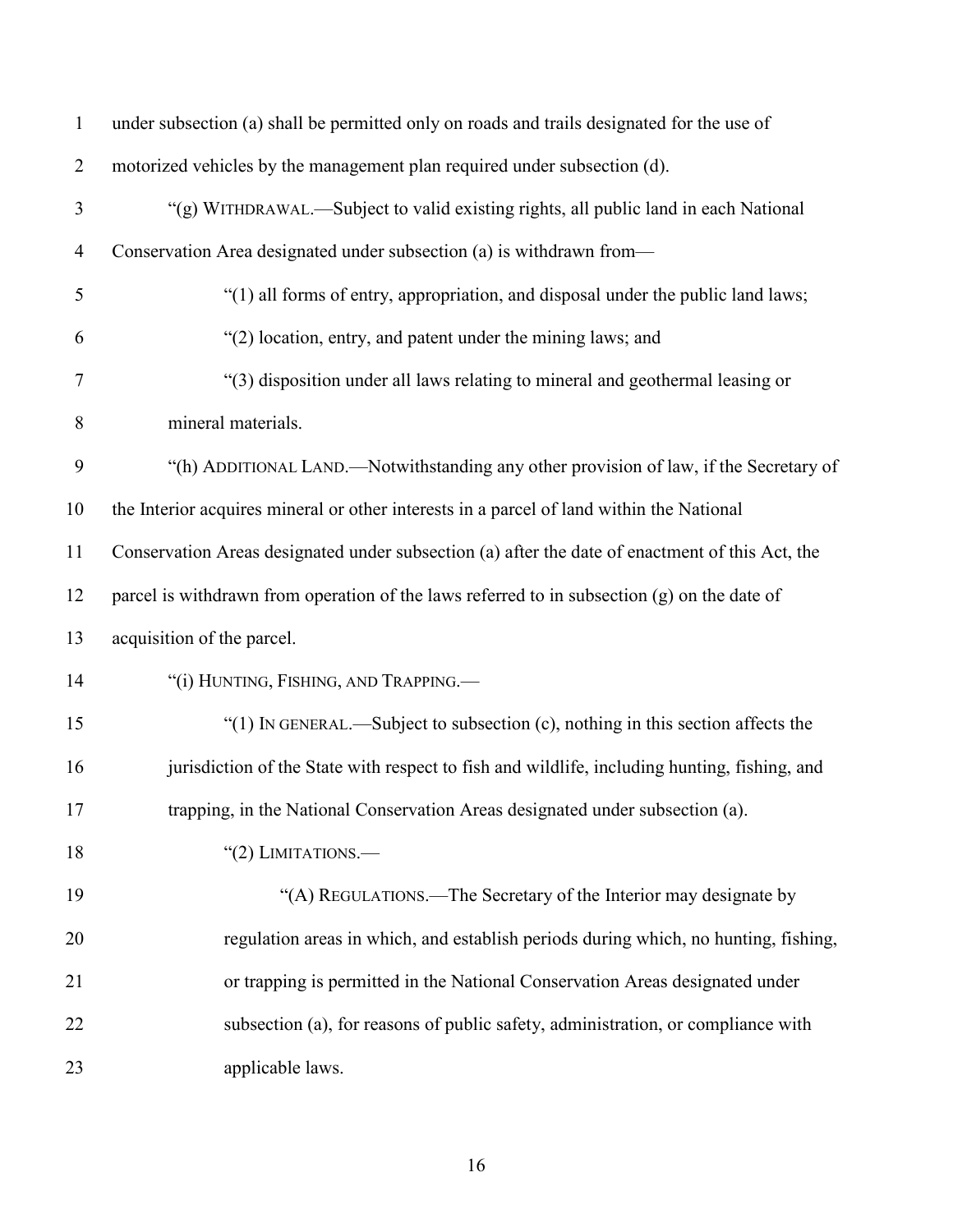| 1              | "(B) CONSULTATION REQUIRED.—Except in the case of an emergency,                                     |  |  |  |  |  |  |  |
|----------------|-----------------------------------------------------------------------------------------------------|--|--|--|--|--|--|--|
| $\overline{2}$ | before prescribing regulations under subparagraph (A) that close a portion of a                     |  |  |  |  |  |  |  |
| 3              | National Conservation Area to hunting, fishing, or trapping, the Secretary of the                   |  |  |  |  |  |  |  |
| $\overline{4}$ | Interior shall consult with the appropriate State agency.                                           |  |  |  |  |  |  |  |
| 5              | "(j) GRAZING.—In the case of land included in a National Conservation Area designated               |  |  |  |  |  |  |  |
| 6              | under subsection (a) on which the Secretary of the Interior permitted livestock grazing as of the   |  |  |  |  |  |  |  |
| $\tau$         | date of enactment of the National Defense Authorization Act for Fiscal Year 2023, the Secretary     |  |  |  |  |  |  |  |
| $8\phantom{.}$ | shall allow such livestock grazing to continue, subject to applicable laws.                         |  |  |  |  |  |  |  |
| 9              | "(k) VISITOR SERVICE FACILITIES.—The Secretary of the Interior, in consultation with the            |  |  |  |  |  |  |  |
| 10             | State of Nevada and tribes that the Secretary determines to be appropriate, may establish visitor   |  |  |  |  |  |  |  |
| 11             | service facilities for the purpose of providing information about the historical, cultural,         |  |  |  |  |  |  |  |
| 12             | archaeological, ecological, recreational, geologic, scientific, and other resources of the National |  |  |  |  |  |  |  |
| 13             | Conservation Areas designated under subsection (a).                                                 |  |  |  |  |  |  |  |
| 14             | "(1) LOW-LEVEL OVERFLIGHTS.—Nothing in this section shall be construed to restrict or               |  |  |  |  |  |  |  |
| 15             | preclude low-level overflights of military aircraft, flight testing and evaluation, or the          |  |  |  |  |  |  |  |
| 16             | designation or creation of new units of special use airspace or the establishment of military       |  |  |  |  |  |  |  |
| 17             | training routes over the National Conservation Areas designated under subsection (a).               |  |  |  |  |  |  |  |
| 18             | "(m) INAPPLICABILITY OF GENERAL PROVISIONS.—Notwithstanding section 2911(a),                        |  |  |  |  |  |  |  |
| 19             | subtitle A of this Act shall not apply to this section.                                             |  |  |  |  |  |  |  |
| 20             | "SEC. 2990. CLAN ALPINE MOUNTAINS WILDERNESS.                                                       |  |  |  |  |  |  |  |
| 21             | "(a) DESIGNATION. —In accordance with the Wilderness Act (16 U.S.C. 1131 et seq.),                  |  |  |  |  |  |  |  |
| 22             | approximately 68,458 acres of the land identified as the Clan Alpine Mountains Wilderness           |  |  |  |  |  |  |  |
| 23             | Study Area is designated as a wilderness area and as a component of the National Wilderness         |  |  |  |  |  |  |  |
|                |                                                                                                     |  |  |  |  |  |  |  |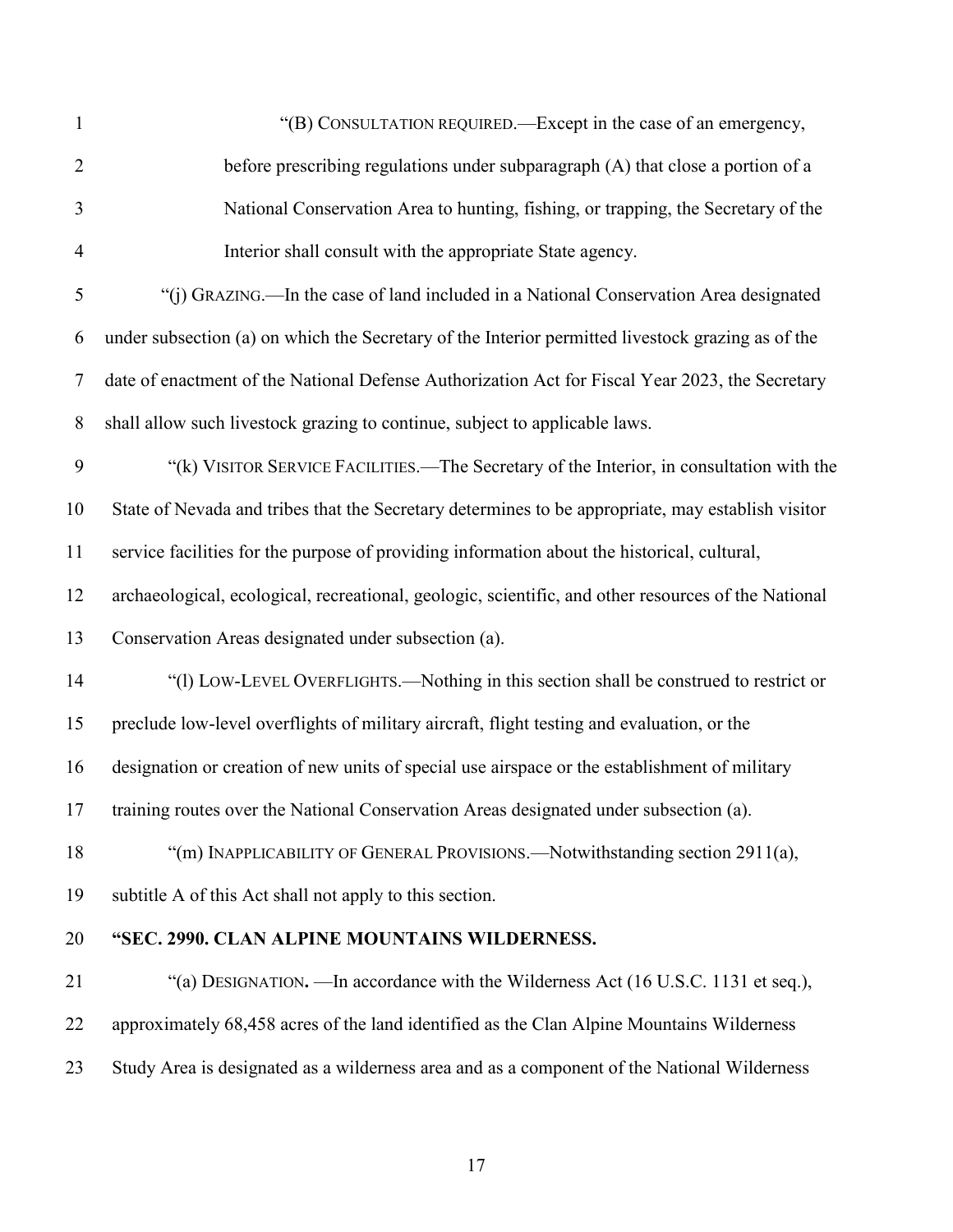Preservation System.

| $\overline{2}$ | "(b) LOW-LEVEL OVERFLIGHTS.—Nothing in this section shall be construed to restrict or            |  |  |  |  |  |  |  |
|----------------|--------------------------------------------------------------------------------------------------|--|--|--|--|--|--|--|
| 3              | preclude low-level overflights of military aircraft, flight testing and evaluation, or the       |  |  |  |  |  |  |  |
| $\overline{4}$ | designation or creation of new units of special use airspace or the establishment of military    |  |  |  |  |  |  |  |
| 5              | training routes over the wilderness area designated under subsection (a).                        |  |  |  |  |  |  |  |
| 6              | "(c) INAPPLICABILITY OF GENERAL PROVISIONS.—Notwithstanding section 2911(a),                     |  |  |  |  |  |  |  |
| $\tau$         | subtitle A of this Act shall not apply to this section.                                          |  |  |  |  |  |  |  |
| 8              | "SEC. 2991. ROAD RECONSTRUCTION AND TREATMENT OF EXISTING ROADS                                  |  |  |  |  |  |  |  |
| 9              | AND RIGHTS-OF-WAY.                                                                               |  |  |  |  |  |  |  |
| 10             | "(a) ROAD RECONSTRUCTION.—The Secretary of the Navy shall be responsible for the                 |  |  |  |  |  |  |  |
| 11             | timely-                                                                                          |  |  |  |  |  |  |  |
| 12             | "(1) reconstruction of-                                                                          |  |  |  |  |  |  |  |
| 13             | "(A) Lone Tree Road leading to the B-16 Range; and                                               |  |  |  |  |  |  |  |
| 14             | "(B) State Highway 361; and                                                                      |  |  |  |  |  |  |  |
| 15             | " $(2)$ relocation of-                                                                           |  |  |  |  |  |  |  |
| 16             | "(A) Sand Canyon/Red Mountain Roads; and                                                         |  |  |  |  |  |  |  |
| 17             | "(B) Pole Line Road.                                                                             |  |  |  |  |  |  |  |
| 18             | "(b) EXISTING ROADS AND RIGHTS-OF-WAY.—The withdrawal and reservation of land                    |  |  |  |  |  |  |  |
| 19             | made by section 2981 shall not be construed to affect the following roads and associated rights- |  |  |  |  |  |  |  |
| 20             | of-way:                                                                                          |  |  |  |  |  |  |  |
| 21             | "(1) United States Highways 50 and 95.                                                           |  |  |  |  |  |  |  |
| 22             | " $(2)$ State Routes 121 and 839.                                                                |  |  |  |  |  |  |  |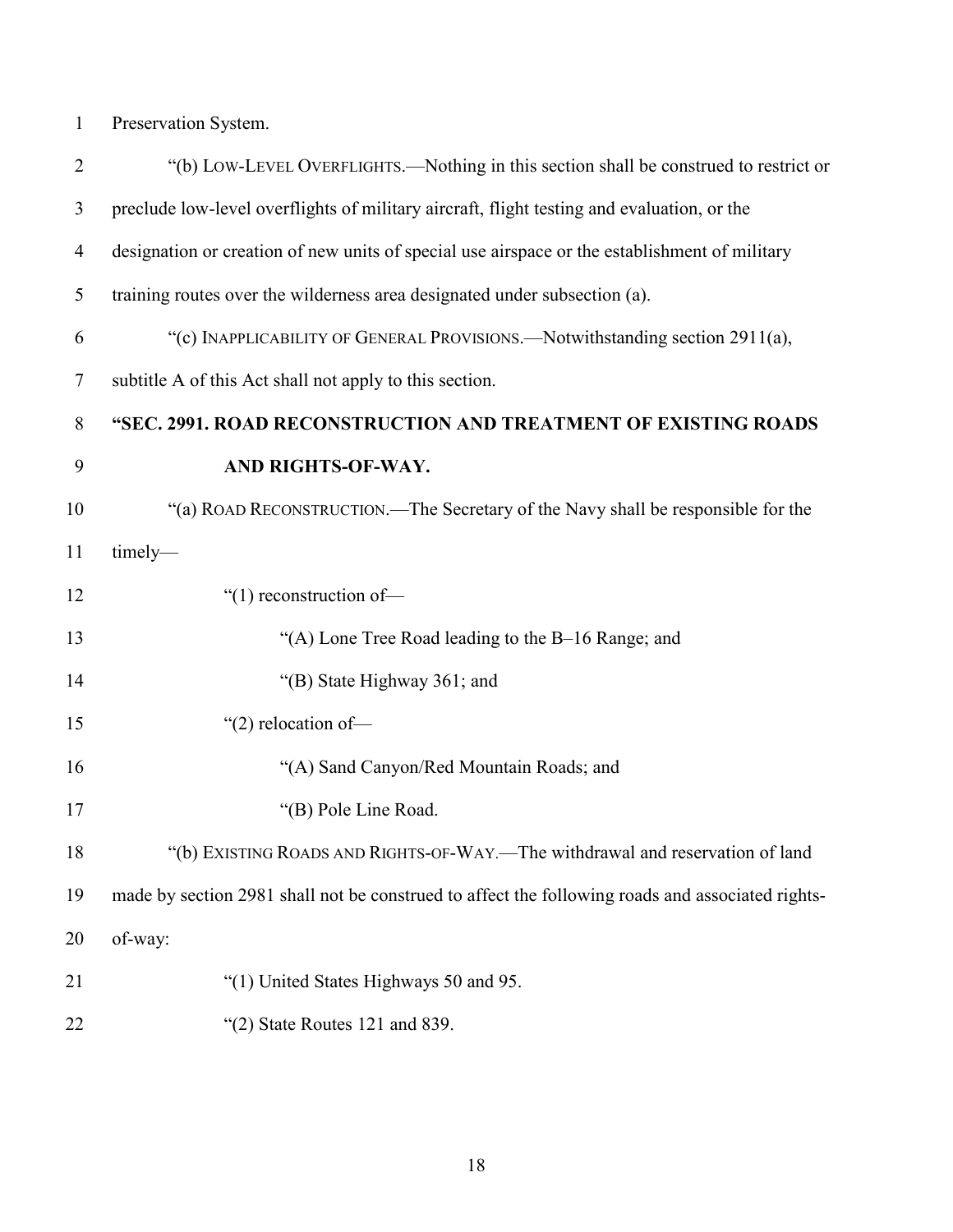"(3) County roads identified as Simpson Road, East County Road, Earthquake Fault Road, and Fairview Peak Road.

 "(c) RS 2477 CLAIMS.—The withdrawal and reservation of land made by section 2981 shall not be construed to obstruct or interfere with the ability of the County to seek adjudication of claims concerning existing County roads under section 2477 of the Revised Statutes (43 U.S.C. 932), as in effect prior to being repealed by section 706(a) of the Federal Land Policy and Management Act of 1976 (Public Law 94–579; 90 Stat. 2793). 8 "(d) TREATMENT OF THE WESTSIDE ENERGY CORRIDOR. "(1) IN GENERAL.—Nothing in section 2981 shall be construed to restrict the development of high voltage electrical power utility lines within that portion of the designated Westside Energy Corridor as is located outside of the B–16 Range. "(2) TRANSMISSION LINE.—The Secretary of the Navy shall allow one transmission line within that portion of the designated Westside Energy Corridor that is located within the B–16 Range nearest the existing transmission line adjacent to the western boundary of the B–16 Range. 16 "(3) FUTURE TRANSMISSION LINE.—If the Secretary of the Navy and the Secretary of the Interior determine that additional transmission lines cannot be accommodated outside of the B-16 Range, to the extent possible, the Secretary shall allow the construction of a new transmission line as close as possible to the existing transmission line. **"SEC. 2992. SAGE GROUSE STUDY.** "The Secretary of the Navy, in consultation with the State of Nevada, shall conduct a study to further assess greater sage grouse reactions to military overflights.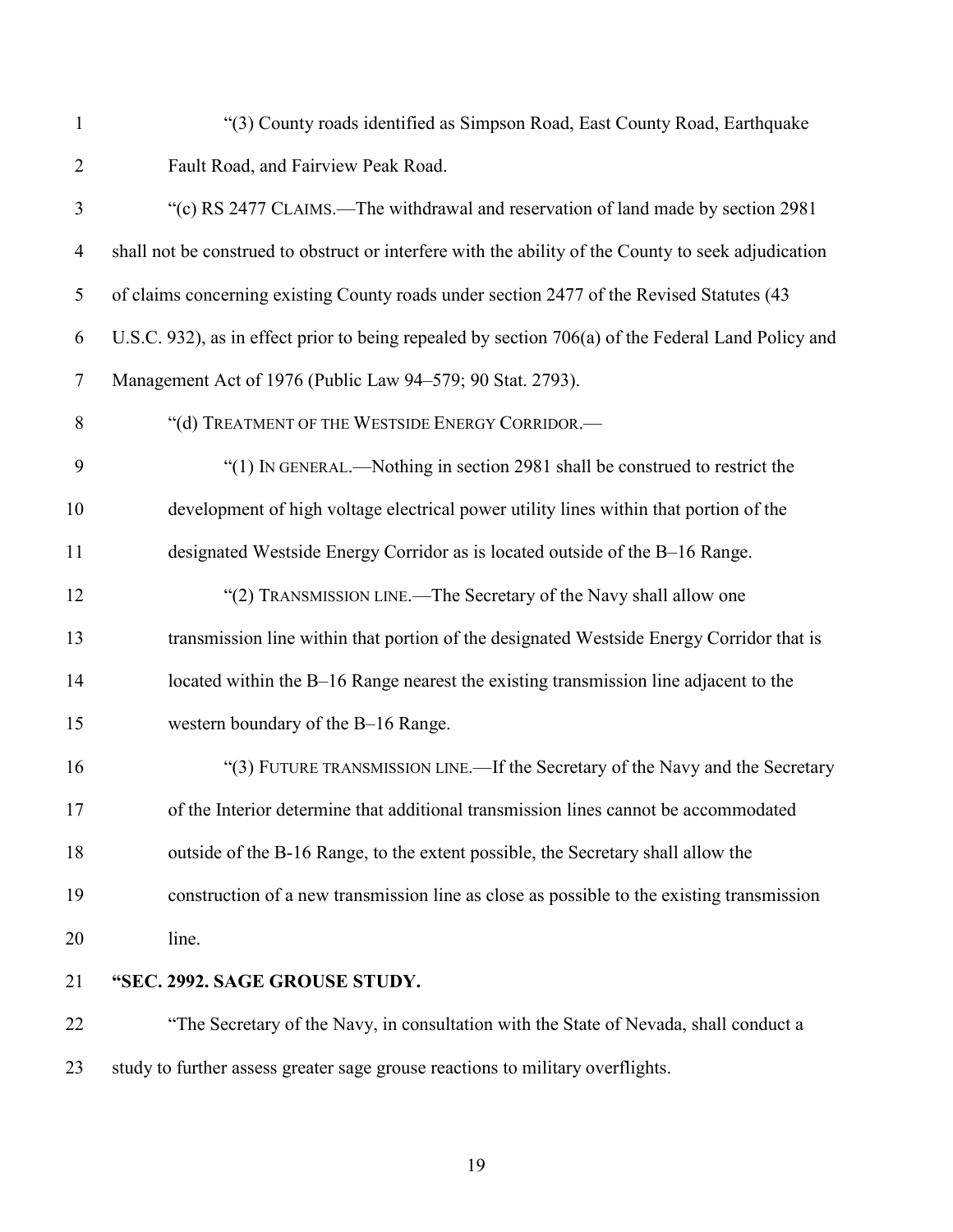# **"SEC. 2993. TREATMENT OF LIVESTOCK GRAZING PERMITS.**

| $\overline{2}$ | "(a) IN GENERAL.—The Secretary of the Navy shall notify holders of grazing allotments              |  |  |  |  |  |  |
|----------------|----------------------------------------------------------------------------------------------------|--|--|--|--|--|--|
| 3              | impacted by the withdrawal and reservation of land pursuant to section 2981 and, if possible,      |  |  |  |  |  |  |
| $\overline{4}$ | assist those holders in obtaining replacement forage.                                              |  |  |  |  |  |  |
| 5              | "(b) REVISIONS TO ALLOTMENT PLANS.—The Secretary of the Navy shall reimburse the                   |  |  |  |  |  |  |
| 6              | Bureau of Land Management for grazing program-related administrative costs reasonably              |  |  |  |  |  |  |
| $\tau$         | incurred by the Bureau of Land Management due to the withdrawal and reservation of land            |  |  |  |  |  |  |
| 8              | pursuant to section 2981.                                                                          |  |  |  |  |  |  |
| 9              | "(c) ALTERNATIVE TO REPLACEMENT FORAGE.—If replacement forage cannot be                            |  |  |  |  |  |  |
| 10             | identified under subsection (a), the Secretary of the Navy shall make payments to Federal          |  |  |  |  |  |  |
| 11             | grazing permit holders for all losses suffered by the permit holders as a result of the withdrawal |  |  |  |  |  |  |
| 12             | or other use of former Federal grazing lands for national defense purposes pursuant to the Act of  |  |  |  |  |  |  |
| 13             | June 28, 1934 (commonly known as the "Taylor Grazing Act") (48 Stat. 1269, chapter 865; 43         |  |  |  |  |  |  |
| 14             | U.S.C. 315 et seq.).                                                                               |  |  |  |  |  |  |
| 15             | "(d) NOTIFICATION AND PAYMENT.—The Secretary of the Navy shall notify, by certified                |  |  |  |  |  |  |
| 16             | mail, holders of grazing allotments that are terminated and shall compensate those holders for     |  |  |  |  |  |  |
| 17             | authorized permanent improvements associated with those allotments.                                |  |  |  |  |  |  |
| 18             | "SEC. 2994. TRANSFER OF LAND UNDER THE ADMINISTRATIVE JURISDICTION                                 |  |  |  |  |  |  |
| 19             | OF THE DEPARTMENT OF THE NAVY.                                                                     |  |  |  |  |  |  |
| 20             | "(a) TRANSFER REQUIRED.—Subject to subsection (b), the Secretary of the Navy shall                 |  |  |  |  |  |  |
| 21             | transfer to the Secretary of the Interior, at no cost, administrative jurisdiction of the          |  |  |  |  |  |  |
| 22             | approximately 86 acres of a noncontiguous parcel of land acquired by the Department of the         |  |  |  |  |  |  |
| 23             | Navy in Churchill County, Nevada, for inclusion in the Sand Mountain Recreation Area.              |  |  |  |  |  |  |
|                |                                                                                                    |  |  |  |  |  |  |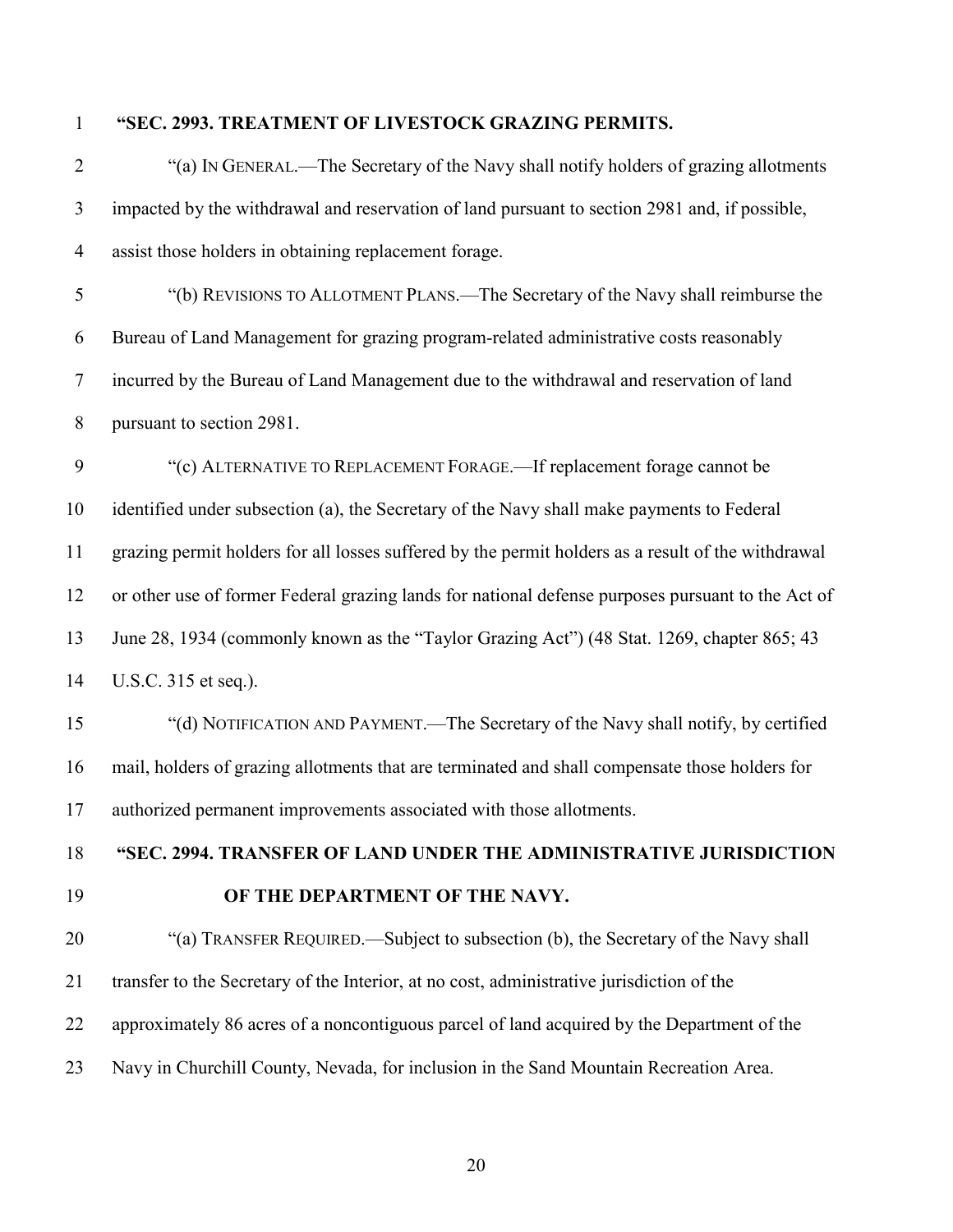- "(b) CERTIFICATION WITH RESPECT TO ENVIRONMENTAL HAZARDS.—Prior to conveying land under subsection (a), the Secretary of the Navy shall certify the land is free from environmental hazards.
- 

#### **"SEC. 2995. PUBLIC PURPOSE CONVEYANCES.**

 "(a) CONVEYANCE REQUIRED FOR PUBLIC PURPOSES.—Notwithstanding section 202 of the Federal Land Policy and Management Act of 1976 (43 U.S.C. 1712), the Secretary of the Interior shall convey, subject to valid existing rights and subsection (b), for no consideration, all right, title, and interest of the United States in approximately 6,645 acres of Federal land to Churchill County and 212 acres of land the City of Fallon identified as 'Public Purpose Conveyances to Churchill County and City of Fallon' on the Map "Fallon Range Training Complex Modernization", dated April 27, 2022,. The County and City shall use the lands for public purposes, including construction and operation of a new fire station, expansion and operation of wastewater treatment facilities, expansion and operation of sand and gravel quarries for County road maintenance, expansion and operation of the County sanitary landfill, and construction and operation of public recreational facilities.

 "(b) EFFECT OF LACK OF USE OF LAND.—If a parcel of Federal land conveyed to the County under paragraph (1) ceases to be used for public recreation or other public purposes consistent with the Act of June 14, 1926 (commonly known as the "Recreation and Public Purposes Act"; 43 U.S.C. 869 et seq.), the parcel of Federal land shall, at the discretion of the Secretary, revert to the United States.

#### **"SEC. 2996. CHECKERBOARD RESOLUTION.**

22 "(a) LAND EXCHANGE AUTHORITY.—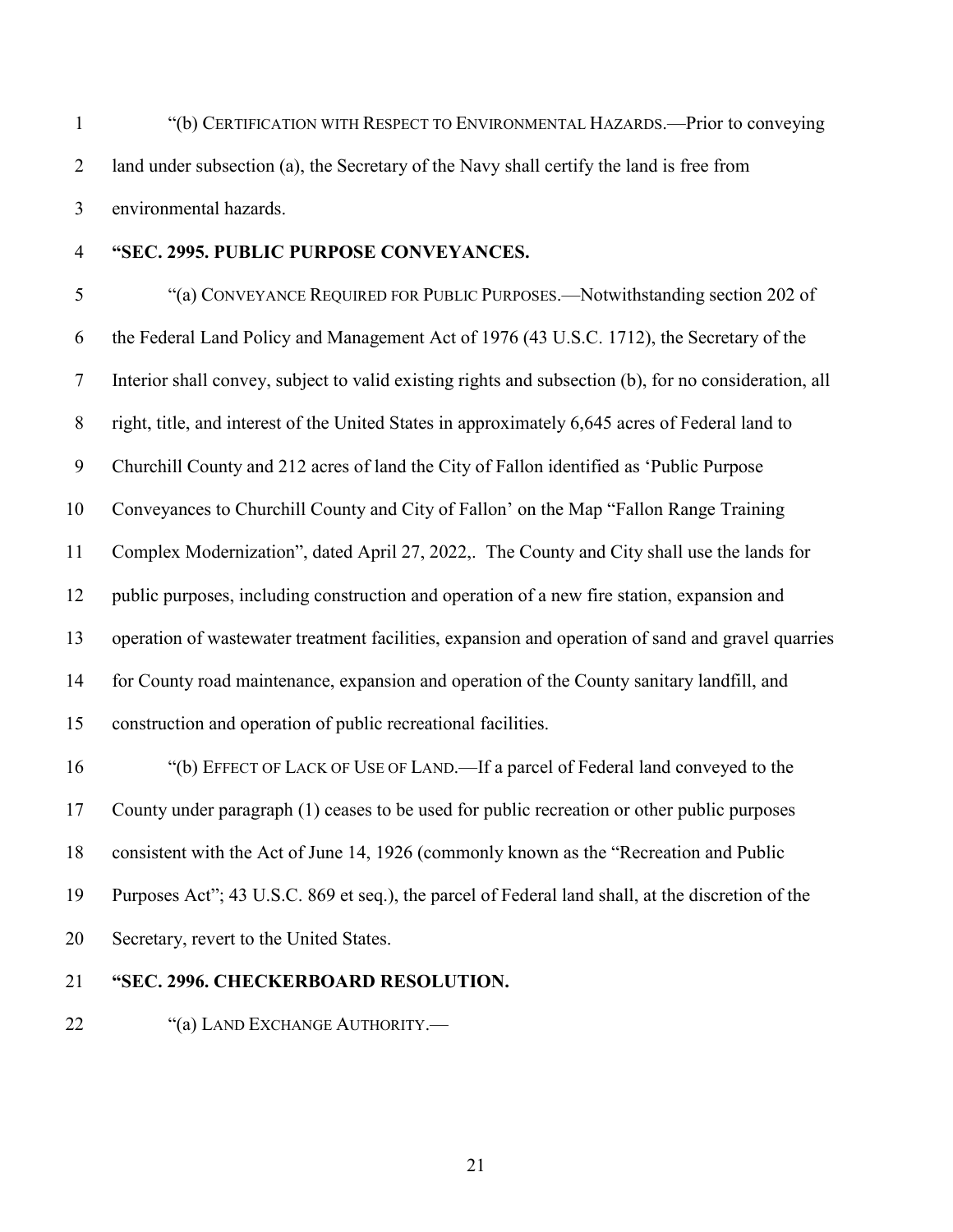| $\mathbf{1}$   | "(1) AUTHORITY.—To the extent practicable and subject to existing rights, the              |
|----------------|--------------------------------------------------------------------------------------------|
| $\overline{2}$ | Secretary of the Interior shall offer to exchange land identified for exchange for private |
| 3              | land in Churchill County that is adjacent to Federal land in the County if the exchange    |
| 4              | would consolidate land ownership and facilitate improved land management in the            |
| 5              | County, as determined by the Secretary.                                                    |
| 6              | "(2) APPLICABLE LAW.—Except as otherwise provided in this subsection, a land               |
| 7              | exchange under this subsection shall be conducted in accordance with—                      |
| 8              | "(A) section 206 of the Federal Land Policy and Management Act of 1976                     |
| 9              | (43 U.S.C. 14 1716); and                                                                   |
| 10             | "(B) any other applicable law.                                                             |
| 11             | "(3) IDENTIFICATION OF FEDERAL LAND FOR EXCHANGE.—The Secretary of the                     |
| 12             | Interior shall identify Federal land in Churchill County managed by the Commissioner of    |
| 13             | the Bureau of Reclamation and Federal land in Churchill County managed by the              |
| 14             | Director of the Bureau of Land Management to offer for exchange from Federal land          |
| 15             | identified as potentially suitable for disposal in an applicable resource management plan. |
| 16             | "(4) EQUAL VALUE LAND EXCHANGES.-                                                          |
| 17             | "(A) APPRAISALS.—Land to be exchanged under this subsection shall be                       |
| 18             | of equal value, based on appraisals prepared in accordance with-                           |
| 19             | "(i) Uniform Appraisal Standards for Federal Land Acquisitions;                            |
| 20             | and                                                                                        |
| 21             | "(ii) Uniform Standards of Professional Appraisal Practice.                                |
| 22             | "(B) USE OF MASS APPRAISALS.—Subject to subparagraph (C), the                              |
| 23             | Secretary of the Interior may use a mass appraisal to determine the value of land          |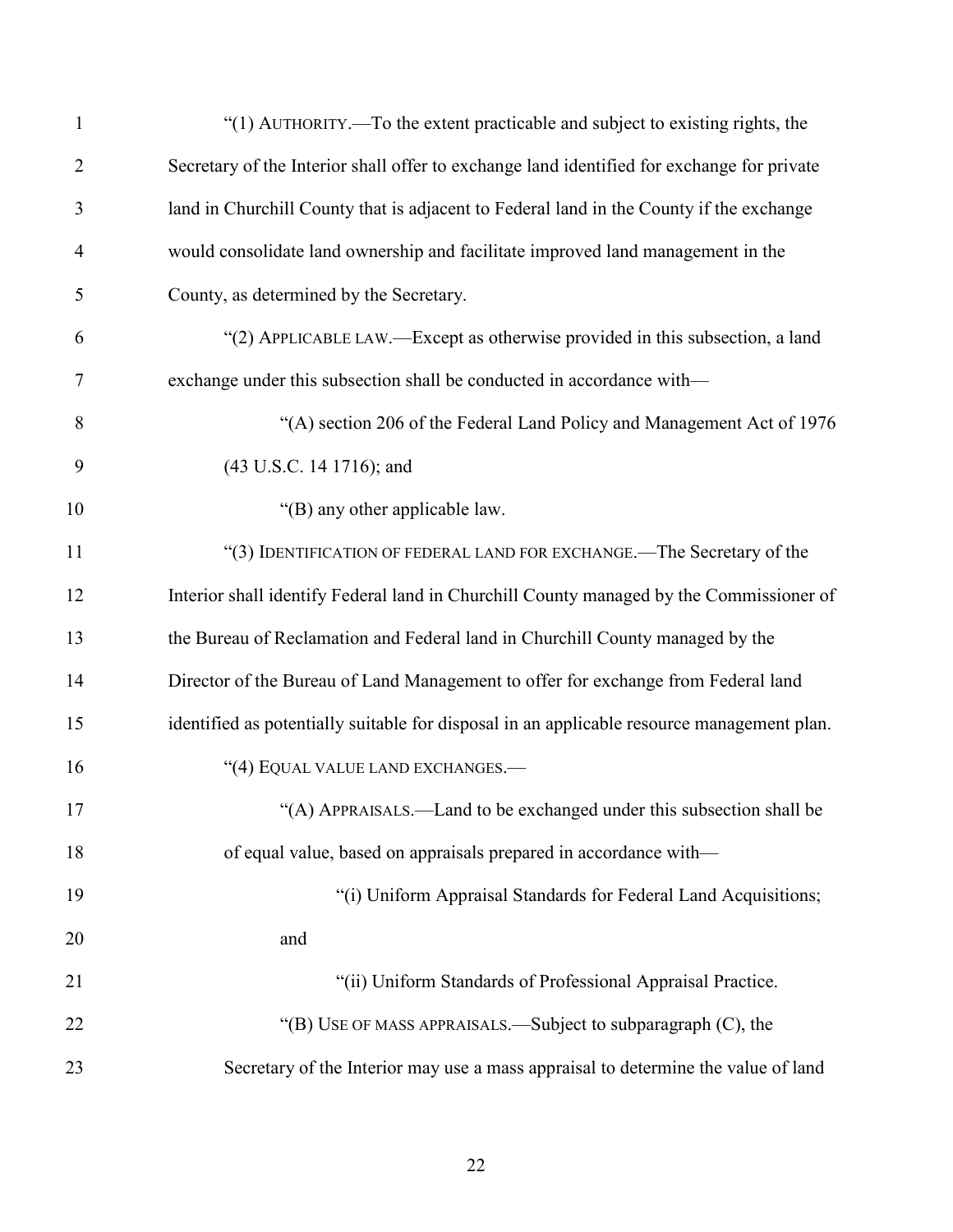| $\mathbf{1}$   | to be exchanged under this subsection, if the Secretary determines that the land to    |
|----------------|----------------------------------------------------------------------------------------|
| $\overline{2}$ | be subject to the mass appraisal is of similar character and value.                    |
| 3              | "(C) EXCLUSION.—The Secretary of the Interior shall exclude from a mass                |
| $\overline{4}$ | appraisal under this paragraph any land with a value that is likely to exceed \$250    |
| 5              | per acre, as determined by the Secretary of the Interior.                              |
| 6              | "(D) AVAILABILITY.—The Secretary of the Interior shall make the results                |
| 7              | of a mass appraisal conducted under this paragraph available to the public.            |
| 8              | "(b) AUTHORIZATION FOR SALE OF LAND.-                                                  |
| 9              | "(1) IDENTIFICATION PROCESS.—The Secretary of the Interior, in consultation with       |
| 10             | Churchill County and after providing an opportunity for public comment, shall identify |
| 11             | Federal land in the County managed by the Commissioner of the Bureau of Reclamation    |
| 12             | and Federal land in the County managed by the Director of the Bureau of Land           |
| 13             | Management to offer for sale from Federal land identified as potentially suitable for  |
| 14             | disposal in an applicable resource management plan.                                    |
| 15             | "(2) DISCRETION OF THE SECRETARY.—Nothing in this subsection shall be                  |
| 16             | construed to prohibit the Secretary of the Interior from-                              |
| 17             | "(A) postponing a sale of Federal land under this section; or                          |
| 18             | "(B) excluding all or a portion of Federal land identified for sale under this         |
| 19             | subsection.                                                                            |
| 20             | "(3) METHOD OF SALE.—A sale of Federal land under this subsection shall be—            |
| 21             | "(A) consistent with section 203 of the Federal Land Policy and                        |
| 22             | Management Act of 1976 (43 11 U.S.C. 1713);                                            |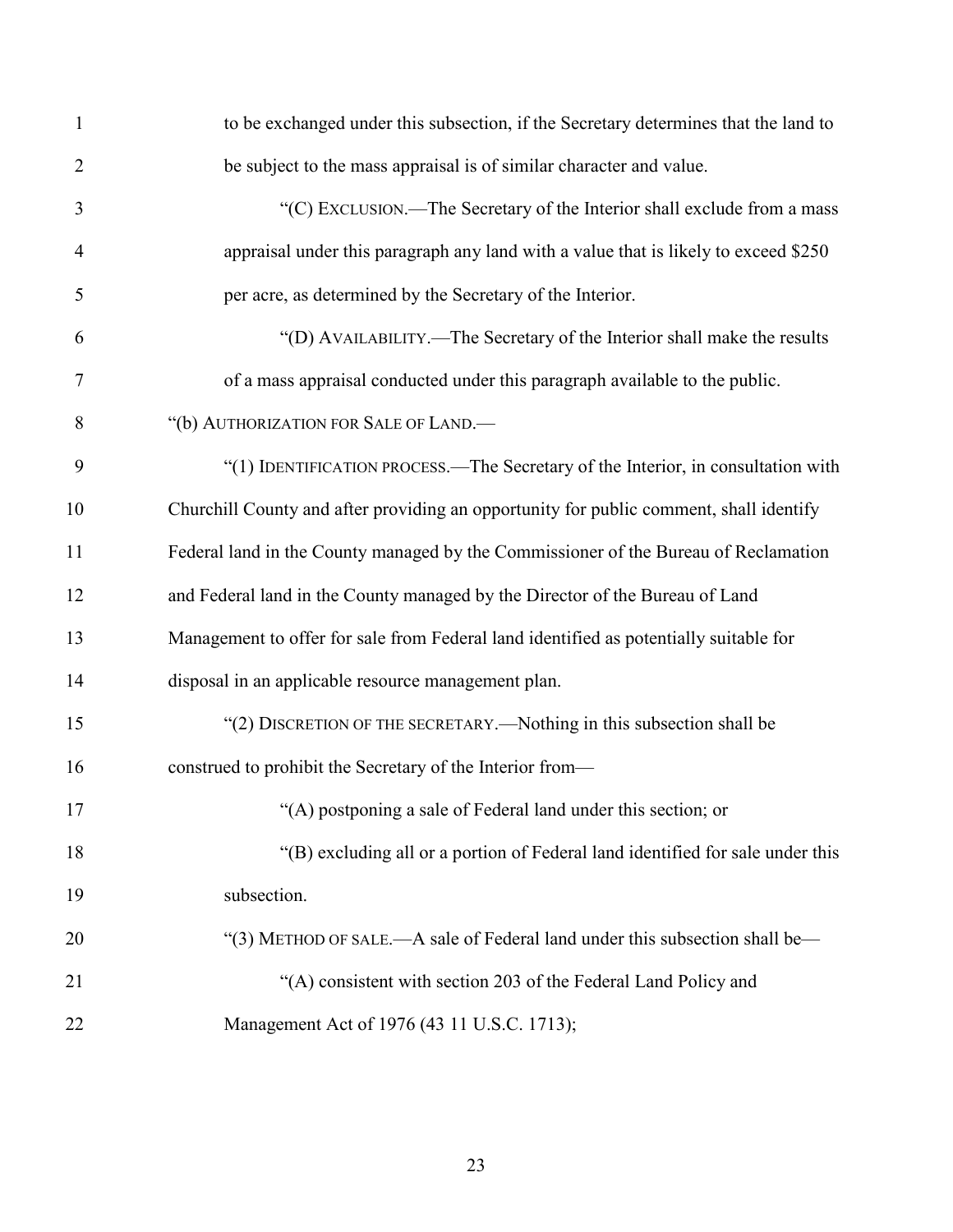| $\mathbf{1}$   | "(B) conducted through a competitive bidding process, unless otherwise                       |  |  |  |  |  |  |
|----------------|----------------------------------------------------------------------------------------------|--|--|--|--|--|--|
| $\overline{2}$ | determined by the Secretary of the Interior; and                                             |  |  |  |  |  |  |
| 3              | "(C) for not less than fair market value as determined by the Secretary of                   |  |  |  |  |  |  |
| $\overline{4}$ | the Interior.                                                                                |  |  |  |  |  |  |
| 5              | "(4) LIMITATION OF SALES.—Not more than a total of 50,000 acres of Federal land              |  |  |  |  |  |  |
| 6              | in Churchill County shall be sold under this subsection.                                     |  |  |  |  |  |  |
| $\tau$         | "SEC. 2997. TRIBAL LIAISON OFFICE.                                                           |  |  |  |  |  |  |
| 8              | "The Secretary of the Navy shall establish and maintain a dedicated tribal liaison position  |  |  |  |  |  |  |
| 9              | at Naval Air Station Fallon.                                                                 |  |  |  |  |  |  |
| 10             | "SEC. 2998. TERMINATION OF PRIOR WITHDRAWAL.                                                 |  |  |  |  |  |  |
| 11             | "Notwithstanding section 2842 of the William M. (Mac) Thornberry National Defense            |  |  |  |  |  |  |
| 12             | Authorization Act for Fiscal Year 2021 (Public Law 116–283) and section 3015 of the Military |  |  |  |  |  |  |
| 13             | Lands Withdrawal Act of 1999 (title XXX of Public Law 106–65), the withdrawal and            |  |  |  |  |  |  |
| 14             | reservation under section 3011(a) of such Act is terminated.                                 |  |  |  |  |  |  |
| 15             | "SEC. 2999. DURATION OF WITHDRAWAL AND RESERVATION.                                          |  |  |  |  |  |  |
| 16             | "The withdrawal and reservation of public land made by section 2981 shall terminate on       |  |  |  |  |  |  |
|                |                                                                                              |  |  |  |  |  |  |

17 November 6, 2047.".

#### **Section-by-Section Analysis**

The National Defense Authorization Act (NDAA) for Fiscal Year (FY) 2000 (Public Law 106–65) withdrew and reserved approximately 204,953 acres of public land in Churchill County, Nevada, for defense-related uses as a range complex associated with Naval Air Station Fallon, Nevada. Subsequent refinement of real property descriptions revealed the actual withdrawal area to be 202,864 acres. The range complex is used to support naval aviation aerial combat maneuvering training and weapons deployment and is used by naval aviators to meet basic, intermediate, and advanced tactics, techniques, and procedures training requirements. It is also used by special operations forces for ground vehicle tactical maneuvering and live-fire training. The William M. (Mac) Thornberry National Defense Authorization Act for Fiscal Year 2021 (Public Law 116–283) extended this withdrawal and reservation without change in size or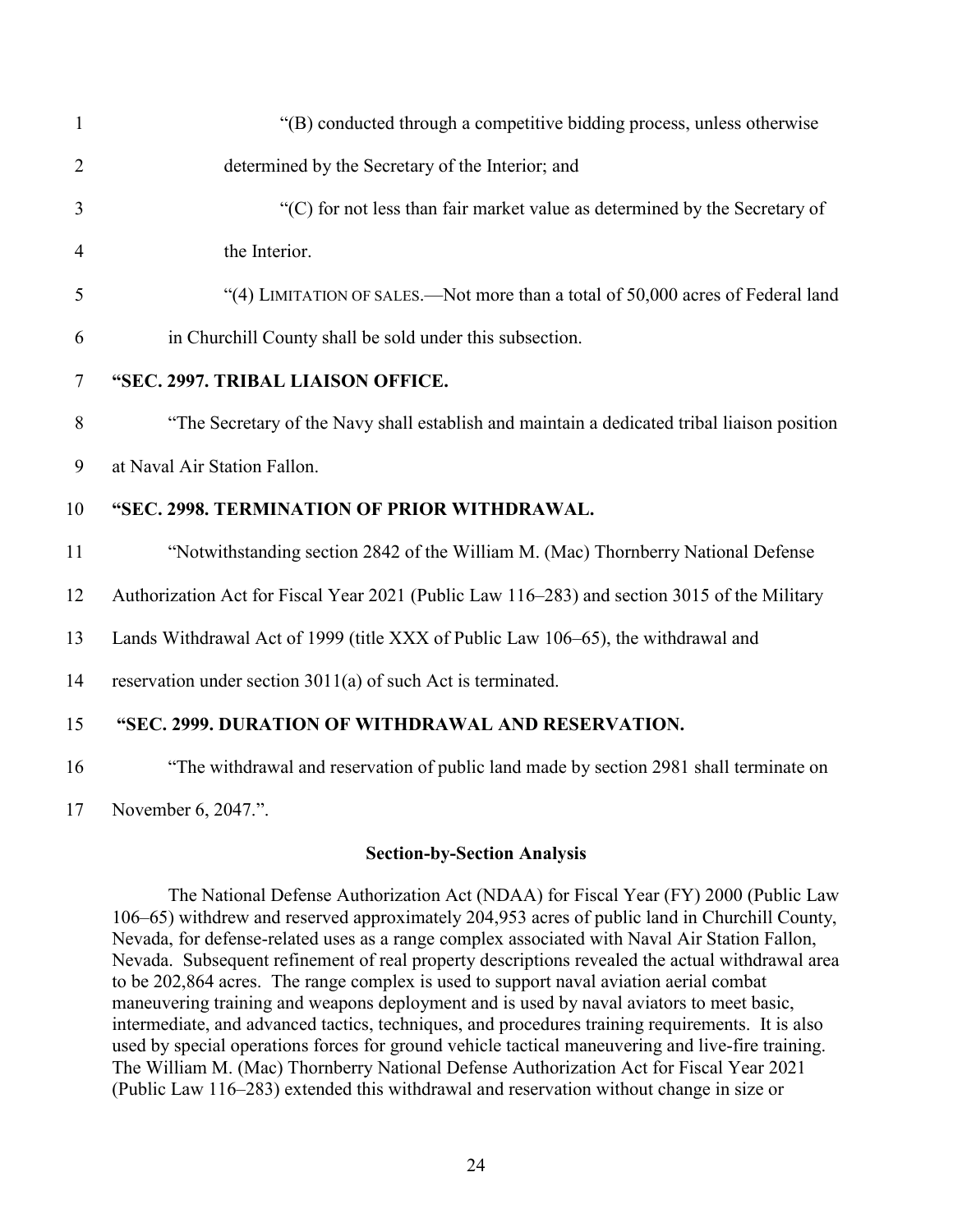management and directed the Department of the Navy (DON) to work with the committees of jurisdiction, the Nevada congressional delegation, State and Tribal stakeholders to secure a mutually-agreed upon expansion at Fallon Range Training Complex (FRTC).

The current FRTC comprises withdrawn and fee-owned land in and around Fallon, Nevada. When the land withdrawal expires, the withdrawn land will return to the Department of the Interior (DOI) and will be unavailable for readiness training unless extended. Though essential to continued naval readiness, the FRTC is too small for today's tactics, techniques, and procedures. The range complex must be expanded by withdrawing an additional 527,942 acres to accommodate precision-guided munitions and SEAL ground mobility training in a tactical environment. The DON determined 1,079 acres of B–16 are not required and are being relinquished. The total withdrawal request is for 730,806 acres.

This proposal would modernize the FRTC by adding a subtitle to the Military Land Withdrawals Act of 2013 (title XXIX of the NDAA for FY 2004 (Public Law 113–66)). Sections 2901 and 2902 and subtitle A are common to all withdrawals under title XXIX. This proposal would create a new subtitle dedicated specifically to the unique aspects of the FRTC withdrawal. The specific sections to be added are listed below.

Section 2981 identifies the land to be withdrawn and reserved from public use.

Section 2982 provides for management of FRTC withdrawn and reserved lands. The DON would be responsible for managing the land within the ordnance ranges (B-16, B-17, B-19 and B–20) under the Sikes Act. The Bureau of Land Management would be responsible for managing the land within the Dixie Valley Training Area and Shoal Site under the Federal Land Policy and Management Act consistent with the purposes of the military land withdrawal. This section also requires the DON and DOI to enter into an agreement for DON review of DOI proposed actions.

Section 2983 establishes the relationship between the proposed FRTC land withdrawal and reservation to other reservations currently existing over portions of B–16 and B–20 held by the Bureau of Reclamation. With regard to Bureau of Reclamation withdrawals on B–16 and B– 20, the section requires the DON to enter into an agreement with DOI to afford Bureau of Reclamation access to the ranges to operate and maintain its water management facilities consistent with DON range and public safety requirements.

Section 2984 provides for release from Wilderness Study Area designation over the areas known as the Job Peak Wilderness Study Area and the Stillwater Range Wilderness Study Area, and the portion of the Clan Alpine Mountains Wilderness Study Area, comprising approximately 127,670 acres, that is unsuitable for wilderness designation, and requires a memorandum of understanding between the Secretary of the Interior and the Secretary of the Navy concerning the management of lands under this section and approximately 78,478 acres adjacent to B–17.

Section 2985 authorizes the DON to extract sand and gravel from the withdrawn area for its use on the withdrawn lands.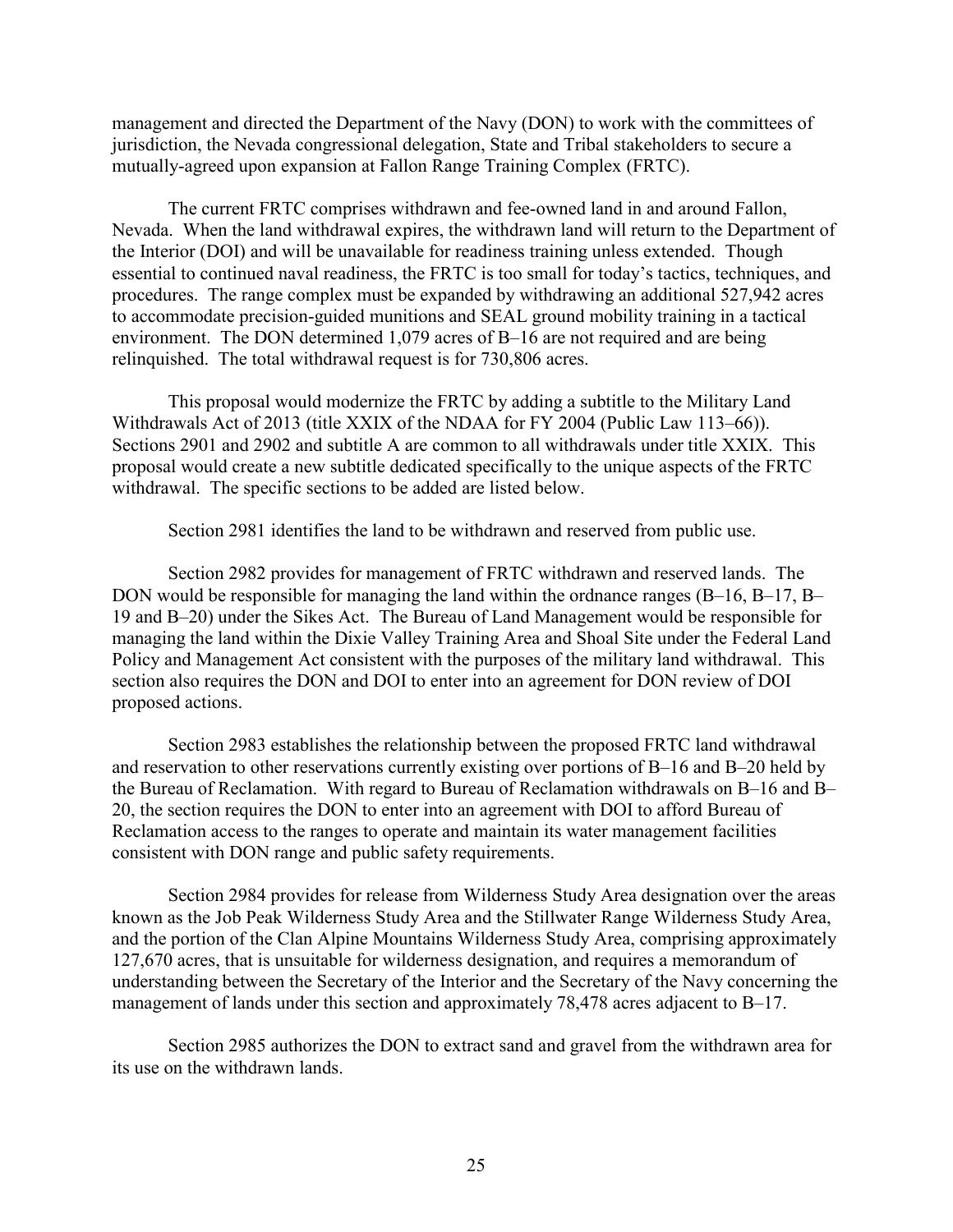Section 2986 directs the Secretaries of the Navy and Interior and the affected federally recognized tribes to develop an access agreement that will govern protocols for tribes to visit historical and culturally significant areas located within the bombing ranges; directs the Secretary of the Navy to conduct a cultural resources survey of the FRTC that considers input from the tribes; and requires the Secretaries of the Navy and the Interior to submit a report to Congress describing the access agreement and cultural resources survey.

Section 2987 resolves claims against the United States for past contamination of the Walker River Tribal reservation by authorizing payment of \$20 million to the Walker River Paiute Tribe, and requiring the Federal land to be held in trust by the United States for the benefit of the Tribe.

Section 2988 authorizes the Secretary of the Navy to transfer approximately 800 acres to the Secretary of the Interior to be held in trust by the United States for the benefit of the Fallon Paiute Shoshone Tribe.

Section 2989 creates the Black Mountain, Fox Peak, and Grimes Point National Conservation Areas.

Section 2990 designates as wilderness that portion, comprising approximately 68,458 acres, of the Clan Alpine Mountains Wilderness Study Area that is suitable for wilderness designation as determined by the Bureau of Land Management in 2000 while preserving the ability to conduct low-level military overflight of this area.

Section 2991 prescribes the treatment of existing roads and rights-of-way.

Section 2992 directs the Secretary of the Navy to fund and conduct a sage grouse study.

Section 2993 prescribes how the Secretary of the Navy shall compensate affected livestock grazing permit holders.

Section 2994 directs the Secretary of the Navy to transfer administrative jurisdiction of one parcel of land consisting of 86 acres to the Secretary of the Interior in Churchill County for the purpose of incorporating the parcel into the Sand Mountain Recreation Area, which is managed by the Bureau of Land Management. The 86-acre parcel fronts U.S. Route 50 and was purchased in 1986 as part of a larger acquisition of property in Dixie Valley. This parcel is of limited value to the DON, but of great value to DOI for meeting its requirements associated with the Sand Mountain Recreation Area.

Section 2995 directs the Secretary of the Interior to convey 7,045 acres of federallyowned land to Churchill County and 212 acres of federally-owned land to the City of Fallon, Nevada for public benefit purposes. The Secretary is also directed to convey 12,960 acres of federally-owned land to Churchill County for unrestricted use.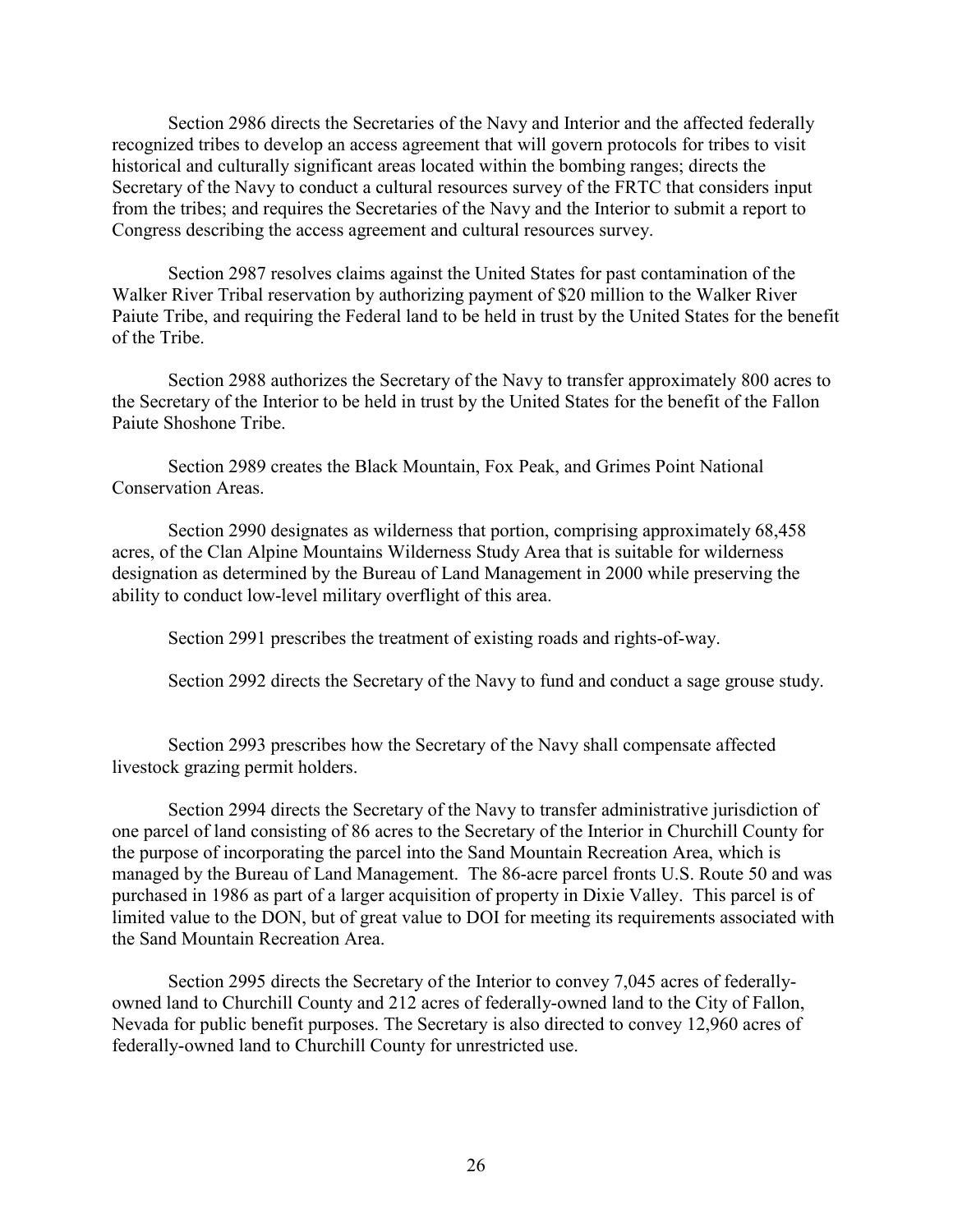Section 2996 directs the Secretary of the Interior to offer to exchange federally-owned land for private land in order to resolve the checkerboard pattern of ownership in Churchill County. It also directs the Secretary to identify no more than 50,000 acres of federally-owned land in Churchill County for sale.

Section 2997 directs the Secretary of the Navy to establish and fund a Tribal Liaison position at Naval Air Station Fallon.

Section 2998 terminates the prior withdrawal for the FRTC.

Section 2999 provides a termination date for the withdrawal and reservation. The date is approximately 25 years after the expected date of enactment, in the middle of the fiscal year. This firm date makes it easier to manage and plan for renewals. This section also authorizes an extension of the withdrawal and reservation by mutual agreement of the Secretaries of the Navy and Interior.

| <b>Resource Information:</b> The resources impacted are reflected in the table below and are |  |  |  |
|----------------------------------------------------------------------------------------------|--|--|--|
| included within the Fiscal Year (FY) 2023 President's Budget Request.                        |  |  |  |

| <b>RESOURCE IMPACTS (SMILLIONS)</b>                                                                                                                   |                   |                   |                   |         |                   |                                       |                    |                    |                    |
|-------------------------------------------------------------------------------------------------------------------------------------------------------|-------------------|-------------------|-------------------|---------|-------------------|---------------------------------------|--------------------|--------------------|--------------------|
|                                                                                                                                                       | <b>FY</b><br>2023 | <b>FY</b><br>2024 | <b>FY</b><br>2025 | FY 2026 | <b>FY</b><br>2027 | Appropriation                         | Budget<br>Activity | BLI/<br><b>SAG</b> | Program<br>Element |
| Civilian<br>Personnel (6<br>additional<br>FTE <sub>s</sub> )                                                                                          | \$0.90            | \$0.90            | \$0.91            | \$0.91  | \$0.91            | Operation and<br>Maintenance,<br>Navy | 01                 | BSS1               | N/A                |
| Range<br>Facilities<br>Maintenance<br>(Base)<br>Operating<br>$Support) -$<br>maintenance of<br>range facilities<br>and restoration<br>of burned areas | \$2.25            | \$1.30            | \$1.34            | \$1.38  | \$1.42            | Operation and<br>Maintenance,<br>Navy | 01                 | BSM1               | N/A                |
| Total                                                                                                                                                 | \$3.15            | \$2.2             | \$2.25            | \$2.29  | \$2.33            |                                       |                    |                    |                    |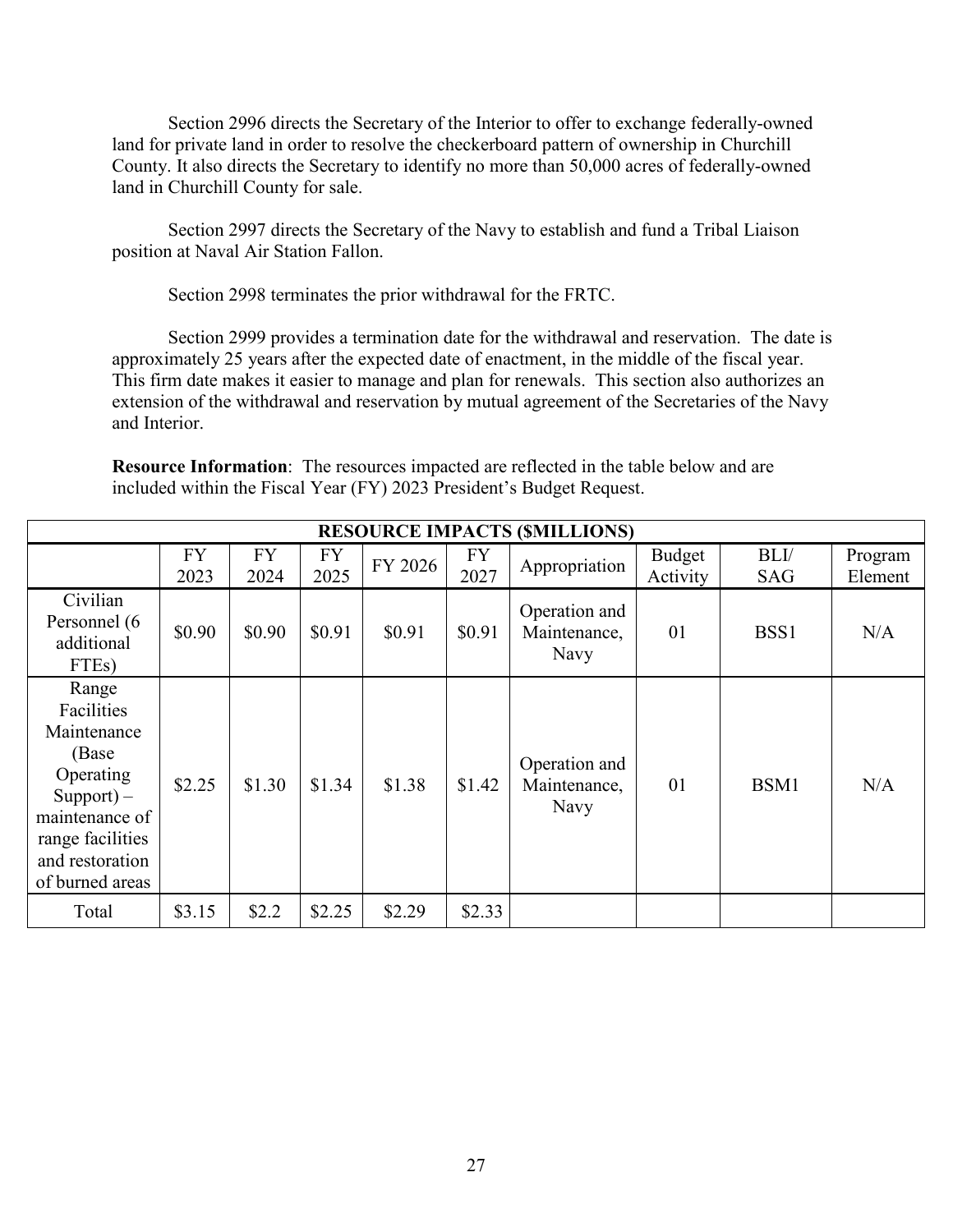|       |                   |            |                   |            |                   | PERSONNEL IMPACTS (END STRENGH OR FTEs)  |                   |                    |                        |
|-------|-------------------|------------|-------------------|------------|-------------------|------------------------------------------|-------------------|--------------------|------------------------|
|       | <b>FY</b><br>2023 | FY<br>2024 | <b>FY</b><br>2025 | FY<br>2026 | <b>FY</b><br>2027 | Appropriatio<br>n                        | Budget<br>Activit | BLI/<br><b>SAG</b> | Progra<br>m<br>Element |
| Navy  | 6                 | 6          | 6                 | 6          | 6                 | Operation<br>and<br>Maintenance,<br>Navy | 01                | BSS1               | N/A                    |
| Total | $\mathfrak b$     | b          | h                 | 6          | 6                 |                                          |                   |                    |                        |

**Changes to Existing Law:** This proposal would add a new subtitle G to the Military Land Withdrawals Act of 2013, the full text of which is shown in the legislative text above.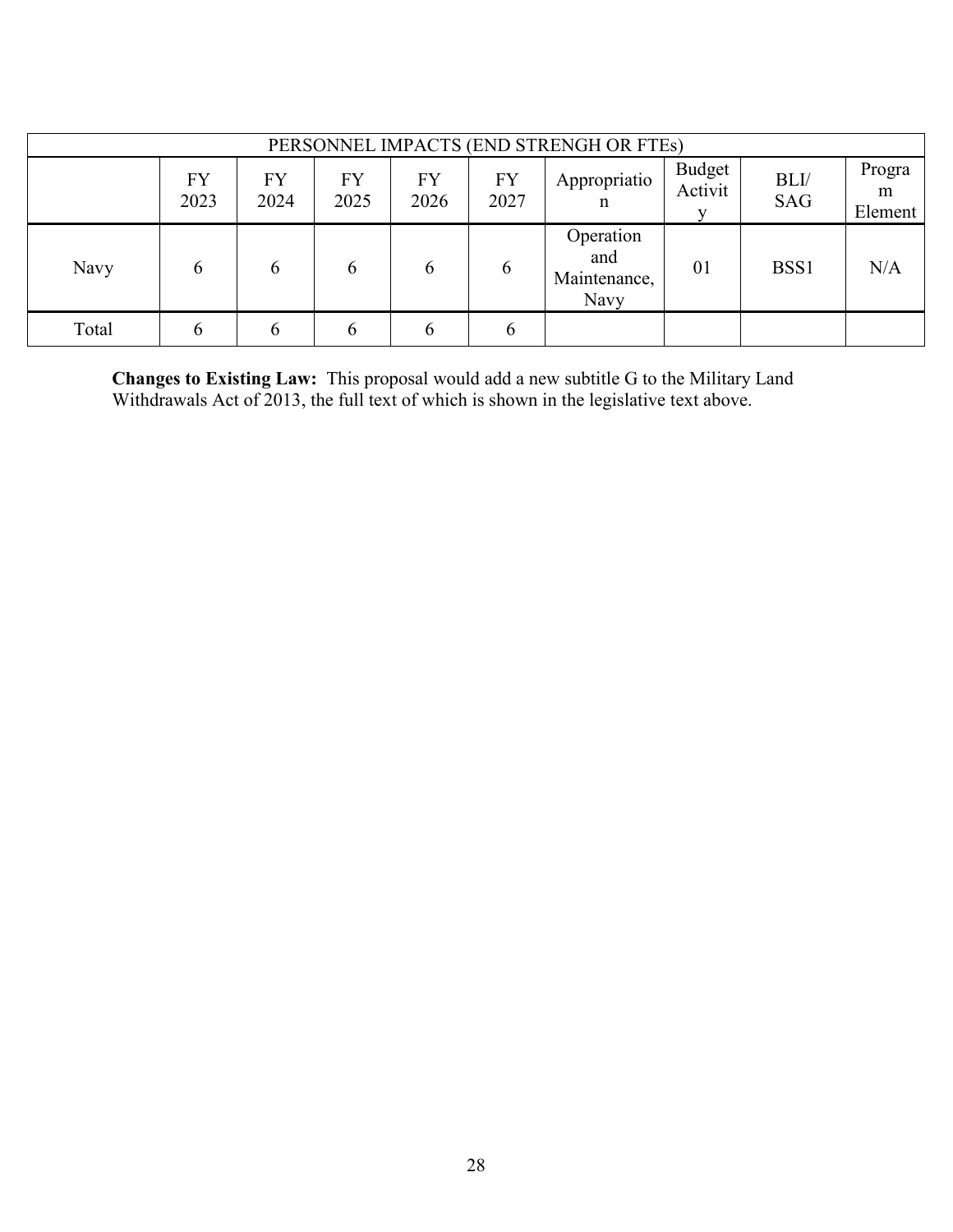# **SEC. \_\_\_. REFORM OF THE STRATEGIC AND CRITICAL MATERIALS STOCK PILING ACT.** (a) REPEAL OF STRATEGIC MATERIALS PROTECTION BOARD.—Section 187 of title 10, United States Code, is repealed. (b) REFORM OF STRATEGIC AND CRITICAL MATERIALS STOCK PILING ACT.— (1) FINDINGS AND PURPOSE.—Section 2 of the Strategic and Critical Materials Stock Piling Act (50 U.S.C 98a) is amended to read as follows: 8 "FINDINGS AND PURPOSE" "SEC. 2. (a) The Congress finds that the natural resources of the United States for certain strategic and critical materials are deficient or insufficiently developed to supply the military, industrial, and essential civilian needs of the United States for national defense. "(b) It is the purpose of this Act to provide for the acquisition and retention of stocks of certain strategic and critical materials and to encourage the conservation of reliable sources of such materials to decrease and, when possible, preclude a dangerous and costly dependence by the United States upon unreliable foreign sources for supplies of such materials in times of national emergency. "(c) The purpose of the National Defense Stockpile is to serve the interest of national defense and essential civilian industry only. The National Defense Stockpile shall not be used as a budgetary offset for non-defense programs or other defense programs unrelated to the mission of the National Defense Stockpile Program. "(d) To the maximum extent practicable and to reduce the reliance of the National Defense Stockpile Program on appropriated funds, the National Defense Stockpile Manager shall achieve positive cash flows from the recovery of strategic and critical materials pursuant to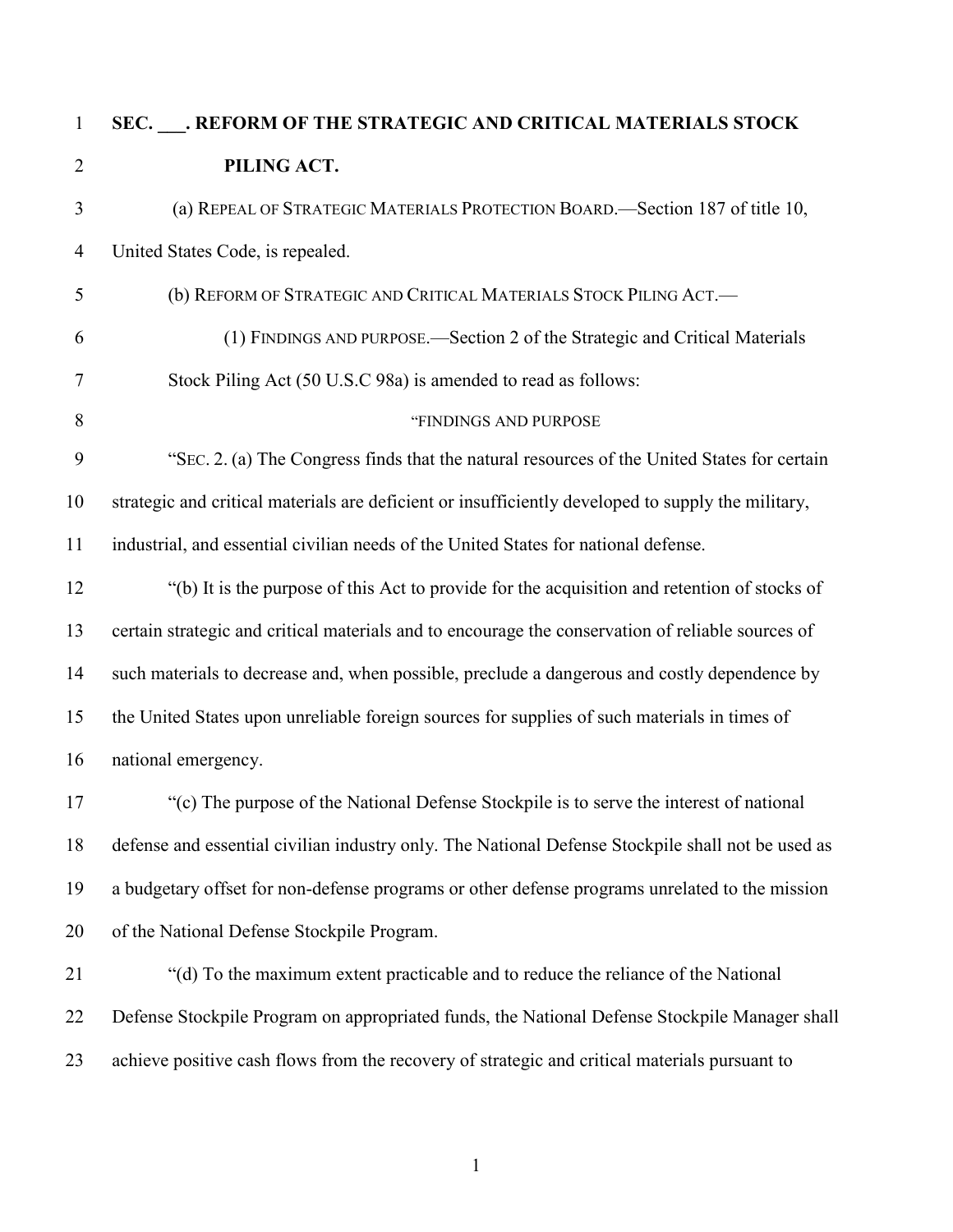| $\mathbf{1}$   | subsection $(a)(5)$ of section 6 and a positive return on investment for any action pursuant to    |
|----------------|----------------------------------------------------------------------------------------------------|
| $\overline{2}$ | subsection $(b)(3)(N)$ of section 9.".                                                             |
| 3              | (2) AUTHORITY FOR STOCKPILE OPERATIONS.—Section 5 of such Act (50 U.S.C.                           |
| 4              | 98d) is amended to read as follows:                                                                |
| 5              | "AUTHORITY FOR STOCKPILE OPERATIONS                                                                |
| 6              | "SEC. 5. (a) PROHIBITION ON ACQUISITIONS.—No funds may be obligated or appropriated                |
| $\overline{7}$ | for acquisition of any material under this Act unless funds for such acquisition have been         |
| $8\phantom{.}$ | authorized by law. Funds appropriated for such acquisition (and for transportation related to such |
| 9              | acquisition) shall remain available indefinitely, unless otherwise provided in appropriation or    |
| 10             | authorization Acts.                                                                                |
| 11             | "(b) PROHIBITION ON DISPOSALS.—No disposal may be made from the stockpile unless                   |
| 12             | such disposal has been authorized by law.                                                          |
| 13             | "(c) EXCEPTIONS.-                                                                                  |
| 14             | "(1) The prohibition in subsection (a) does not apply—                                             |
| 15             | "(A) to actions covered by the rotation or upgrading of materials in the                           |
| 16             | National Defense Stockpile, as provided in section 6; and                                          |
| 17             | " $(B)$ to actions less than \$50,000,000, if the National Defense Stockpile                       |
| 18             | Manager has satisfied the quarterly reporting requirement to the Board pursuant to                 |
| 19             | section 11.                                                                                        |
| 20             | "(2) The prohibition in subsection (b) does not apply—                                             |
| 21             | "(A) to actions covered by the rotation or upgrading of materials in the                           |
| 22             | National Defense Stockpile, as provided in section 6;                                              |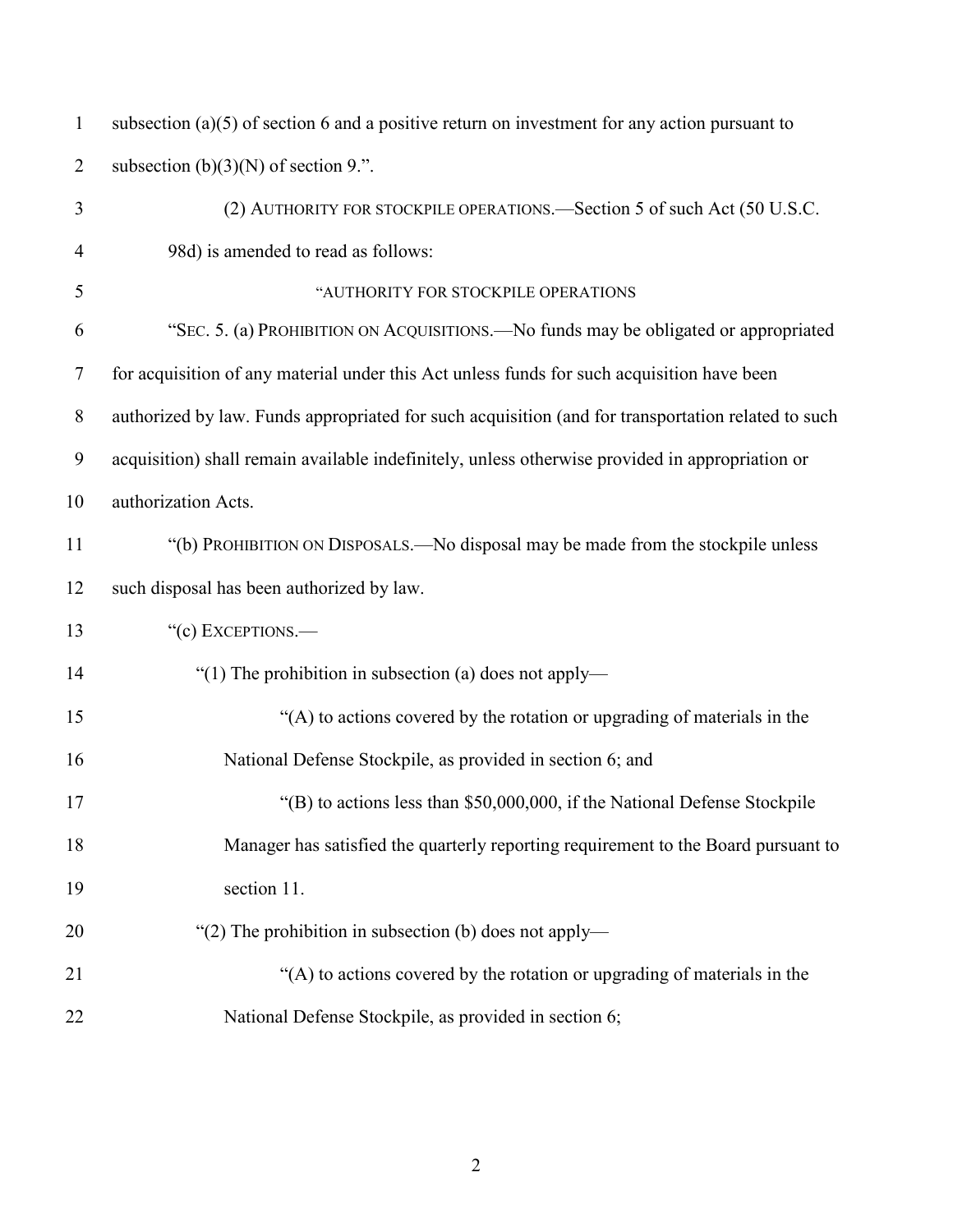| 1              | " $(B)$ to actions less than \$50,000,000, if the National Defense Stockpile               |
|----------------|--------------------------------------------------------------------------------------------|
| $\overline{2}$ | Manager has satisfied the quarterly reporting requirement to the Board pursuant to         |
| 3              | section 11; and                                                                            |
| $\overline{4}$ | "(C) to actions under section $7$ .".                                                      |
| 5              | (3) STOCKPILE MANAGEMENT.—Section 6 of such Act (50 U.S.C. 98e) is                         |
| 6              | amended to read as follows:                                                                |
| $\tau$         | "STOCKPILE MANAGEMENT                                                                      |
| 8              | "SEC. 6. (a) NATIONAL DEFENSE STOCKPILE MANAGER AUTHORITY.—The National                    |
| 9              | Defense Stockpile Manager shall-                                                           |
| 10             | "(1) acquire materials determined to be strategic and critical materials, pursuant to      |
| 11             | the findings of section 14;                                                                |
| 12             | "(2) provide for the proper storage, security, and maintenance of materials in the         |
| 13             | stockpile;                                                                                 |
| 14             | "(3) provide for the upgrading, refining, or processing of any material in the             |
| 15             | stockpile when necessary to convert such material into a form more suitable for storage,   |
| 16             | subsequent disposition, or immediate use in a national emergency;                          |
| 17             | "(4) provide for the rotation of any material in the stockpile when necessary to           |
| 18             | prevent the deterioration or technological obsolescence of such material, pursuant to the  |
| 19             | findings of section 14;                                                                    |
| 20             | "(5) provide for the recovery of any strategic and critical materials that may be          |
| 21             | available from other Federal agencies, either directly as materials or embedded in excess- |
| 22             | to-need, end-of-life items, or waste streams; and                                          |
| 23             | "(6) provide for the timely disposal of materials in the stockpile, subject to             |
| 24             | authorization Acts or the requirements of section 14.                                      |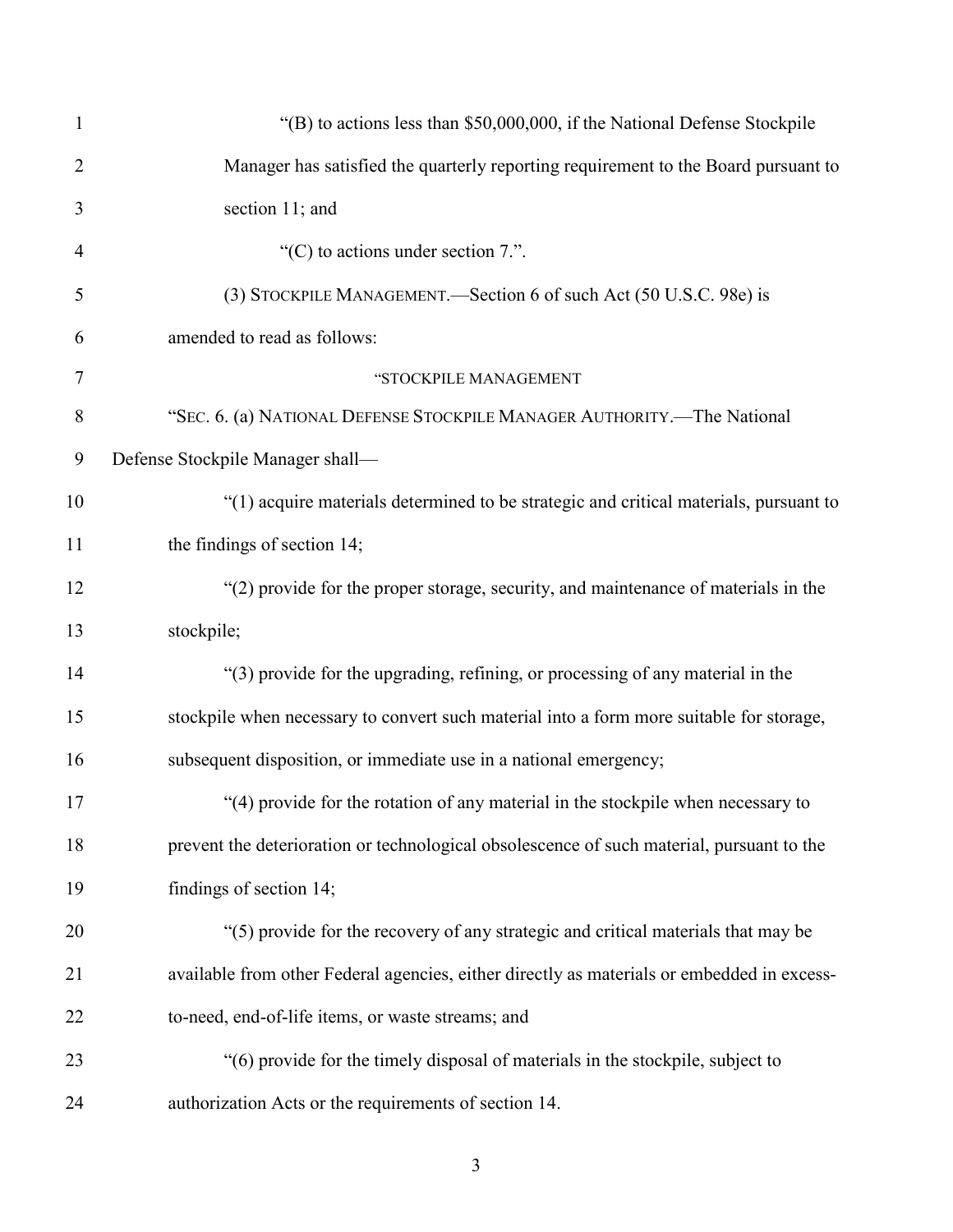| $\mathbf{1}$   | "(b) CONTRACTING PRACTICES.-                                                                |
|----------------|---------------------------------------------------------------------------------------------|
| $\overline{2}$ | "(1) PILOT PROGRAM FOR COMMERCIAL CONTRACTING.                                              |
| 3              | "(A) To the maximum extent practical, the National Defense Stockpile                        |
| $\overline{4}$ | Manager shall use commercial best-practices in the acquisition and disposal of              |
| 5              | strategic and critical materials for the stockpile.                                         |
| 6              | "(B) The authority in subsection $(b)(1)(A)$ is repealed effective as of the                |
| 7              | date that is 5 years after the enactment of this subsection.                                |
| 8              | "(2) FEDERAL CONTRACTING PRACTICES.—Except as provided in subsection                        |
| 9              | $(b)(1)(A)$ and subsections (c) and (d), acquisition and disposal of strategic and critical |
| 10             | materials under this Act shall be made in accordance with established Federal               |
| 11             | procurement practices, and the National Defense Stockpile Manager shall avoid undue         |
| 12             | disruption of the usual markets of producers, processors, and consumers of such             |
| 13             | materials.                                                                                  |
| 14             | "(3) RECOVERY PROGRAMS.—Unless otherwise necessary for national defense,                    |
| 15             | recovery programs implemented pursuant to subsection $(a)(5)$ shall be cash flow positive.  |
| 16             | "(4) WAIVER.—The National Defense Stockpile Manager may waive the                           |
| 17             | applicability of subsection $(b)(2)$ to any acquisition or disposal of material, if-        |
| 18             | "(A) the National Defense Stockpile Manager notifies in writing the                         |
| 19             | Strategic and Critical Materials Board of Directors and congressional defense               |
| 20             | committees at least 30 days before any obligation of the United States is incurred          |
| 21             | in connection with such an action; and                                                      |
| 22             | " $(B)$ the written notification in subparagraph $(A)$ includes justification for           |
| 23             | not complying with any provision of subsection $(b)(2)$ .                                   |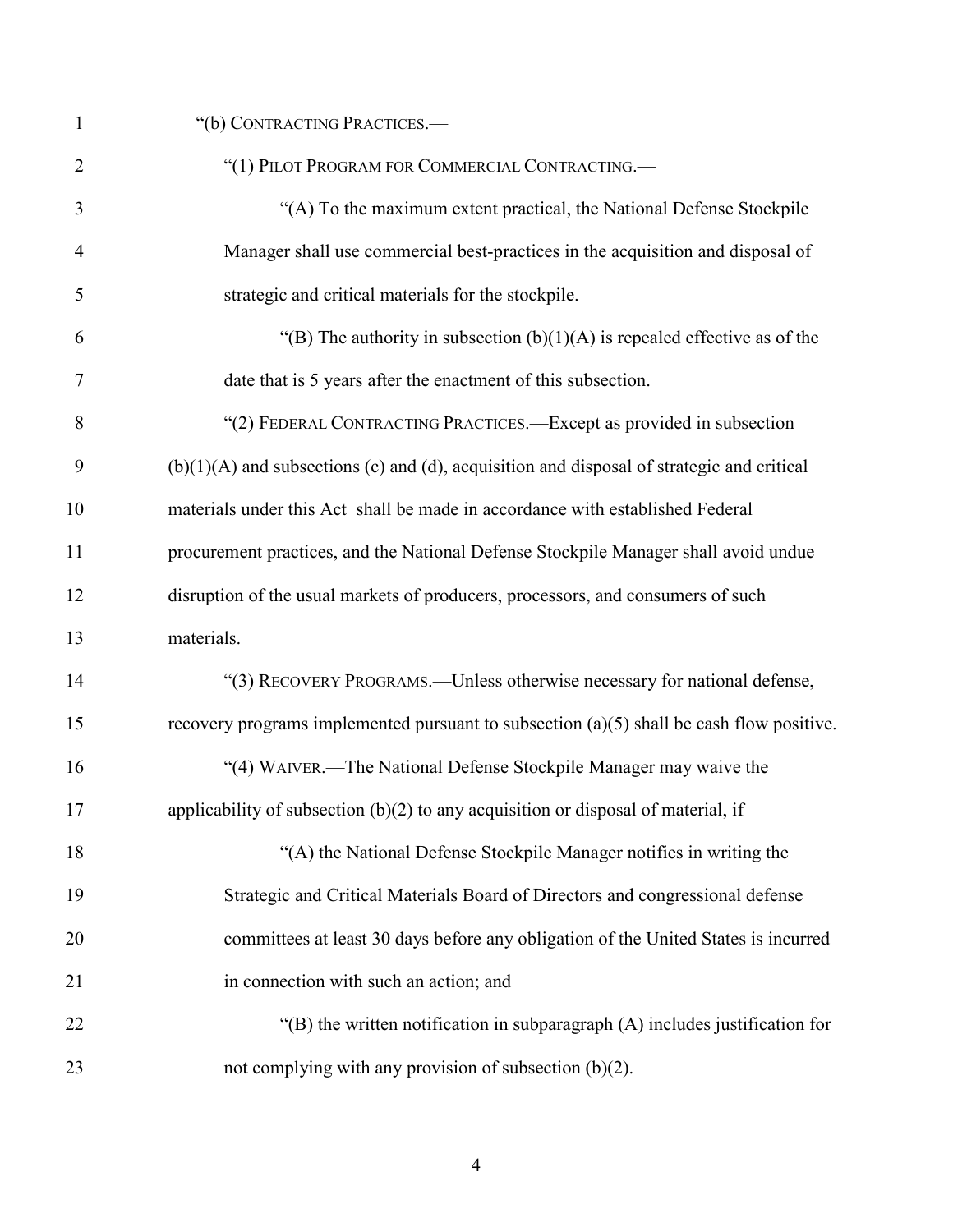1 "(c) BARTER.—

| $\overline{2}$ | "(1) The National Defense Stockpile Manager shall encourage the use of barter                 |
|----------------|-----------------------------------------------------------------------------------------------|
| 3              | for actions covered under subsection (a) and research and development actions under           |
| $\overline{4}$ | section 8, when the National Defense Stockpile Manager determines that barter is              |
| 5              | practical and in the best interest of the United States.                                      |
| 6              | "(2) To the extent otherwise authorized by law, property owned by the United                  |
| $\tau$         | States may be bartered for materials needed for the stockpile.                                |
| $8\,$          | "(d) LEASEHOLD INTERESTS IN PROPERTY.—The President may acquire leasehold interests           |
| 9              | in property, for periods not in excess of 20 years, for storage, security, and maintenance of |
| 10             | materials in the stockpile.                                                                   |
| 11             | "(e) LOANS OF STOCKPILE MATERIALS.—The National Defense Stockpile Manager may                 |
| 12             | loan stockpile materials to the Department of Defense (including a military department, a     |
| 13             | Defense Agency, a Department of Defense Field Activity, or another component of the           |
| 14             | Department) or other Federal agency if the National Defense Stockpile Manager-                |
| 15             | "(1) has a reasonable assurance that stockpile materials of a similar or superior             |
| 16             | quantity and quality to the materials loaned will be returned to the stockpile or paid for;   |
| 17             | "(2) notifies the congressional defense committees (as defined in section $101(a)$ of         |
| 18             | title 10, United States Code), in writing, not less than 30 days before making any such       |
| 19             | loan; and                                                                                     |
| 20             | " $(3)$ includes in the written notification under paragraph $(2)$ sufficient support for     |
| 21             | the assurance described in paragraph (1).".                                                   |
| 22             | (4) SPECIAL DISPOSAL AUTHORITY.—Section 7 of such Act (50 U.S. C. 98f) is                     |
| 23             | amended to read as follows:                                                                   |
| 24             | "SPECIAL DISPOSAL AUTHORITY                                                                   |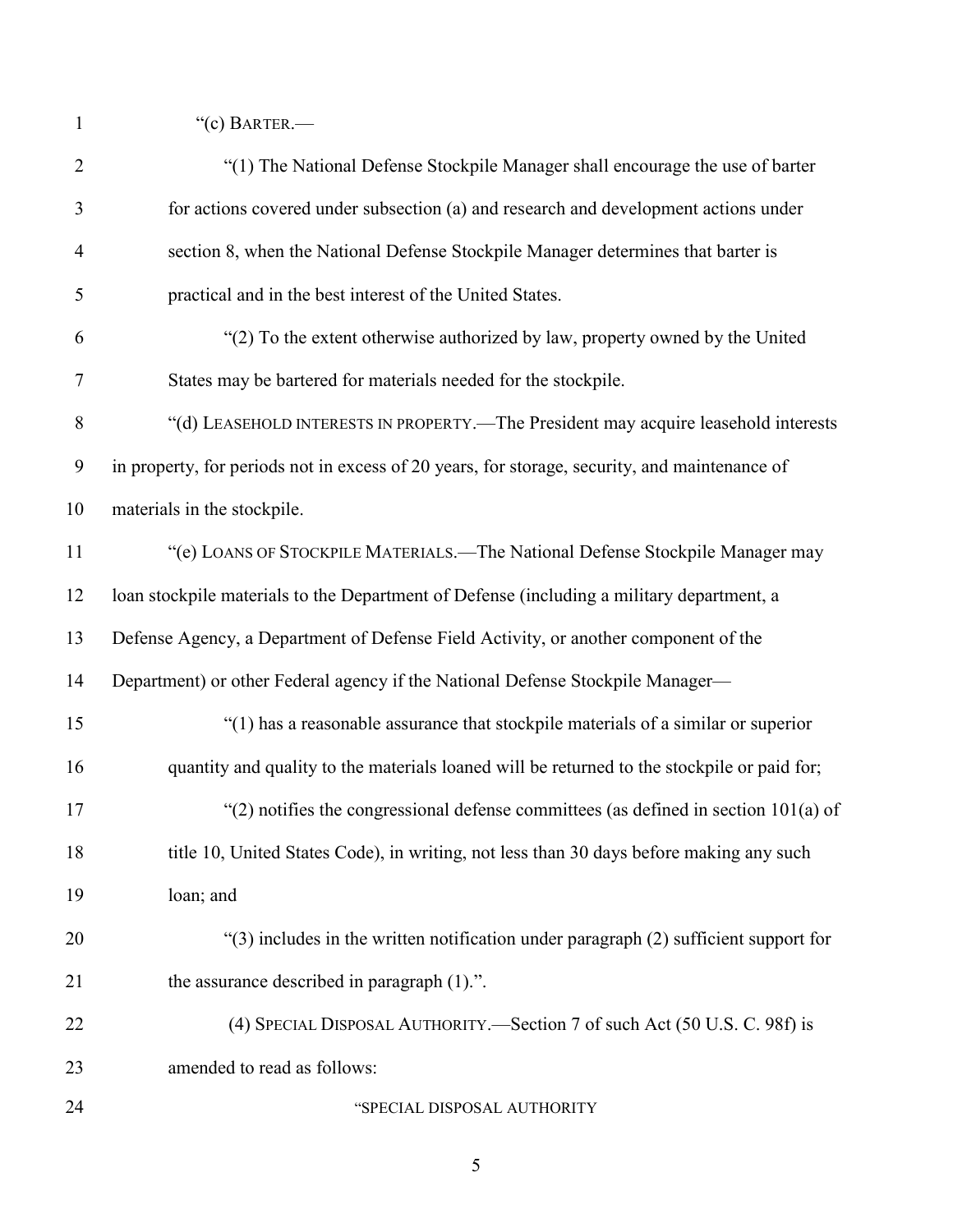| $\mathbf{1}$   | "SEC. 7. (a) Materials in the stockpile may be released for use, sale, or other                   |
|----------------|---------------------------------------------------------------------------------------------------|
| $\overline{2}$ | disposition-                                                                                      |
| 3              | "(1) on the order of the President, at any time the President determines the release              |
| 4              | of such materials is required for the purposes of national defense or sustaining essential        |
| 5              | civilian industry;                                                                                |
| 6              | "(2) in time of war declared by the Congress or during a national emergency, on                   |
| 7              | the order of the National Defense Stockpile Manager; or                                           |
| 8              | "(3) on the order of the National Defense Stockpile Manager, if the National                      |
| 9              | Defense Stockpile Manager determines that the release of such materials is required for           |
| 10             | use, manufacture, or production for purposes of national defense or sustaining essential          |
| 11             | civilian industry.                                                                                |
| 12             | "(b) Any order issued under subsection (a) shall be promptly reported by the President or         |
| 13             | the National Defense Stockpile Manager, in writing, to the congressional defense committees.".    |
| 14             | (5) MATERIALS RESEARCH AND DEVELOPMENT.—Section 8 of such Act (50 U.S.C. 98g)                     |
| 15             | is amended to read as follows:                                                                    |
| 16             | "MATERIALS RESEARCH AND DEVELOPMENT                                                               |
| 17             | "SEC. 8. (a) The National Defense Stockpile Manager shall make scientific, technologic,           |
| 18             | and economic investigations concerning the exploration and development, including alternative     |
| 19             | methods of refining and materials testing, of sources of materials determined to be strategic and |
| 20             | critical that-                                                                                    |
| 21             | "(1) are found in the United States, its territories and possessions, or in a reliable            |
| 22             | source; and                                                                                       |
| 23             | "(2) are essential to national defense or essential civilian needs of the United                  |
| 24             | States.                                                                                           |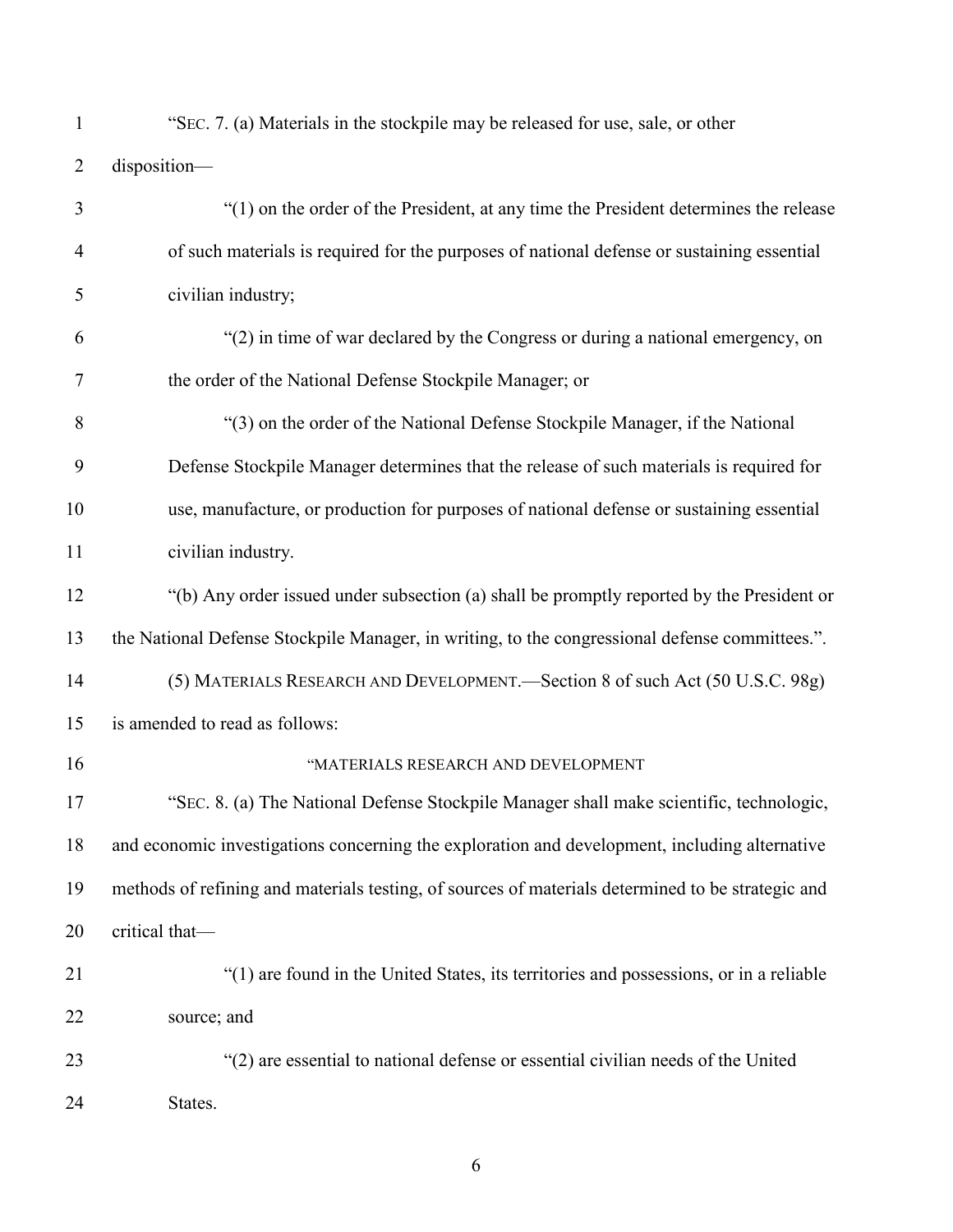| $\mathbf{1}$   | "(b) Such investigations shall be carried out in order to develop new sources of strategic          |
|----------------|-----------------------------------------------------------------------------------------------------|
| $\overline{2}$ | and critical materials, develop substitutes, or conserve domestic and reliable sources of supply    |
| 3              | for such strategic and critical materials.".                                                        |
| $\overline{4}$ | (6) STRATEGIC AND CRITICAL MATERIALS FUND. Section 9 of such Act (50                                |
| 5              | U.S.C. 98h) is amended to read as follows:                                                          |
| 6              | "STRATEGIC AND CRITICAL MATERIALS FUND                                                              |
| 7              | "SEC. 9. (a) ESTABLISHMENT.—There is established in the Department of Defense a                     |
| $8\phantom{.}$ | separate fund to be known as the Strategic and Critical Materials Fund (hereinafter in this section |
| 9              | referred to as the 'fund').                                                                         |
| 10             | "(b) FUND OPERATIONS.-                                                                              |
| 11             | "(1) All moneys held by the National Defense Stockpile Transaction Fund,                            |
| 12             | established in the Treasury of the United States, shall be covered into the fund.                   |
| 13             | "(2) All moneys received from the sale of materials in the stockpile shall be                       |
| 14             | covered into the fund.                                                                              |
| 15             | "(3) All moneys received from the sale of materials being rotated or disposed of                    |
| 16             | pursuant to section 7 of this Act shall be covered into the fund.                                   |
| 17             | "(4) Subject to section 5 of this Act, moneys covered into the fund under                           |
| 18             | paragraphs $(1)$ , $(2)$ and $(3)$ are hereby made available, subject to such limitations as may    |
| 19             | be provided in appropriation or authorization Acts, for the following purposes:                     |
| 20             | "(A) The acquisition, maintenance, and disposal of strategic and critical                           |
| 21             | materials.                                                                                          |
| 22             | "(B) Transportation, storage, and other incidental expenses related to such                         |
| 23             | acquisition, maintenance, and disposal.                                                             |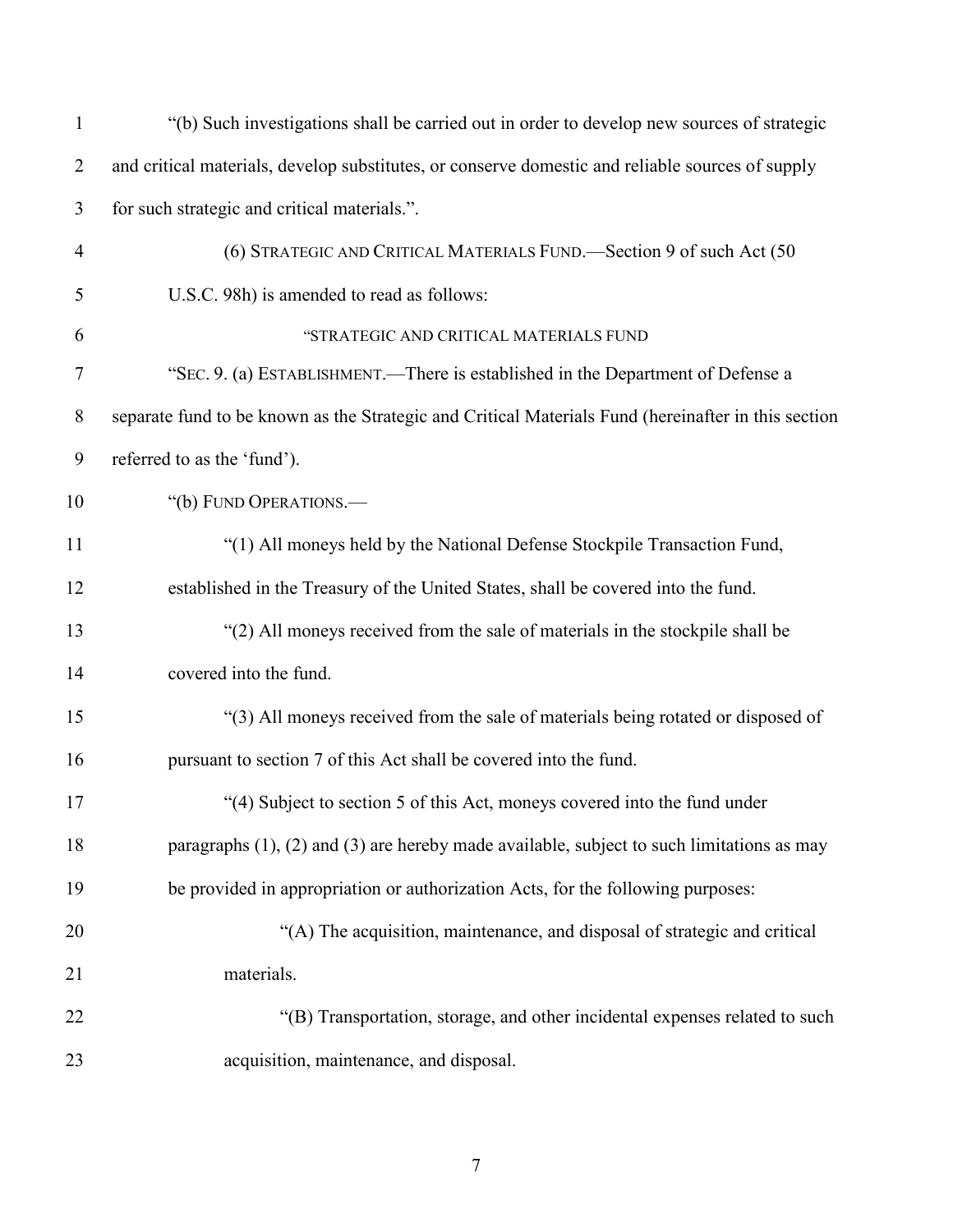| $\mathbf{1}$   | "(C) Development of specifications and standards for stockpile materials,          |
|----------------|------------------------------------------------------------------------------------|
| $\overline{2}$ | as well as the upgrade of existing stockpile materials to meet such specifications |
| 3              | and standards.                                                                     |
| $\overline{4}$ | "(D) Encouraging the conservation of strategic and critical materials.             |
| 5              | "(E) Testing and quality studies of stockpile materials.                           |
| 6              | "(F) Studying future material and mobilization requirements for the                |
| 7              | stockpile.                                                                         |
| 8              | "(G) Activities authorized under section 15 of this Act.                           |
| 9              | "(H) Contracting for materials development and research-                           |
| 10             | "(i) to improve the quality and availability of strategic and critical             |
| 11             | materials from reliable sources;                                                   |
| 12             | "(ii) to develop new materials for the stockpile; and                              |
| 13             | "(iii) to qualify a reliable source of supply for use in the production            |
| 14             | of munitions, combat support items, and weapon systems;                            |
| 15             | "(I) Improvement and rehabilitation of facilities, structures, and                 |
| 16             | infrastructure to maintain the integrity of stockpile materials.                   |
| 17             | "(J) Disposal of hazardous materials that are stored in the stockpile and          |
| 18             | authorized for disposal.                                                           |
| 19             | "(K) Performance of environmental remediation, restoration, waste                  |
| 20             | management, or compliance activities at locations of the stockpile that are        |
| 21             | required under a Federal law or are undertaken by the Government under an          |
| 22             | administrative decision or negotiated agreement.                                   |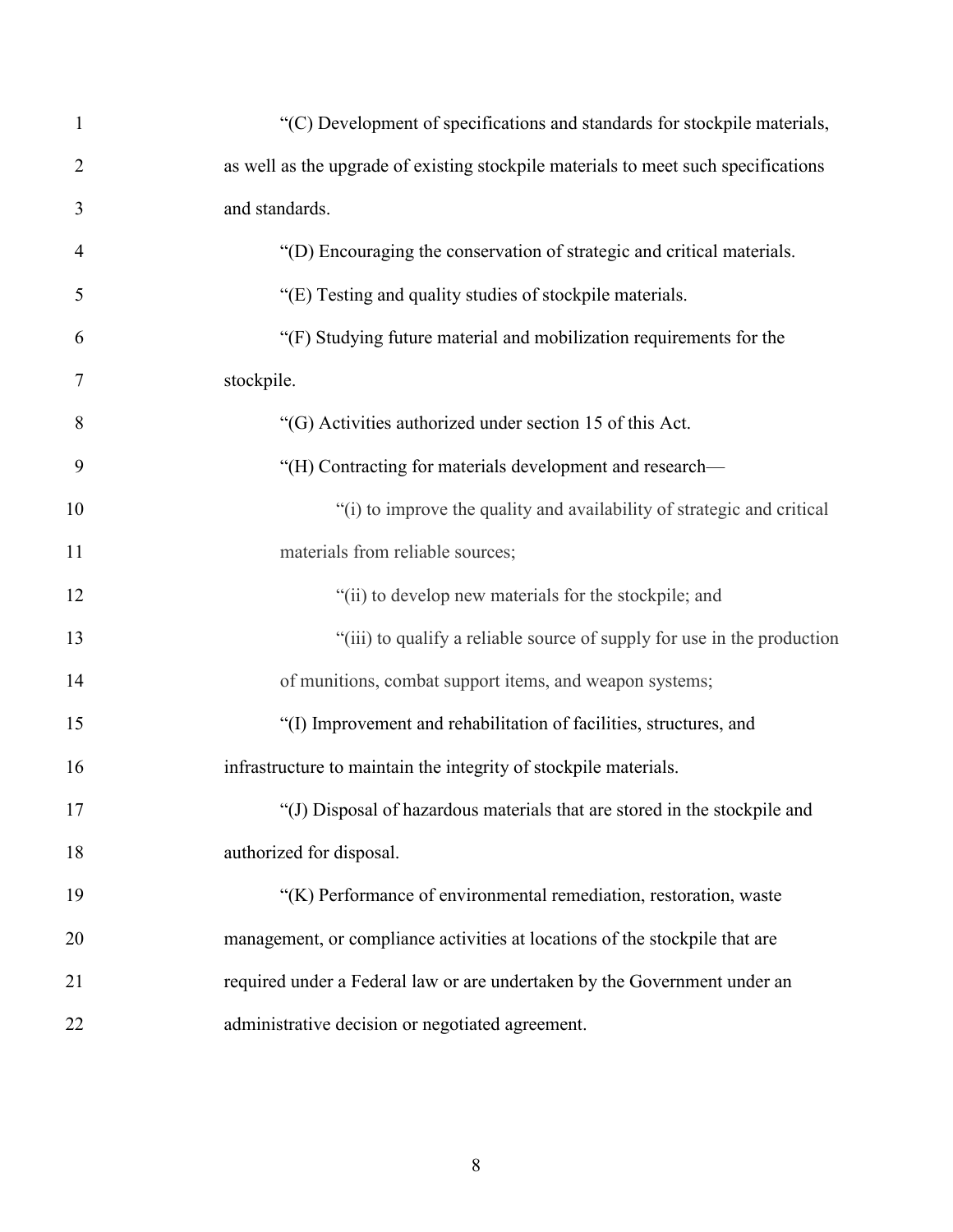| $\mathbf{1}$   | "(L) Payment of employees of the National Defense Stockpile program,                               |
|----------------|----------------------------------------------------------------------------------------------------|
| $\overline{2}$ | including travel and per diem of personnel covered under section 10 of this Act                    |
| 3              | while such persons are performing duties for the National Defense Stockpile                        |
| 4              | program.                                                                                           |
| 5              | "(M) Other expenses of the National Defense Stockpile program.                                     |
| 6              | "(N) Investment in reliable sources to produce strategic and critical                              |
| 7              | materials, pursuant to the Defense Production Act of 1950 (50 U.S.C. 4501 et                       |
| 8              | seq.).                                                                                             |
| 9              | "(O) Off-take agreements in connection with an investment pursuant to the                          |
| 10             | Defense Production Act of 1950 (50 U.S.C. 4501 et seq.).                                           |
| 11             | "(c) EFFECT OF BARTERING.—If, during a fiscal year, the National Defense Stockpile                 |
| 12             | Manager barters materials in the stockpile, the contract value of the materials so bartered shall- |
| 13             | "(1) for disposals, be applied toward the total value of that materials that are                   |
| 14             | authorized for disposal during that fiscal year; and                                               |
| 15             | "(2) be treated as an acquisition for the purposes of satisfying any requirement                   |
| 16             | under subsection $(b)(4)(A)$ .".                                                                   |
| 17             | (7) STRATEGIC AND CRITICAL MATERIALS BOARD OF DIRECTORS.-Section 10 of                             |
| 18             | such Act (50 U.S.C. 98h-1) is amended to read as follows:                                          |
| 19             | "STRATEGIC AND CRITICAL MATERIALS BOARD OF DIRECTORS                                               |
| 20             | "SEC. 10. (a) ESTABLISHMENT.—There is established a Strategic and Critical Materials               |
| 21             | Board of Directors (hereinafter referred to as the 'Board').                                       |
| 22             | "(b) MEMBERS.—The Board shall be composed, at a minimum, of the following:                         |
| 23             | "(1) The Assistant Secretary of Defense for Industrial Base Policy, who shall                      |
| 24             | serve as chairman of the Board.                                                                    |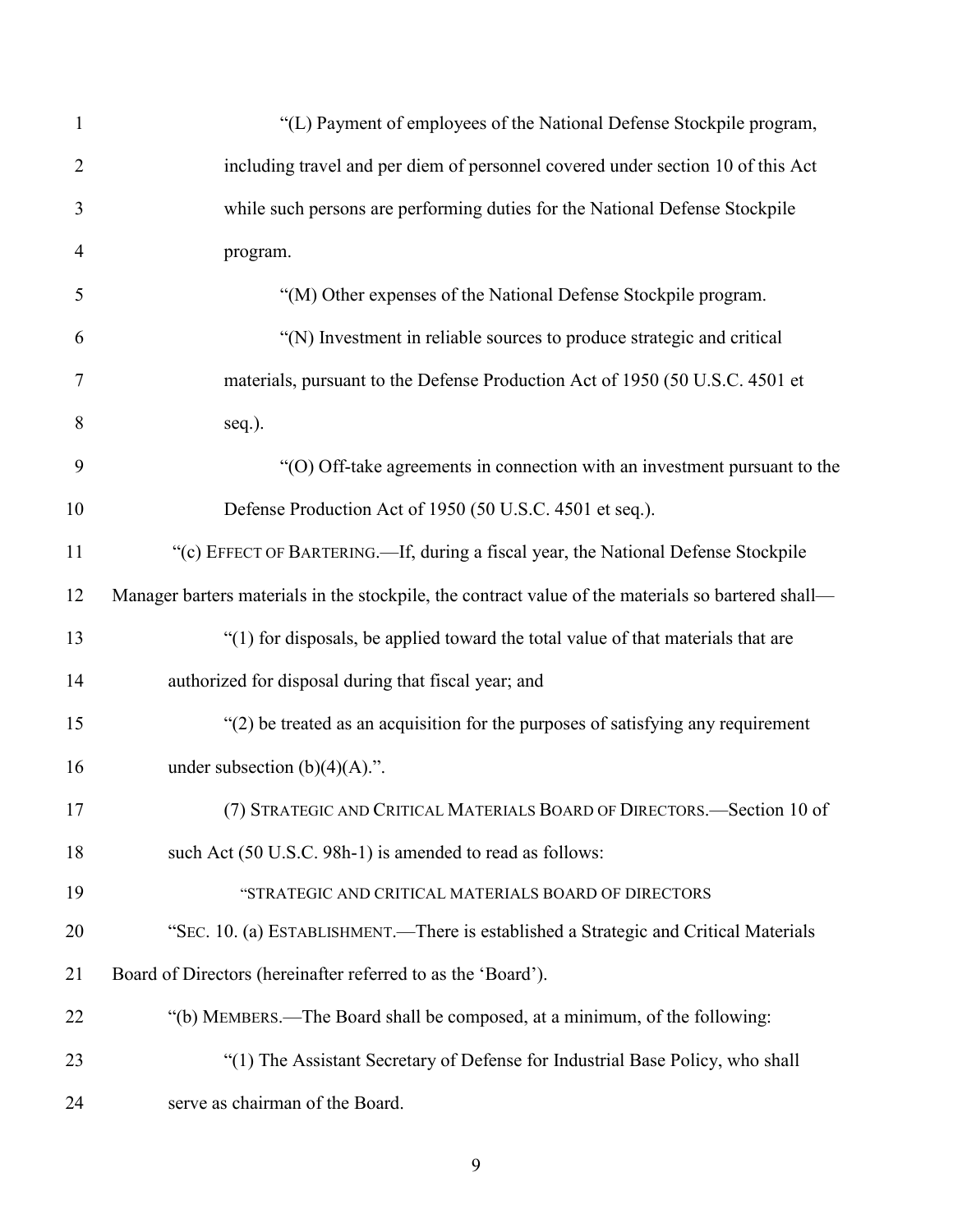| $\mathbf{1}$   | "(2) One designee, each, by the Secretary of Commerce, the Secretary of State,           |
|----------------|------------------------------------------------------------------------------------------|
| $\overline{2}$ | the Secretary of Energy, and the Secretary of the Interior.                              |
| 3              | "(3) One designee, each, by the Chairman and Ranking Member of the Readiness             |
| $\overline{4}$ | Subcommittee of the House Committee on Armed Services.                                   |
| 5              | "(4) One designee, each, by the Chairman and Ranking Member of the Readiness             |
| 6              | Subcommittee of the Senate Committee on Armed Services.                                  |
| 7              | "(5) Four designees of the chairman of the Board, who shall have expertise               |
| 8              | relating to military affairs, defense procurement, production of strategic and critical  |
| 9              | materials, finance, or any other disciplines deemed necessary by the chairman to conduct |
| 10             | the Board's business.                                                                    |
| 11             | "(c) DUTIES OF THE BOARD.—In addition to other matters assigned to it by the chairman,   |
| 12             | the Board shall conduct the following, without power of delegation:                      |
| 13             | "(1) Adopt by-laws that ensure sufficient oversight, governance, and effectiveness       |
| 14             | of the National Defense Stockpile program.                                               |
| 15             | "(2) Elect or remove Board members.                                                      |
| 16             | "(3) Hire and terminate the employment of the National Defense Stockpile                 |
| 17             | Manager.                                                                                 |
| 18             | "(4) Advise the National Defense Stockpile Manager.                                      |
| 19             | "(5) Establish performance metrics and conduct an annual performance review of           |
| 20             | the National Defense Stockpile Manager.                                                  |
| 21             | "(6) Set compensation for the National Defense Stockpile Manager.                        |
| 22             | "(7) Review and approve the annual budget of the National Defense Stockpile              |
| 23             | program and conduct appropriate reviews of annual financial statements.                  |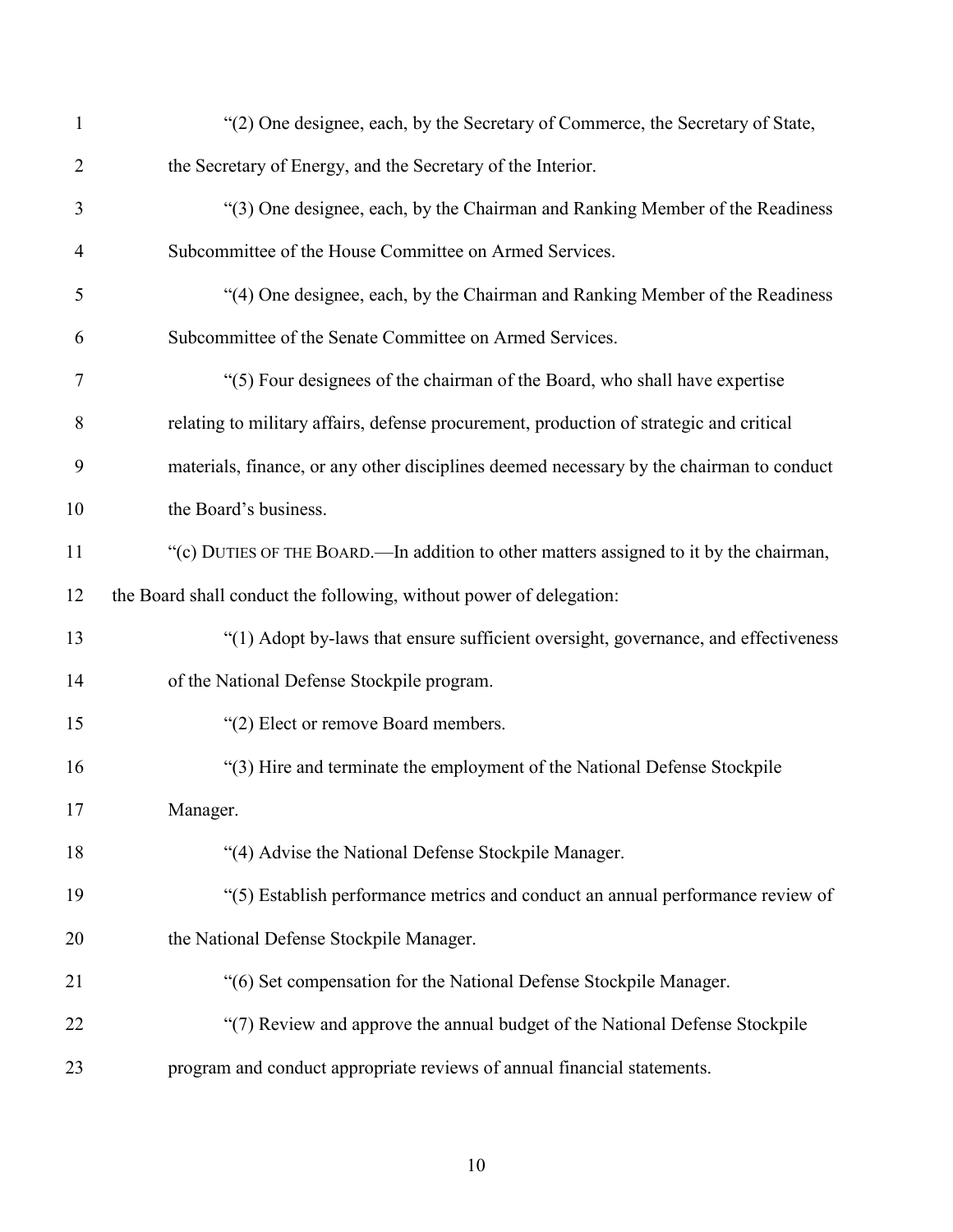| $\mathbf{1}$   | "(8) Re-allocate budget resources within the annual budget of the National                        |
|----------------|---------------------------------------------------------------------------------------------------|
| $\overline{2}$ | Defense Stockpile program.                                                                        |
| 3              | "(9) Review and approve the Annual Materials and Operations Plan required by                      |
| $\overline{4}$ | section 11(a) of this Act, including a review of the projected domestic and foreign               |
| 5              | economic effects of proposed actions to be taken under the Annual Materials and                   |
| 6              | Operations Plan.                                                                                  |
| 7              | "(10) Complete and submit the annual Board Report, in accordance with section                     |
| 8              | $11(c)$ of this Act.                                                                              |
| 9              | "(11) Review any action pursuant to section 9 or section 15 of this Act, if the                   |
| 10             | total value of that action exceeds \$25,000,000.                                                  |
| 11             | "(12) Terminate any action pursuant to section 9 or section 15 of this Act.                       |
| 12             | "(d) BOARD MEETINGS.—The Board shall meet as determined necessary by the chairman                 |
| 13             | but not less frequently than once every year to fulfill the duties described in subsection (c).". |
| 14             | (8) REPORTS.—Section 11 of such Act (50 U.S.C. 98h-2) is amended to read as                       |
| 15             | follows:                                                                                          |
| 16             | "REPORTS                                                                                          |
| 17             | "SEC. 11. (a) REPORTS TO THE BOARD BY THE NATIONAL DEFENSE STOCKPILE                              |
| 18             | MANAGER.—The National Defense Stockpile Manager shall submit the following reports to the         |
| 19             | Board:                                                                                            |
| 20             | "(1) Unaudited financial statements and a Manager's Discussion and Analysis for                   |
| 21             | a given quarterly period, not later than 40 calendar days after the conclusion of that            |
| 22             | quarter other than the fourth quarter.                                                            |
| 23             | "(2) Not later than 60 calendar days after the conclusion of the fourth quarter of a              |
| 24             | fiscal year-                                                                                      |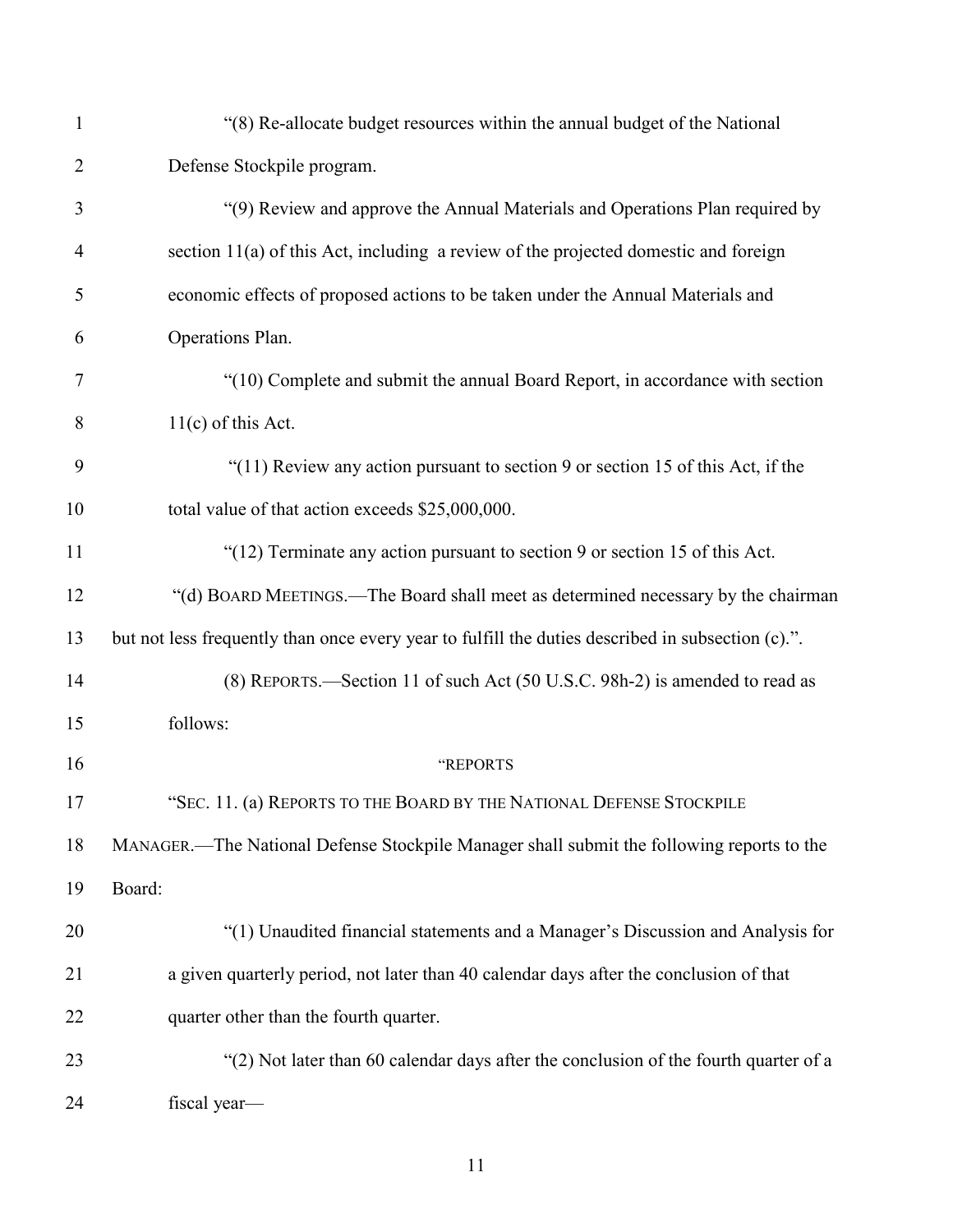| $\mathbf{1}$   | "(A) audited financial statements and a Manager's Discussion and                               |
|----------------|------------------------------------------------------------------------------------------------|
| $\overline{2}$ | Analysis for the prior fiscal year; and                                                        |
| 3              | "(B) an Annual Materials and Operations Plan for the forthcoming year.                         |
| $\overline{4}$ | "(b) REPORT BY THE NATIONAL DEFENSE STOCKPILE MANAGER TO CONGRESS.—Not later                   |
| 5              | than 90 days after the conclusion of the fourth quarter of a fiscal year, the National Defense |
| 6              | Stockpile Manager shall submit a report to the congressional defense committees. The report    |
| $\tau$         | shall include-                                                                                 |
| 8              | "(1) information with respect to foreign and domestic purchases of materials                   |
| 9              | during the preceding fiscal year;                                                              |
| 10             | "(2) information with respect to the acquisition and disposal of materials under               |
| 11             | this Act by barter, during such fiscal year;                                                   |
| 12             | "(3) information with respect to the activities by the National Defense Stockpile              |
| 13             | Manager to encourage the conservation, substitution, and development of strategic and          |
| 14             | critical materials;                                                                            |
| 15             | "(4) information with respect to the research and development activities                       |
| 16             | conducted under section 8 of this Act;                                                         |
| 17             | "(5) audited annual financial statements for the Strategic and Critical Materials              |
| 18             | Fund;                                                                                          |
| 19             | "(6) other pertinent information on the administration of this Act as will enable              |
| 20             | the Congress to evaluate the effectiveness of the program;                                     |
| 21             | "(7) details of all planned expenditures from the Strategic and Critical Materials             |
| 22             | Fund over the Future Years' Defense Program and anticipated receipts from proposed             |
| 23             | disposals of stockpile materials; and                                                          |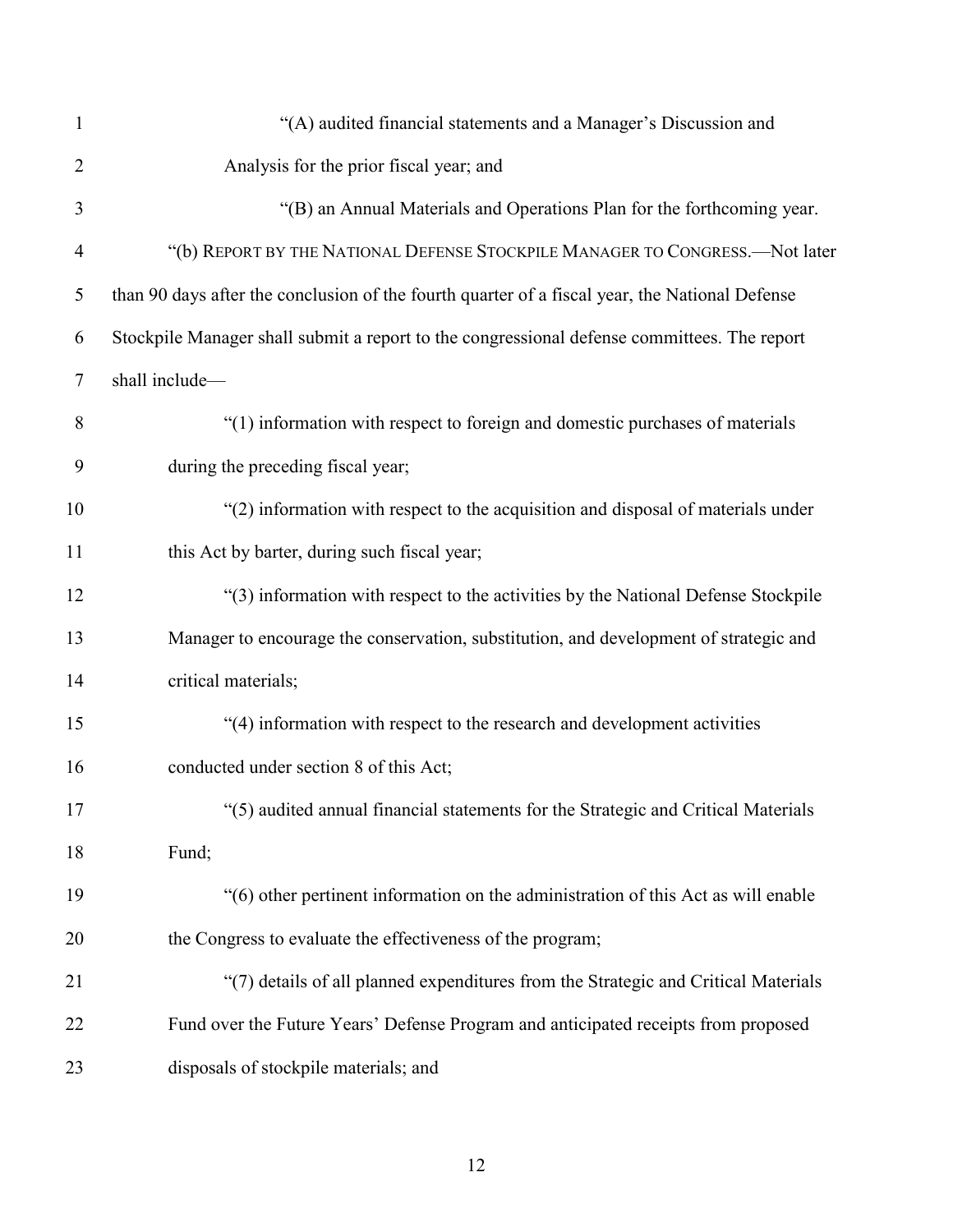| $\mathbf{1}$   | "(8) the Board Report required by subsection (c).                                               |
|----------------|-------------------------------------------------------------------------------------------------|
| $\overline{2}$ | "(c) REPORT BY THE BOARD TO CONGRESS.—The Board shall prepare a written report to               |
| 3              | accompany the report required by subsection (b) describing, at a minimum, the activities of the |
| $\overline{4}$ | Board to carry out the duties listed in section 10 of this Act.".                               |
| $\mathfrak s$  | (9) ADDITIONAL DEFINITIONS.— Section 12 of such Act (50 U.S.C. 98h-3) is                        |
| 6              | amended by adding at the end the following new paragraphs:                                      |
| 7              | "(4) The term 'reliable source' mean citizens and business entities of—                         |
| 8              | "(A) the United States and its territories or possessions;                                      |
| 9              | "(B) a country of the national technology and industrial base; or                               |
| 10             | " $(C)$ a qualifying country, pursuant to section 225.003 of the Defense                        |
| 11             | Federal Acquisition Regulation Supplement.                                                      |
| 12             | "(5) The term 'bankable feasibility study' means a comprehensive technical and                  |
| 13             | economic study of the selected development option for a strategic and critical material         |
| 14             | project that includes appropriately detailed assessments of realistically assumed               |
| 15             | extraction, processing, metallurgical, economic, marketing, legal, environmental, social,       |
| 16             | and governmental considerations, together with any other relevant operational factors and       |
| 17             | detailed financial analysis, that are necessary to demonstrate at the time of reporting that    |
| 18             | production is reasonably justified. The results of the study may reasonably serve as the        |
| 19             | basis for a final decision by a proponent or financial institution to proceed with, or          |
| 20             | finance, the development of the project.".                                                      |
| 21             | (10) REPORT REVISIONS.-                                                                         |
| 22             | (A) Section 14 of such Act $(50 \text{ U.S.C. } 98h-5)$ is amended—                             |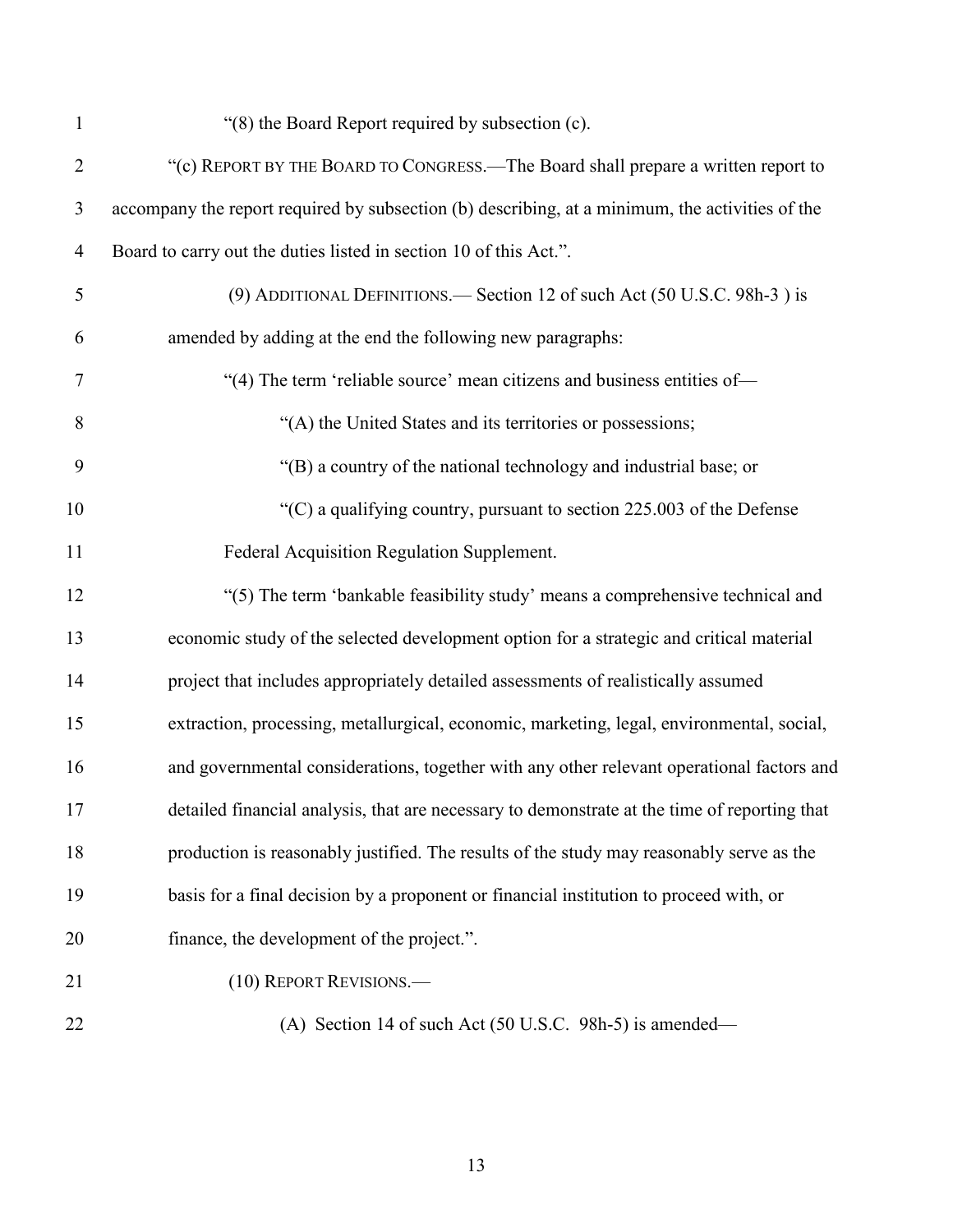| 1              | (i) by amending the second sentence of subsection (b) to read as                                 |
|----------------|--------------------------------------------------------------------------------------------------|
| $\overline{2}$ | follows: "The Secretary shall base the national emergency planning                               |
| 3              | assumptions on the priority military scenario of the National Defense                            |
| $\overline{4}$ | Strategy.";                                                                                      |
| 5              | (ii) by amending subsection (c) to read as follows:                                              |
| 6              | "(c) PERIOD WITHIN WHICH TO REPLACE OR REPLENISH MATERIALS.—The stockpile                        |
| $\overline{7}$ | requirements shall be based on those strategic and critical materials necessary for the United   |
| 8              | States to replenish or replace, over the course of the Future Years' Defense Program immediately |
| 9              | following the scenario under subsection (b), all munitions, combat support items, and weapons    |
| 10             | systems that would be required after such a military conflict."; and                             |
| 11             | (iii) by amending subsection (d) to read as follows:                                             |
| 12             | "(d) EFFECT OF ALTERNATIVE SCENARIOS.—The Secretary may include in each report                   |
| 13             | under this section an examination of scenarios other than the priority scenario of the National  |
| 14             | Defense Strategy and sensitivity analyses of national emergency planning assumptions.".          |
| 15             | (B) Subsection $(i)(30)$ of section 1061 of Public Law 114-328 (130 Stat.                        |
| 16             | 2404; 10 U.S.C. 111 note) is repealed, effective as of December 30, 2021.                        |
| 17             | (11) DEVELOPMENT OF RELIABLE SOURCES.-Section 15 of such Act (50 U.S.C.                          |
| 18             | 98h-6) is amended to read as follows:                                                            |
| 19             | "DEVELOPMENT OF RELIABLE SOURCES                                                                 |
| 20             | "SEC. 15. (a) DUTIES.—Subject to subsection (c) and to the extent that the President             |
| 21             | determines that such action is required, the National Defense Stockpile Manager shall encourage  |
| 22             | the development and appropriate conservation of reliable sources of materials determined to be   |
| 23             | strategic and critical-                                                                          |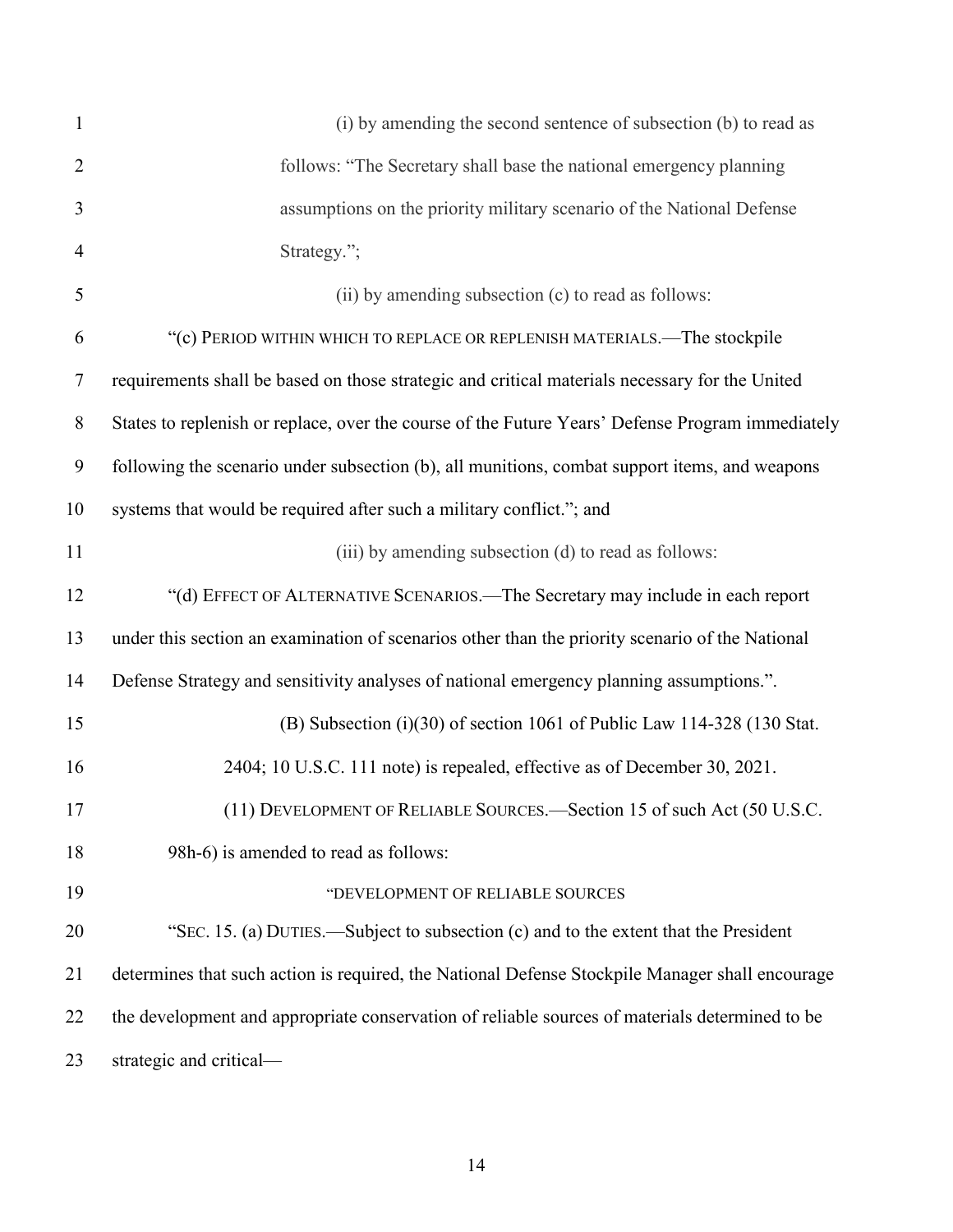| $\mathbf{1}$   | "(1) by purchasing, or making a commitment to purchase, strategic and critical               |
|----------------|----------------------------------------------------------------------------------------------|
| $\overline{2}$ | materials from reliable sources when such materials are needed for the stockpile;            |
| 3              | "(2) by contracting with facilities located in and owned and controlled by reliable          |
| $\overline{4}$ | sources, or making a commitment to contract with such facilities, for the processing or      |
| 5              | refining of strategic and critical materials in the stockpile when processing or refining is |
| 6              | necessary to convert such materials into a form more suitable for storage, disposition, or   |
| 7              | meeting stockpile requirements;                                                              |
| 8              | "(3) by qualifying facilities located in and owned and controlled by reliable                |
| 9              | sources, or qualifying strategic and critical materials produced by such facilities, to meet |
| 10             | stockpile requirements;                                                                      |
| 11             | "(4) by contracting with facilities located in and owned and controlled by reliable          |
| 12             | sources to recycle strategic and critical materials to meet stockpile requirements or        |
| 13             | increase the balance of the Strategic and Critical Materials Fund; and                       |
| 14             | "(5) by entering into an agreement to co-fund bankable feasibility studies for the           |
| 15             | development of strategic and critical materials located in and owned and controlled by       |
| 16             | reliable sources, if the agreement —                                                         |
| 17             | "(A) limits the liability of the stockpile to not greater than the total                     |
| 18             | funding provided by the Government;                                                          |
| 19             | "(B) limits the funding contribution of the Government to not more than                      |
| 20             | 50 percent of the cost of the bankable feasibility study; and                                |
| 21             | "(C) does not obligate the Government to purchase strategic and critical                     |
| 22             | materials from the reliable source.                                                          |
| 23             | "(b) ADDITIONAL AUTHORITIES.-                                                                |
|                |                                                                                              |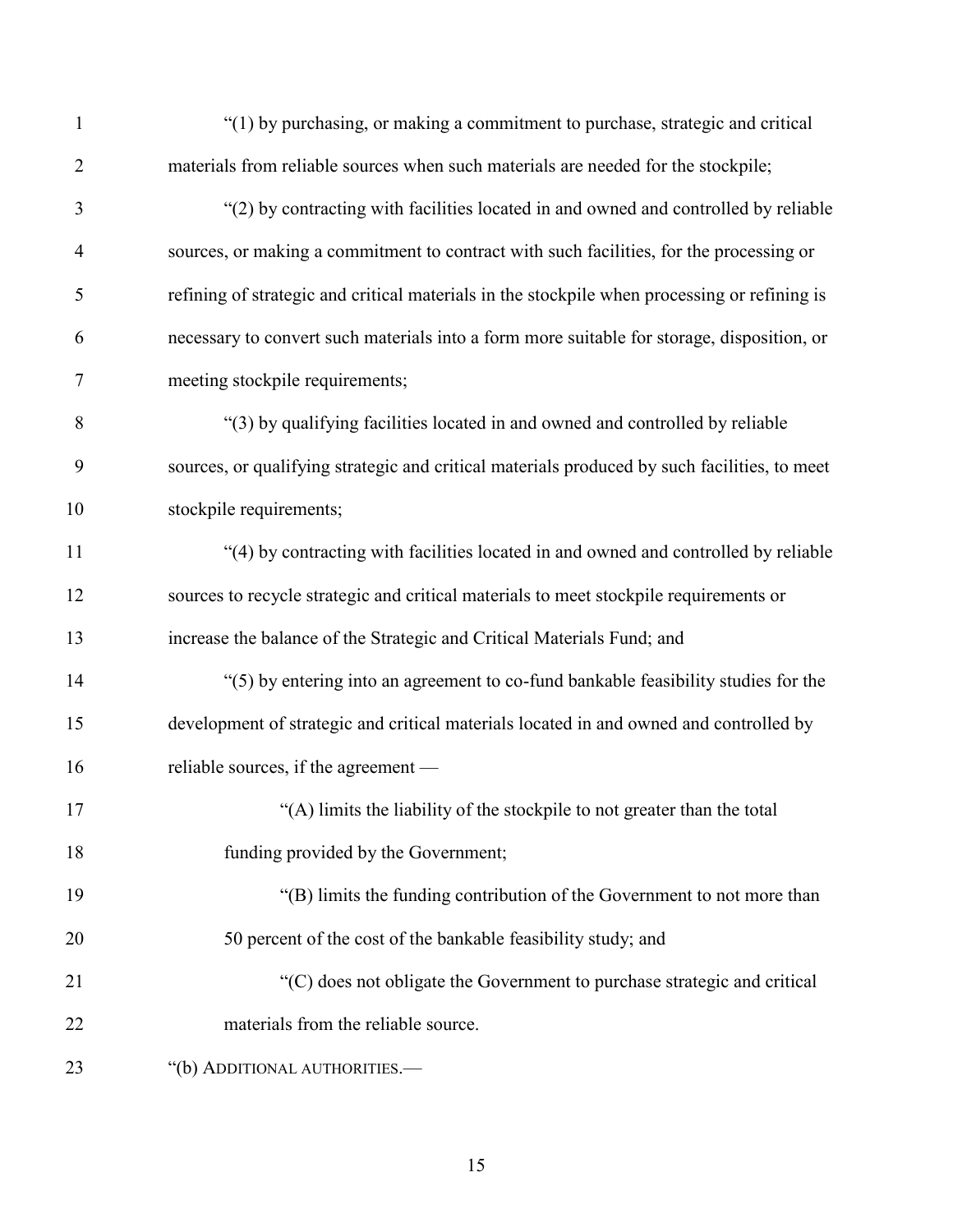| $\mathbf{1}$   | "(1) MULTI-YEAR CONTRACTING.—                                                                 |
|----------------|-----------------------------------------------------------------------------------------------|
| $\overline{2}$ | "(A) A contract or commitment made under subsection (a) may endure for                        |
| 3              | a period up to 10 years.                                                                      |
| $\overline{4}$ | "(B) A contract entered into for more than 10 years may be extended for a                     |
| 5              | total of not more than 10 years pursuant to any option or options set forth in the            |
| 6              | contract.                                                                                     |
| 7              | "(2) MATTERS RELATING TO CO-FUNDING OF BANKABLE FEASIBILITY STUDIES.-                         |
| 8              | To the extent authorized by Congress pursuant to the Defense Production Act of 1950           |
| 9              | (50 U.S.C. 4501 et seq.) and determined to be required by the President under such Act,       |
| 10             | the National Defense Stockpile Manager may provide for loans or procure debt issued by        |
| 11             | other enterprises to execute a strategic and critical material project pursuant to a bankable |
| 12             | feasibility study under subsection $(a)(5)$ .                                                 |
| 13             | "(c) PROPOSED TRANSACTIONS INCLUDED IN ANNUAL MATERIALS PLAN; AVAILABILITY OF                 |
| 14             | FUNDS.                                                                                        |
| 15             | "(1) Descriptions of proposed transactions under subsection (a) shall be included             |
| 16             | in the appropriate annual materials plan submitted to Congress under section 11 of this       |
| 17             | Act. Changes to any such transaction or the addition of a transaction not included in such    |
| 18             | plan shall be made in accordance with section 5 of this Act.                                  |
| 19             | "(2) The authority of the National Defense Stockpile Manager to enter into                    |
| 20             | obligations under this section is effective for any fiscal year only to the extent that funds |
| 21             | in the Strategic and Critical Materials Fund are adequate to meet such obligations.".         |
| 22             | (12) NATIONAL DEFENSE STOCKPILE MANAGER.—Section 16 of such Act (50                           |
| 23             | U.S.C. 98h-7) is amended to read as follows:                                                  |
| 24             | "NATIONAL DEFENSE STOCKPILE MANAGER                                                           |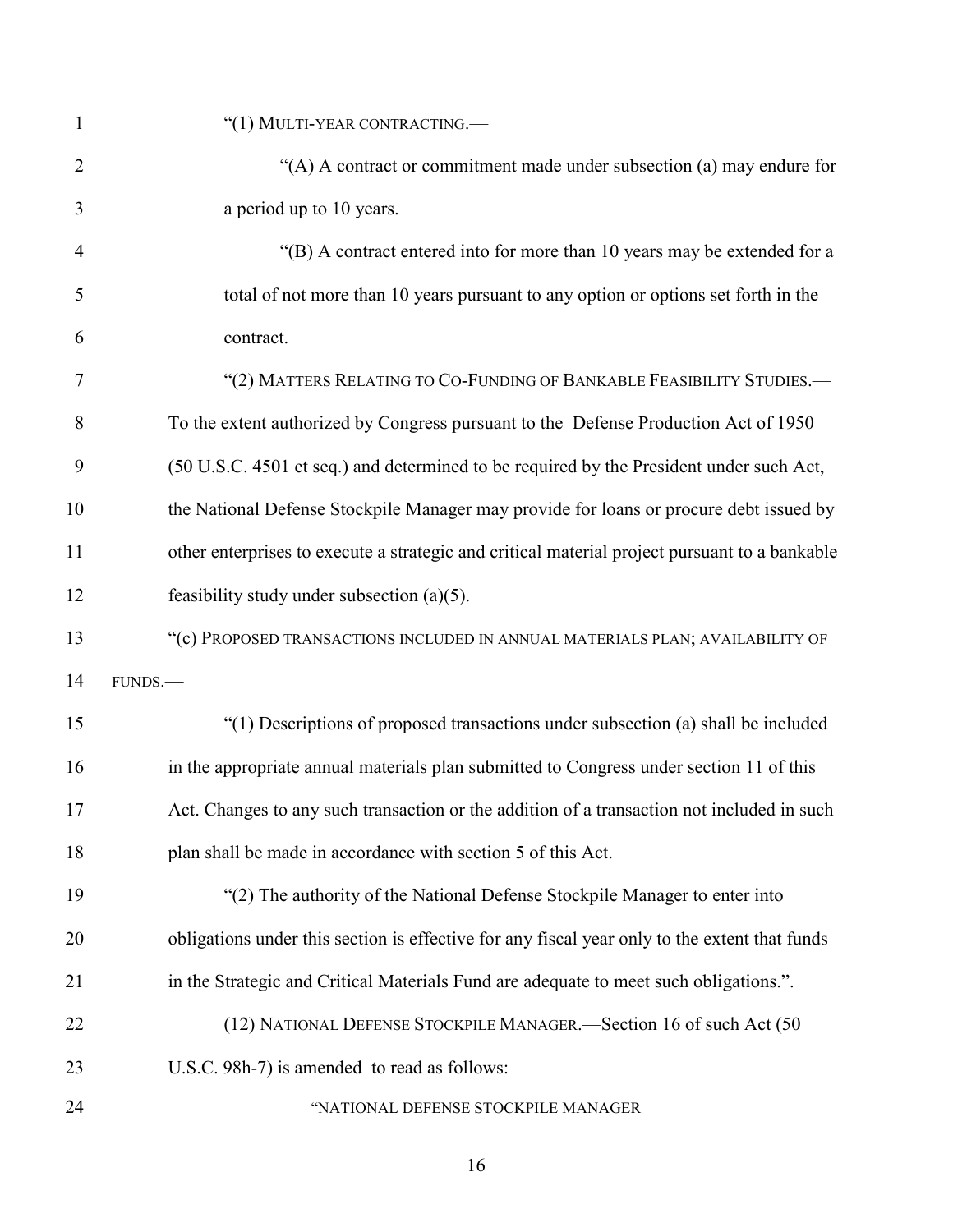"SEC. 16. (a) RECRUITMENT AND SELECTION.—The Board shall hire a United States citizen to have responsibility for performing the duties of this Act. "(b) TITLE OF DESIGNATED OFFICER.—The individual selected by the Board pursuant to subsection (a) shall be known, for the purposes of functions under this Act, as the 'National Defense Stockpile Manager'. "(c) DELEGATION OF FUNCTIONS.—Any functions in this Act that are assigned to the

7 President may not be delegated.".

# **[Please note: The "Changes to Existing Law" section below sets out in red-line format how the legislative text would amend existing law.]**

#### **Section-by-Section Analysis**

This proposal would reform the *Strategic and Critical Materials Stock Piling Act* ("the Act"). Though the Department has proposed minor changes to this body of law from the FY2014 National Defense Authorization Act to the present, no substantive assessment and overhaul of this body of law has occurred since 1979. Consequently, this proposal makes substantive changes to the manner in which the Department of Defense manages risk in and administers programs towards strategic and critical materials supply chains.

First, this proposal eliminates the Strategic and Critical Materials Protection Board. The Board does not meet frequently, nor does it drive Department policy as was envisioned in congressional intent for its formation. Consequently, the Department intends to eliminate the Strategic Materials Protection Board as a stand-alone entity, and it will transform this organization into a true oversight panel, with direct resources, authorities, and congressional reporting responsibilities. This new Board further combines the functions of the Market Impact Committee, to integrate inter-agency oversight from the Department of Commerce (Bureau of Industry and Security), the Department of State (Bureau of Energy Resources), the Department of Energy, and the Department of Interior (National Minerals Information Center).

Within the Act, this proposal makes significant, substantive changes to the Department's approach to strategic and critical materials supply chains with the intent of (1) continuously infusing Government and private sector best-practices into management of the National Defense Stockpile, (2) providing Congress with meaningful insight into the management of National Defense Stockpile funds, and (3) expanding the scope of mitigation options to increase supply of strategic and critical materials from reliable sources. A summary of these changes is as follows:

• Amends the purpose of the program to include "reliable sources" (i.e., U.S. allies) as useable for the purposes of the program; the current program is exclusively "Buy America" focused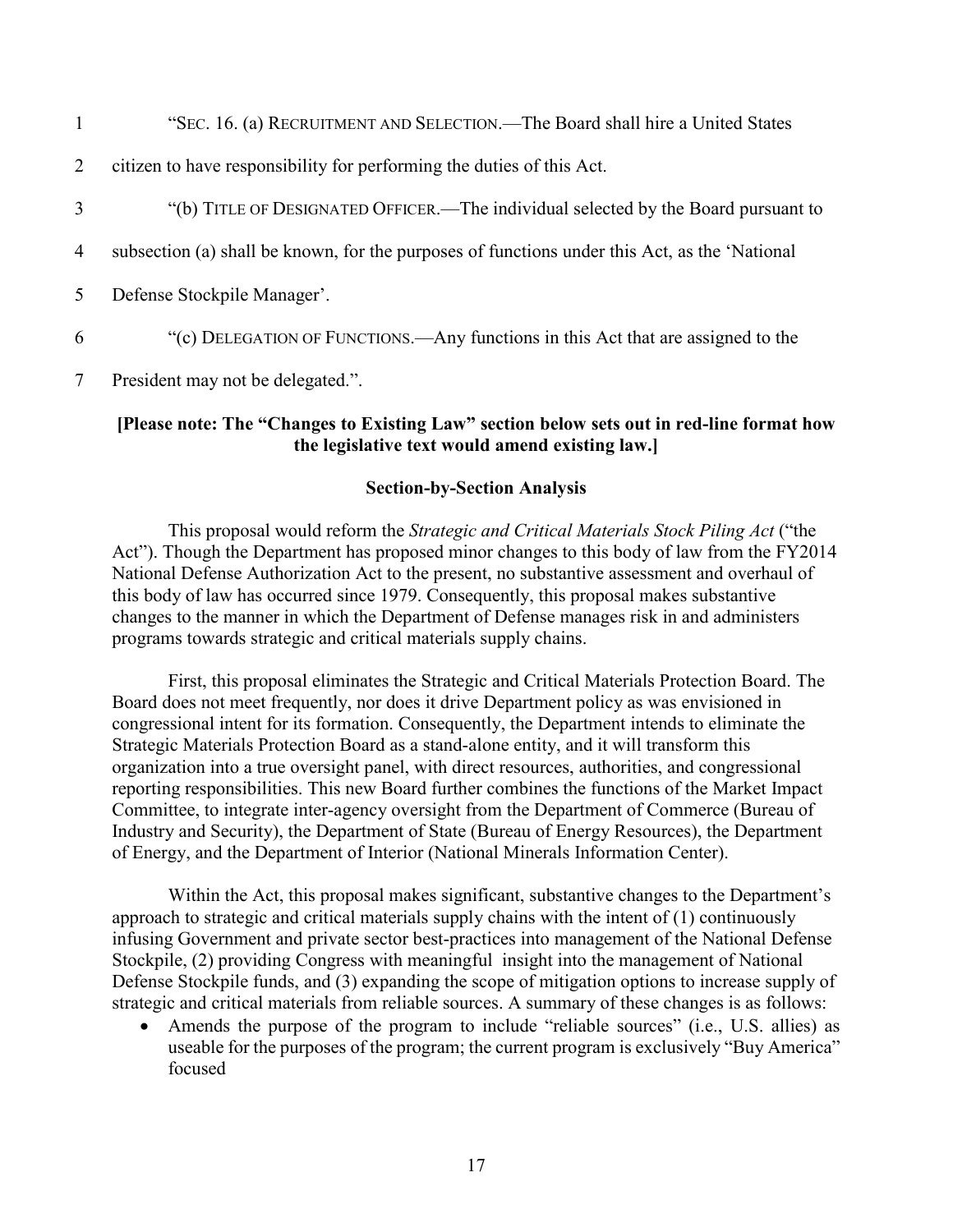- Amends the purpose of the program to clarify that recycling programs may be cash-flow positive; under current practice, recycling programs must be cash-flow negative or neutral
- Amends the authority for stockpile operations to greater flexibility for acquisition and sales of material without unique legislative proposals from Congress, decreasing total time to award from the current standard of 4-6 years
- Amends stockpile management authority to provide a pilot program for exercising materials contracts based on commercial best practices, rather than the Federal Acquisition Regulations (FAR) or Defense Federal Acquisition Regulations Supplement (DFARS), an authority already provided to the National Defense Stockpile Manager given congressional notification
- Amends barter provisions to allow the use of barter for research and development programs, in addition to procurement and upgrade programs already authorized
- Amends national emergency disposal authority, delegating this function to the National Defense Stockpile Manager
- Amends materials research and development authority to allow for exploitation of "reliable source" (i.e., US allies) materials Amends the National Defense Stockpile Transaction Fund to (1) explicitly authorize new research and development actions for specification development and qualification and (2) fund Defense Production Act, Title III, actions (not currently authorized), and (3) authorize funding of bankable feasibility studies for materials projects
- Amends oversight activities of the National Defense Stockpile program by merging the functions of the Market Impact Committee (with members from the Department of Commerce, the Department of State, the Department of the Interior, and the Department of Energy), the Strategic Materials Protection Board, and the "advisory committee" function of the Act to serve as a Board of Directors for the National Defense Stockpile
- Amends National Defense Stockpile reporting requirements by requiring (1) submission of unaudited quarterly financial statements to the Board of Directors, (2) submission of audited annual financial statements to the Board of Directors and Congress, (3) submission of a Manager's Discussion and Analysis (MD&A) to the Board of Directors quarterly and Congress annually, (4) submission of a Board report on the annual financial statements and the MD&A to Congress, and (5) merging existing reports under the Annual Materials Plan and Annual Operations Plan with the MD&A
- Strikes subsection (i)(30) of section 1061 (P.L. 114-328), which repeals the requirement for the National Defense Stockpile to model strategic and critical materials requirements for DoD
- Amends development of domestic sources authority to (1) include development of "reliable" sources of strategic and critical materials (i.e., US allies) and (2) extend the maximum allowable period for multi-year contracting for such development activities
- Amends the Act throughout by (1) delegating the functions of the President to the National Defense Stockpile Manager, (2) establishing the National Defense Stockpile Manager as an appointee of the Board of Directors, and (3) authorizing the Board of Directors to hire / fire the National Defense Stockpile Manager, set compensation, and other elements related to executive management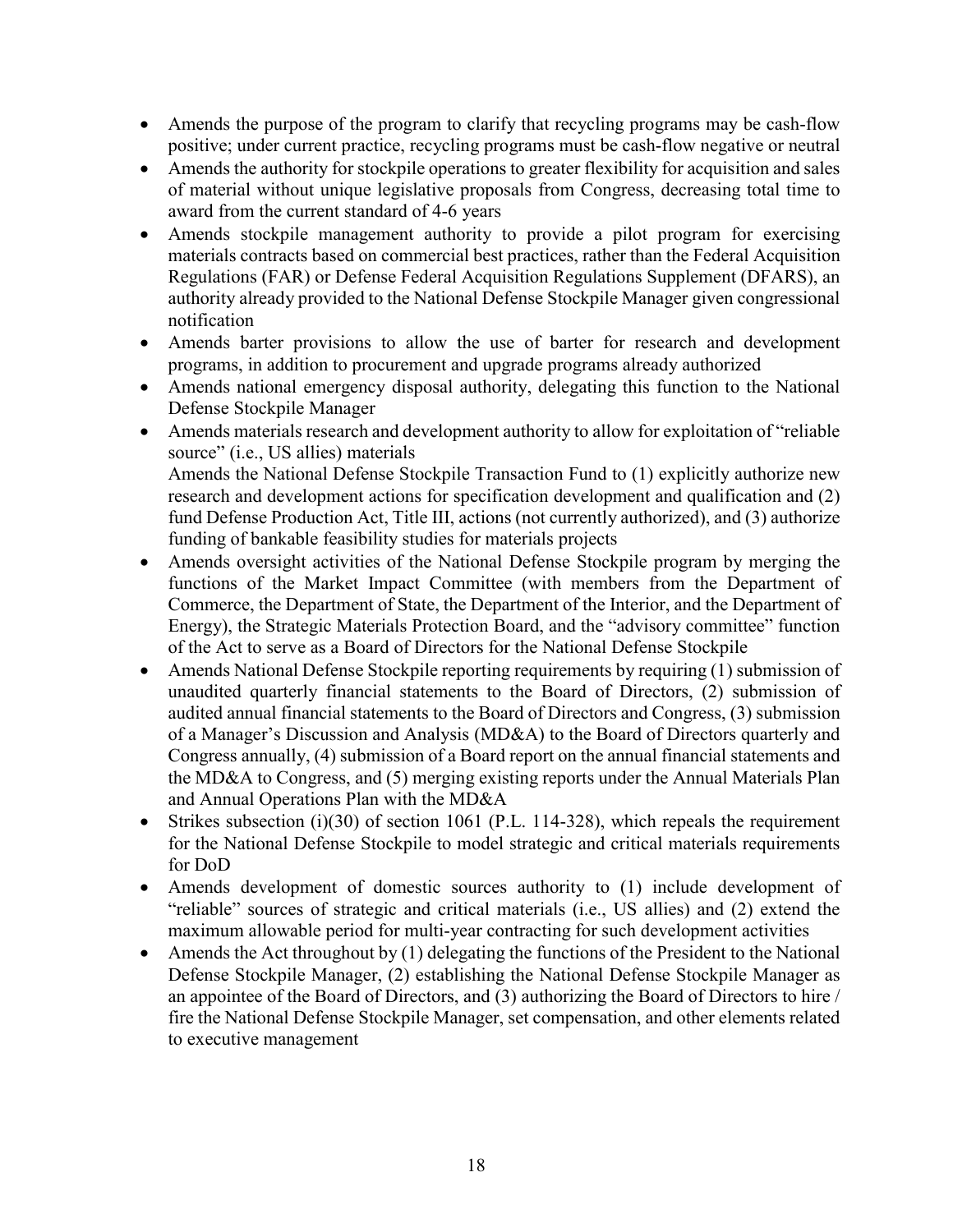**Resource Implications:** This proposal has no significant budgetary impact. Resources impacted by this proposal are incidental in nature and amount and are included within the Fiscal Year (FY) 2023 President's Budget request

**Changes to Existing Law:** This proposal would amend section 187 of title 10, United States Code, and the Strategic and Critical Materials Stock Piling Act (50 U.S.C. 98 *et seq.*) as follows:

## **§187 - Strategic Materials Protection Board**

## (a) ESTABLISHMENT.—

- (1) The Secretary of Defense shall establish a Strategic Materials Protection Board.
- (2) The Board shall be composed of the following:
	- (A) The Deputy Assistant Secretary of Defense for Manufacturing and Industrial Base Policy, who shall be the chairman of the Board.
	- (B) The Administrator of the Defense Logistics Agency Strategic Materials, or any successor organization, who shall be the vice chairman of the Board.
	- (C) A designee of the Assistant Secretary of the Army for Acquisition, Logistics, and Technology.
	- (D) A designee of the Assistant Secretary of the Navy for Research, Development, and Acquisition.
	- (E) A designee of the Assistant Secretary of the Air Force for Acquisition.
- (b) DUTIES.—In addition to other matters assigned to it by the Secretary of Defense, the Board shall—
	- (1) determine the need to provide a long term secure supply of materials designated as critical to national security to ensure that national defense needs are met;
	- (2) analyze the risk associated with each material designated as critical to national security and the effect on national defense that the nonavailability of such material would have;
	- (3) recommend a strategy to the Secretary to ensure a secure supply of materials designated as critical to national security;
	- (4) recommend such other strategies to the Secretary as the Board considers appropriate to strengthen the industrial base with respect to materials critical to national security; and
	- (5) publish not less frequently than once every two years in the Federal Register recommendations regarding materials critical to national security, including a list of specialty metals, if any, recommended for addition to, or removal from, the definition of "specialty metal" for purposes of section 4863 [former 2533b] of this title.
- (c) MEETINGS.—The Board shall meet as determined necessary by the Deputy Assistant Secretary of Defense for Manufacturing and Industrial Base Policy but not less frequently than once every two years to make recommendations regarding materials critical to national security as described in subsection (b)(5).
- (d) REPORTS.—
	- (1) Subject to paragraph (2), after each meeting of the Board, the Board shall prepare a report containing the results of the meeting and such recommendations as the Board determines appropriate. Each such report shall be submitted to the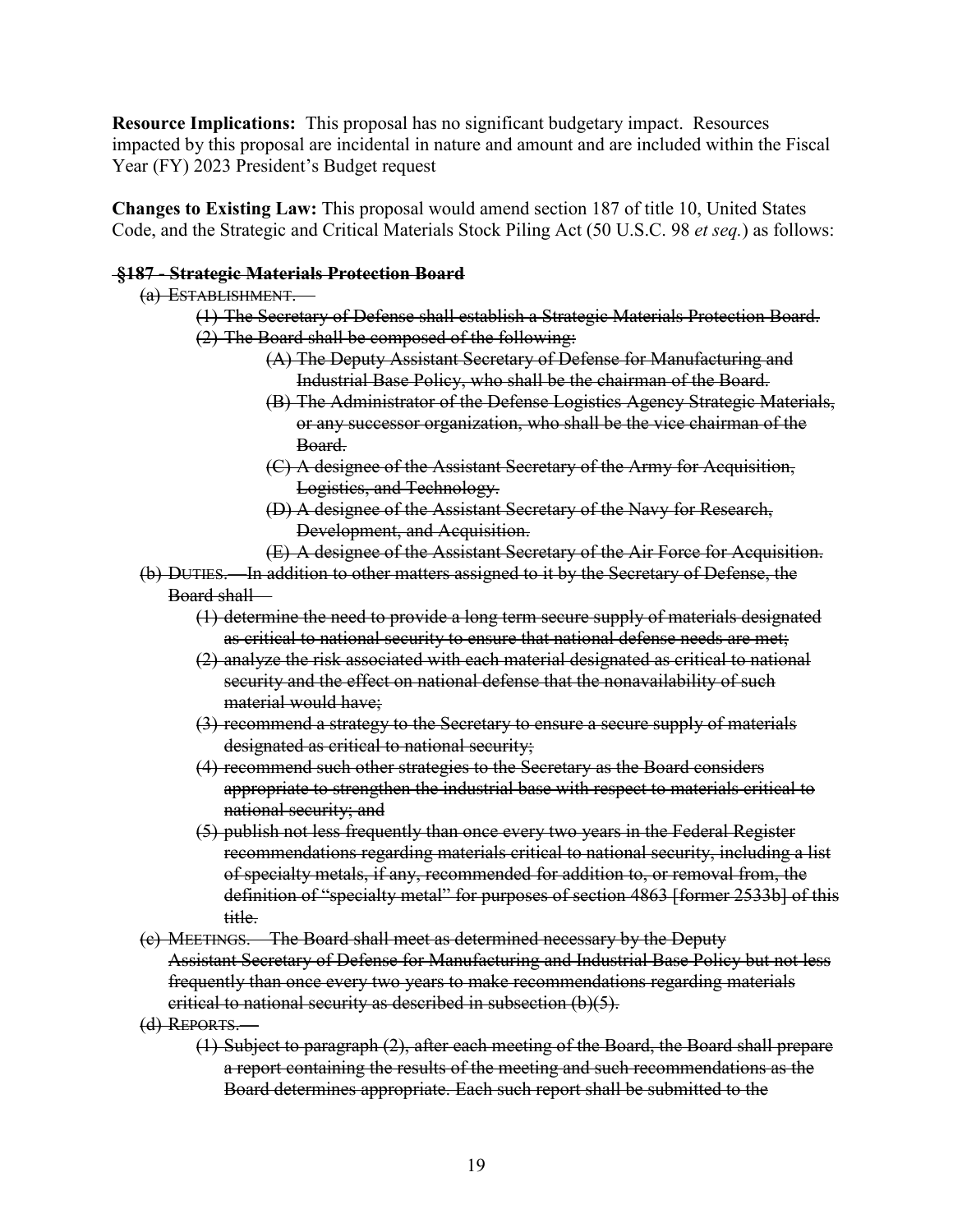congressional defense committees, together with comments and recommendations from the Secretary of Defense, not later than 90 days after the meeting covered by the report.

- (2) In any year in which the Board meets more than once, each report prepared by the Board as required by paragraph (1) may be combined into one annual report and submitted as provided by paragraph (1) not later than 90 days after the last meeting of the year.
- (a) DEFINITIONS.—In this section:
	- (1) The term "materials critical to national security" means materials—
		- (A) upon which the production or sustainment of military equipment is dependent; and
		- (B) the supply of which could be restricted by actions or events outside the control of the Government of the United States.
	- (3) The term "military equipment" means equipment used directly by the armed forces to carry out military operations.
	- (4) The term "secure supply", with respect to a material, means the availability of a source or sources for the material, including the full supply chain for the material and components containing the material.

STRATEGIC AND CRITICAL MATERIALS STOCK PILING ACT

SEC. 1. [50 U.S.C. 98] This Act may be cited as the "Strategic and Critical Materials Stock Piling Act".

#### FINDINGS AND PURPOSE

SEC. 2. [50 U.S.C. 98a] (a) The Congress finds that the natural resources of the United States in certain strategic and critical materials are deficient or insufficiently developed to supply the military, industrial, and essential civilian needs of the United States for national defense. (b) It is the purpose of this Act to provide for the acquisition and retention of stocks of certain strategic and critical materials and to encourage the conservation and development of sources of such materials within the United States and thereby to decrease and to preclude, when possible, a dangerous and costly dependence by the United States upon foreign sources or a single point of failure for supplies of such materials in times of national emergency. (c) The purpose of the National Defense Stockpile is to serve the interest of national defense only. The National Defense Stockpile is not to be used for economic or budgetary purposes.

#### FINDINGS AND PURPOSE

SEC. 2. [50 U.S.C. 98a] (a) The Congress finds that the natural resources of the United States for certain strategic and critical materials are deficient or insufficiently developed to supply the military, industrial, and essential civilian needs of the United States for national defense. (b) It is the purpose of this Act to provide for the acquisition and retention of stocks of certain strategic and critical materials and to encourage the conservation of reliable sources of such materials to decrease and, when possible, preclude a dangerous and costly dependence by the United States upon unreliable foreign sources for supplies of such materials in times of national emergency.

 (c) The purpose of the National Defense Stockpile is to serve the interest of national defense and essential civilian industry only. The National Defense Stockpile shall not be used as a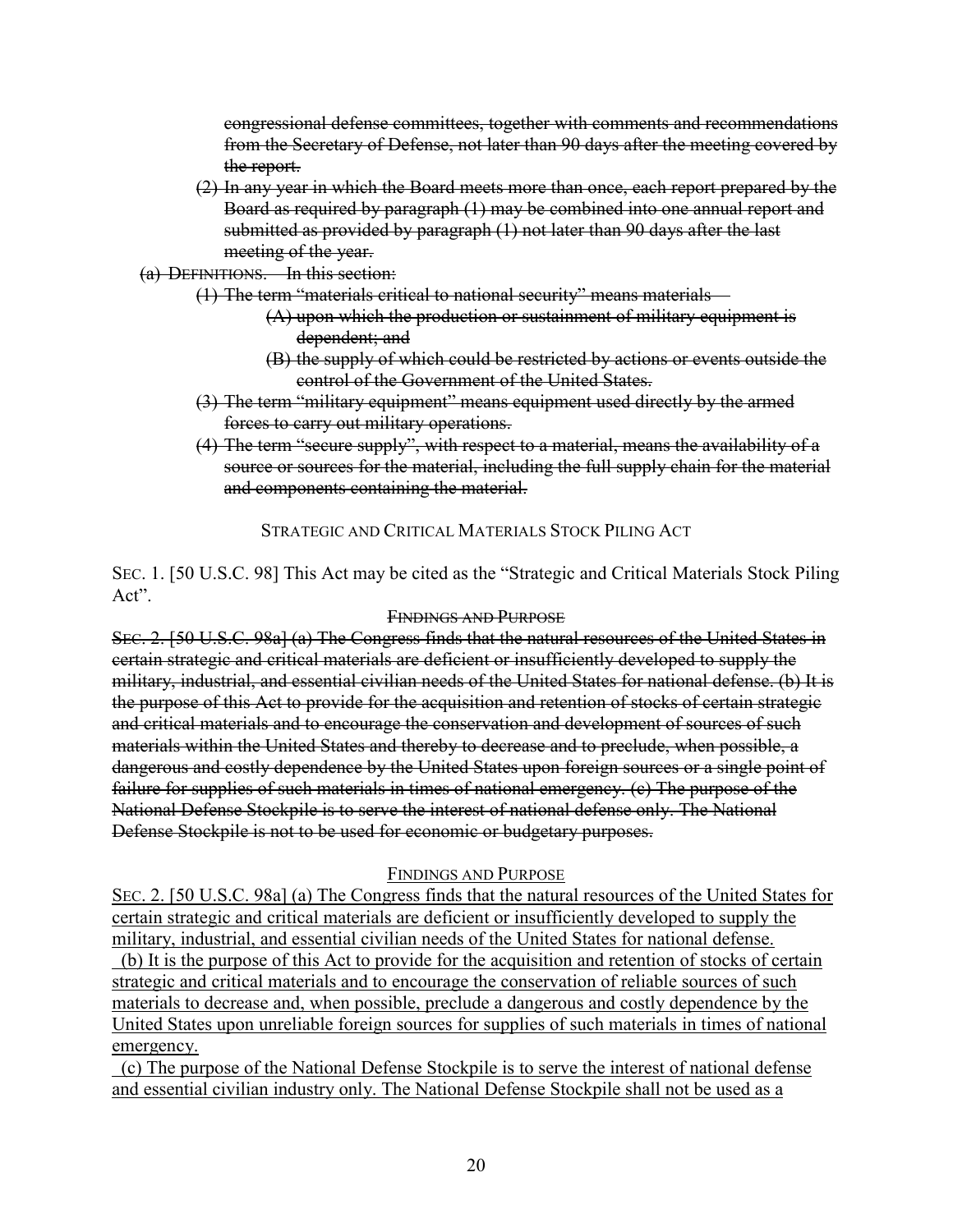budgetary offset for non-defense programs or other defense programs unrelated to the mission of the National Defense Stockpile Program.

 (d) To the maximum extent practicable and to reduce the reliance of the National Defense Stockpile Program on appropriated funds, the National Defense Stockpile Manager shall achieve positive cash flows from the recovery of strategic and critical materials pursuant to subsection (a)(5) of section 6 and a positive return on investment for any action pursuant to subsection  $(b)(3)(N)$  of section 9.

MATERIALS TO BE ACQUIRED: PRESIDENTIAL AUTHORITY AND GUIDELINES SEC. 3. [50 U.S.C. 98b] (a) Subject to subsection (c), the President shall determine from time to time (1) which materials are strategic and critical materials for the purposes of this Act, and (2) the quality and quantity of each such material to be acquired for the purposes of this Act and the form in which each such material shall be acquired and stored. Such materials when acquired, together with the other materials described in section 4 of this Act, shall constitute and be collectively known as the National Defense Stockpile (hereinafter in this Act referred to as the "stockpile").

 (b) The President shall make the determinations required to be made under subsection (a) on the basis of the principles stated in section  $2(c)$ .

 (c)(1) The quantity of any material to be stockpiled under this Act, as in effect on September 30, 1987, may be changed only as provided in this subsection or as otherwise provided by law enacted after December 4, 1987.

 (2) The President shall notify Congress in writing of any change proposed to be made in the quantity of any material to be stockpiled. The President may make the change after the end of the 45-day period beginning on the date of the notification. The President shall include a full explanation and justification for the proposed change with the notification.

## MATERIALS CONSTITUTING THE NATIONAL DEFENSE STOCKPILE

SEC. 4. [50 U.S.C. 98c] (a) The stockpile consists of the following materials:

 (1) Materials acquired under this Act and contained in the national stockpile on July 29, 1979. (2) Materials acquired under this Act after July 29, 1979.

(3) Materials in the supplemental stockpile established by section 104(b) of the Food for Peace Act (as in effect from September 21, 1959, through December 31, 1966) on July 29, 1979.

(4) Materials acquired by the United States under the provisions of section 303 of the Defense Production Act of 1950 (50 U.S.C. App. 2093) and transferred to the stockpile by the President pursuant to subsection (f) of such section.

(5) Materials transferred to the United States under section 663 of the Foreign Assistance Act of 1961 (22 U.S.C. 2423) that have been determined to be strategic and critical materials for the purposes of this Act and that are allocated by the President under subsection (b) of such section for stockpiling in the stockpile.

(6) Materials acquired by the Commodity Credit Corporation and transferred to the stockpile under section 4(h) of the Commodity Credit Corporation Charter Act (15 U.S.C. 714b(h)).

(7) Materials acquired by the Commodity Credit Corporation under paragraph (2) of section 103(a) of the Act entitled "An Act to provide for greater stability in agriculture; to augment the marketing and disposal of agricultural products; and for other purposes", approved August 28, 1954 (7 U.S.C. 1743(a)), and transferred to the stockpile under the third sentence of such section.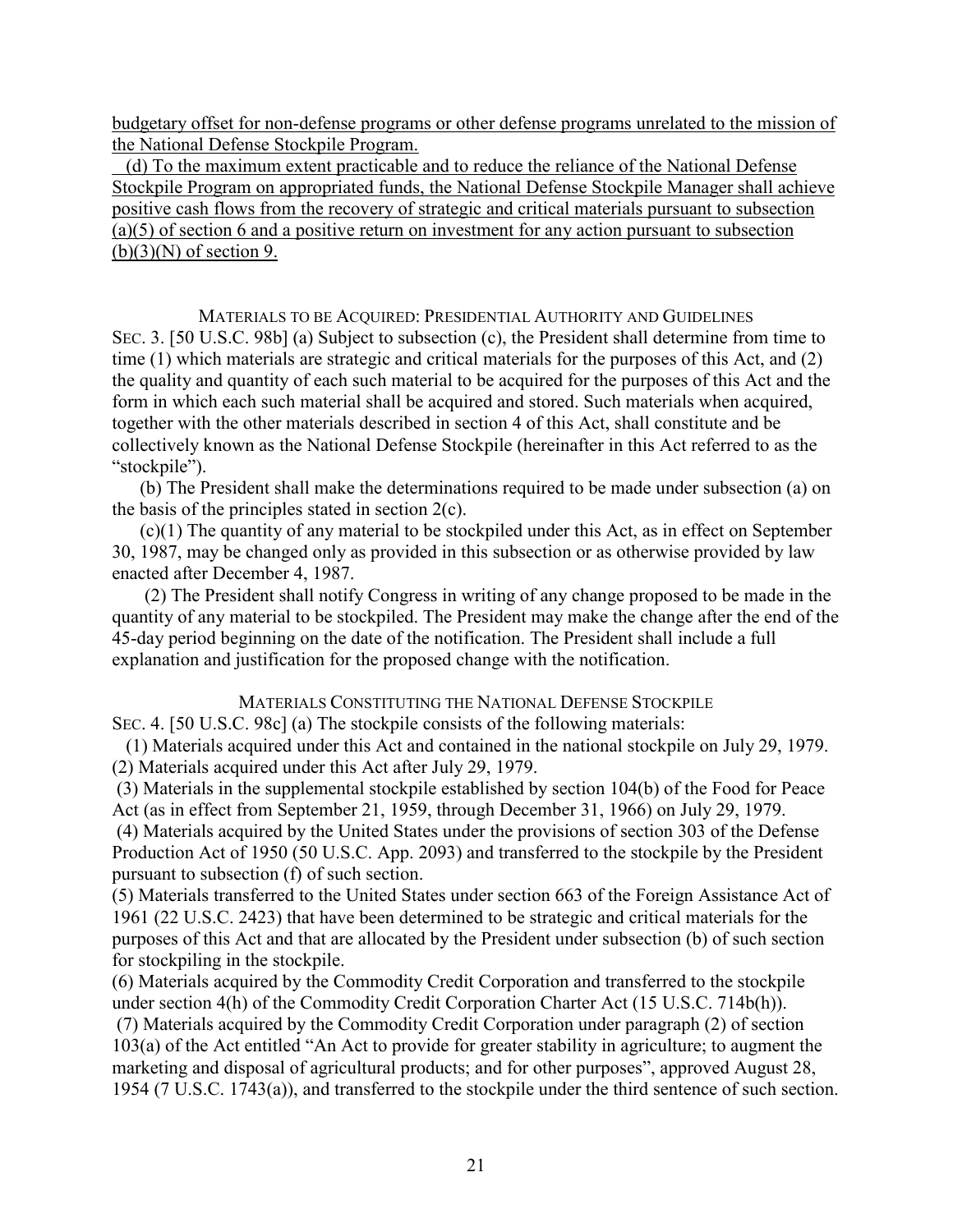(8) Materials transferred to the stockpile by the President under paragraph (4) of section 103(a) of such Act of August 28, 1954.

(9) Materials transferred to the stockpile under subsection (b).

(10) Materials transferred to the stockpile under subsection (c).

 (b) Notwithstanding any other provision of law, any material that (1) is under the control of any department or agency of the United States, (2) is determined by the head of such department or agency to be excess to its needs and responsibilities, and (3) is suitable for transfer or disposal through the stockpile shall be transferred to the stockpile. Any such transfer shall be made without reimbursement to such department or agency, but all costs required to effect such transfer shall be paid or reimbursed from funds appropriated to carry out this Act.

 (c) The Secretary of Defense shall determine whether materials are suitable for transfer to the stockpile under subsection (b), are suitable for disposal through the stockpile, and are uncontaminated.

## AUTHORITY FOR STOCKPILE OPERATIONS

SEC. 5. [50 U.S.C. 98d] (a)(1) Except for acquisitions made under the authority of paragraph (3) or (4) of section 6(a), no funds may be obligated or appropriated for acquisition of any material under this Act unless funds for such acquisition have been authorized by law. Funds appropriated for such acquisition (and for transportation and other incidental expenses related to such acquisition) shall remain available until expended, unless otherwise provided in appropriation Acts. (2) If for any fiscal year the President proposes certain stockpile transactions in the annual materials plan submitted to Congress for that year under section 11(b) and after that plan is submitted the President proposes (or Congress requires) a significant change in any such transaction, or a significant transaction not included in such plan, no amount may be obligated or expended for such transaction during such year until the President has submitted a full statement of the proposed transaction to the appropriate committees of Congress and a period of 45 days has passed from the date of the receipt of such statement by such committees. (b) Except for disposals made under the authority of paragraph  $(3)$ ,  $(4)$ , or  $(5)$  of section  $6(a)$  or under section 7(a), no disposal may be made from the stockpile unless such disposal, including the quantity of the material to be disposed of, has been specifically authorized by law. (c) There is authorized to be appropriated such sums as may be necessary to provide for the transportation, processing, refining, storage, security, maintenance, rotation, and disposal of materials contained in or acquired for the stockpile. Funds appropriated for such purposes shall remain available to carry out the purposes for which appropriated for a period of two fiscal years, if so provided in appropriation Acts.

## AUTHORITY FOR STOCKPILE OPERATIONS

SEC. 5. [50 U.S.C. 98d] (a) PROHIBITION ON ACQUISITIONS.—No funds may be obligated or appropriated for acquisition of any material under this Act unless funds for such acquisition have been authorized by law. Funds appropriated for such acquisition (and for transportation related to such acquisition) shall remain available indefinitely, unless otherwise provided in appropriation or authorization Acts.

(b) PROHIBITION ON DISPOSALS.—No disposal may be made from the stockpile unless such disposal has been authorized by law.

(c) EXCEPTIONS.—

(1) The prohibition in subsection (a) does not apply—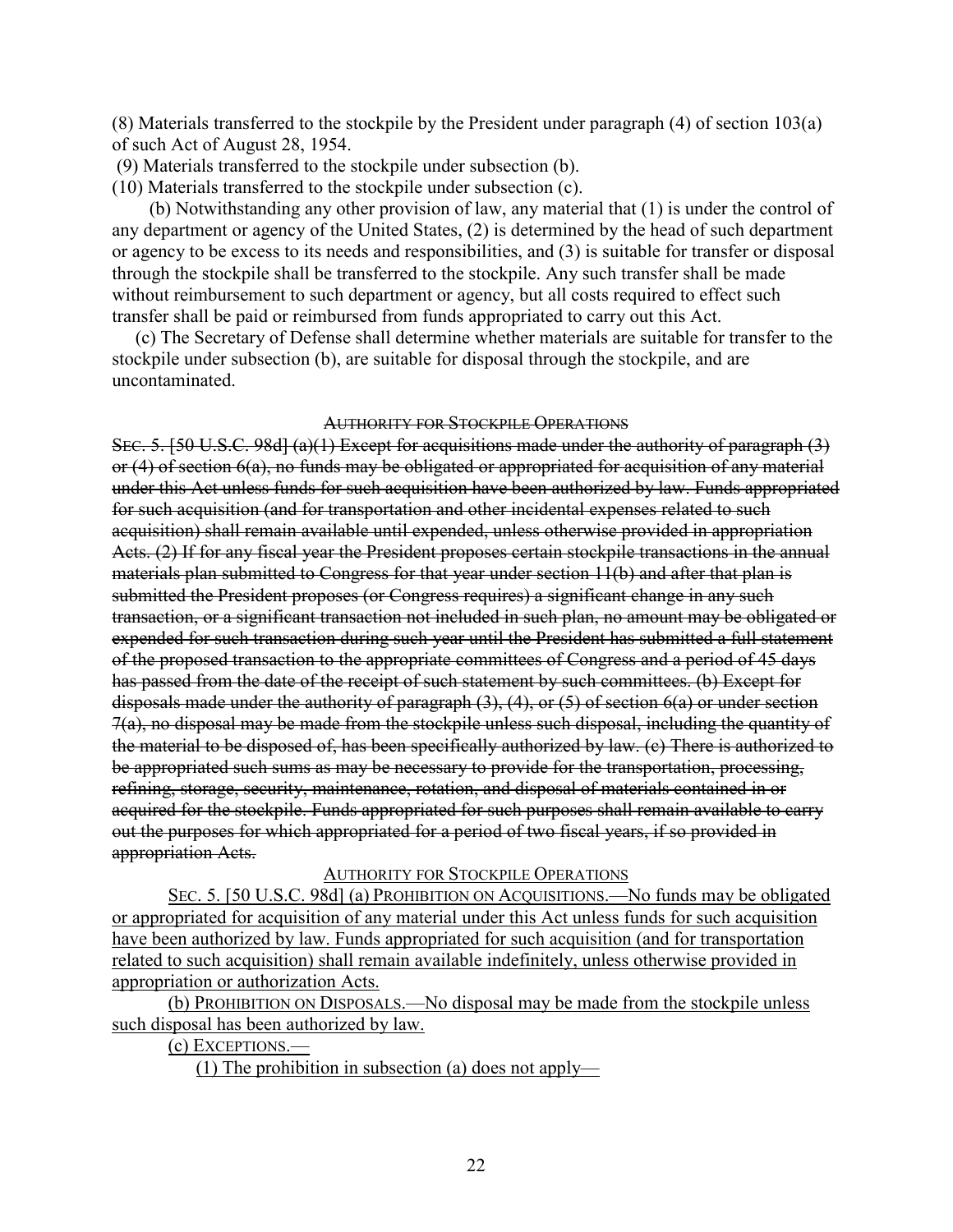(A) to actions covered by the rotation or upgrading of materials in the National Defense Stockpile, as provided in section 6; and

(B) to actions less than \$50,000,000, if the National Defense Stockpile Manager has satisfied the quarterly reporting requirement to the Board pursuant to section 11.

(2) The prohibition in subsection (b) does not apply—

(A) to actions covered by the rotation or upgrading of materials in the National Defense Stockpile, as provided in section 6;

(B) to actions less than \$50,000,000, if the National Defense Stockpile Manager has satisfied the quarterly reporting requirement to the Board pursuant to section 11; and

(C) to actions under section 7.

## STOCKPILE MANAGEMENT

SEC. 6. [50 U.S.C. 98e] (a) The President shall— (1) acquire the materials determined under section 3(a) to be strategic and critical materials; (2) provide for the proper storage, security, and maintenance of materials in the stockpile; (3) provide for the upgrading, refining, or processing of any material in the stockpile (notwithstanding any intermediate stockpile quantity established for such material) when necessary to convert such material into a form more suitable for storage, subsequent disposition, and immediate use in a national emergency; (4) provide for the rotation of any material in the stockpile when necessary to prevent deterioration or technological obsolescence of such material by replacement of such material with an equivalent quantity of substantially the same material or better material; (5) subject to the notification required by subsection  $(d)(2)$ , provide for the timely disposal of materials in the stockpile that  $(A)$  are excess to stockpile requirements, and (B) may cause a loss to the Government if allowed to deteriorate; and (6) subject to the provisions of section 5(b), dispose of materials in the stockpile the disposal of which is specifically authorized by law. (b) Except as provided in subsections (c) and (d), acquisition of strategic and critical materials under this Act shall be made in accordance with established Federal procurement practices, and, except as provided in subsections (c) and (d) and in section 7(a), disposal of strategic and critical materials from the stockpile shall be made in accordance with the next sentence. To the maximum extent feasible— (1) competitive procedures shall be used in the acquisition and disposal of such materials; and (2) efforts shall be made in the acquisition and disposal of such materials to consult with producers and processors of such materials to avoid undue disruption of the usual markets of producers, processors, and consumers of such materials and to protect the United States against avoidable loss.  $(e)(1)$  The President shall encourage the use of barter in the acquisition under subsection (a)(1) of strategic and critical materials for, and the disposal under subsection (a)(5) or (a)(6) of materials from, the stockpile when acquisition or disposal by barter is authorized by law and is practical and in the best interest of the United States. (2) Materials in the stockpile (the disposition of which is authorized by paragraph (3) to finance the upgrading, refining, or processing of a material in the stockpile, or is otherwise authorized by law) shall be available for transfer at fair market value as payment for expenses (including transportation and other incidental expenses) of acquisition of materials, or of upgrading, refining, processing, or rotating materials, under this Act. (3) Notwithstanding section 3(c) or any other provision of law, whenever the President provides under subsection (a)(3) for the upgrading, refining, or processing of a material in the stockpile to convert that material into a form more suitable for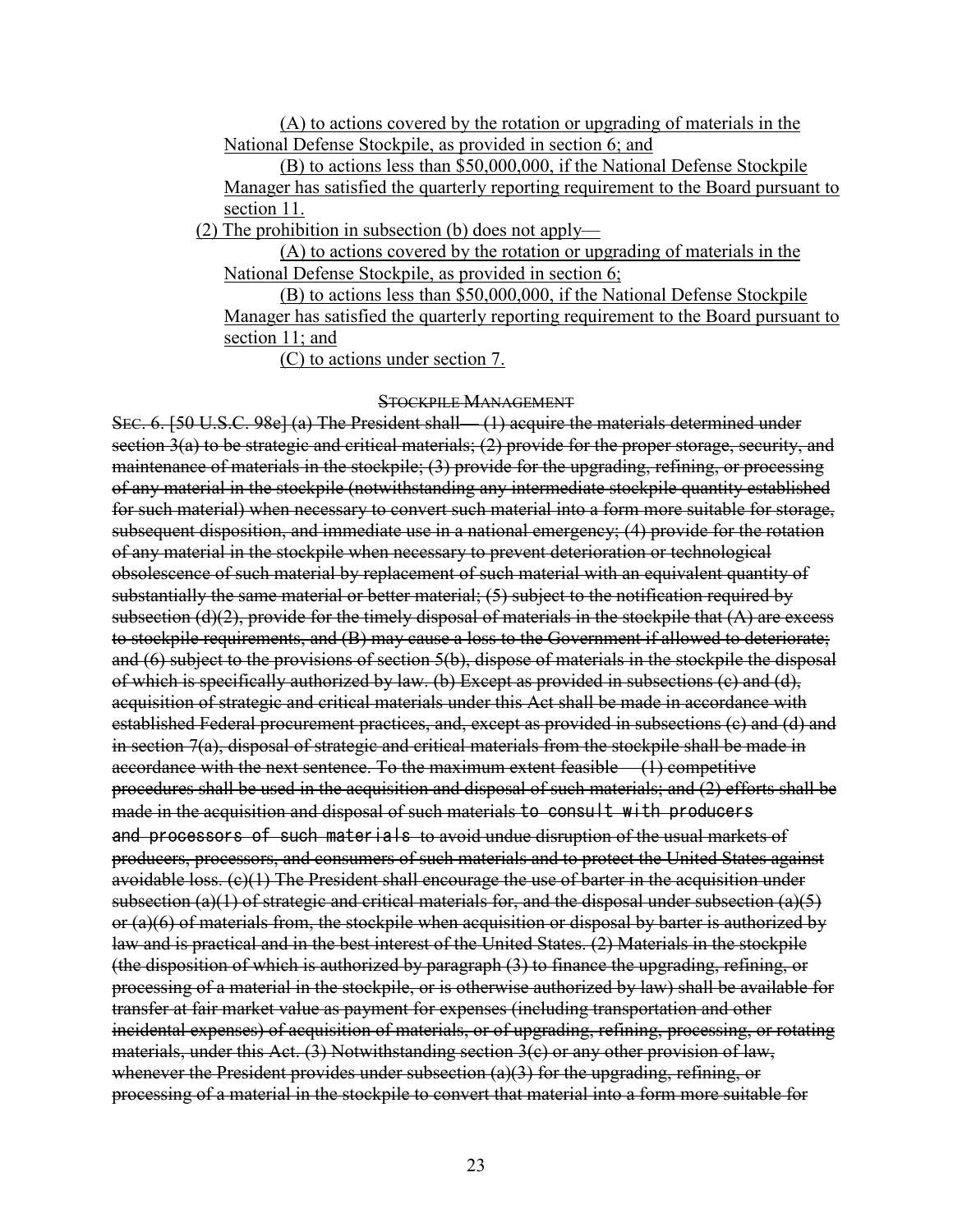storage, subsequent disposition, and immediate use in a national emergency, the President may barter a portion of the same material (or any other material in the stockpile that is authorized for disposal) to finance that upgrading, refining, or processing. (4) To the extent otherwise authorized by law, property owned by the United States may be bartered for materials needed for the stockpile. (d)(1) The President may waive the applicability of any provision of the first sentence of subsection (b) to any acquisition of material for, or disposal of material from, the stockpile. Whenever the President waives any such provision with respect to any such acquisition or disposal, or whenever the President determines that the application of paragraph (1) or (2) of such subsection to a particular acquisition or disposal is not feasible, the President shall notify the Committee on Armed Services of the Senate and the Committee on Armed Services of the House of Representatives in writing of the proposed acquisition or disposal at least 45 days before any obligation of the United States is incurred in connection with such acquisition or disposal and shall include in such notification the reasons for not complying with any provision of such subsection. (2) Materials in the stockpile may be disposed of under subsection (a)(5) only if such congressional committees are notified in writing of the proposed disposal at least 45 days before any obligation of the United States is incurred in connection with such disposal. (e) The President may acquire leasehold interests in property, for periods not in excess of twenty years, for storage, security, and maintenance of materials in the stockpile. special disposal authority of the president.

(f) The President may loan stockpile materials to the Department of Energy or the military departments if the President—

(1) has a reasonable assurance that stockpile materials of a similar or superior quantity and quality to the materials loaned will be returned to the stockpile or paid for;

(2) notifies the congressional defense committees (as defined in section 101(a) of title 10, United States Code), in writing, not less than 30 days before making any such loan; and

(3) includes in the written notification under paragraph (2) sufficient support for the assurance described in paragraph  $(1)$ .

## STOCKPILE MANAGEMENT

SEC. 6. [50 U.S.C. 98e] (a) NATIONAL DEFENSE STOCKPILE MANAGER AUTHORITY.—The National Defense Stockpile Manager shall—

(1) acquire materials determined to be strategic and critical materials, pursuant to the findings of section 14;

(2) provide for the proper storage, security, and maintenance of materials in the stockpile;

(3) provide for the upgrading, refining, or processing of any material in the stockpile when necessary to convert such material into a form more suitable for storage, subsequent disposition, or immediate use in a national emergency;

(4) provide for the rotation of any material in the stockpile when necessary to prevent the deterioration or technological obsolescence of such material, pursuant to the findings of section 14;

(5) provide for the recovery of any strategic and critical materials that may be available from other Federal agencies, either directly as materials or embedded in excessto-need, end-of-life items, or waste streams; and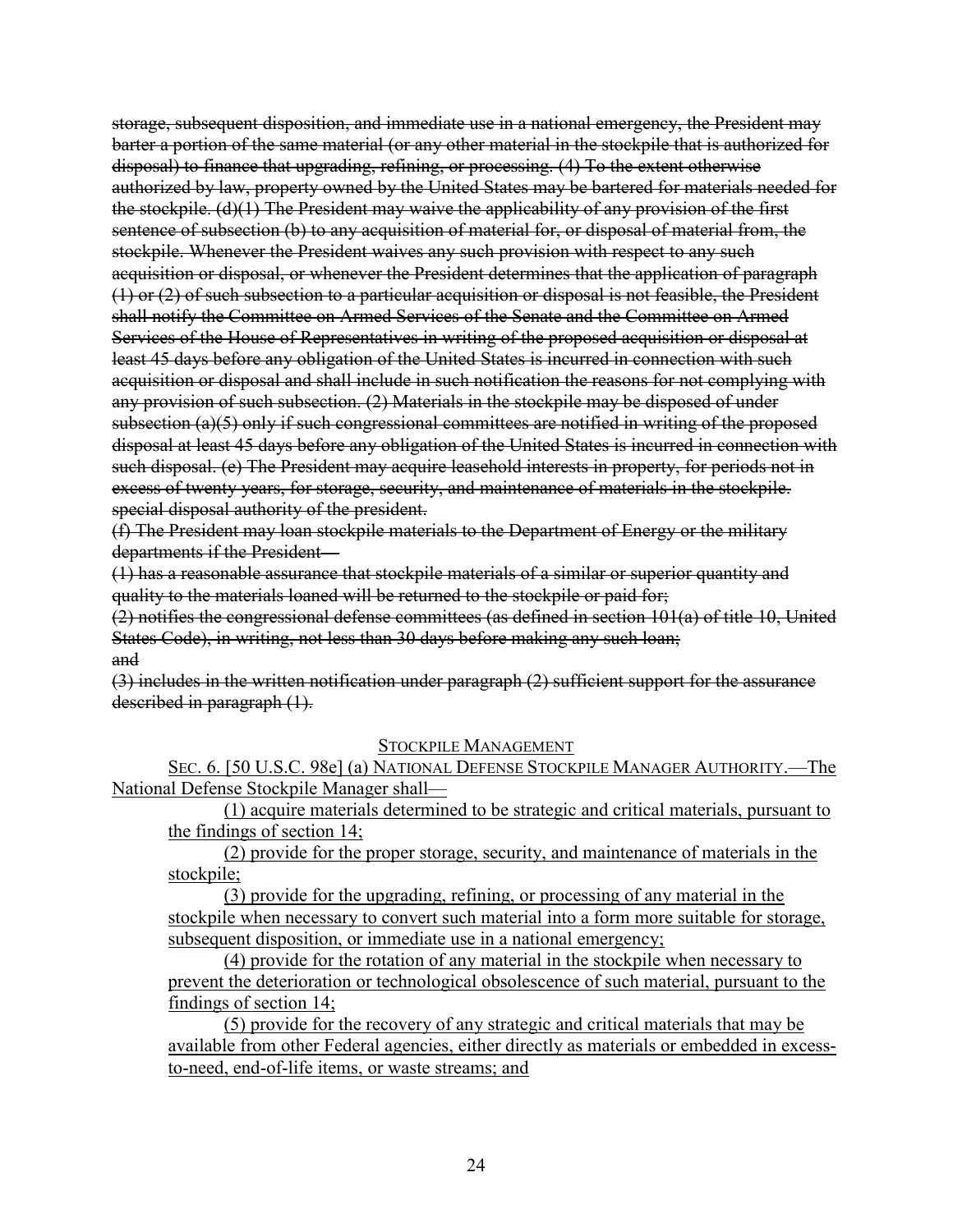(6) provide for the timely disposal of materials in the stockpile, subject to authorization Acts or the requirements of section 14.

(b) CONTRACTING PRACTICES.—

(1) PILOT PROGRAM FOR COMMERCIAL CONTRACTING.—

(A) To the maximum extent practical, the National Defense Stockpile Manager shall use commercial best-practices in the acquisition and disposal of strategic and critical materials for the stockpile.

(B) The authority in subsection  $(b)(1)(A)$  is repealed effective as of the date that is 5 years after the enactment of this subsection.

(2) FEDERAL CONTRACTING PRACTICES.—Except as provided in subsection (b)(1)(A) and subsections (c) and (d), acquisition and disposal of strategic and critical materials under this Act shall be made in accordance with established Federal procurement practices, and the National Defense Stockpile Manager shall avoid undue disruption of the usual markets of producers, processors, and consumers of such materials.

(3) RECOVERY PROGRAMS.—Unless otherwise necessary for national defense, recovery programs implemented pursuant to subsection (a)(5) shall be cash flow positive.

(4) WAIVER.—The National Defense Stockpile Manager may waive the applicability of subsection  $(b)(2)$  to any acquisition or disposal of material, if—

(A) the National Defense Stockpile Manager notifies in writing the Strategic and Critical Materials Board of Directors and congressional defense committees at least 30 days before any obligation of the United States is incurred in connection with such an action; and

(B) the written notification in subparagraph (A) includes justification for not complying with any provision of subsection (b)(2).

(c) BARTER.—

(1) The National Defense Stockpile Manager shall encourage the use of barter for actions covered under subsection (a) and research and development actions under section 8, when the National Defense Stockpile Manager determines that barter is practical and in the best interest of the United States.

(2) To the extent otherwise authorized by law, property owned by the United States may be bartered for materials needed for the stockpile.

(d) LEASEHOLD INTERESTS IN PROPERTY.—The President may acquire leasehold interests in property, for periods not in excess of 20 years, for storage, security, and maintenance of materials in the stockpile.

(e) LOANS OF STOCKPILE MATERIALS.—The National Defense Stockpile Manager may loan stockpile materials to the Department of Defense (including a military department, a Defense Agency, a Department of Defense Field Activity, or another component of the Department) or other Federal agency if the National Defense Stockpile Manager—

(1) has a reasonable assurance that stockpile materials of a similar or superior quantity and quality to the materials loaned will be returned to the stockpile or paid for;

(2) notifies the congressional defense committees (as defined in section  $101(a)$ of title 10, United States Code), in writing, not less than 30 days before making any such loan; and

 (3) includes in the written notification under paragraph (2) sufficient support for the assurance described in paragraph (1).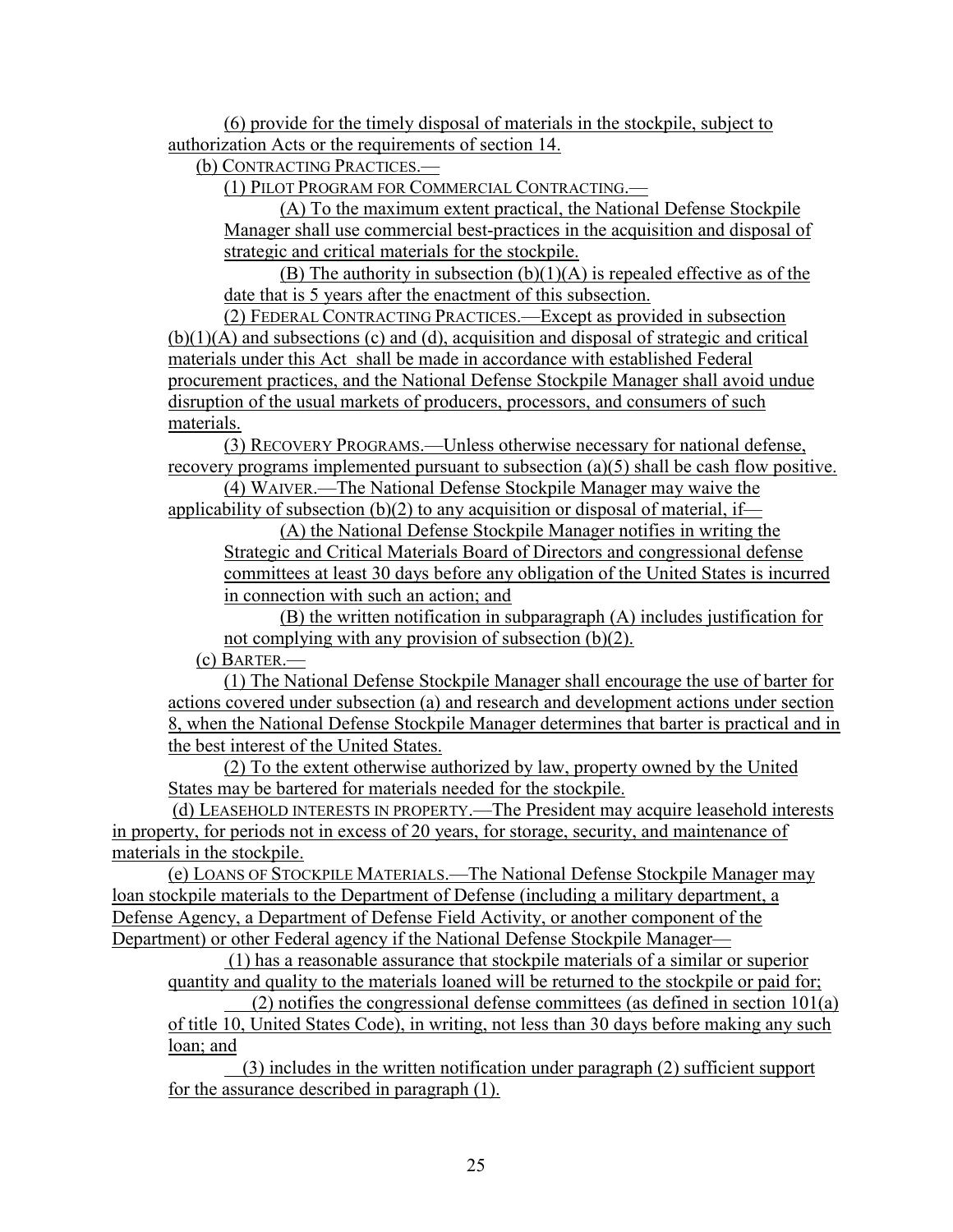#### SPECIAL DISPOSAL AUTHORITY OF THE PRESIDENT

SEC. 7. [50 U.S.C. 98f] (a) Materials in the stockpile may be released for use, sale, or other disposition— (1) on the order of the President, at any time the President determines the release of such materials is required for purposes of the national defense; (2) in time of war declared by the Congress or during a national emergency, on the order of any officer or employee of the United States designated by the President to have authority to issue disposal orders under this subsection, if such officer or employee determines that the release of such materials is required for purposes of the national defense; and (3) on the order of the Under Secretary of Defense for Acquisition and Sustainment, if the President has designated the Under Secretary to have authority to issue release orders under this subsection and, in the case of any such order, if the Under Secretary determines that the release of such materials is required for use, manufacture, or production for purposes of national defense. (b) Any order issued under subsection (a) shall be promptly reported by the President, or by the officer or employee issuing such order, in writing, to the Committee on Armed Services of the Senate and the Committee on Armed Services of the House of Representatives.

## SPECIAL DISPOSAL AUTHORITY

SEC. 7. [50 U.S.C. 98f] (a) Materials in the stockpile may be released for use, sale, or other disposition—

(1) on the order of the President, at any time the President determines the release of such materials is required for the purposes of national defense or sustaining essential civilian industry;

(2) in time of war declared by the Congress or during a national emergency, on the order of the National Defense Stockpile Manager; or

(3) on the order of the National Defense Stockpile Manager, if the National Defense Stockpile Manager determines that the release of such materials is required for use, manufacture, or production for purposes of national defense or sustaining essential civilian industry.

(b) Any order issued under subsection (a) shall be promptly reported by the President or the National Defense Stockpile Manager, in writing, to the congressional defense committees.

#### MATERIALS DEVELOPMENT AND RESEARCH

SEC. 8. [50 U.S.C. 98g] (a)(1) The President shall make scientific, technologic, and economic investigations concerning the development, mining, preparation, treatment, and utilization of ores and other mineral substances that (A) are found in the United States, or in its territories or possessions, (B) are essential to the national defense, industrial, and essential civilian needs of the United States, and (C) are found in known domestic sources in inadequate quantities or grades. (2) Such investigations shall be carried out in order to— $(A)$  determine and develop new domestic sources of supply of such ores and mineral substances; (B) devise new methods for the treatment and utilization of lower grade reserves of such ores and mineral substances; and (C) develop substitutes for such essential ores and mineral products. (3) Investigations under paragraph (1) may be carried out on public lands and, with the consent of the owner, on privately owned lands for the purpose of exploring and determining the extent and quality of deposits of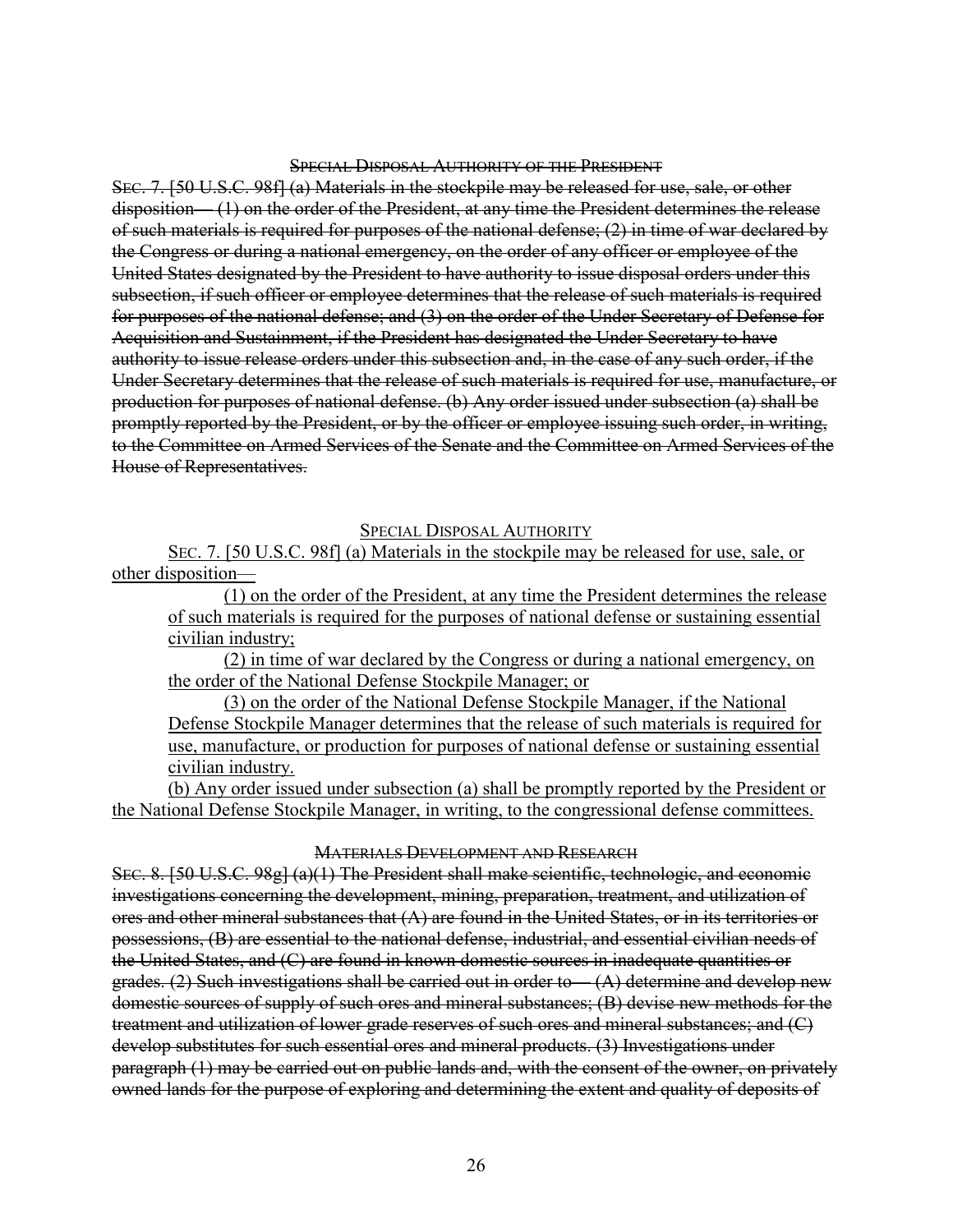such minerals, the most suitable methods of mining and beneficiating such minerals, and the cost at which the minerals or metals may be produced. (b) The President shall make scientific, technologic, and economic investigations of the feasibility of developing domestic sources of supplies of any agricultural material or for using agricultural commodities for the manufacture of any material determined pursuant to section 3(a) of this Act to be a strategic and critical material or substitutes therefor. (c) The President shall make scientific, technologic, and economic investigations concerning the feasibility of— (1) developing domestic sources of supply of materials (other than materials referred to in subsections (a) and (b)) determined pursuant to section 3(a) to be strategic and critical materials; and (2) developing or using alternative methods for the refining or processing of a material in the stockpile so as to convert such material into a form more suitable for use during an emergency or for storage. (d) The President shall encourage the conservation of domestic sources of any material determined pursuant to section 3(a) to be a strategic and critical material by making grants or awarding contracts for research regarding the development of  $(1)$  substitutes for such material; or (2) more efficient methods of production or use of such material. national defense stockpile transaction fund.

MATERIALS RESEARCH AND DEVELOPMENT

SEC. 8. [50 U.S.C. 98g] (a) The National Defense Stockpile Manager shall make scientific, technologic, and economic investigations concerning the exploration and development, including alternative methods of refining and materials testing, of sources of materials determined to be strategic and critical that—

(1) are found in the United States, its territories and possessions, or in a reliable source; and

(2) are essential to national defense or essential civilian needs of the United States.

(b) Such investigations shall be carried out in order to develop new sources of strategic and critical materials, develop substitutes, or conserve domestic and reliable sources of supply for such strategic and critical materials.

STRATEGIC AND CRITICAL MATERIALS FUNDS

SEC. 9. [50 U.S.C. 98h] (a) There is established in the Treasury of the United States a separate fund to be known as the National Defense Stockpile Transaction Fund (hereinafter in this section referred to as the "fund"). (b)(1) All moneys received from the sale of materials in the stockpile under paragraphs (5) and (6) of section 6(a) shall be covered into the fund. (2) Subject to section 5(a)(1), moneys covered into the fund under paragraph (1) are hereby made available (subject to such limitations as may be provided in appropriation Acts) for the following purposes: (A) The acquisition, maintenance, and disposal of strategic and critical materials under section 6(a). (B) Transportation, storage, and other incidental expenses related to such acquisition, maintenance, and disposal. (C) Development of current specifications of stockpile materials and the upgrading of existing stockpile materials to meet current specifications (including transportation, when economical, related to such upgrading). (D) Testing and quality studies of stockpile materials. (E) Studying future material and mobilization requirements for the stockpile. (F) Activities authorized under section 15. (G) Contracting under competitive procedures for materials development and research to — (i) improve the quality and availability of materials stockpiled from time to time in the stockpile; and (ii) develop new materials for the stockpile. (H) Improvement or rehabilitation of facilities, structures, and infrastructure needed to maintain the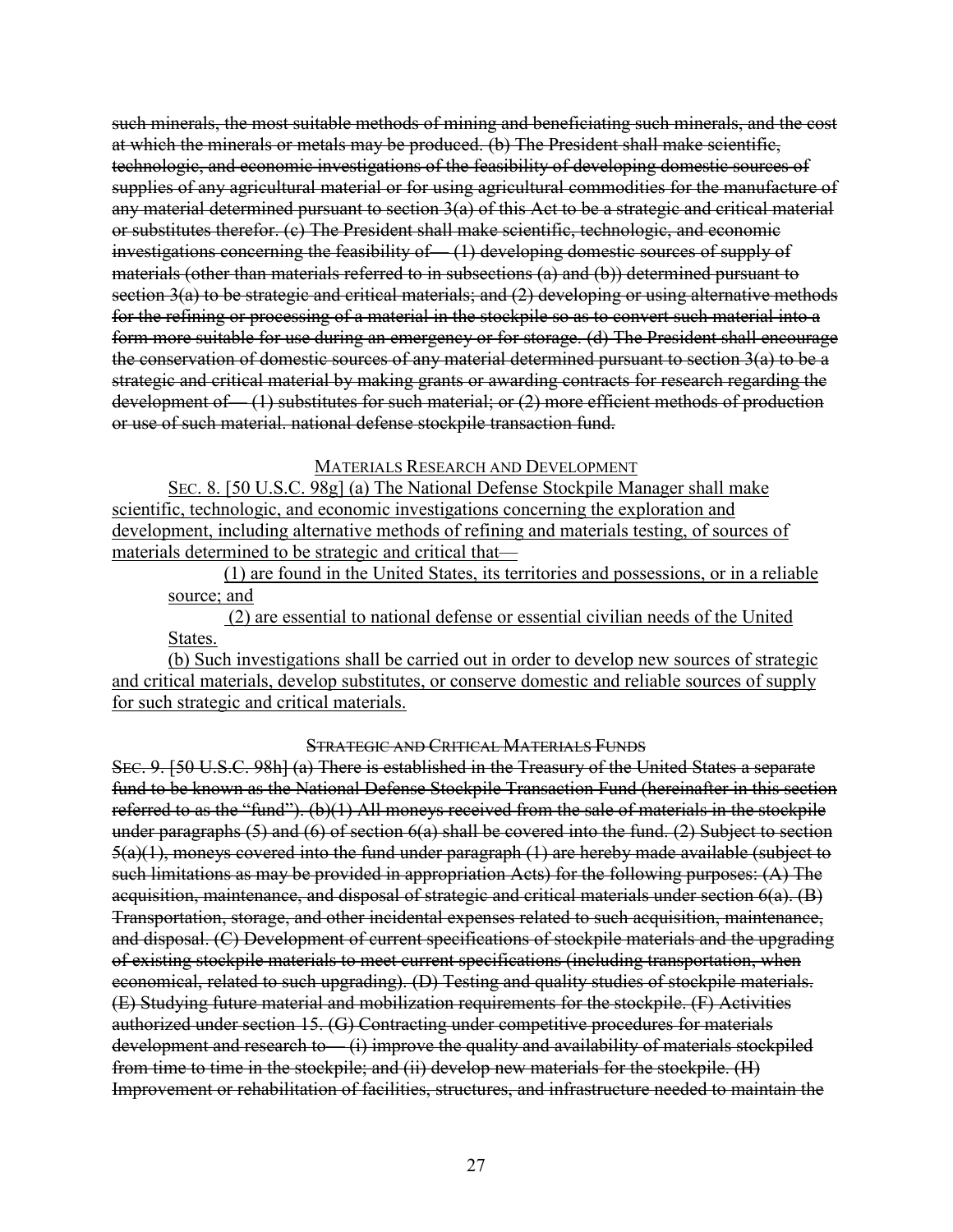integrity of stockpile materials. (I) Disposal of hazardous materials that are stored in the stockpile and authorized for disposal by law. (J) Performance of environmental remediation, restoration, waste management, or compliance activities at locations of the stockpile that are required under a Federal law or are undertaken by the Government under an administrative decision or negotiated agreement. (K) Pay of employees of the National Defense Stockpile program. (L) Other expenses of the National Defense Stockpile program. (3) Moneys in the fund shall remain available until expended. (c) All moneys received from the sale of materials being rotated under the provisions of section  $6(a)(4)$  or disposed of under section  $7(a)$  shall be covered into the fund and shall be available only for the acquisition of replacement materials. (d) If, during a fiscal year, the National Defense Stockpile Manager barters materials in the stockpile for the purpose of acquiring, upgrading, refining, or processing other materials (or for services directly related to that purpose), the contract value of the materials so bartered shall— (1) be applied toward the total value of materials that are authorized to be disposed of from the stockpile during that fiscal year; (2) be treated as an acquisition for purposes of satisfying any requirement imposed on the National Defense Stockpile Manager to enter into obligations during that fiscal year under subsection  $(b)(2)$ ; and  $(3)$  not increase or decrease the balance in the fund.

## STRATEGIC AND CRITICAL MATERIALS FUNDS

SEC. 9. [50 U.S.C. 98h] (a) ESTABLISHMENT.—There is established in the Department of Defense a separate fund to be known as the Strategic and Critical Materials Fund (hereinafter in this section referred to as the "fund").

(b) FUND OPERATIONS.—

(1) All moneys held by the National Defense Stockpile Transaction Fund, established in the Treasury of the United States, shall be covered into the fund.

(2) All moneys received from the sale of materials in the stockpile shall be covered into the fund.

(3) All moneys received from the sale of materials being rotated or disposed of pursuant to section 7 of this Act shall be covered into the fund.

(4) Subject to section 5 of this Act, moneys covered into the fund under paragraphs (1), (2) and (3) are hereby made available, subject to such limitations as may be provided in appropriation or authorization Acts, for the following purposes:

(A) The acquisition, maintenance, and disposal of strategic and critical materials.

(B) Transportation, storage, and other incidental expenses related to such acquisition, maintenance, and disposal.

(C) Development of specifications and standards for stockpile materials, as well as the upgrade of existing stockpile materials to meet such specifications and standards.

(D) Encouraging the conservation of strategic and critical materials.

(E) Testing and quality studies of stockpile materials.

(F) Studying future material and mobilization requirements for the stockpile.

(G) Activities authorized under section 15 of this Act.

(H) Contracting for materials development and research—

(i) to improve the quality and availability of strategic and critical materials from reliable sources;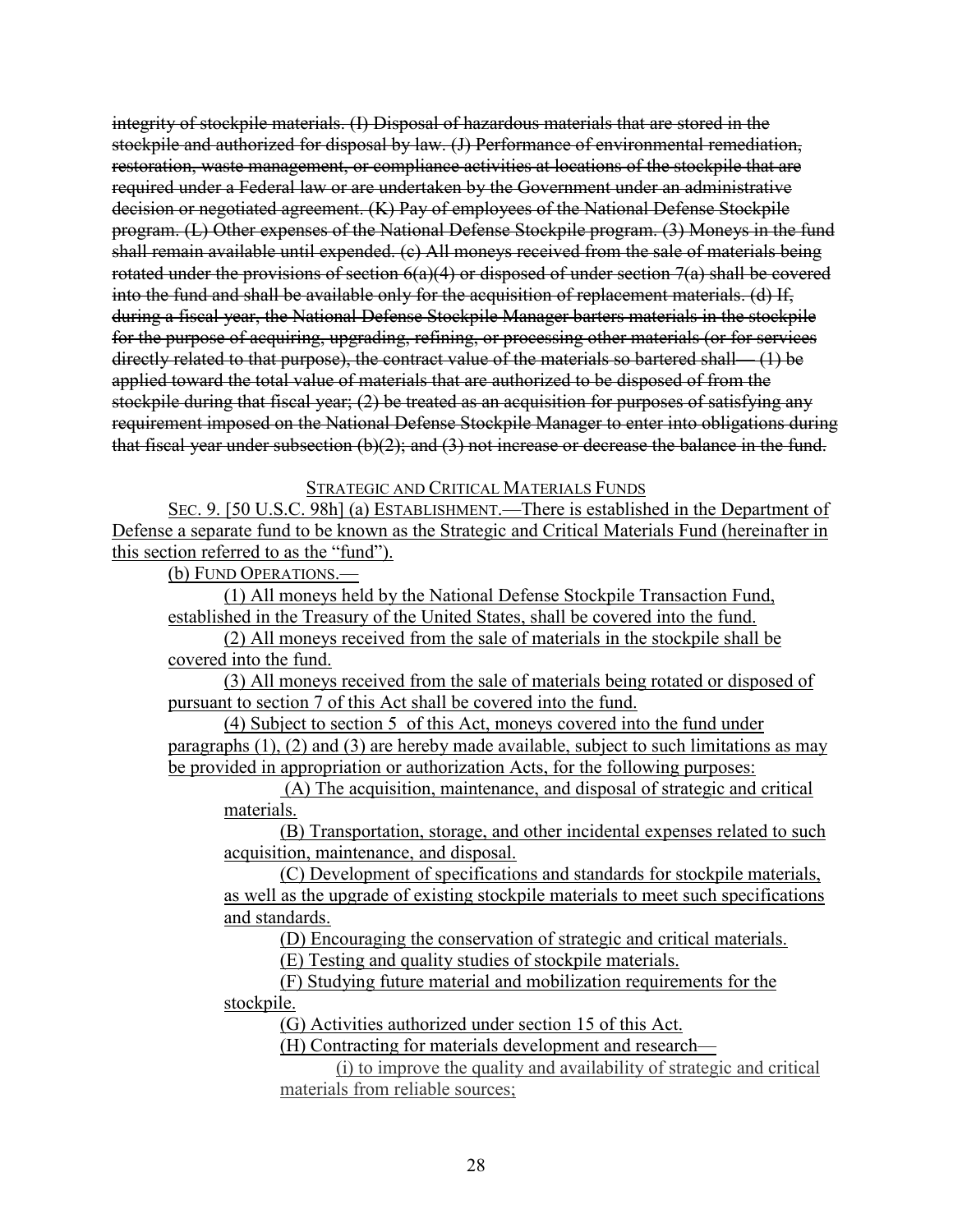(ii) to develop new materials for the stockpile; and

(iii) to qualify a reliable source of supply for use in the production of munitions, combat support items, and weapon systems;

(I) Improvement and rehabilitation of facilities, structures, and infrastructure to maintain the integrity of stockpile materials.

(J) Disposal of hazardous materials that are stored in the stockpile and authorized for disposal.

(K) Performance of environmental remediation, restoration, waste management, or compliance activities at locations of the stockpile that are required under a Federal law or are undertaken by the Government under an administrative decision or negotiated agreement.

(L) Payment of employees of the National Defense Stockpile program, including travel and per diem of personnel covered under section 10 of this Act while such persons are performing duties for the National Defense Stockpile program.

(M) Other expenses of the National Defense Stockpile program.

(N) Investment in reliable sources to produce strategic and critical materials, pursuant to the Defense Production Act of 1950 (50 U.S.C. 4501 et seq.).

(O) Off-take agreements in connection with an investment pursuant to the Defense Production Act of 1950 (50 U.S.C. 4501 et seq.).

(c) EFFECT OF BARTERING.—If, during a fiscal year, the National Defense Stockpile Manager barters materials in the stockpile, the contract value of the materials so bartered shall—

(1) for disposals, be applied toward the total value of that materials that are authorized for disposal during that fiscal year; and

(2) be treated as an acquisition for the purposes of satisfying any requirement under subsection  $(b)(4)(A)$ .

#### ADVISORY COMMITTEES

SEC. 10. [50 U.S.C. 98h–1] (a) The President may appoint advisory committees composed of individuals with expertise relating to materials in the stockpile or with expertise in stockpile management to advise the President with respect to the acquisition, transportation, processing, refining, storage, security, maintenance, rotation, and disposal of such materials under this Act. (b) Each member of an advisory committee established under subsection (a) while serving on the business of the advisory committee away from such member's home or regular place of business shall be allowed travel expenses, including per diem in lieu of substance, as authorized by section 5703 of title 5, United States Code, for persons intermittently employed in the Government service. (c)(1) The President shall appoint a Market Impact Committee composed of representatives from the Department of Agriculture, the Department of Commerce, the Department of Defense, the Department of Energy, the Department of the Interior, the Department of State, the Department of the Treasury, and the Federal Emergency Management Agency, and such other persons as the President considers appropriate. The representatives from the Department of Commerce and the Department of State shall be Cochairmen of the Committee. (2) The Committee shall advise the National Defense Stockpile Manager on the projected domestic and foreign economic effects of all acquisitions and disposals of materials from the stockpile that are proposed to be included in the annual materials plan submitted to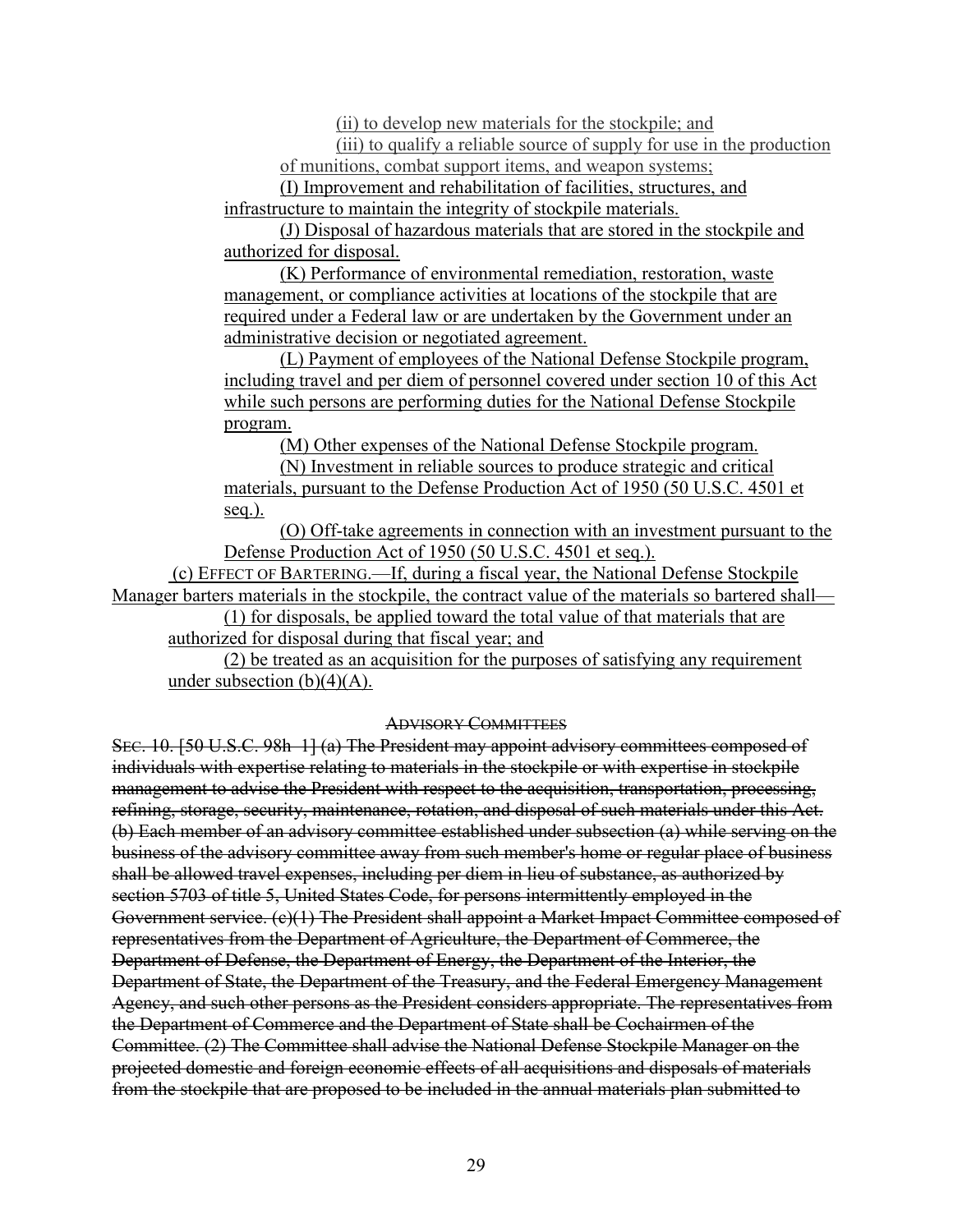Congress under section 11(b), or in any revision of such plan, and shall submit to the manager the Committee's recommendations regarding those acquisitions and disposals. (3) The annual materials plan or the revision of such plan, as the case may be, shall contain  $(A)$  the views of the Committee on the projected domestic and foreign economic effects of all acquisitions and disposals of materials from the stockpile; (B) the recommendations submitted by the Committee under paragraph (2); and (C) for each acquisition or disposal provided for in the plan or revision that is inconsistent with a recommendation of the Committee, a justification for the acquisition or disposal. (4) In developing recommendations for the National Defense Stockpile Manager under paragraph (2), the Committee shall consult from time to time with representatives of producers, processors, and consumers of the types of materials stored in the stockpile.

## STRATEGIC AND CRITICAL MATERIALS BOARD OF DIRECTORS

SEC. 10. [50 U.S.C. 98h–1] (a) ESTABLISHMENT.—There is established a Strategic and Critical Materials Board of Directors (hereinafter referred to as the 'Board').

(b) MEMBERS.—The Board shall be composed, at a minimum, of the following:

(1) The Assistant Secretary of Defense for Industrial Base Policy, who shall serve as chairman of the Board.

(2) One designee, each, by the Secretary of Commerce, the Secretary of State, the Secretary of Energy, and the Secretary of the Interior.

(3) One designee, each, by the Chairman and Ranking Member of the Readiness Subcommittee of the House Committee on Armed Services.

(4) One designee, each, by the Chairman and Ranking Member of the Readiness Subcommittee of the Senate Committee on Armed Services.

(5) Four designees of the chairman of the Board, who shall have expertise relating to military affairs, defense procurement, production of strategic and critical materials, finance, or any other disciplines deemed necessary by the chairman to conduct the Board's business.

(c) DUTIES OF THE BOARD.—In addition to other matters assigned to it by the chairman, the Board shall conduct the following, without power of delegation:

(1) Adopt by-laws that ensure sufficient oversight, governance, and effectiveness of the National Defense Stockpile program.

(2) Elect or remove Board members.

(3) Hire and terminate the employment of the National Defense Stockpile Manager.

(4) Advise the National Defense Stockpile Manager.

(5) Establish performance metrics and conduct an annual performance review of the National Defense Stockpile Manager.

(6) Set compensation for the National Defense Stockpile Manager.

(7) Review and approve the annual budget of the National Defense Stockpile program and conduct appropriate reviews of annual financial statements.

(8) Re-allocate budget resources within the annual budget of the National Defense Stockpile program.

(9) Review and approve the Annual Materials and Operations Plan required by section 11(a) of this Act, including a review of the projected domestic and foreign economic effects of proposed actions to be taken under the Annual Materials and Operations Plan.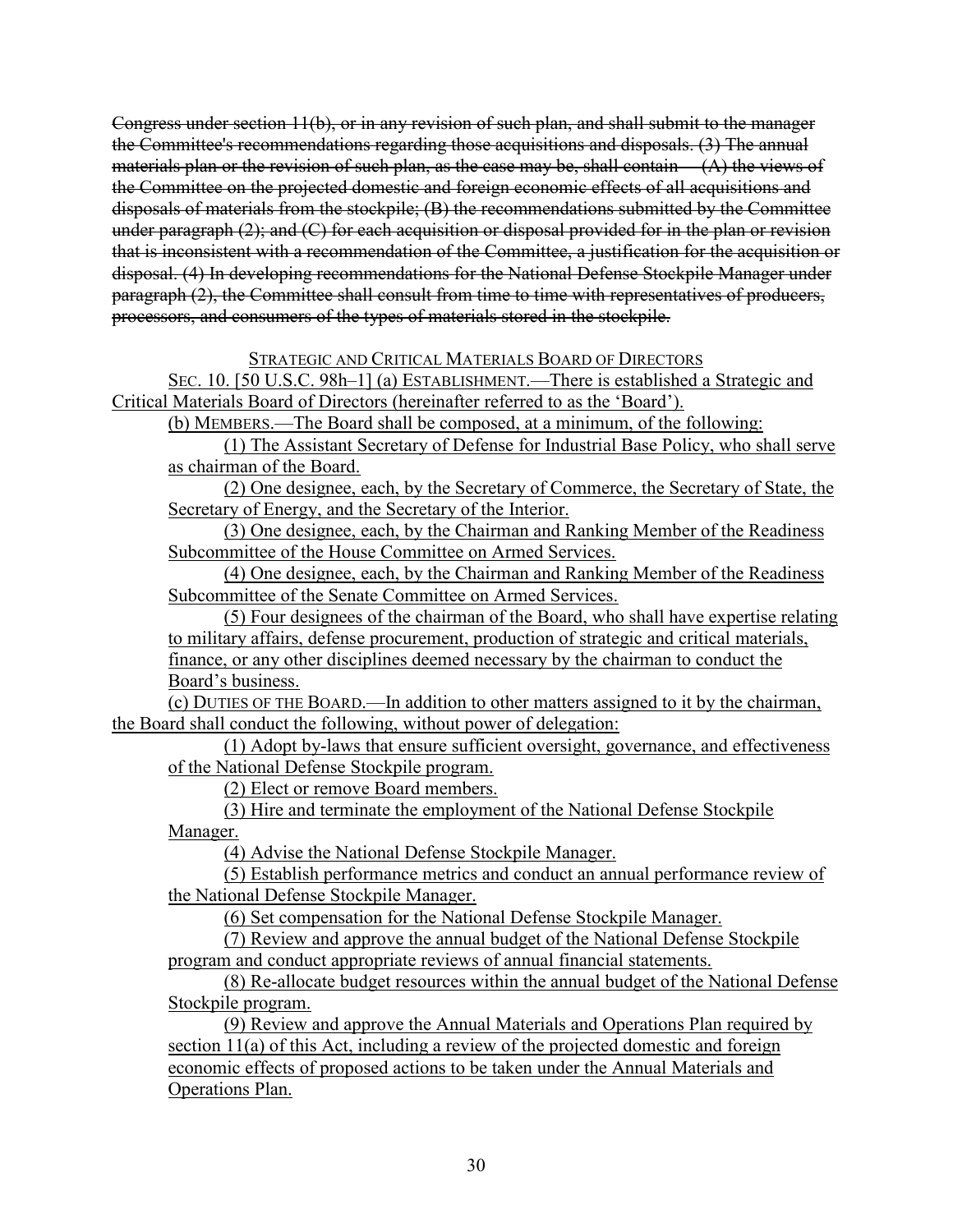(10) Complete and submit the annual Board report, in accordance with section 11(c) of this Act.

(11) Review any action pursuant to section 9 or section 15 of this Act, if the total value of that action exceeds \$25,000,000.

(12) Terminate any action pursuant to section 9 or section 15 of this Act. (d) BOARD MEETINGS.—The Board shall meet as determined necessary by the chairman but not less frequently than once every year to fulfill the duties described in subsection (c).

#### REPORTS TO CONGRESS

SEC. 11. [50 U.S.C. 98h–2] (a) Not later than February 15 of each year, the President shall submit to the Congress an annual written report detailing operations under this Act. Each such report shall include— (1) information with respect to foreign and domestic purchases of materials during the preceding fiscal year; (2) information with respect to the acquisition and disposal of materials under this Act by barter, as provided for in section 6(c) of this Act, during such fiscal year; (3) information with respect to the activities by the Stockpile Manager to encourage the conservation, substitution, and development of strategic materials within the United States; (4) information with respect to the research and development activities conducted under sections 2 and 8; (5) a statement and explanation of the financial status of the National Defense Stockpile Transaction Fund and the anticipated appropriations to be made to the fund, and obligations to be made from the fund, during the current fiscal year; and (6) such other pertinent information on the administration of this Act as will enable the Congress to evaluate the effectiveness of the program provided for under this Act and to determine the need for additional legislation. (b)(1) Each report under subsection (a) shall also include an annual materials plan for the operation of the stockpile during the next fiscal year and the succeeding four fiscal years. (2) With respect to the plan described in paragraph (1), each such report shall include details of all planned expenditures from the National Defense Stockpile Transaction Fund during such period (including expenditures to be made from appropriations from the general fund of the Treasury) and of anticipated receipts from proposed disposal of stockpile materials during such period. With respect to such plan, each report shall also contain details regarding the materials development and research projects to be conducted under section 9(b)(2)(H) during the fiscal years covered by the report. With respect to each development and research project, the report shall specify the amount planned to be expended from the fund, the material intended to be developed, the potential military or defense industrial applications for that material, and the development and research methodologies to be used. (3) Any proposed expenditure or disposal detailed in the annual materials plan for any such fiscal year, and any expenditure or disposal proposed in connection with any transaction submitted for such fiscal year to the appropriate committees of Congress pursuant to section 5(a)(2), that is not obligated or executed in that fiscal year may not be obligated or executed until such proposed expenditure or disposal is resubmitted in a subsequent annual materials plan or is resubmitted to the appropriate committees of Congress in accordance with section 5(a)(2), as appropriate.

REPORTS TO CONGRESS

SEC. 11. [50 U.S.C. 98h–2] (a) REPORTS TO THE BOARD BY THE NATIONAL DEFENSE STOCKPILE MANAGER.—The National Defense Stockpile Manager shall submit the following reports to the Board: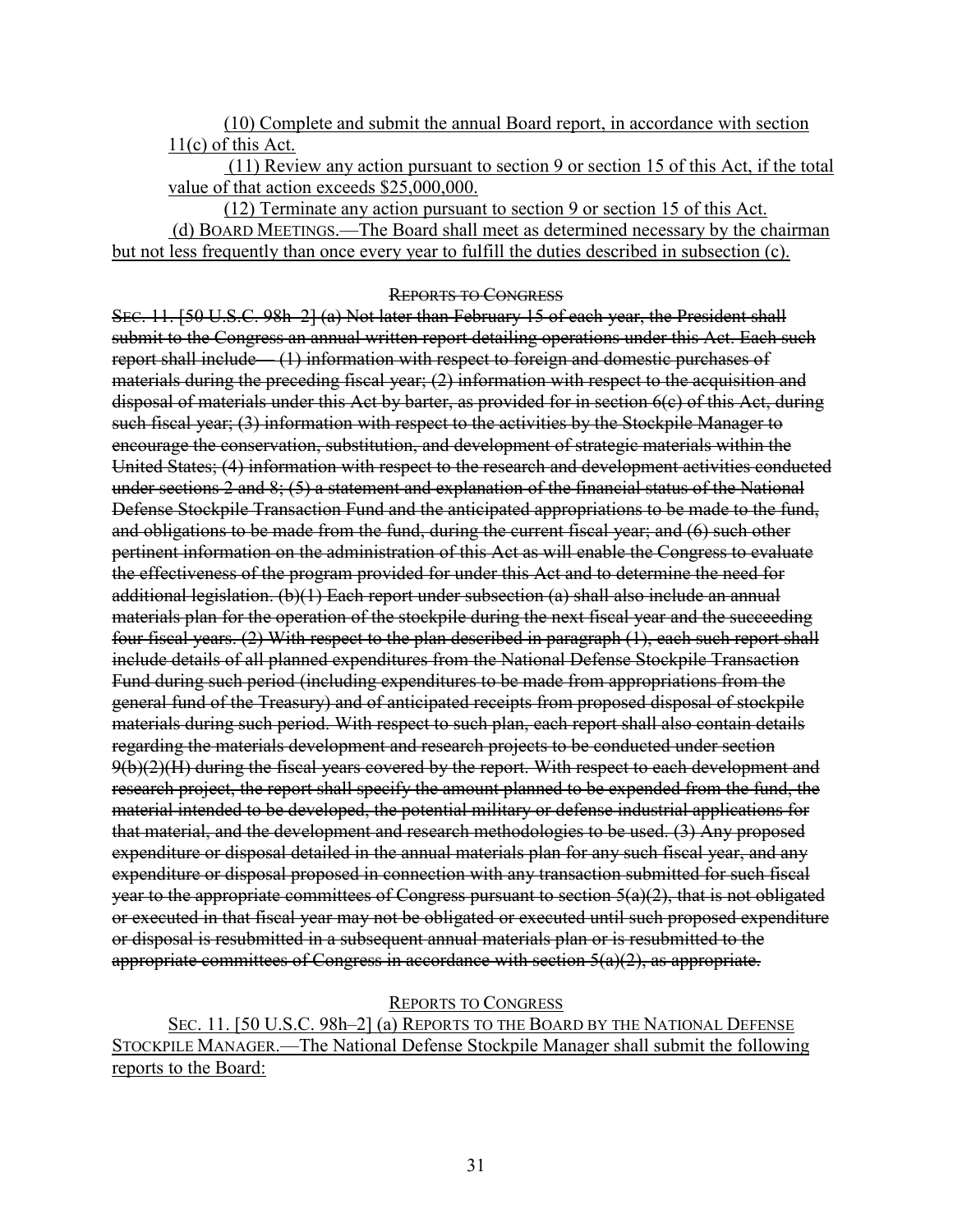(1) Unaudited financial statements and a Manager's Discussion and Analysis for a given quarterly period, not later than 40 calendar days after the conclusion of that quarter other than the fourth quarter.

(2) Not later than 60 calendar days after the conclusion of the fourth quarter of a fiscal year—

(A) audited financial statements and a Manager's Discussion and Analysis for the prior fiscal year; and

(B) an Annual Materials and Operations Plan for the forthcoming year. (b) REPORT BY THE NATIONAL DEFENSE STOCKPILE MANAGER TO CONGRESS.—Not later than 90 days after the conclusion of the fourth quarter of a fiscal year, the National Defense Stockpile Manager shall submit a report to the congressional defense committees. The report shall include—

(1) information with respect to foreign and domestic purchases of materials during the preceding fiscal year;

(2) information with respect to the acquisition and disposal of materials under this Act by barter, during such fiscal year;

(3) information with respect to the activities by the National Defense Stockpile Manager to encourage the conservation, substitution, and development of strategic and critical materials;

(4) information with respect to the research and development activities conducted under section 8 of this Act;

(5) audited annual financial statements for the Strategic and Critical Materials Fund;

(6) other pertinent information on the administration of this Act as will enable the Congress to evaluate the effectiveness of the program;

(7) details of all planned expenditures from the Strategic and Critical Materials Fund over the Future Years' Defense Program and anticipated receipts from proposed disposals of stockpile materials; and

(8) the Board Report required by subsection (c).

(c) REPORT BY THE BOARD TO CONGRESS.—The Board shall prepare a written report to accompany the report required by subsection (b) describing, at a minimum, the activities of the Board to carry out the duties listed in section 10 of this Act.

# **DEFINITIONS**

SEC. 12. [50 U.S.C. 98h–3] For the purposes of this Act:

 (1) The term "strategic and critical materials" means materials that (A) would be needed to supply the military, industrial, and essential civilian needs of the United States during a national emergency, and (B) are not found or produced in the United States in sufficient quantities to meet such need.

 (2) The term "national emergency" means a general declaration of emergency with respect to the national defense made by the President or by the Congress. importation of strategic and critical materials.

 (3) The term "national technology and industrial base" has the meaning given such term in section 4801 of title 10, United States Code.

(4) The term "reliable source" mean citizens and business entities of—

(A) the United States and its territories or possessions;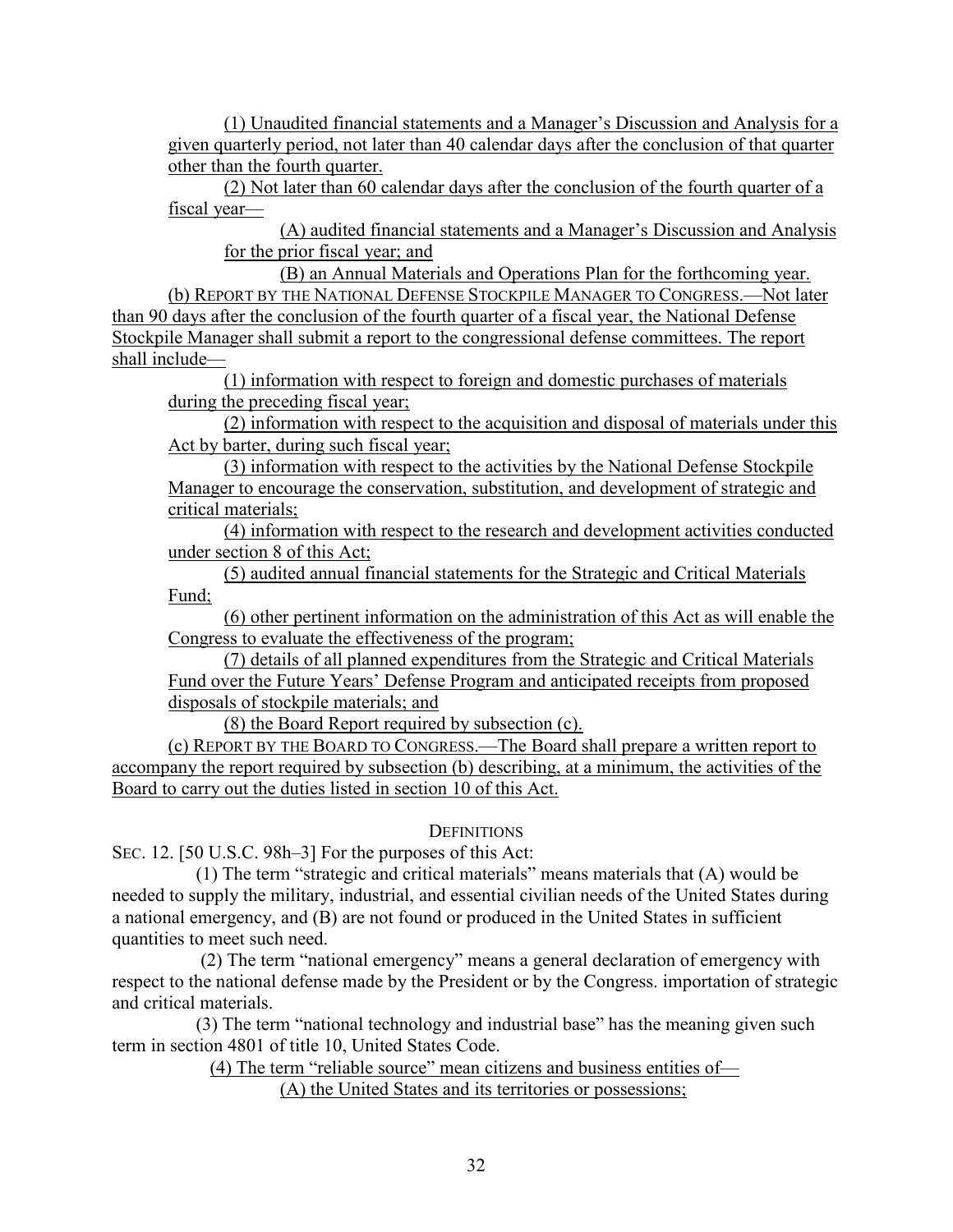(B) a country of the national technology and industrial base; or (C) a qualifying country, pursuant to section 225.003 of the Defense Federal Acquisition Regulation Supplement.

 (5) The term "bankable feasibility study" means a comprehensive technical and economic study of the selected development option for a strategic and critical material project that includes appropriately detailed assessments of realistically assumed extraction, processing, metallurgical, economic, marketing, legal, environmental, social, and governmental considerations, together with any other relevant operational factors and detailed financial analysis, that are necessary to demonstrate at the time of reporting that production is reasonably justified. The results of the study may reasonably serve as the basis for a final decision by a proponent or financial institution to proceed with, or finance, the development of the project.

## IMPORTATION OF STRATEGIC AND CRITICAL MATERIALS

SEC. 13. [50 U.S.C. 98h–4] The President may not prohibit or regulate the importation into the United States of any material determined to be strategic and critical pursuant to the provisions of this Act, if such material is the product of any foreign country or area not listed in general note 3(b) of the Harmonized Tariff Schedule of the United States (19 U.S.C. 1202), for so long as the importation into the United States of material of that kind which is the product of a country or area listed in such general note is not prohibited by any provision of law. biennial report on stockpile requirements

# BIENNIAL REPORT ON STOCKPILE REQUIREMENTS

SEC. 14. [50 U.S.C. 98h–5] (a) Not later than January 15 of every other year, the Secretary of Defense shall submit to Congress a report on stockpile requirements. Each such report shall include— (1) the Secretary's recommendations with respect to stockpile requirements; and (2) the matters required under subsection (b).

 (b) Each report under this section shall set forth the national emergency planning assumptions used by the Secretary in making the Secretary's recommendations under subsection (a)(1) with respect to stockpile requirements. The Secretary shall base the national emergency planning assumptions on a military conflict scenario consistent with the scenario used by the Secretary in budgeting and defense planning purposes. The Secretary shall base the national emergency planning assumptions on the priority military scenario of the National Defense Strategy. The assumptions to be set forth include assumptions relating to each of the following:

- (1) The length and intensity of the assumed military conflict.
- (2) The military force structure to be mobilized.
- (3) The losses anticipated from enemy action.

 (4) The military, industrial, and essential civilian requirements to support the national emergency.

 (5) The availability of supplies of strategic and critical materials from foreign sources during the mobilization period, the military conflict, and the subsequent period of replenishment, taking into consideration possible shipping losses.

 (6) The domestic production of strategic and critical materials during the mobilization period, the military conflict, and the subsequent period of replenishment, taking into consideration possible shipping losses.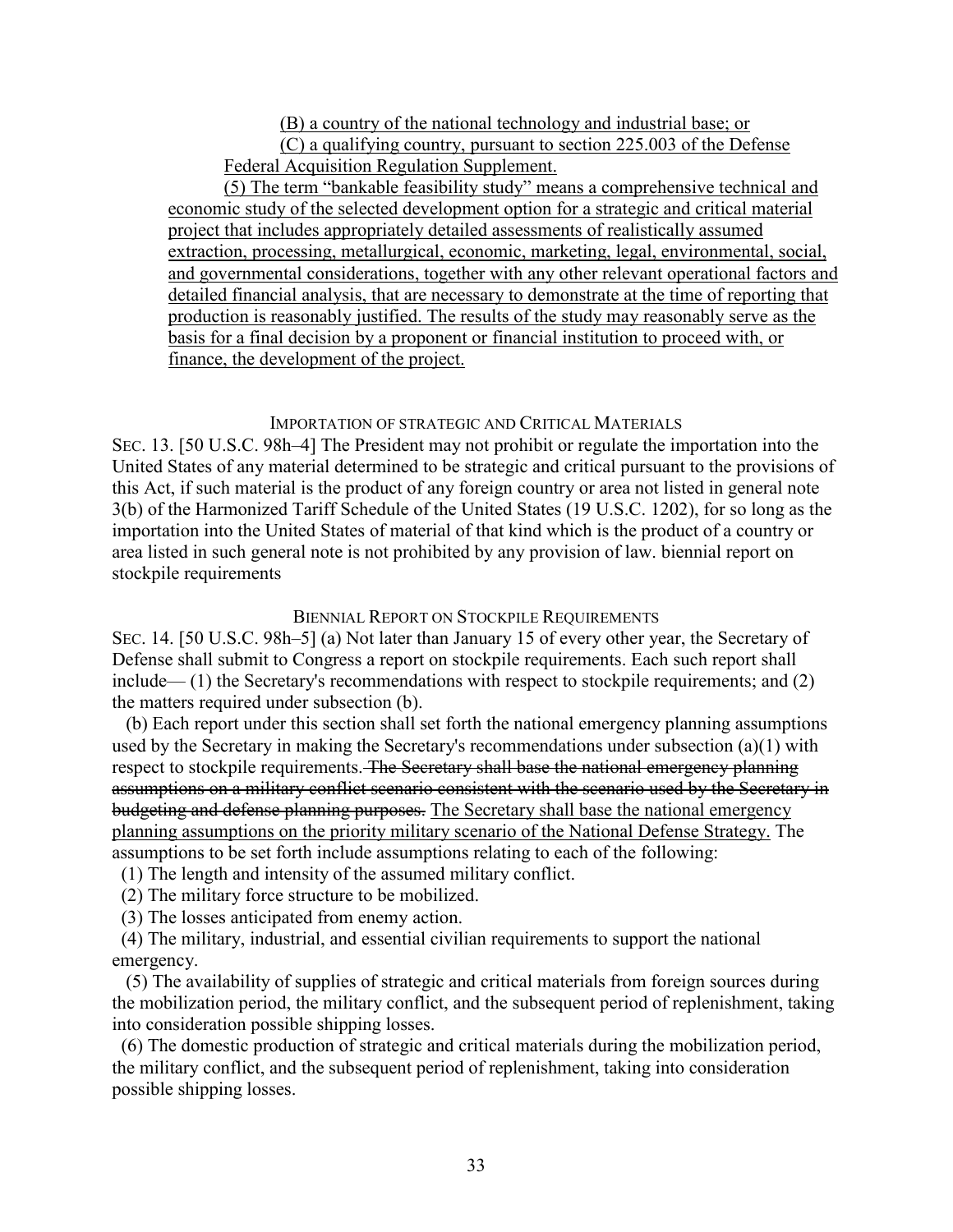(7) Civilian austerity measures required during the mobilization period and military conflict. (c) The stockpile requirements shall be based on those strategic and critical materials necessary for the United States to replenish or replace, within three years of the end of the military conflict scenario required under subsection (b), all munitions, combat support items, and weapons systems that would be required after such a military conflict.

 (c) PERIOD WITHIN WHICH TO REPLACE OR REPLENISH MATERIALS.—The stockpile requirements shall be based on those strategic and critical materials necessary for the United States to replenish or replace, over the course of the Future Years' Defense Program immediately following the scenario under subsection (b), all munitions, combat support items, and weapons systems that would be required after such a military conflict.

(d) The Secretary shall also include in each report under this section an examination of the effect that alternative mobilization periods under the military conflict scenario required under subsection (b), as well as a range of other military conflict scenarios addressing potentially more serious threats to national security, would have on the Secretary's recommendations under subsection (a)(1) with respect to stockpile requirements.

(d) EFFECT OF ALTERNATIVE SCENARIOS.—The Secretary may include in each report under this section an examination of scenarios other than the priority scenario of the National Defense Strategy and sensitivity analyses of national emergency planning assumptions.

(e) The President shall submit with each report under this section a statement of the plans of the President for meeting the recommendations of the Secretary set forth in the report.

## DEVELOPMENT OF DOMESTIC SOURCES

SEC. 15. [50 U.S.C. 98h–6] (a) Subject to subsection (c) and to the extent the President determines such action is required for the national defense, the President shall encourage the development of domestic sources for materials determined pursuant to section 3(a) to be strategic and critical materials— (1) by purchasing, or making a commitment to purchase, strategic and critical materials of domestic origin when such materials are needed for the stockpile; (2) by contracting with domestic facilities, or making a commitment to contract with domestic facilities, for the processing or refining of strategic and critical materials in the stockpile when processing or refining is necessary to convert such materials into a form more suitable for storage and subsequent disposition; (3) by qualifying existing domestic facilities and domestically produced strategic and critical materials to meet the requirements of defense and essential civilian industries in times of national emergency when existing domestic sources of supply are either insufficient or vulnerable to single points of failure; (4) by contracting with domestic facilities to recycle strategic and critical materials, thereby increasing domestic supplies when such materials would otherwise be insufficient to support defense and essential civilian industries in times of national emergency; and (5) if domestic sources are unavailable to meet the requirements defined in paragraphs (1) through (4), by making efforts to prioritize the purchase of strategic and critical materials

from the national technology and industrial base.

(b) A contract or commitment made under subsection (a) may not exceed five years from the date of the contract or commitment. Such purchases and commitments to purchase may be made for such quantities and on such terms and conditions, including advance payments, as the President considers to be necessary. (c)(1) Descriptions of proposed transactions under subsection (a) shall be included in the appropriate annual materials plan submitted to Congress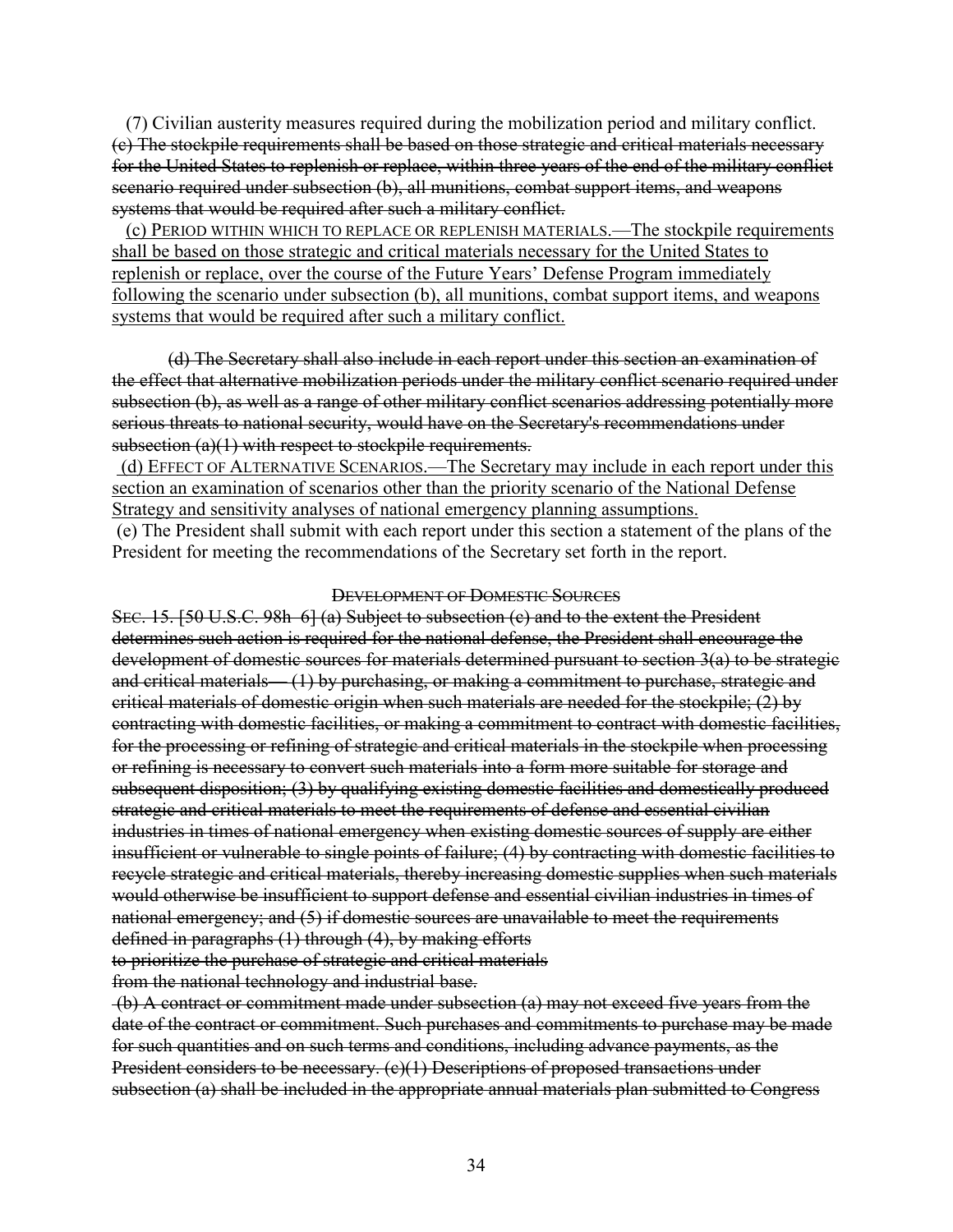under section 11(b). Changes to any such transaction, or the addition of a transaction not included in such plan, shall be made in the manner provided by section  $5(a)(2)$ . (2) The authority of the President to enter into obligations under this section is effective for any fiscal year only to the extent that funds in the National Defense Stockpile Transaction Fund are adequate to meet such obligations. Payments required to be as a result of obligations incurred under this section shall be made from amounts in the fund. (d) The authority of the President under subsection (a) includes the authority to pay— (1) the expenses of transporting materials; and (2) other incidental expenses related to carrying out such subsection. (e) The President shall include in the reports required under section 11(a) information with respect to activities conducted under this section.

## DEVELOPMENT OF RELIABLE SOURCES

SEC. 15. [50 U.S.C. 98h–6] (a) DUTIES.—Subject to subsection (c) and to the extent that the President determines that such action is required, the National Defense Stockpile Manager shall encourage the development and appropriate conservation of reliable sources of materials determined to be strategic and critical—

(1) by purchasing, or making a commitment to purchase, strategic and critical materials from reliable sources when such materials are needed for the stockpile;

(2) by contracting with facilities located in and owned and controlled by reliable sources, or making a commitment to contract with such facilities, for the processing or refining of strategic and critical materials in the stockpile when processing or refining is necessary to convert such materials into a form more suitable for storage, disposition, or meeting stockpile requirements;

(3) by qualifying facilities located in and owned and controlled by reliable sources, or qualifying strategic and critical materials produced by such facilities, to meet stockpile requirements;

(4) by contracting with facilities located in and owned and controlled by reliable sources to recycle strategic and critical materials to meet stockpile requirements or increase the balance of the Strategic and Critical Materials Fund; and

(5) by entering into an agreement to co-fund bankable feasibility studies for the development of strategic and critical materials located in and owned and controlled by reliable sources, if the agreement —

(A) limits the liability of the stockpile to not greater than the total funding provided by the Government;

(B) limits the funding contribution of the Government to not more than 50 percent of the cost of the bankable feasibility study; and

(C) does not obligate the Government to purchase strategic and critical materials from the reliable source.

(b) ADDITIONAL AUTHORITIES.—

(1) MULTI-YEAR CONTRACTING.—

(A) A contract or commitment made under subsection (a) may endure for a period up to 10 years.

(B) A contract entered into for more than 10 years may be extended for a total of not more than 10 years pursuant to any option or options set forth in the contract.